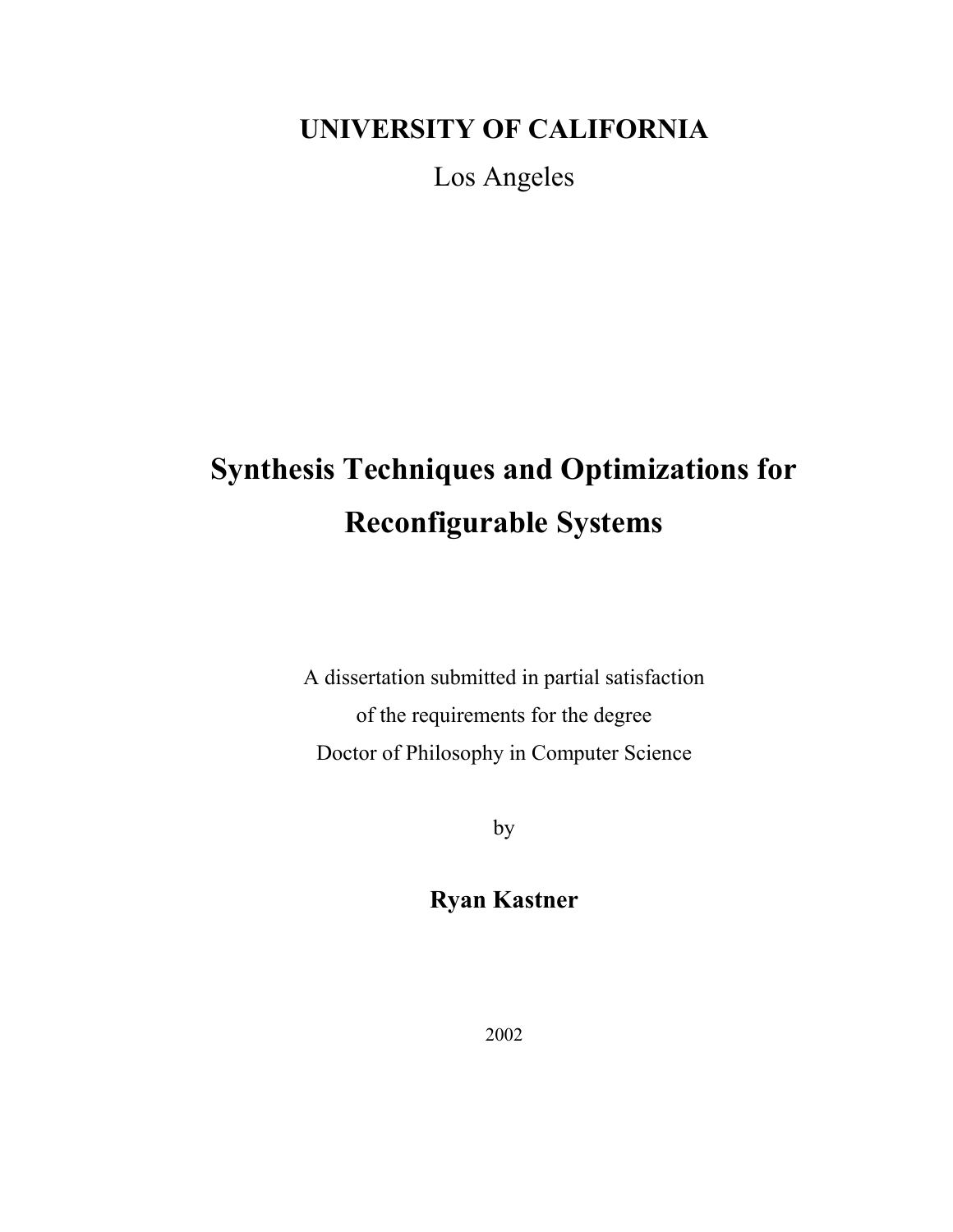$\odot$  Copyright by Ryan Kastner 2002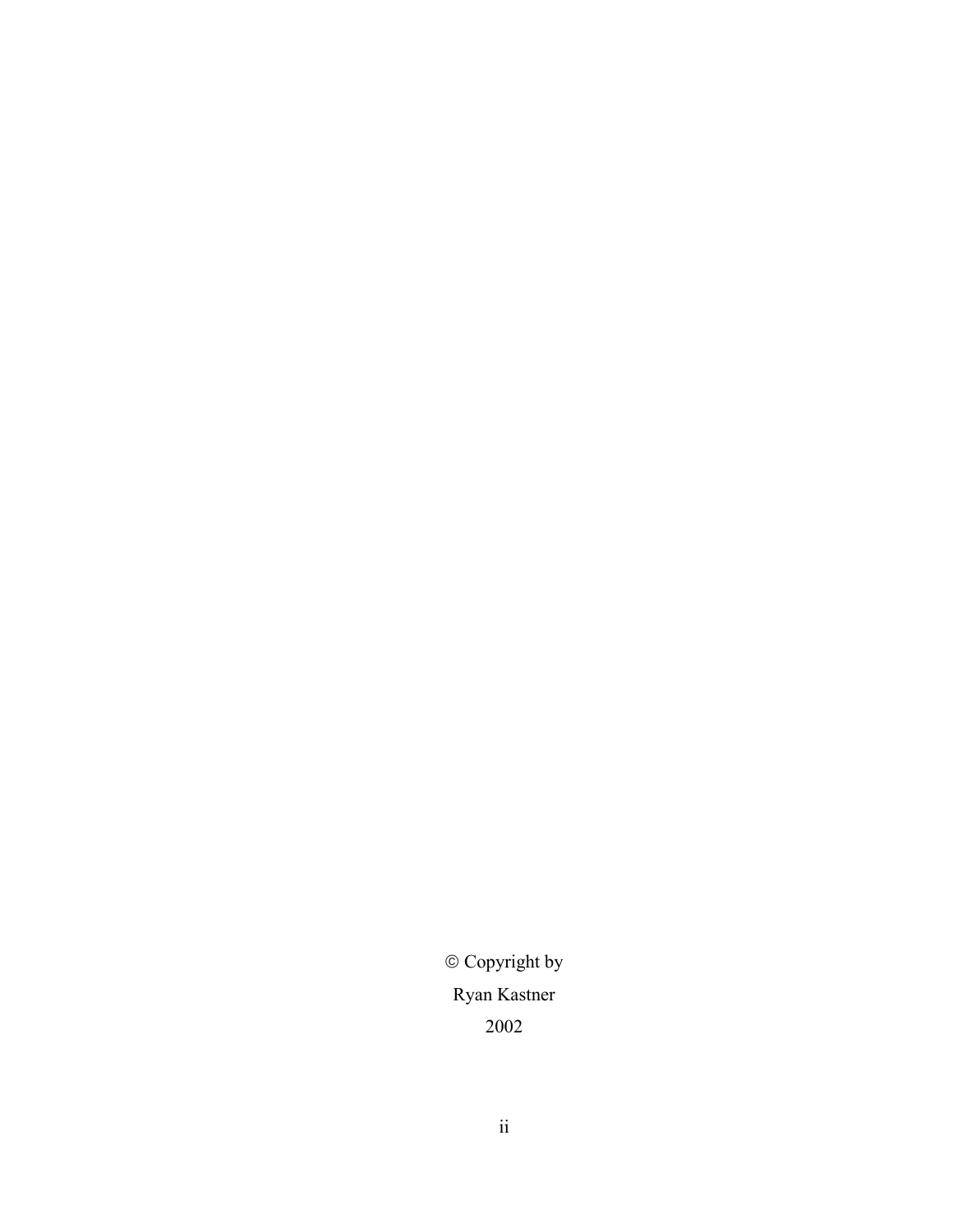The dissertation of Ryan Kastner is approved.

Jason Cong

William Mangione-Smith

 $\mathcal{L}_\text{max}$  , where  $\mathcal{L}_\text{max}$  and  $\mathcal{L}_\text{max}$  and  $\mathcal{L}_\text{max}$ 

 $\mathcal{L}_\text{max}$  , where  $\mathcal{L}_\text{max}$  and  $\mathcal{L}_\text{max}$  and  $\mathcal{L}_\text{max}$ 

 $\mathcal{L}_\text{max}$ 

Miodrag Potkonjak

Majid Sarrafzadeh, Committee Chair

 $\mathcal{L}_\text{max}$  , where  $\mathcal{L}_\text{max}$  and  $\mathcal{L}_\text{max}$  and  $\mathcal{L}_\text{max}$ 

University of California, Los Angeles 2002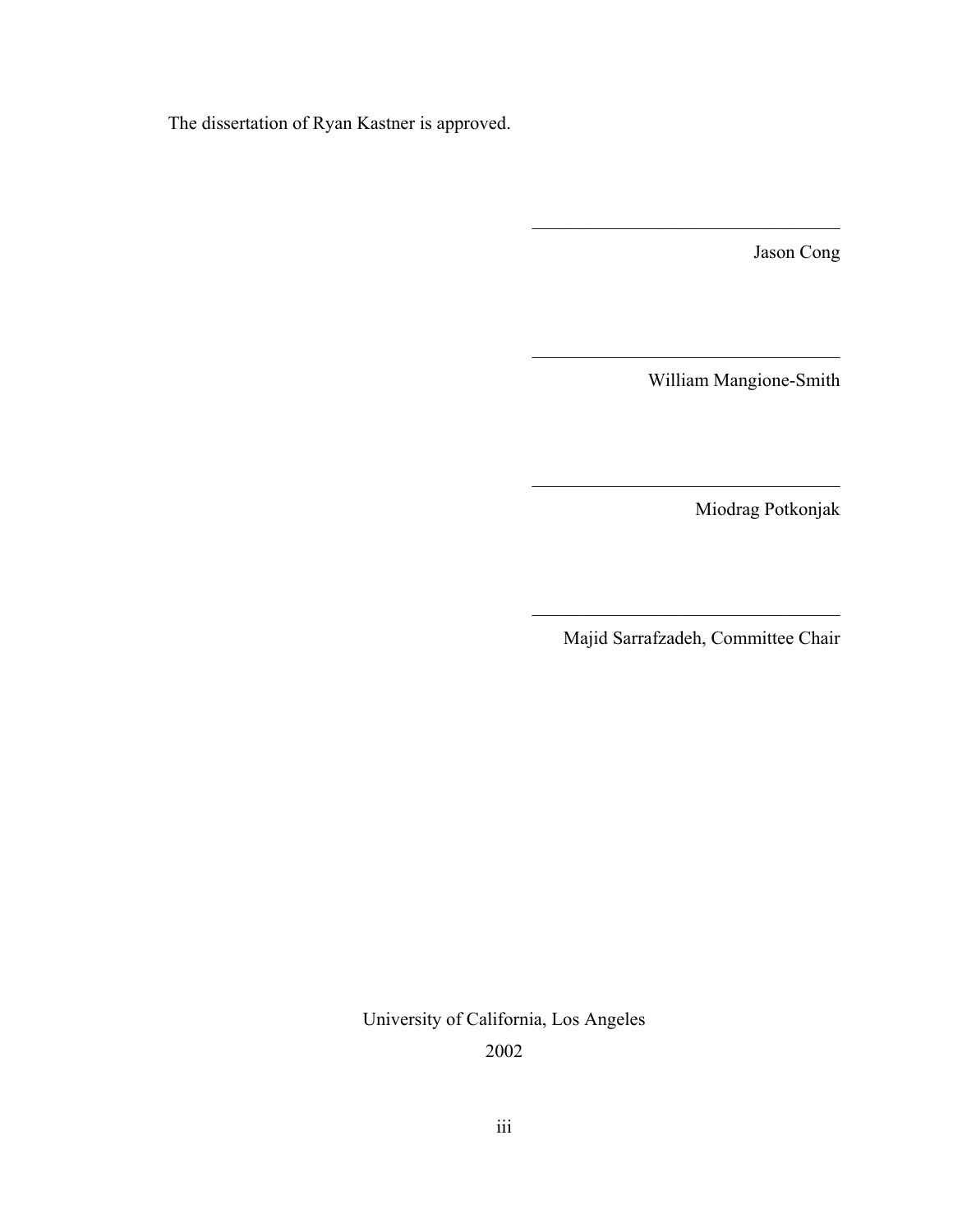To everyone that got me this far…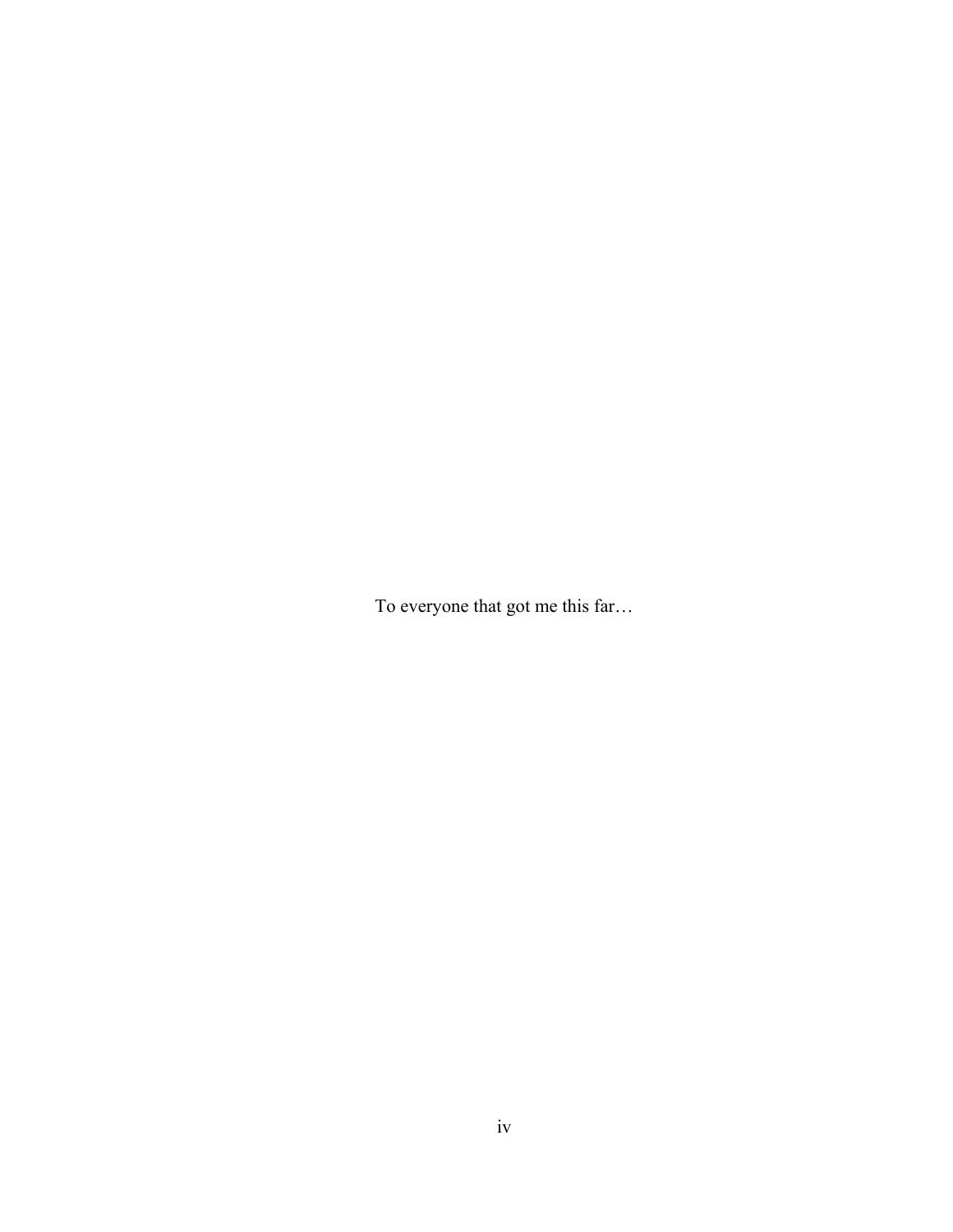# **TABLE OF CONTENTS**

| <b>CHAPTER 1</b> |                                                                                |  |  |  |
|------------------|--------------------------------------------------------------------------------|--|--|--|
| 1.1              |                                                                                |  |  |  |
| 1.2              |                                                                                |  |  |  |
|                  |                                                                                |  |  |  |
| 2.1              |                                                                                |  |  |  |
| 2.2              |                                                                                |  |  |  |
| 2.2.1            |                                                                                |  |  |  |
| 2.2.2            |                                                                                |  |  |  |
|                  |                                                                                |  |  |  |
| 3.1              |                                                                                |  |  |  |
| 3.2              |                                                                                |  |  |  |
| 3.2.1            |                                                                                |  |  |  |
| 3.2.2            |                                                                                |  |  |  |
| 3.3              |                                                                                |  |  |  |
|                  |                                                                                |  |  |  |
|                  |                                                                                |  |  |  |
| 4.1              |                                                                                |  |  |  |
| 4.2              |                                                                                |  |  |  |
| 4.3              |                                                                                |  |  |  |
| 4.4              |                                                                                |  |  |  |
| 4.5              |                                                                                |  |  |  |
|                  | <b>CHAPTER 5</b>                                                               |  |  |  |
| 5.1              |                                                                                |  |  |  |
| 5.2              | Integration of Instruction Generation with Reconfigurable System Synthesis. 61 |  |  |  |
| 5.3              |                                                                                |  |  |  |
| 5.3.1            |                                                                                |  |  |  |
| 5.3.2            |                                                                                |  |  |  |
| 5.4              | An Algorithm for Simultaneous Template Generation and Matching 66              |  |  |  |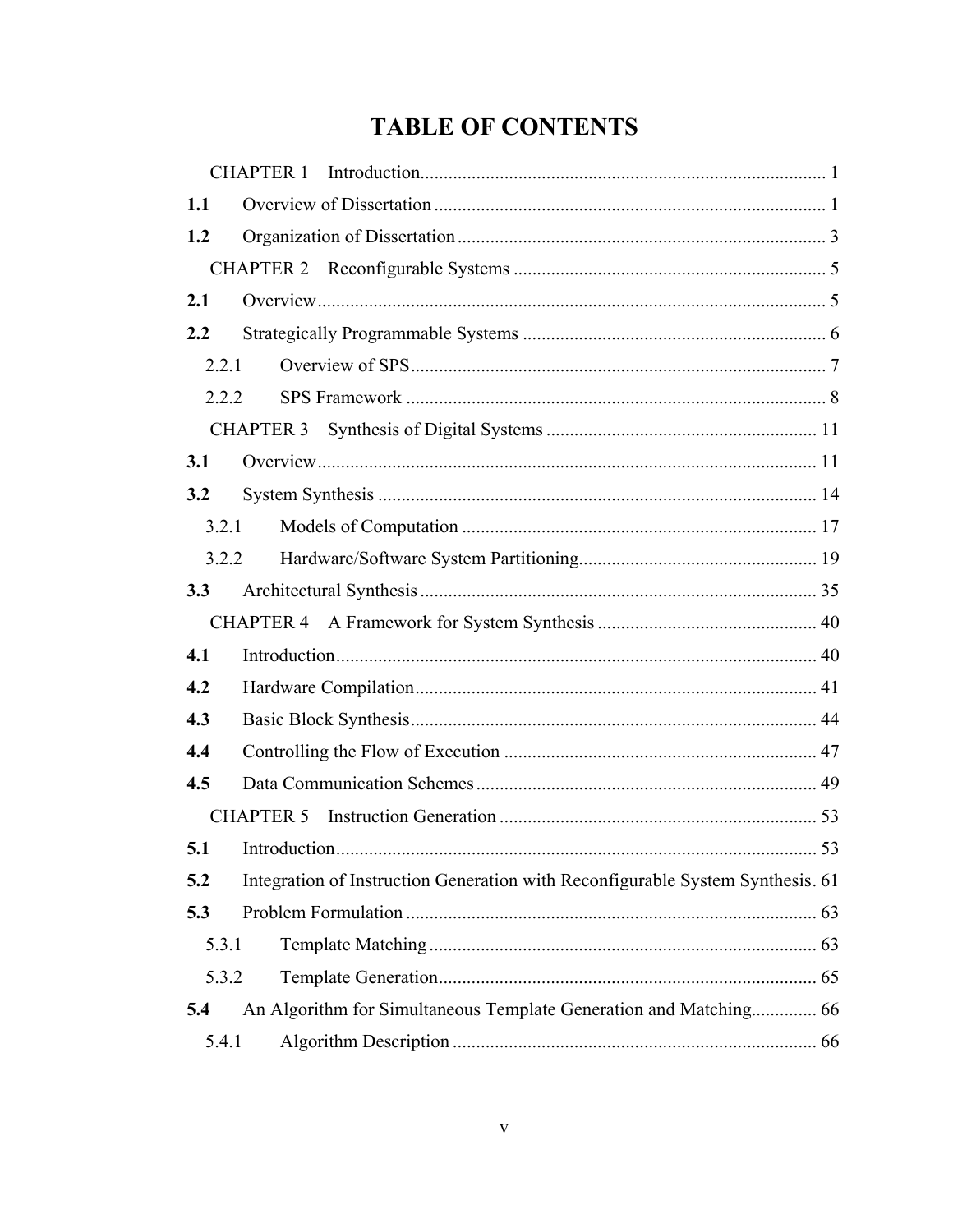|     | 5.4.2                                                            |  |
|-----|------------------------------------------------------------------|--|
|     | 5.4.3                                                            |  |
| 5.5 |                                                                  |  |
|     | 5.5.1                                                            |  |
|     | 5.5.2                                                            |  |
|     | 5.5.3                                                            |  |
| 5.6 |                                                                  |  |
| 5.7 |                                                                  |  |
|     |                                                                  |  |
| 6.1 |                                                                  |  |
| 6.2 |                                                                  |  |
|     | 6.2.1                                                            |  |
|     | 6.2.2                                                            |  |
|     | 6.2.3                                                            |  |
| 6.3 |                                                                  |  |
| 6.4 |                                                                  |  |
| 6.5 |                                                                  |  |
|     |                                                                  |  |
| 7.1 |                                                                  |  |
| 7.2 |                                                                  |  |
| 7.3 | Hardware Partitioning using Trace Scheduling and Superblocks 109 |  |
| 7.4 |                                                                  |  |
| 7.5 |                                                                  |  |
| 7.6 |                                                                  |  |
|     | <b>CHAPTER 8</b>                                                 |  |
|     |                                                                  |  |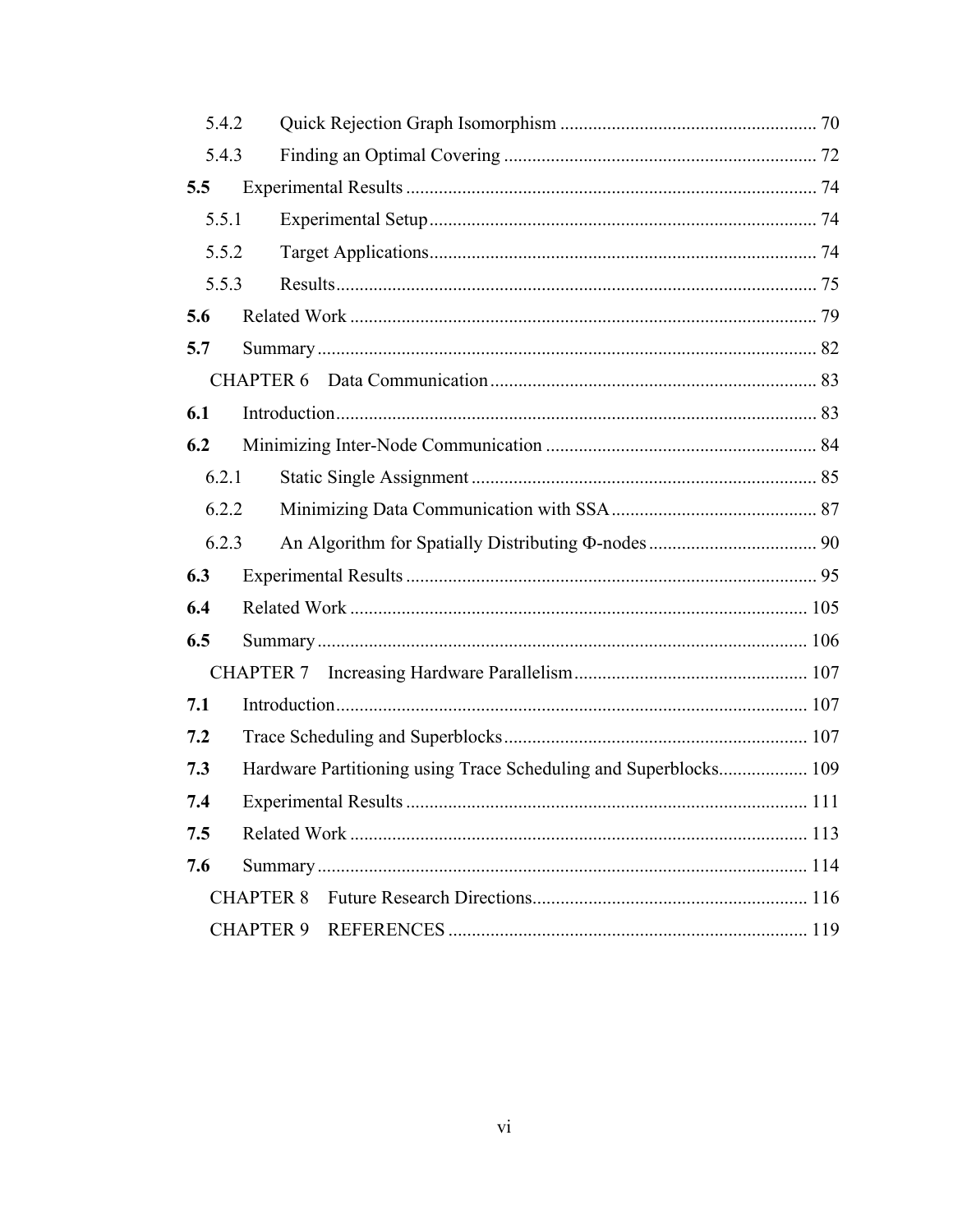# **LIST OF FIGURES**

| FIGURE 1 A detailed flow for configuring a Strategically Programmable System 9                                                                                                                                                                                                                                                                                                                                                                                                                                                                                                                                                                                                                            |  |
|-----------------------------------------------------------------------------------------------------------------------------------------------------------------------------------------------------------------------------------------------------------------------------------------------------------------------------------------------------------------------------------------------------------------------------------------------------------------------------------------------------------------------------------------------------------------------------------------------------------------------------------------------------------------------------------------------------------|--|
| FIGURE 2 Gajski and Kuhn's Y-chart. It describes the relationship between the three                                                                                                                                                                                                                                                                                                                                                                                                                                                                                                                                                                                                                       |  |
| FIGURE 3 An example of a platform based computing system. There are 6 components<br>to this platform - three microprocessors (RISC, ARM and DSP), an ASIC and a<br>RAM. This platform uses a simple method of communication through a system bus.<br>16                                                                                                                                                                                                                                                                                                                                                                                                                                                   |  |
|                                                                                                                                                                                                                                                                                                                                                                                                                                                                                                                                                                                                                                                                                                           |  |
| FIGURE 5 The flow from application specification to its hardware realization.  43                                                                                                                                                                                                                                                                                                                                                                                                                                                                                                                                                                                                                         |  |
|                                                                                                                                                                                                                                                                                                                                                                                                                                                                                                                                                                                                                                                                                                           |  |
| FIGURE 7 a) Distributed data communication b) Centralized data communication 51                                                                                                                                                                                                                                                                                                                                                                                                                                                                                                                                                                                                                           |  |
| FIGURE 8 A comparison between three levels of the computational hierarchy. The gate<br>level is the most flexible with the architecture level being the least flexible. But, the<br>architecture level has the fastest reconfiguration time. The performance, area and<br>power/energy consumption depend on the type of operation being implemented 57<br>FIGURE 9 Example of the Strategically Programmable System (SPS) – a hybrid<br>reconfigurable system. Functional units are embedded within a reconfigurable fabric.<br>Two flows for the SPS system. The flow on the left is the SPS<br><b>FIGURE 10</b><br>architecture generation flow. The application mapping flow is on the right. The co- |  |
|                                                                                                                                                                                                                                                                                                                                                                                                                                                                                                                                                                                                                                                                                                           |  |
| Part a) shows the subgraphs isomorphic to the given templates as<br>FIGURE 11<br>described in Problem 1. Part b) selects a non-overlapping set of these subgraphs such                                                                                                                                                                                                                                                                                                                                                                                                                                                                                                                                    |  |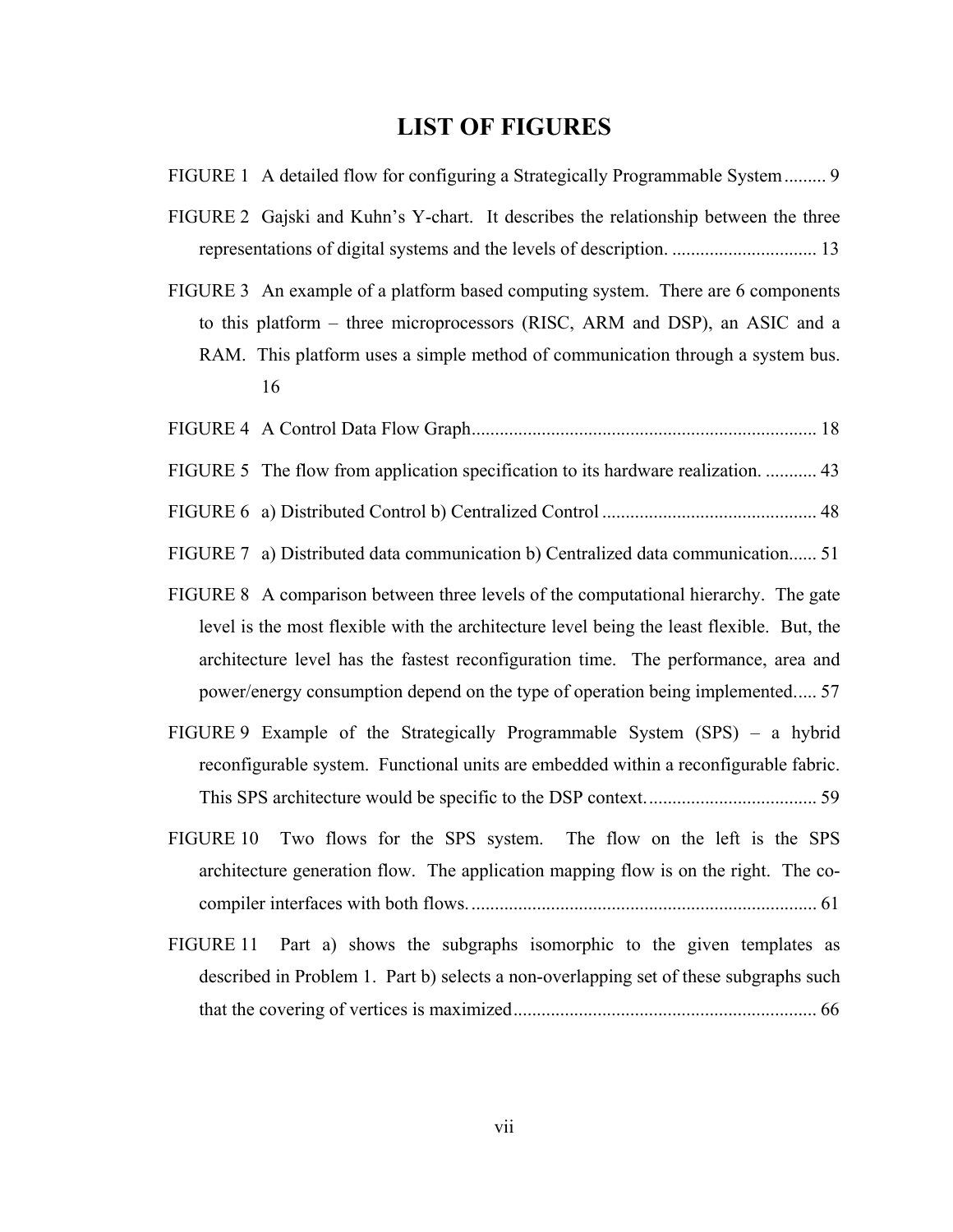| matching 67      | FIGURE 12 Overview of clustering-based algorithm for template generation and                                                                                        |
|------------------|---------------------------------------------------------------------------------------------------------------------------------------------------------------------|
| templates. 68    | FIGURE 13 Contraction of edges to create supernodes. The supernodes correspond to                                                                                   |
| FIGURE 14        |                                                                                                                                                                     |
| FIGURE 15        |                                                                                                                                                                     |
| FIGURE 16        |                                                                                                                                                                     |
| FIGURE 17        | a) Conversion of Straight-line Code to SSA b) SSA Conversion with                                                                                                   |
|                  |                                                                                                                                                                     |
| FIGURE 18        | SSA form and the corresponding floorplan (dotted edges represent data<br>communication, and grey edges represent control). Data communication $=$ 4 units. 88       |
| FIGURE 19        | SSA form with the $\Phi$ -node spatially distributed, as well as the                                                                                                |
| FIGURE 20        |                                                                                                                                                                     |
| FIGURE 21        | Comparison of total edge weight (TEW) between the minimal and semi-                                                                                                 |
|                  | FIGURE 22 A total area comparison of the benchmarks after logic synthesis. The ratio<br>is the minimal (semipruned) total area divided by the pruned total area 101 |
|                  | FIGURE 23 A comparison of total edge weight (TEW) and the number of $\Phi$ -nodes                                                                                   |
| <b>FIGURE 24</b> | Comparison of the number of spatially distributed $\Phi$ -nodes and the total                                                                                       |
| FIGURE 25        | The percentage change in of total edge weight when we distribute the $\Phi$ -                                                                                       |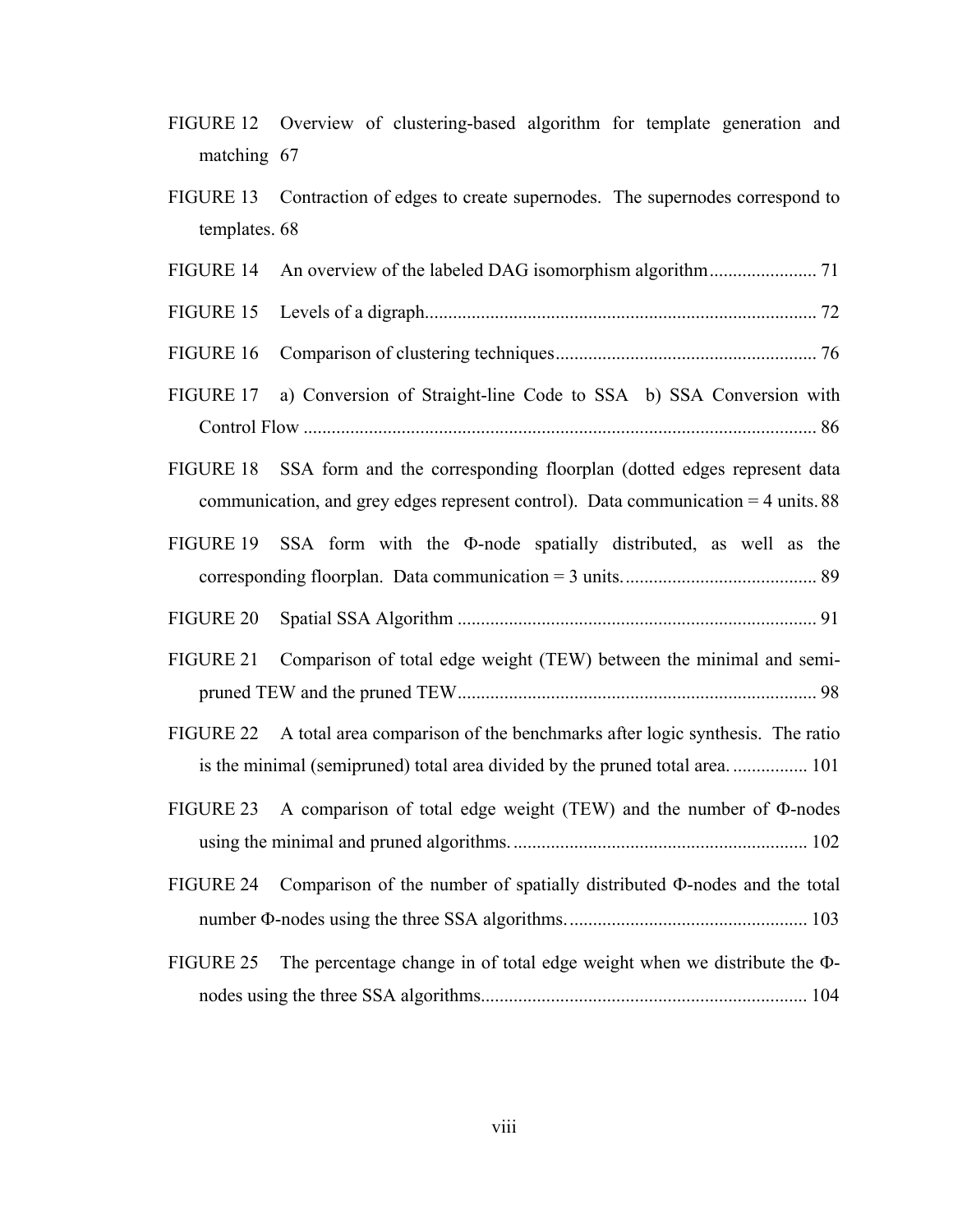| FIGURE 26 Comparison of the total area of the temporal versus spatial phi node    |  |  |
|-----------------------------------------------------------------------------------|--|--|
|                                                                                   |  |  |
| FIGURE 27 The percentage of operations per partition for trace scheduling and     |  |  |
|                                                                                   |  |  |
| FIGURE 28 The percentage of local data communication in the partitions created by |  |  |
|                                                                                   |  |  |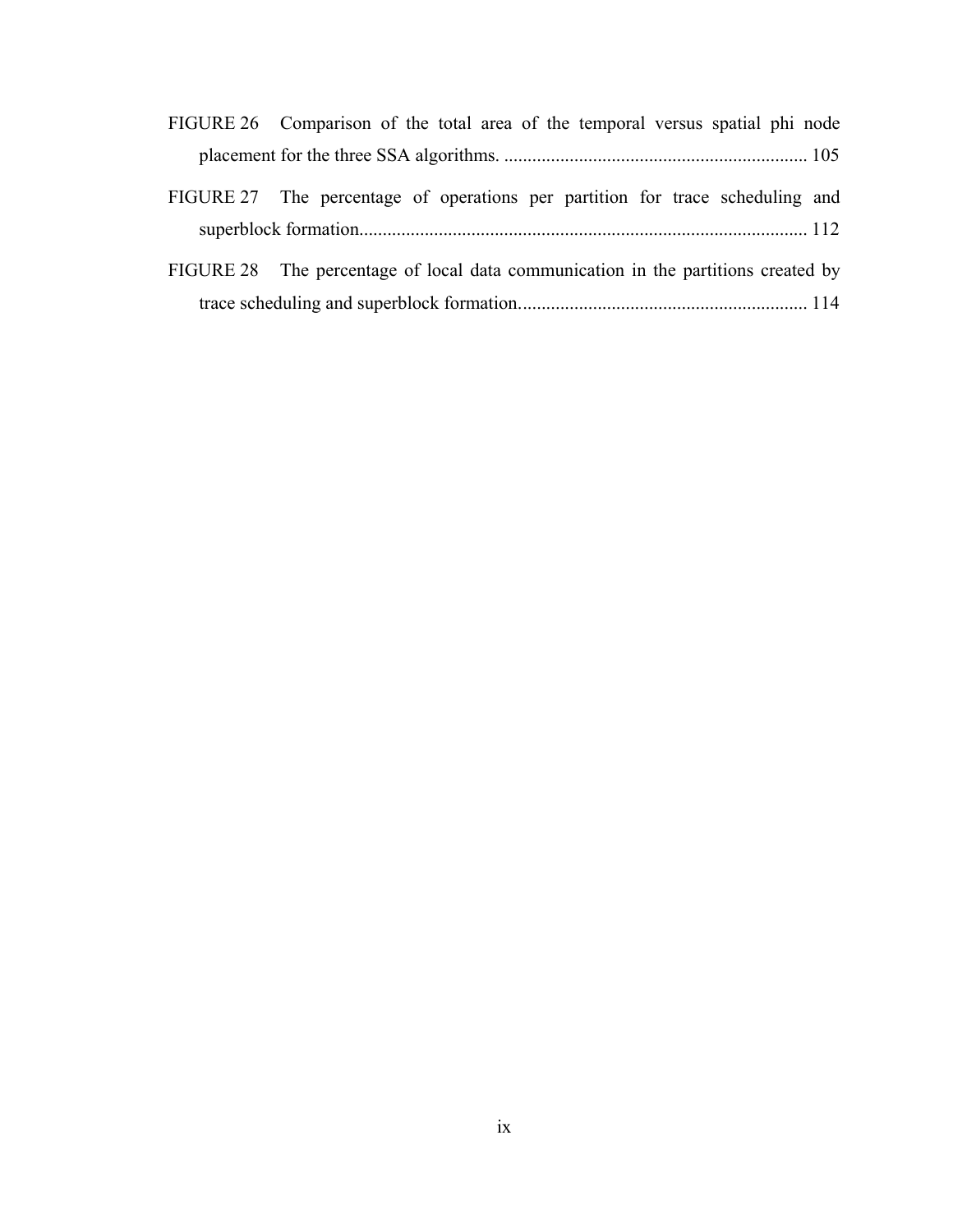# **LIST OF TABLES**

| TABLE 4: A circuit area comparison of the semi-pruned vs. pruned algorithm for the |  |
|------------------------------------------------------------------------------------|--|
|                                                                                    |  |
| TABLE 5: A circuit area comparison of the semi-pruned vs. pruned algorithm for the |  |
|                                                                                    |  |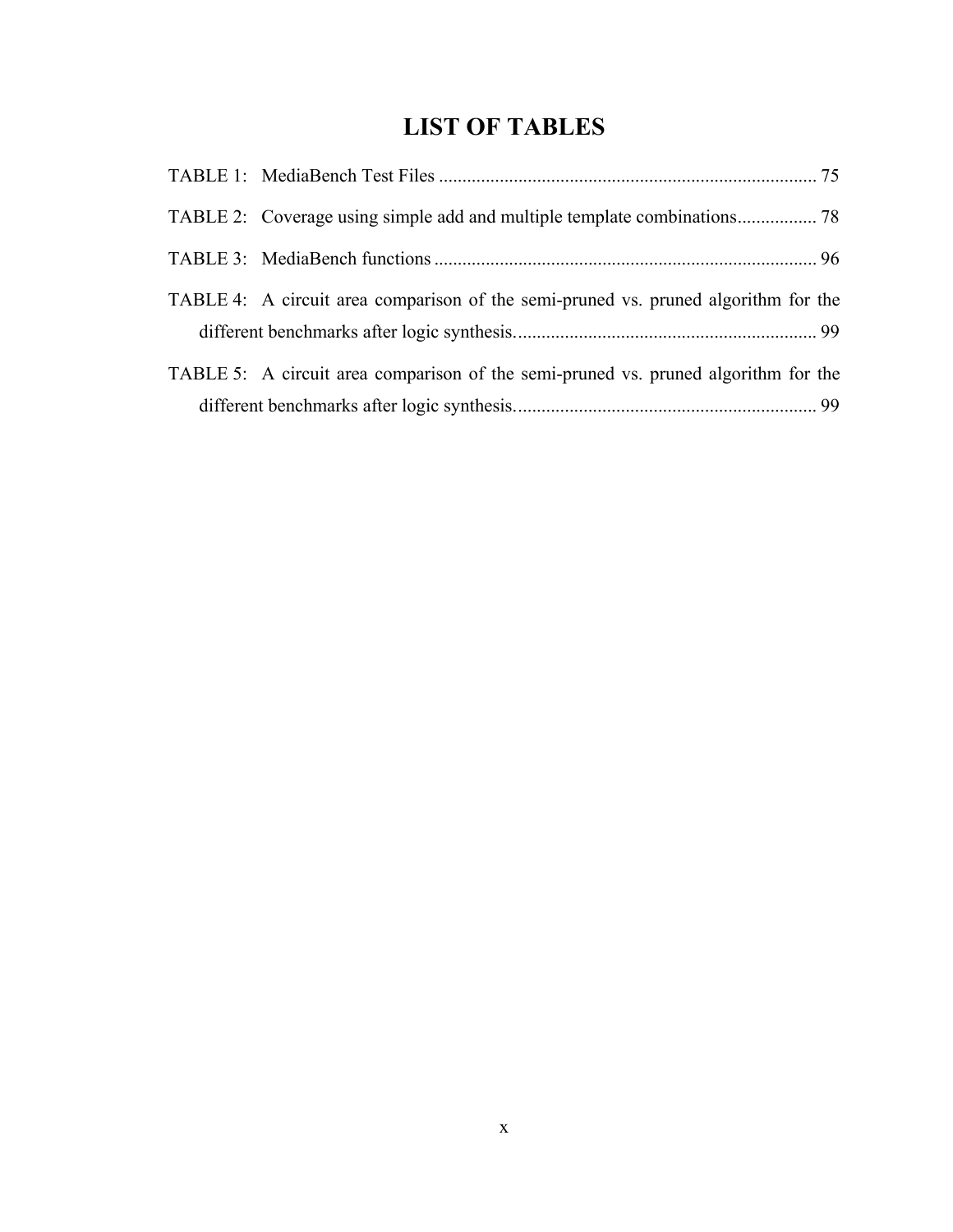### **VITA**

| Greensburg, PA                                    |
|---------------------------------------------------|
| B.S., Electrical Engineering                      |
| B.S., Computer Engineering                        |
| Northwestern University                           |
| Evanston, IL                                      |
| Graduate Research Assistant                       |
| Department of Electrical and Computer Engineering |
| Northwestern University                           |
| Evanston, IL                                      |
| M.S., Computer Engineering                        |
| Northwestern University                           |
| Evanston, IL                                      |
| <b>Graduate Research Assistant</b>                |
| <b>Computer Science Department</b>                |
| University of California, Los Angeles             |
| Los Angeles, CA                                   |
|                                                   |

## **PUBLICATIONS**

Ryan Kastner, Adam Kaplan, Seda Ogrenci Memik, Elaheh Bozorgzadeh, "**Instruction Generation for Hybrid Reconfigurable Systems**", *ACM Transactions on Design Automation of Embedded Systems (TODAES)*, October 2002

Ryan Kastner, Elaheh Bozorgzadeh and Majid Sarrafzadeh, "**Pattern Routing: Use and Theory for Increasing Predictability and Avoiding Coupling**", *IEEE Transactions on Computer-Aided Design of Integrated Circuits and Systems,* July 2002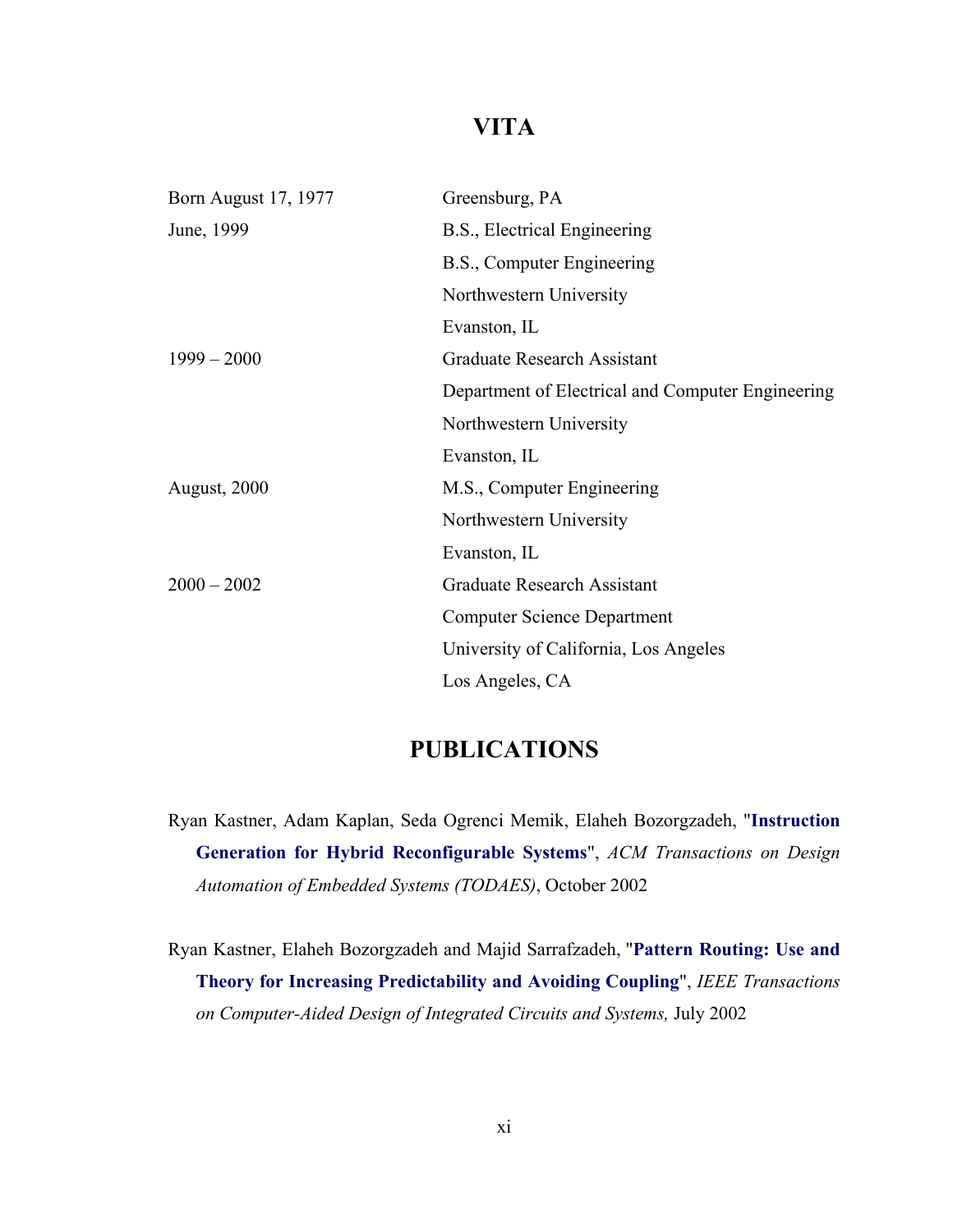- Xiaojian Yang, Ryan Kastner and Majid Sarrafzadeh, "**Congestion Estimation During Top-down Placement**", *IEEE Transactions on Computer-Aided Design of Integrated Circuits and Systems*, January 2002
- Ankur Srivastava, Ryan Kastner and Majid Sarrafzadeh, "**On the Complexity of Gate Duplication**", *IEEE Transactions on Computer-Aided Design of Integrated Circuits and Systems*, September 2001
- Kiarash Bazargan, Ryan Kastner and Majid Sarrafzadeh, "**3-D Floorplanning: Simulated Annealing and Greedy Placement Methods for Reconfigurable Computing Systems**", *Design Automation for Embedded Systems (DAfES) - RSP'99 Special Issue*, August 2000
- Kiarash Bazargan, Ryan Kastner and Majid Sarrafzadeh, "**Fast Template Placement for Reconfigurable Computing Systems**", *IEEE Design and Test - Special Issue on Reconfigurable Computing,* January - March 2000
- Elaheh Bozorgzadeh, Adam Kaplan, Ryan Kastner, Seda Ogrenci Memik and Majid Sarrafzadeh, "**Multi-level Optimization in Reconfigurable Computing Systems**", *Multi-level Optimization and VLSI CAD*, Kluwer Press, October 2002
- Elaheh Bozorgzadeh, Ryan Kastner, Seda Ogrenci Memik and Majid Sarrafzadeh, "**Strategically Programmable Systems**", *The Computer Engineering Handbook*, CRC Press, December 2001
- Philip Brisk, Adam Kaplan, Ryan Kastner and Majid Sarrafzadeh, "**Instruction Generation and Regularity Extraction For Reconfigurable Processors**", *International Conference on Compilers, Architecture and Synthesis for Embedded Systems (CASES),* October, 2002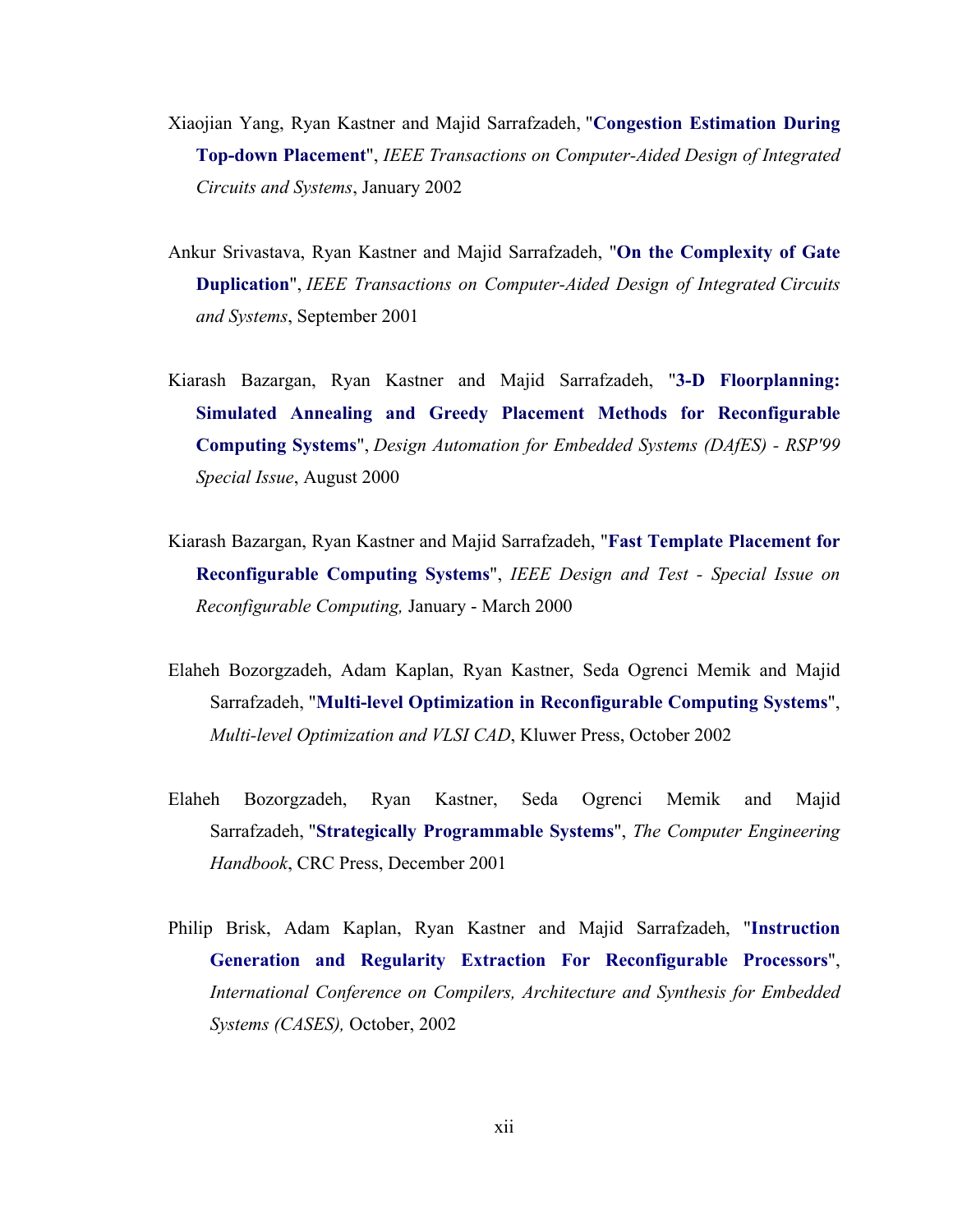- Ryan Kastner, Christina Hsieh, Miodrag Potkonjak and Majid Sarrafzadeh, "**On the Sensitivity of Incremental Algorithms for Combinatorial Auctions**", *IEEE International Workshop on Advanced Issues of E-Commerce & Web-Based Information Systems (WECWIS),* June 2002
- Elaheh Bozorgzadeh, Seda Ogrenci Memik, Ryan Kastner and Majid Sarrafzadeh, "**Pattern Selection: Customized Block Allocation for Domain-Specific Programmable Systems**", *International Conference on Engineering of Reconfigurable Systems and Algorithms (ERSA),* June 2002
- Ryan Kastner, Seda Ogrenci Memik, Elaheh Bozorgzadeh and Majid Sarrafzadeh, "**Instruction Generation for Hybrid Reconfigurable Systems**", *International Conference on Computer-Aided Design (ICCAD)*, November, 2001
- Seda Ogrenci Memik, Elaheh Bozorgzadeh, Ryan Kastner and Majid Sarrafzadeh, "**A Super-Scheduler for Embedded Reconfigurable Systems**", *International Conference on Computer-Aided Design (ICCAD),* November 2001
- Xiaojian Yang, Ryan Kastner and Majid Sarrafzadeh, "**Congestion Reduction During Placement Based on Integer Programming**", *International Conference on Computer-Aided Design (ICCAD),* November 2001
- Andrew B. Kahng, Ryan Kastner, Stefanus Mantik, Majid Sarrafzadeh and Xiaojian Yang, "**Studies of Timing Structural Properties for Early Evaluation of Circuit Design**", *Workshop on Synthesis and System Integration of Mixed Technologies (SASIMI)*, October 2001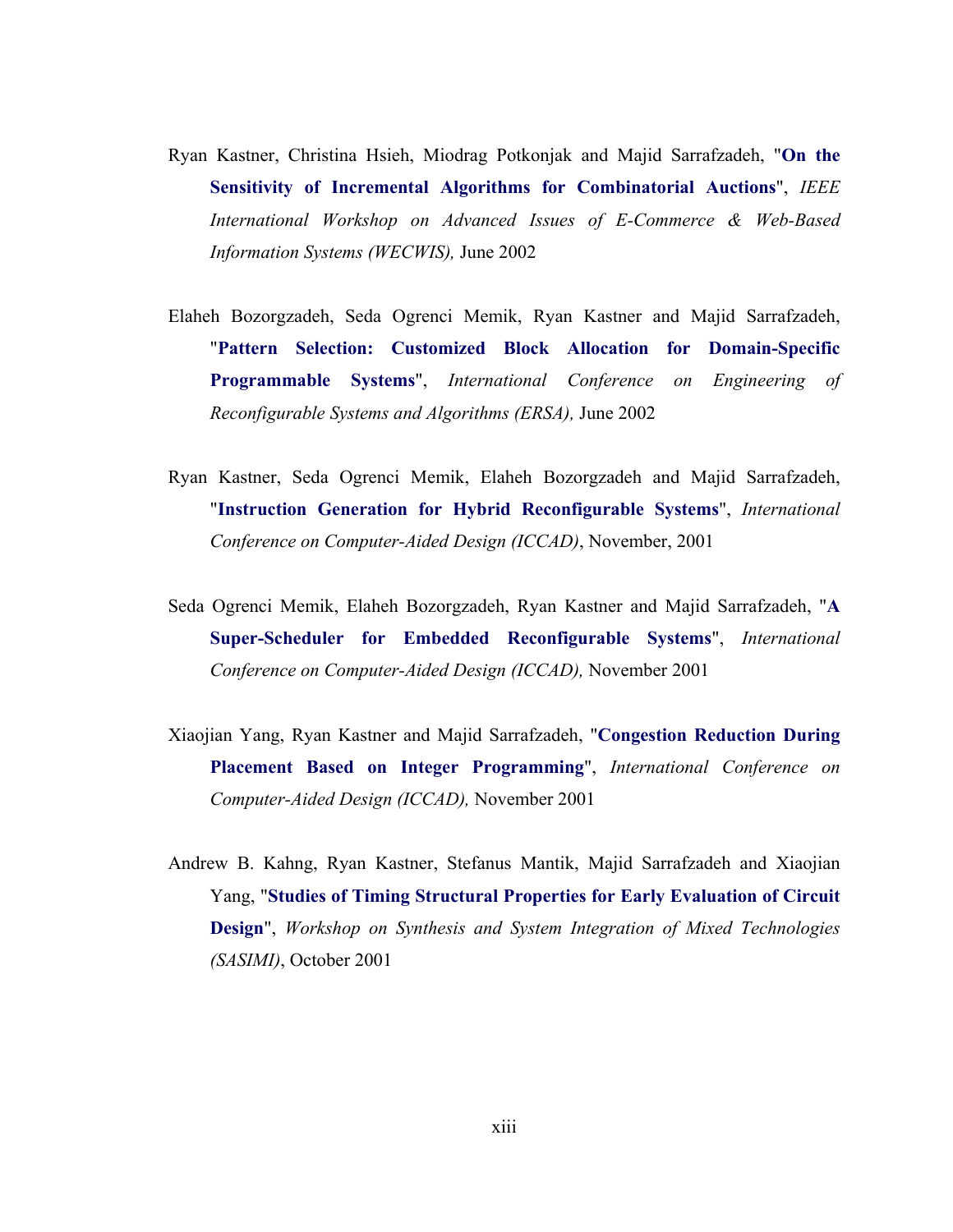- Elaheh Bozorgzadeh, Ryan Kastner and Majid Sarrafzadeh, "**Creating and Exploiting Flexibility in Steiner Trees**", *Design Automation Conference (DAC),* June 2001
- Ryan Kastner, Elaheh Bozorgzadeh and Majid Sarrafzadeh, "**An Exact Algorithm for Coupling-Free Routing**", *International Symposium on Physical Design (ISPD)*, April 2001
- Xiaojian Yang, Ryan Kastner and Majid Sarrafzadeh, "**Congestion Estimation during Top-down Placement**", *International Symposium on Physical Design (ISPD)*, April 2001
- Majid Sarrafzadeh, Elaheh Bozorgzadeh, Ryan Kastner and Ankur Srivastava, "**Design and Analysis of Physical Design Algorithms**", *International Symposium on Physical Design (ISPD)*, April 2001
- Seda Ogrenci Memik, Elaheh Bozorgzadeh, Ryan Kastner and Majid Sarrafzadeh, "**Strategically Programmable Systems**", *Reconfigurable Architecture Workshop (RAW)*, April 2001
- Ryan Kastner, Elaheh Bozorgzadeh and Majid Sarrafzadeh, "**Predictable Routing**", *International Conference on Computer-Aided Design (ICCAD)*, November 2000
- Ankur Srivastava, Ryan Kastner and Majid Sarrafzadeh, "**Timing Driven Gate Duplication: Complexity Issues and Algorithms**", *International Conference on Computer-Aided Design (ICCAD)*, November 2000
- Ryan Kastner, Elaheh Bozorgzadeh and Majid Sarrafzadeh, "**Coupling Aware Routing**", *International ASIC/SOC Conference*, September 2000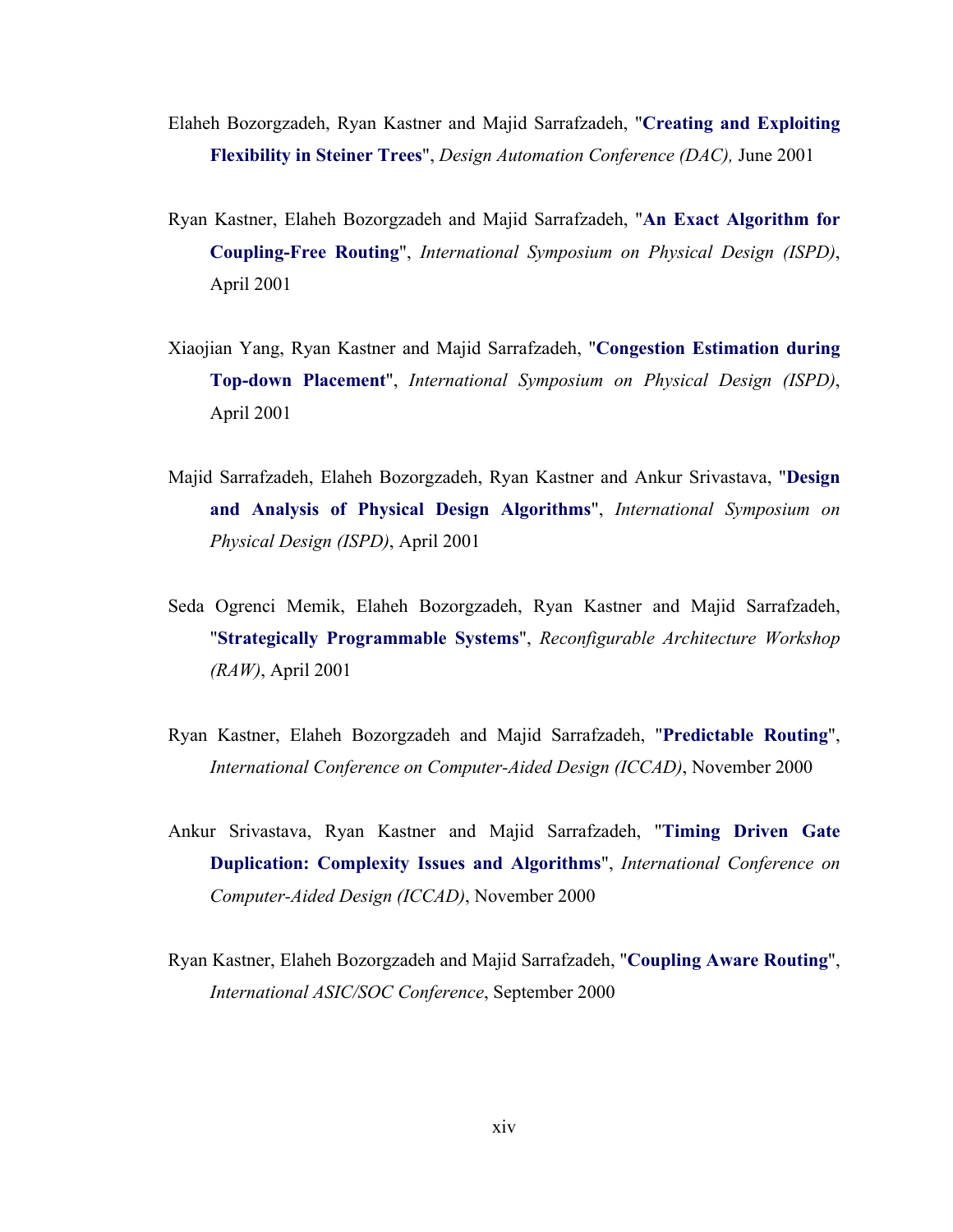- Ankur Srivastava, Ryan Kastner and Majid Sarrafzadeh, "**Complexity Issues in Gate Duplication**", *International Workshop on Logic Synthesis (IWLS)*, June 2000
- Kiarash Bazargan, Ryan Kastner, Seda Ogrenci and Majid Sarrafzadeh, "**A C to Hardware/Software Compiler**", *Symposium on Field-Programmable Custom Computing Machines (FCCM)*, April 2000
- Ryan Kastner, Kiarash Bazargan and Majid Sarrafzadeh, "**Physical Design for Reconfigurable Computing Systems using Firm Templates**", *Workshop on Reconfigurable Computing (WoRC)*, October 1999
- Kiarash Bazargan, Ryan Kastner and Majid Sarrafzadeh, "**3-D Floorplanning: Simulated Annealing and Greedy Placement Methods for Reconfigurable Computing Systems**", *International Workshop on Rapid System Prototyping (RSP)*, June 1999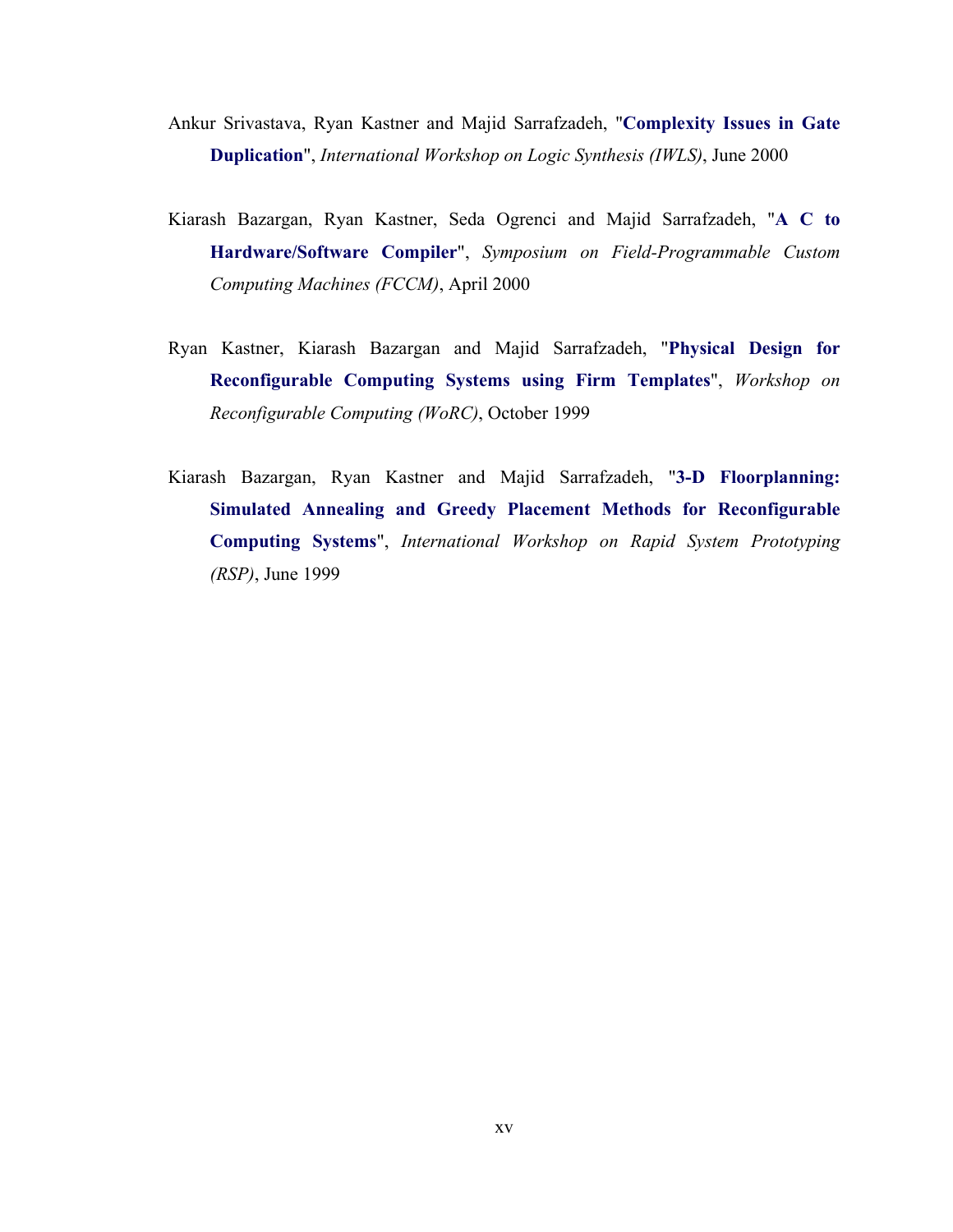# **Synthesis Techniques and Optimizations for Reconfigurable Systems**

by

Ryan Kastner

Doctor of Philosophy in Computer Science University of California, Los Angeles Professor Majid Sarrafzadeh, Chair

 Computing devices are becoming smaller and more complex due to the sheer number of transistors that we can fit on a single chip. The exponential scaling predicted by Moore's Law will allow even more complex system-on-chip devices into the foreseeable future. In order to cope with the complexities of system design, we must work at a higher level of abstraction. This will allow designers to automatically synthesis applications that are written in an application-level description. In addition, it will allow designers to explore the tradeoffs between different system architectures. This work looks at system synthesis techniques for a particular class of system architectures reconfigurable systems.

 Reconfigurable systems allow post fabrication configurability enabling customizable spatial computing. Furthermore, it permits the system to transform the underlying hardware to adapt to the temporal requirements of an application. Reconfigurable architectures can differ in their reconfiguration granularity. An FPGA has a bit-level reconfiguration (datapath width). This gives the system great *flexibility* – the capacity to implement a large number of applications at the cost of reconfiguration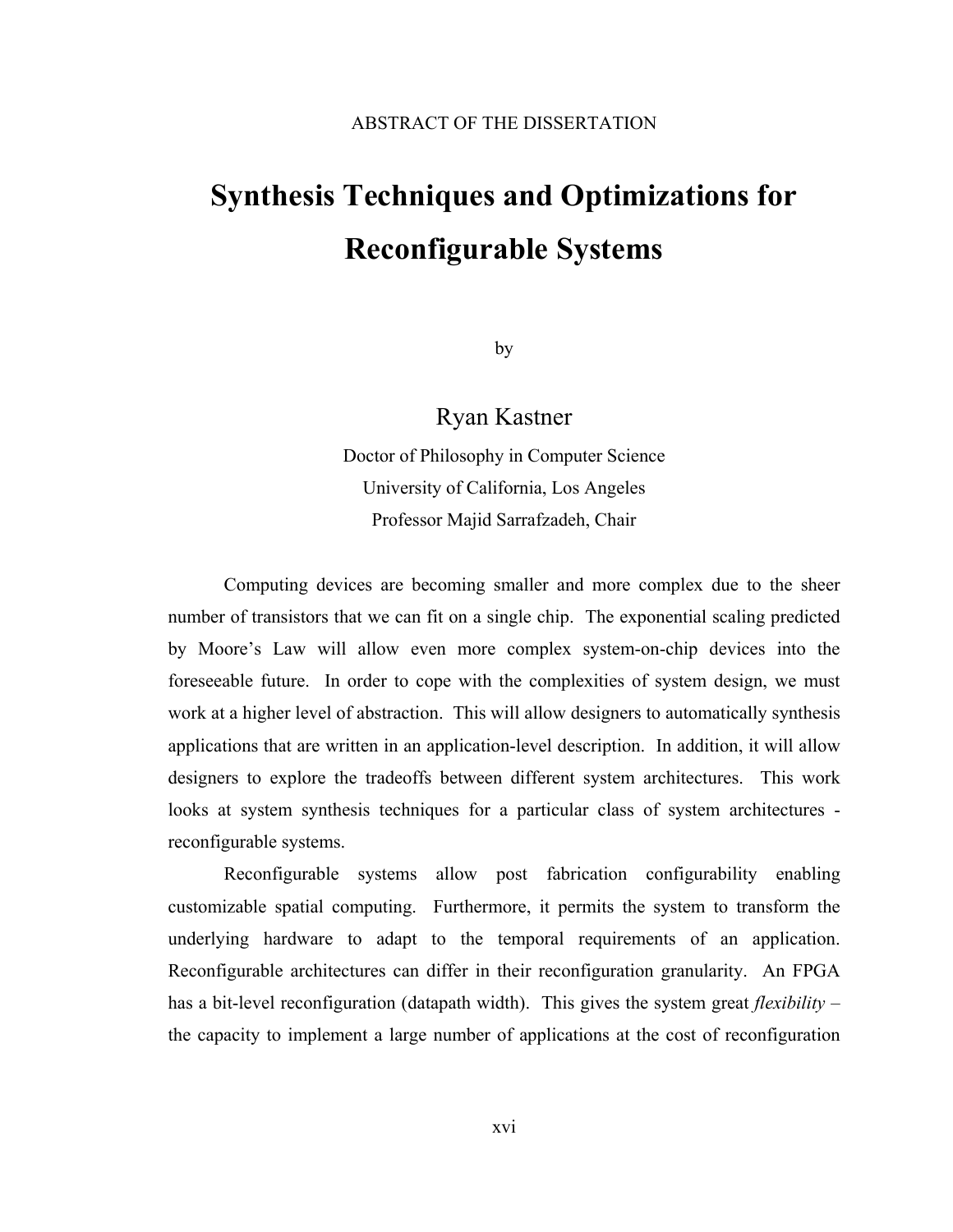time and performance. A reconfigurable architecture with larger datapath width (e.g. byte or word level) loses flexibility but can gain in reconfiguration time and system performance. We discuss many aspects of these tradeoffs in this work.

 The heart of this work is a framework for the synthesis for of reconfigurable systems. The framework is built on top of the SUIF compiler and interfaces with Synopsys Behavioral Compiler. We focus on optimizations for two particular system synthesis problems – instruction generation and data communication. Instruction generation is the process of automatically generating customized instructions in a system. Data communication is the amount of data transferred between various components of a system. We detail both of these problems and give methodologies and algorithms to solve each problem. Furthermore, we study methods to increase the amount of parallelism when mapping an application onto a reconfigurable system.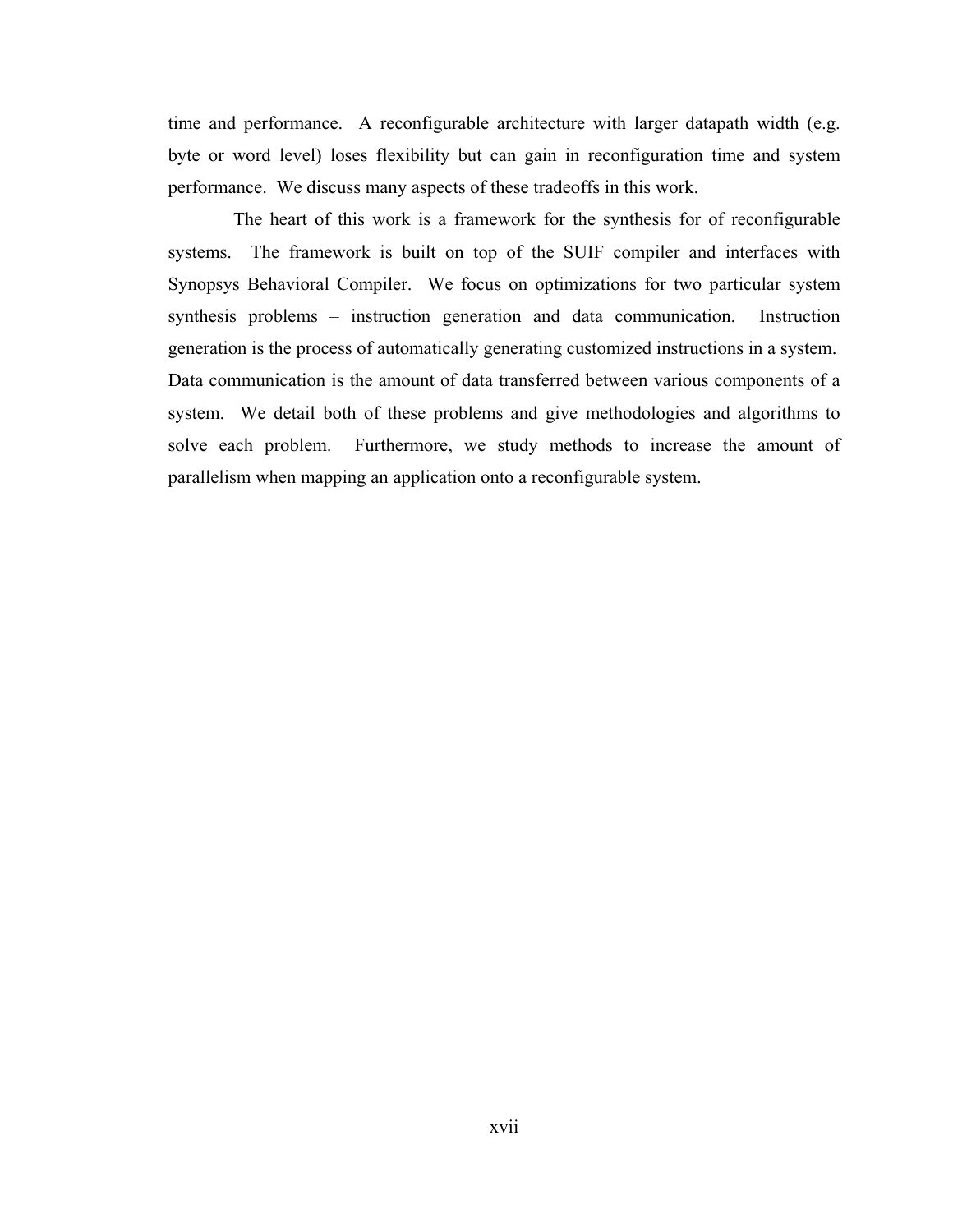### **CHAPTER 1 Introduction**

#### **1.1** Overview of Dissertation

The invention of the transistor in 1947 is arguably the most important discovery of the 20<sup>th</sup> century. Without it, Jack Kilby and Robert Noyce could not have created the integrated circuit (IC) in the late 50s. Within the span of 40 years, the IC has permeated our world in almost every possible aspect. It is almost inconceivable to go through the day without the assistance of an IC. Computing devices play a part in delivering the basic human needs; they enable our transportation, allow communication and play a large role in the food preparation.

There are many factors that play a role in delivering computing devices to the world. Of course, no computing system could be made without an understanding of the underlying physics behind the transistors and other circuitry that provide the basic functionality of the IC. Another significant area for developing computing devices is the design and analysis of the organization of the computing device. The organization of computing systems is especially necessary as the complexity of the devices has exponentially grown since the development of the first IC. It is inconceivable to design a present-day computing device using the transistor as your basic element. Therefore, abstraction is needed to tame the complexity.

Abstraction is underlying view or model that a designer uses to create a computing device. As the size of computing systems has grown, so has the level of abstraction. Each step up in abstraction brings about the need to develop automated methods for synthesizing (the process of moving from one level of abstraction to a lower level of abstraction) the computing device. We have reached the point where synthesis techniques have matured to the point of the system level of abstraction. In order to move to successfully move to yet an even higher level of abstraction, we must enhance the synthesis techniques at the system level of abstraction. My thesis focuses on this realm of abstraction, taking into account a special type of computing system – reconfigurable systems.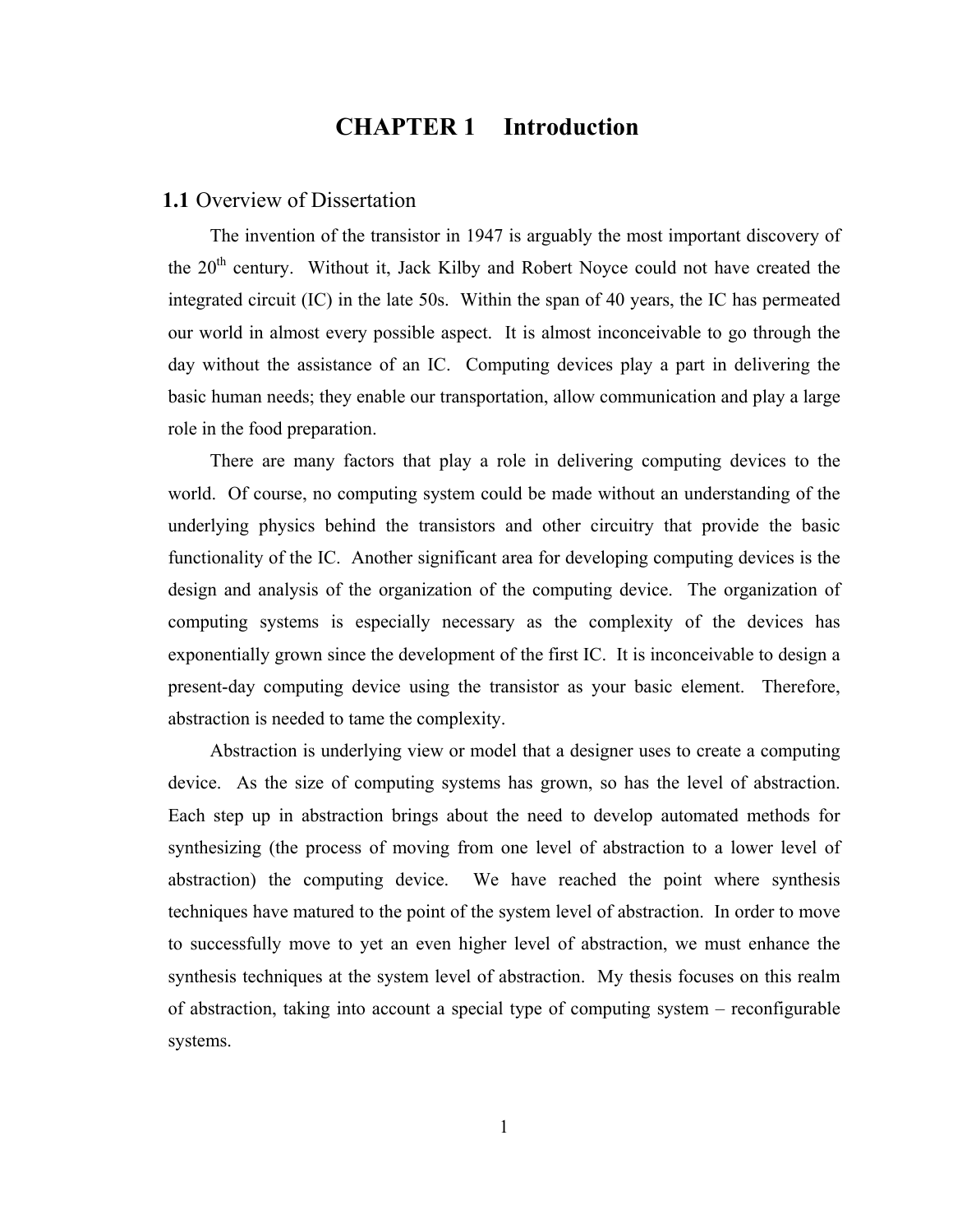Reconfigurable systems initially emerged as fast prototyping device for ASIC designers. It allowed the designer to "compile" the application to reconfigurable hardware (e.g. FPGA) to determine that the application exhibited the correct functionality. The prototyping removed the costly step of fabricating the application, especially when fabrication yielded a device it exhibited incorrect functionality. Additionally, the rapid prototyping lessened the need for intense simulation to verify correctness. If the application functioned correctly in the environment when compiled to an FPGA, it would retain the same correctness once it was fabricated. The main drawback of the FPGA was the performance. An FPGA was far behind the ASIC in terms of important performance aspects, like latency, power consumption, etc. In essence, the application was synthesized to the "static" nature of an ASIC and was not taking into account the dynamic reconfigurability allowed by the FPGA; in this sense, the performance of the FPGA can never overcome that of an ASIC.

The power of reconfigurable systems lays the immense amount of flexibility that it provides. The flexibility allows run time reconfiguration and on-the-fly reorganization of the circuit based on the input parameters. Due to the ability to customize to the input data, many applications show speedups when implementing them on reconfigurable systems [1, 2]. In addition, many reconfigurable machines have achieved 100x speedups and 100x performance gain per unit silicon as compared to a similar microprocessor [3- 7].

Reconfigurable devices have emerged as flexible, high-performance component in computing systems. We are seeing various examples of computing systems that are fully reconfigurable at the logic level as well as devices that are reconfigurable at an architectural-level. In addition, we are seeing the increased use of reconfigurable cores as components in embedded systems – microprocessors coupled with a reconfigurable component as well as ASICs coupled with a reconfigurable component.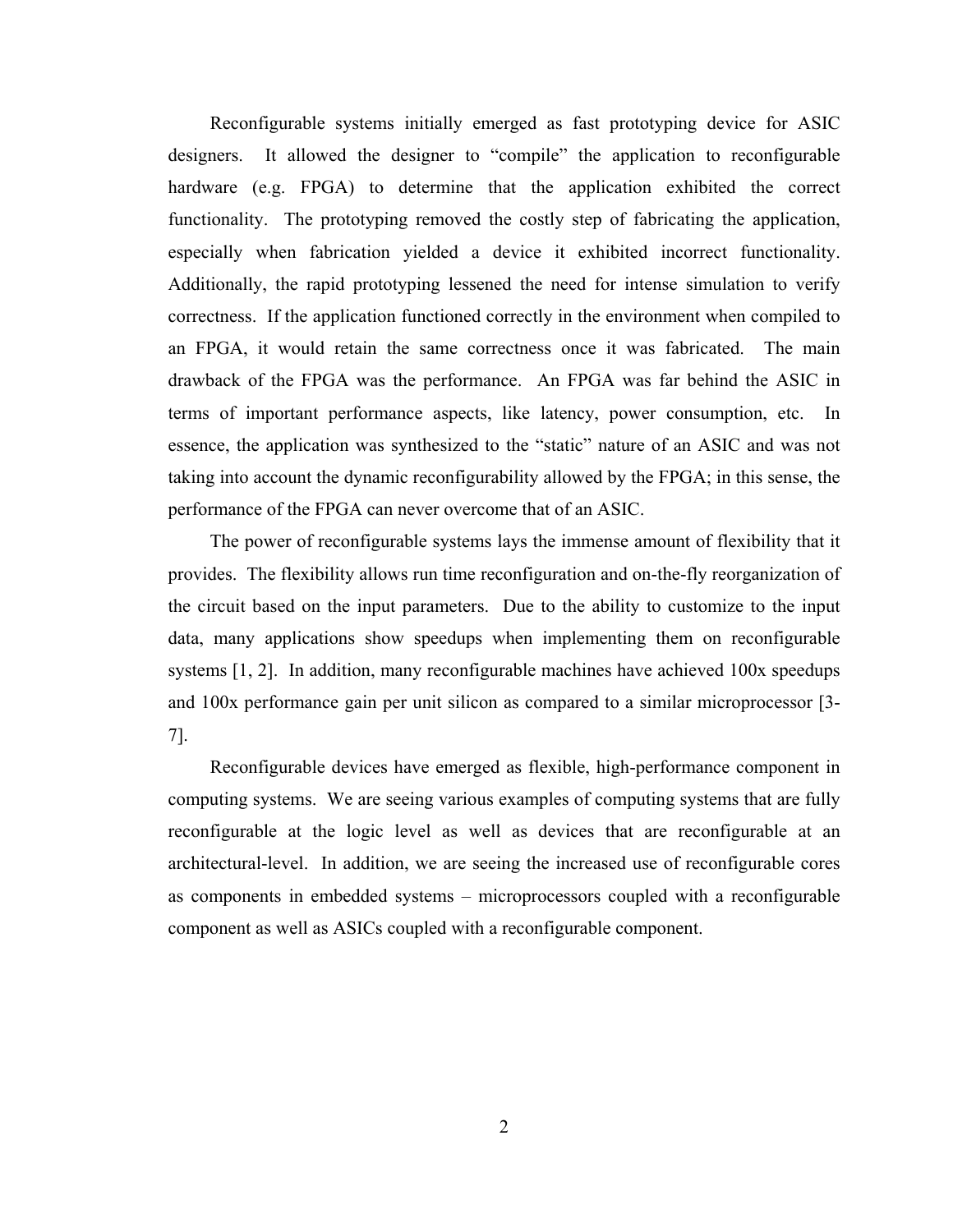#### **1.2** Organization of Dissertation

This work deals with the synthesis of reconfigurable systems. The thesis is organized in the following manner: First, we discuss the relevant background material. We start with a discussion on reconfigurable systems. In particular, we focus on the Strategically Programmable System to show the tradeoffs between the levels of reconfigurability with respect to circuit performance, area, and reconfiguration time. The following chapter presents an overview of synthesis techniques for digital systems. We focus on system synthesis and architectural synthesis as the remaining chapters lie between these two realms of abstraction.

CHAPTER 4 details our method of synthesis. We utilize two complex software environments – the SUIF compiler and Synopsys Behavioral Compiler. The analysis of our optimizations relies on these two software systems to compile an application written in a high level language all the way into a hardware realization. The remaining part of the thesis discusses optimizations done within the framework to improve the quality of the final hardware implementation.

CHAPTER 5 focuses on the problem of instruction generation. It relates the problem to several types of architectures – including microprocessors – but focuses on the use and impact of instruction generation to reconfigurable architectures. The following chapter looks at the problem of data communication within a reconfigurable system. We utilize the compiler technique of static single assignment to minimize the amount of data that must be communicated between various components of our design. In addition, we give several methods to minimize the data communication and hence yield a design with smaller area.

CHAPTER 7 looks into the important problem of increasing the amount of parallelism in the design. It delves into two EPIC (Explicitly Parallel Instruction Computing) compiler techniques, superblock formation and trace scheduling, which are known to increase the amount of available parallelism in the application. Also, we discuss the side effects of these optimizations on other circuit parameters and especially focus on the effect of these techniques on the interconnect area. Furthermore, we give a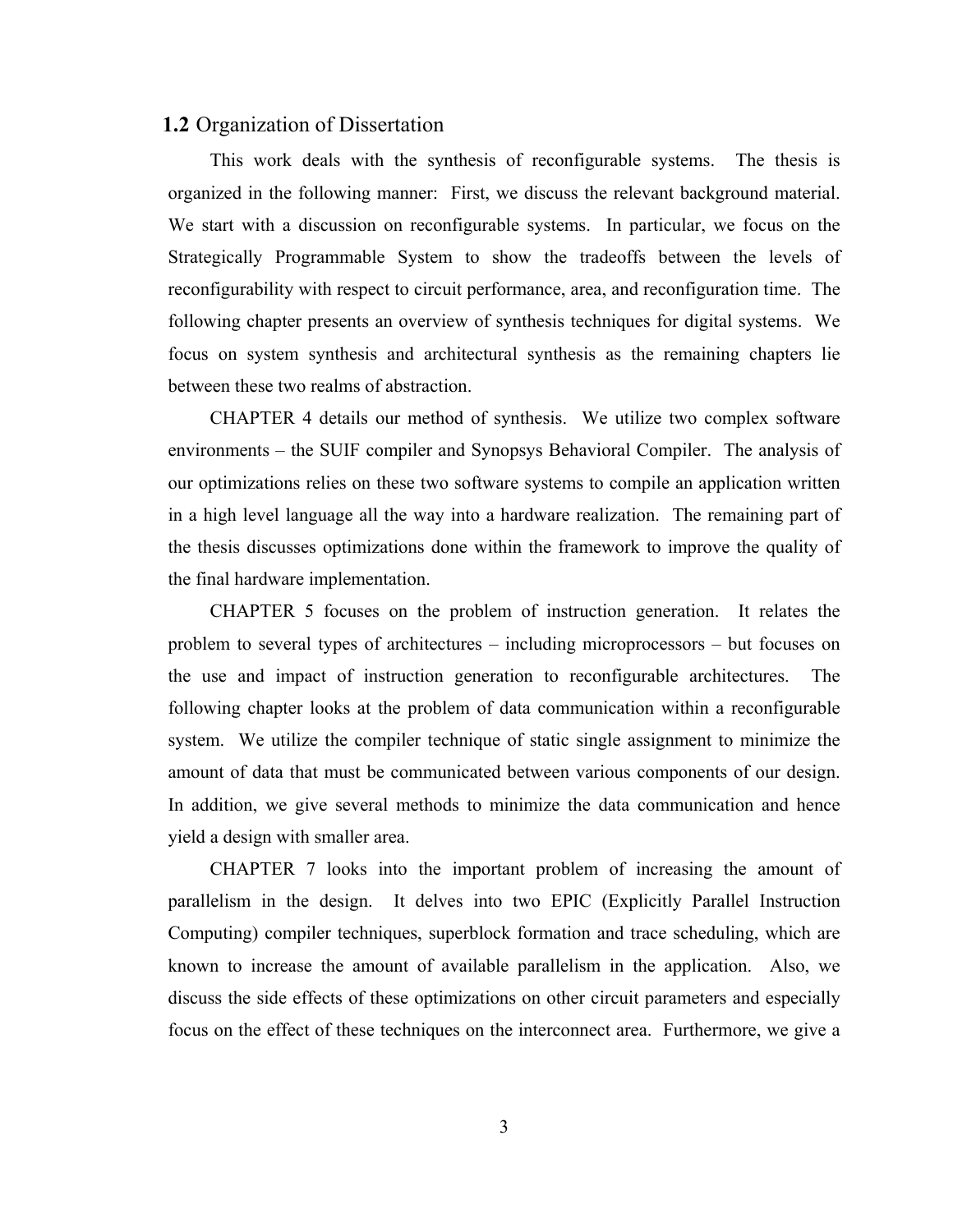formulation that combines hardware partitioning with the increase in parallelism. The final chapter gives some ideas for future research directions in the realm of synthesis for reconfigurable systems. Most of these directions follow directly from the work that we present in the thesis.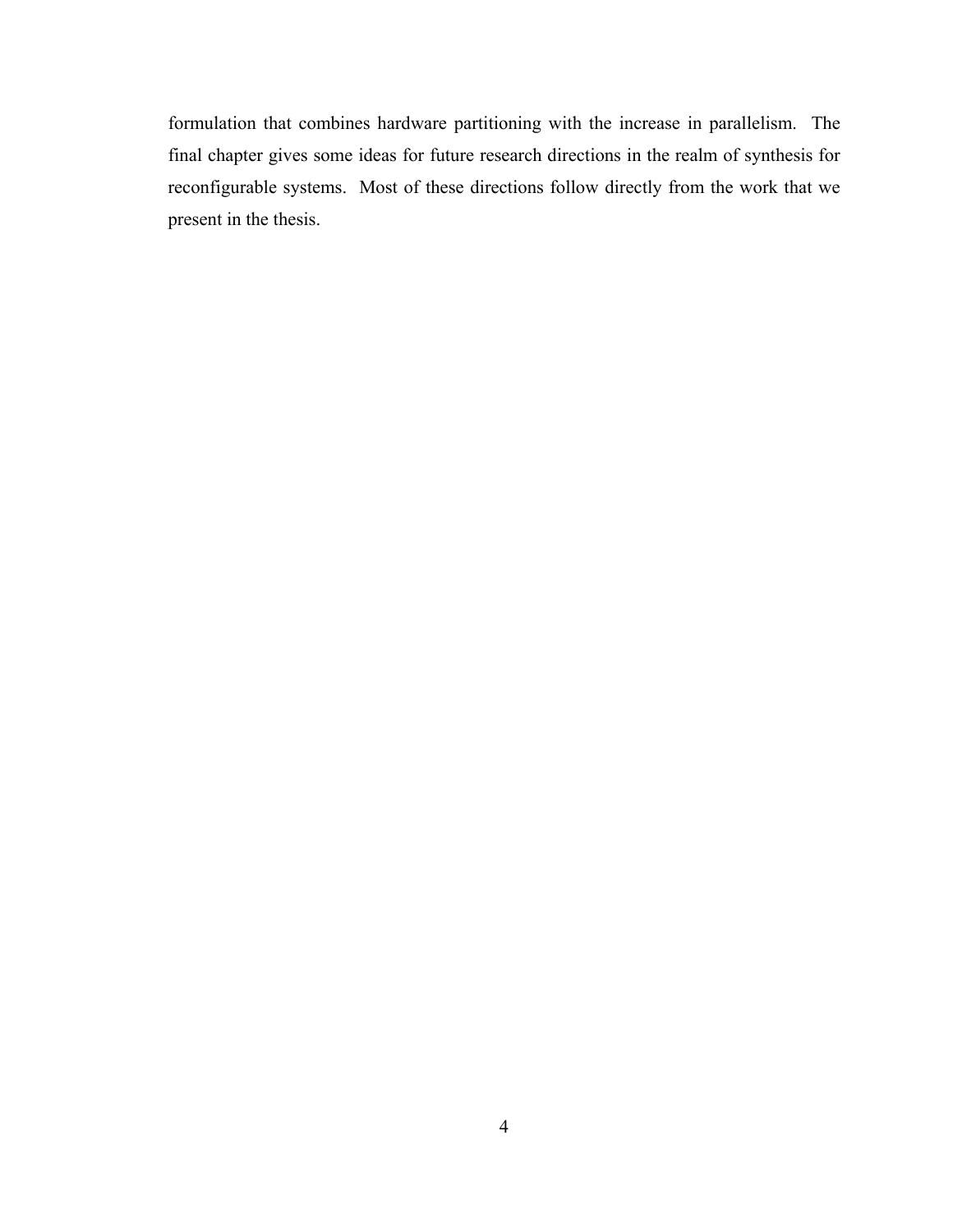### **CHAPTER 2 Reconfigurable Systems**

#### **2.1** Overview

Due to recent advances in the semiconductor industry, computing devices are moving from highly tailored application specific processors (ASICs) and general purpose microprocessors to systems on a chip (SOC). A system on a chip device can integrate many differing components e.g. microprocessors, digital signal processing (DSP) functional units, video processing components, etc. onto one die. Often, these devices require a large amount of flexibility in order to handle a variety of different tasks the system may encounter over its lifetime.

Flexibility is particularly important for embedded systems. Normally, an embedded system is deployed once. Ever changing standards may require different algorithms over the lifetime of the system. For example, the communication standards for cell phones change from year to year, country to country. Furthermore, more efficient, lower power algorithms are frequently developed. A flexible system allows functionality of the device to change over time. The operation of an adaptable device can change on demand, whether the standards change or better algorithms surface.

In the past decade, substantial evidence was provided by the research community, as well as commercial devices, regarding the advantages of reconfigurable systems. Logic reconfigurability was first available in standalone chips. These devices (FPGAs) – developed by companies like Xilinx<sup>™</sup>, Altera™ and Actel™ -- are 100% programmable. Recently, reconfigurable fabric was integrated into SOCs forming hybrid reconfigurable systems. *Hybrid reconfigurable systems* contain some kind of computational unit, e.g., ALUs, Intellectual Property units (IPs) or even traditional general-purpose processors, embedded into a reconfigurable fabric.

One type of hybrid reconfigurable architecture embeds reconfigurable cores as a coprocessor to a general-purpose microprocessor e.g. Garp [8] and Chimaera [9]. Another direction of new architectures considers integration of highly optimized hard cores and hardwired blocks with reconfigurable fabric. The main goal here is to utilize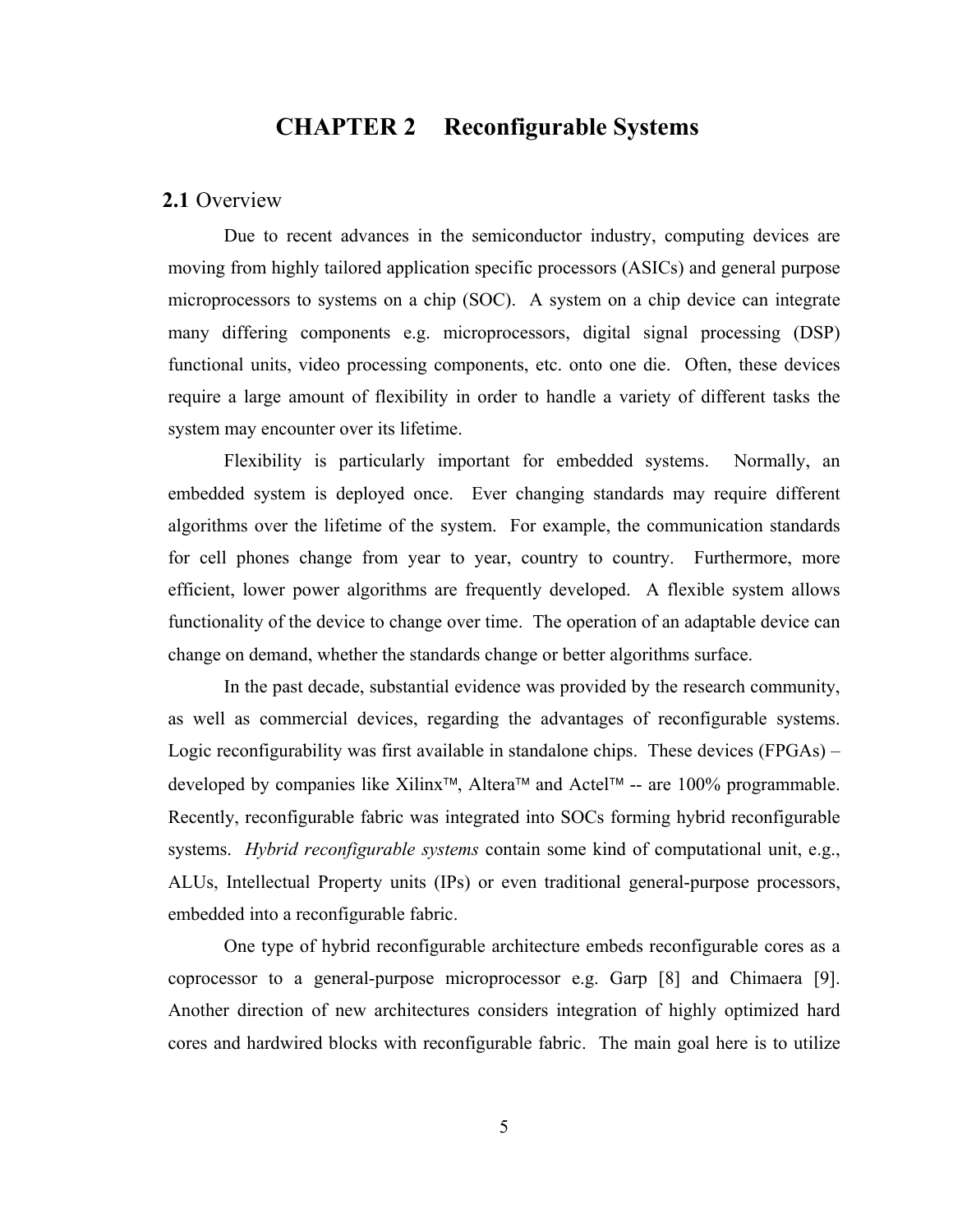the optimized blocks to improve the system performance. Such programmable devices are targeted for a specific *context* – a class of similar applications, such as DSP, data communications (Xilinx Platform Series) or networking (Lucent's ORCA®). The embedded fixed blocks are tailored for the critical operations common to the application class. In essence, the programmable logic is supported with the high-density highperformance cores. The cores can be applied at various levels, such as the functional block level, e.g., Fast Fourier Transform (FFT) units, or at the level of basic arithmetic operations (multipliers).

#### **2.2** Strategically Programmable Systems

Presently, a context-specific architecture is painstakingly developed by hand. The Strategically Programmable System (SPS) explores an automated framework, where a systematic method generates context-specific programmable architectures.

The basic building blocks of the SPS architecture are parameterized functional blocks called *Versatile Parameterizable Blocks (VPBs)*. They are pre-placed within a fully reconfigurable fabric. When implementing an application, operations can be performed on the VPBs or mapped onto the fully reconfigurable portion of the chip. An instance of our SPS architecture is generated for a given set of applications (specified by C or Fortran code). The functionality of the VPBs is tailored towards implementing those applications efficiently. The VPBs are customized and fixed on the chip; they do not require configuration, hence there are considerably less configuration bits to program as compared to the implementation of the same design on a traditional FPGA.

The motivation is to automate the process of developing hybrid reconfigurable architectures that target a set of applications. These architectures would contain VPBs that specially suit the needs of the particular family of applications. Yet, the adaptable nature of our architecture should not be severely restricted. The SPS remains flexible enough to implement a very broad range of applications due to the reconfigurable resources. These powerful features help the architecture maintain its tight relation to its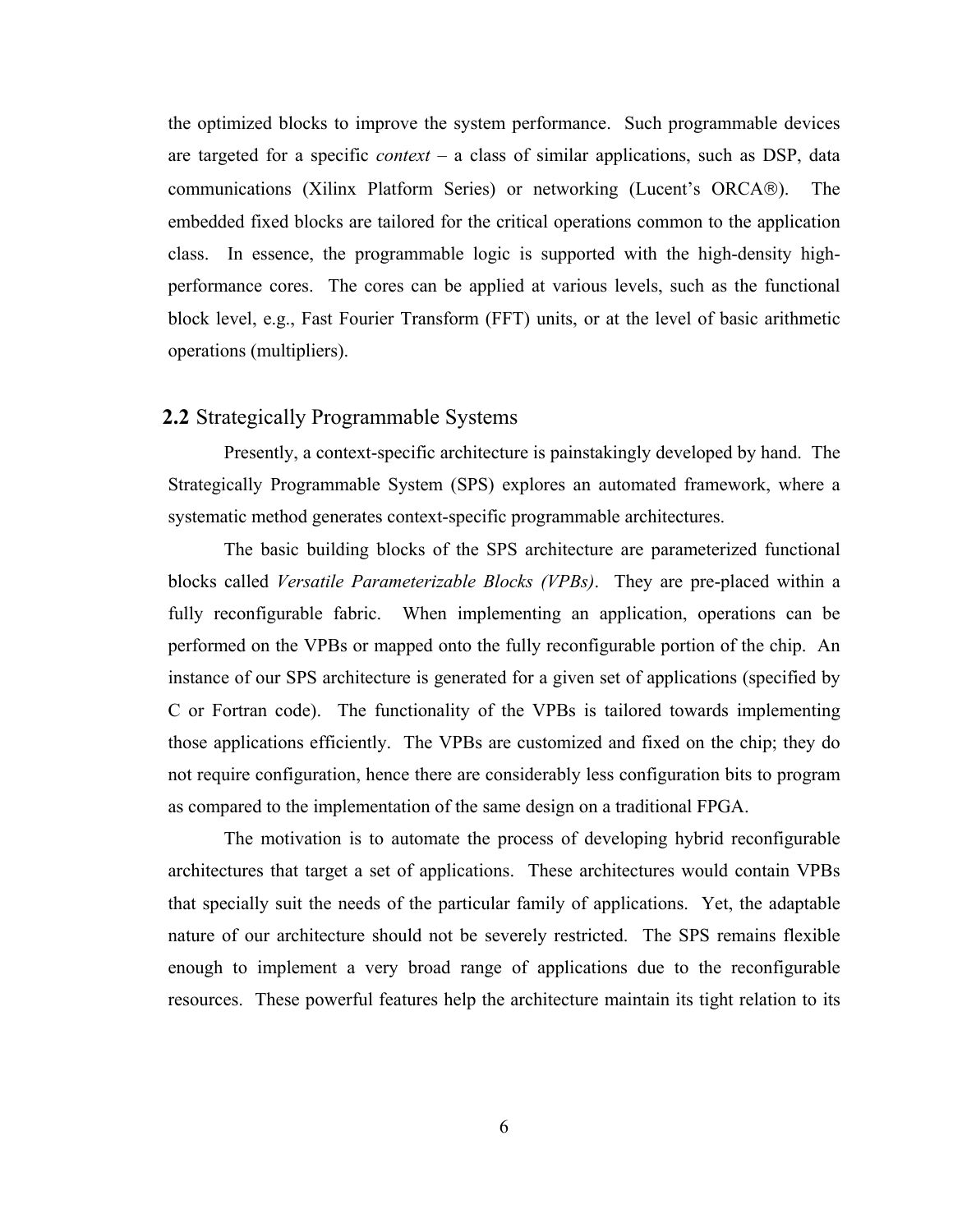predecessors, traditional FPGAs. At the same time the SPS is forming one of the first efforts in the direction of context-specific programmable devices.

In general, there are two aspects of the SPS system. The first area involves generating a context-specific architecture given a set of target applications. Once there is a context-specific architecture, one must also be able to map any application to the architecture.

#### **2.2.1Overview of SPS**

<u>.</u>

#### **2.2.1.1. Versatile Parameterizable Blocks**

The main components of SPS are the *Versatile Parameterizable Blocks (VPBs)*. The VPBs are embedded in a sea of fine-grain programmable logic blocks. We consider a *Look-Up Table (LUT)* based logic blocks commonly referred to as *Combinatorial Logic Blocks (CLBs)*, though it is possible to envision other types of fine-grain logic blocks, e.g. PLA-based blocks.

Essentially, VPBs are hard-wired ASIC blocks that perform a complex function. Since the VPB is fixed resource, it requires little reconfiguration time when switching the functionality of the chip<sup>1</sup>. Therefore, SPS is not limited by large reconfiguration times like current FPGAs. But, the system must strike a balance between flexibility and reconfiguration time. The system should not consist mainly of VPBs, as it will not be able to handle a wide range of functionality.

There is a considerable range of functionality for the VPBs. It ranges from highlevel, intensive tasks like FFT to a "simple" arithmetic task like addition or multiplication. Obviously, there is a large range of complexity between these two extremes. Since we are automating the architecture generation process, we wish to

<sup>&</sup>lt;sup>1</sup> By functionality, we mean the application of the chip can change entirely, e.g. from image detection to image restoration, or part of the application can change, e.g. a different image detection algorithm.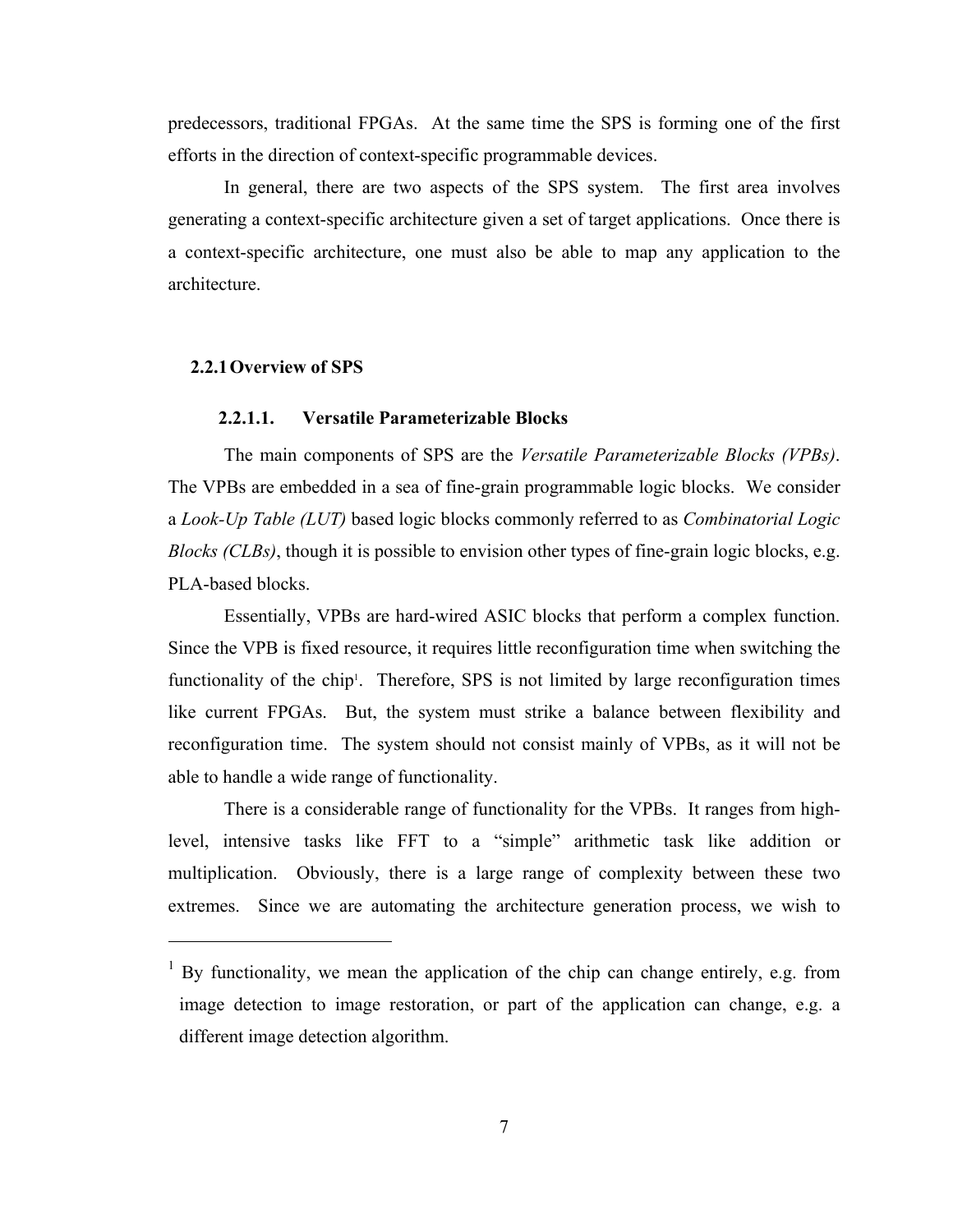extract common functionality for the given context (set of applications). The functionality should be as complex as possible while still serving a purpose to the applications in the context. An extremely complex function that is used frequently in only one application of the context would be wasted space when another application is performed on that architecture.

The past decade has brought about extensive research as to the architecture of FPGAs. As we previously discussed, many researchers have spent copious amounts of time analyzing the size and components of the LUT and the routing architecture. Instead of developing a new FPGA architecture, the SPS leverages the abundant body of FPGA architecture knowledge for our system. Embedding the VPBs into the programmable logic is the most important task for the SPS architecture generation.

#### **2.2.2SPS Framework**

In this section, we discuss the tools and algorithms that actually generate strategically programmable systems and perform the mapping of applications on the architecture. The architecture formation phase and the architecture configuration phase are the two major parts of the framework. The SPS framework is summarized in FIGURE 1.

#### *Architecture Formation*

This task can be described as making the decision on the versatile programmable blocks to place on the SPS chip along with the placement of fine-grain reconfigurable portion and memory elements, given an application or class of applications. In this phase, SPS architecture is customized from scratch given certain directives. This process requires a detailed description of the target application as an input to the formation process. A tool will analyze these directives and generate the resulting architecture. Again the relative placement of these blocks on the SPS chip along with the memory blocks and the fully reconfigurable portions need to be done by the architecture formation tool.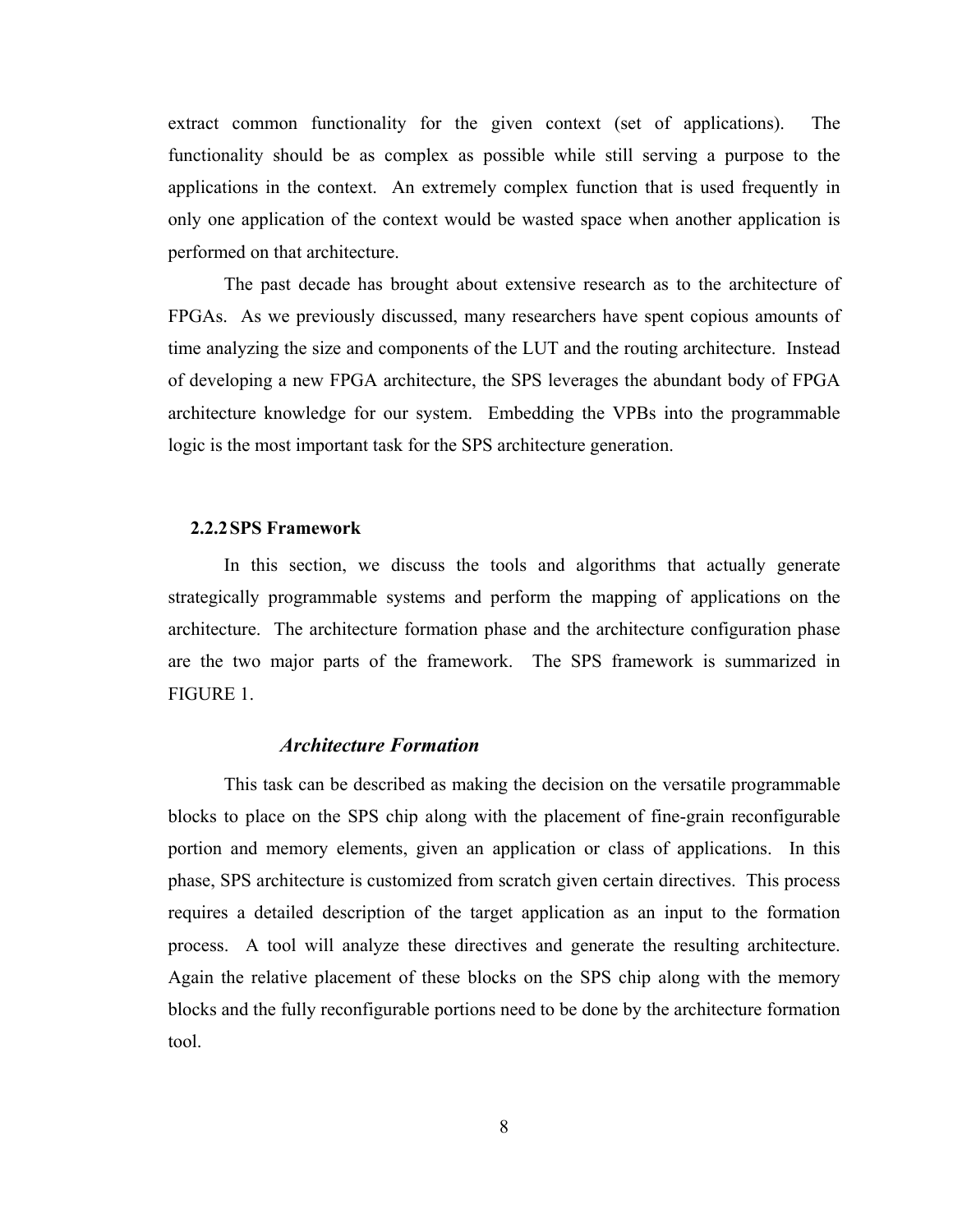

#### **FIGURE 1 A detailed flow for configuring a Strategically Programmable System**

Unlike a conventional fine-grain reconfigurable architecture, a uniform distribution of configurable logic blocks does not exist on the SPS. Hence for an efficient use of the chip area as well as high performance, the placement of VPBs on the chip and the distribution of configurable logic block arrays and memory arrays among those are critical. The routing architecture supports such hybrid architecture is equally important and requires special consideration. If the routing architecture cannot provide sufficient routing resources between the VPBs and the configurable blocks, the hardware resources will be wasted. The type and number of routing tracks and switches need to be decided such that the resulting routing architecture can support this novel architecture most efficiently. The most important issues here are the routability of the architecture and the delay in the connections.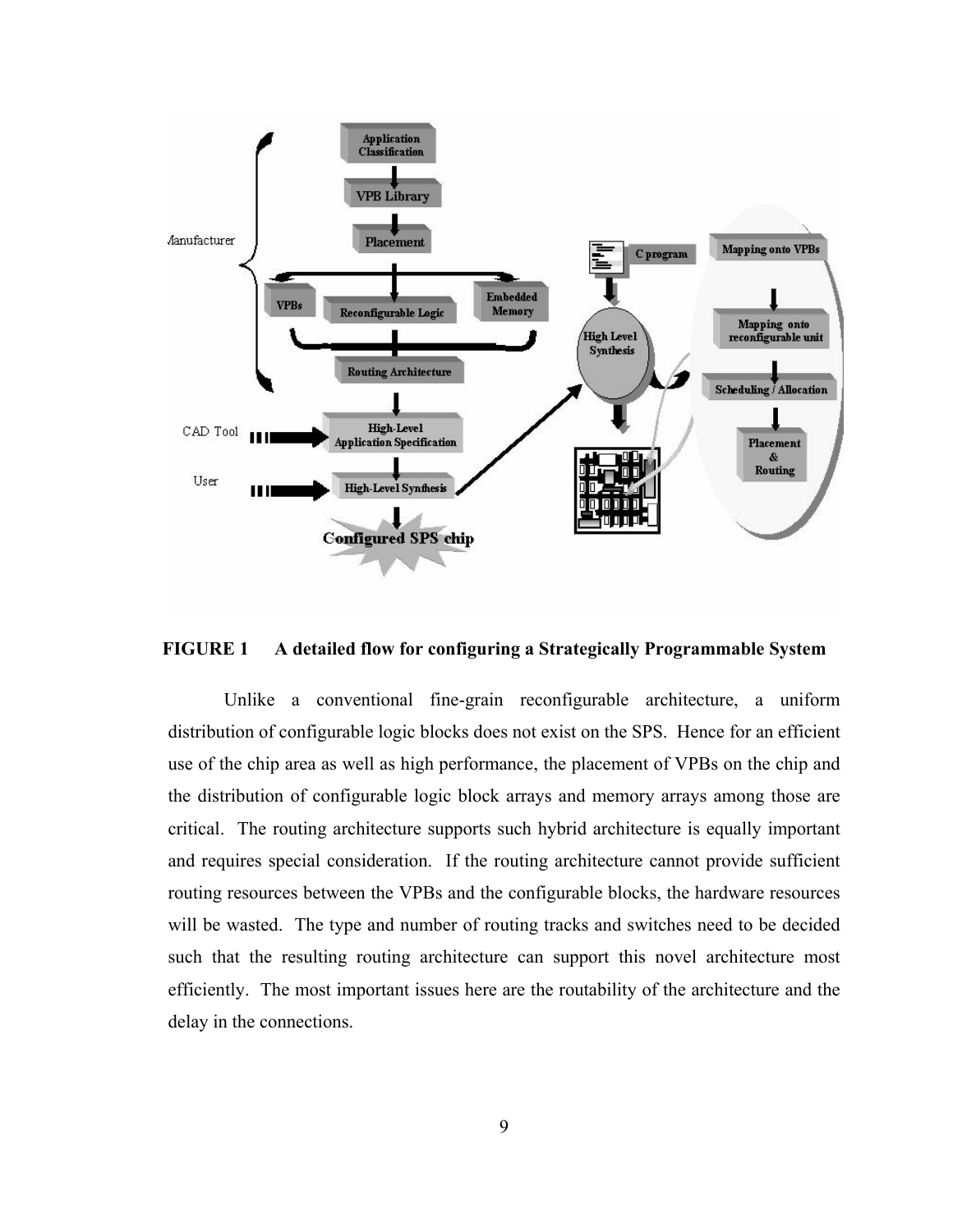#### **2.2.2.1. Fixed Architecture Configuration**

Another case that we are considering in our work is mapping an application onto a given architecture. At this point we need a compiler tailored for our SPS architecture. This SPS compiler is responsible for three major tasks:

The compiler has to identify the operations, groups of operations or even functions in the given description of the input algorithm that are going to be performed by the fixed blocks. These portions will be mapped onto the VPBs and the information regarding the setting of the parameters of the VPBs will be sent to the SPS chip.

Secondly, the SPS compiler has to decide how to use the fully reconfigurable portion of the SPS. Based on the information on the available resources on the chip and the architecture, mapping of suitable functions on the fine-grain reconfigurable logic will be performed. Combining these two tasks the compiler will generate the scheduling of selected operations on either type of logic.

Finally, memory and register allocation need to be done. An efficient utilization of the available RAM blocks on the SPS has to be realized.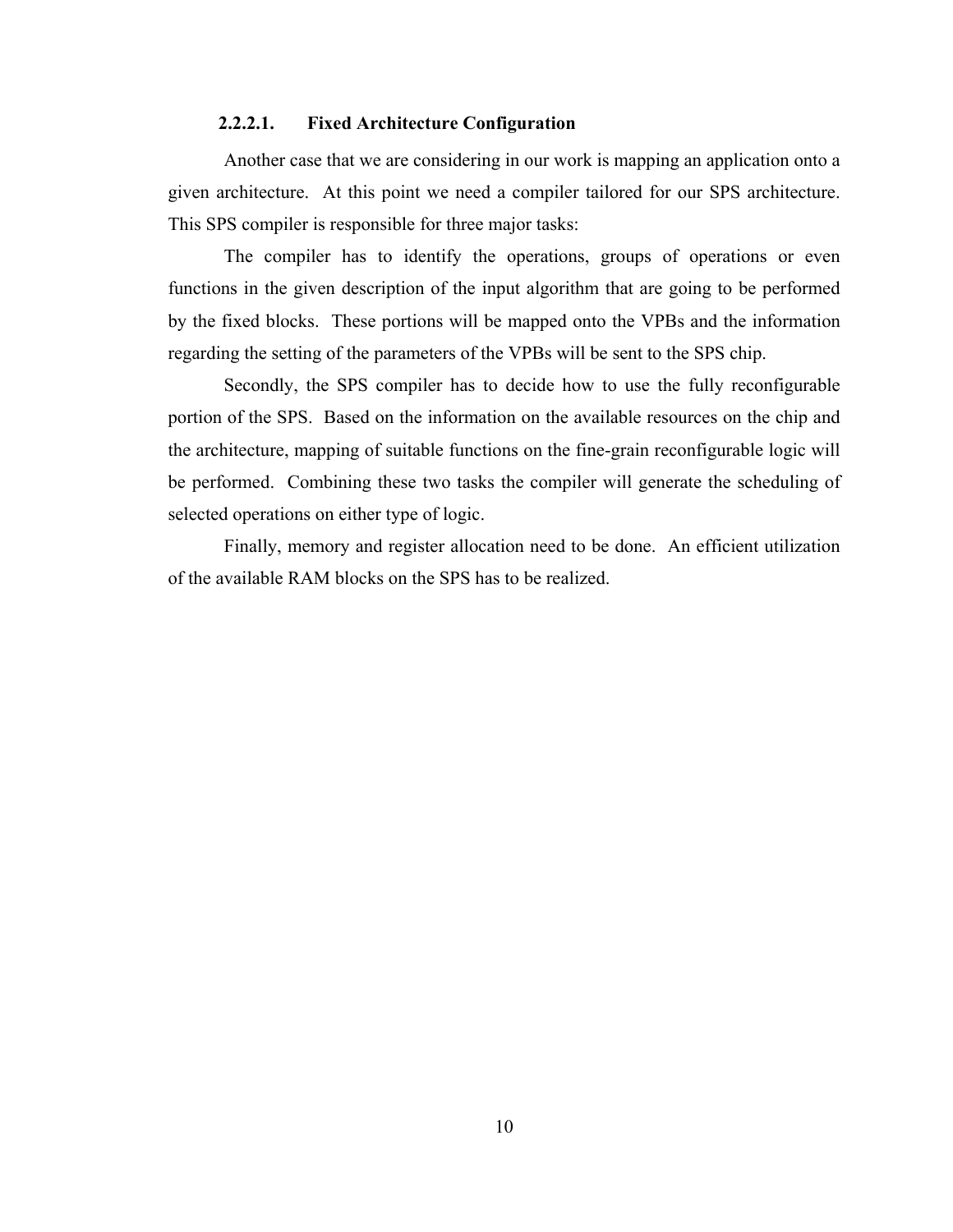### **CHAPTER 3 Synthesis of Digital Systems**

#### **3.1** Overview

There have been several fundamental levels of abstraction in hardware design. In the early days of hardware design, the entire circuit was mapped by hand. Soon, lowlevel standard cells (at the Boolean functional level of complexity) were used as basic building blocks. CAD algorithms for placement and routing are used to layout the circuit. As the number of transistors on a chip continued to increase, the level of abstraction moved to the logic level (logic synthesis), microarchitectural level (high-level synthesis) and the architectural level (behavioral synthesis). I believe that the increasing complexity of computing systems brings about a need for automation/exploration algorithms at an even higher level of abstraction – the system level.

In order to understand the stages of the synthesis of digital systems, we must understand the relationship between the different levels of abstraction. Gajski and Kuhn [10] introduced the Y-chart to describe such relationships. There are three different types of representations – behavioral, structural and physical. Each of these representations is a "branch" of the Y. The circles denote the level of abstraction. By transitioning from a circle (level) to one of its inner circles (levels), we perform a step called *refinement*. Refinement gives more details about the digital circuit. If we go the opposite direction, the process is called *abstraction*. Abstraction gives a high view of the circuit, allowing more dramatic changes to occur.

We can move from the various representations. *Synthesis* is the transformation from a behavioral representation (at any level) to a structural representation of the same level. The reverse process – moving from a structural to behavioral representation – is called *analysis*. Going from a structural representation to a geometric representation is called *generation*. *Extraction* is the reverse of generation – creating a structural representation from a geometric representation.

It is also possible to modify the representation while staying at the same level. Such modifications are called optimizations. There are many possible optimizations that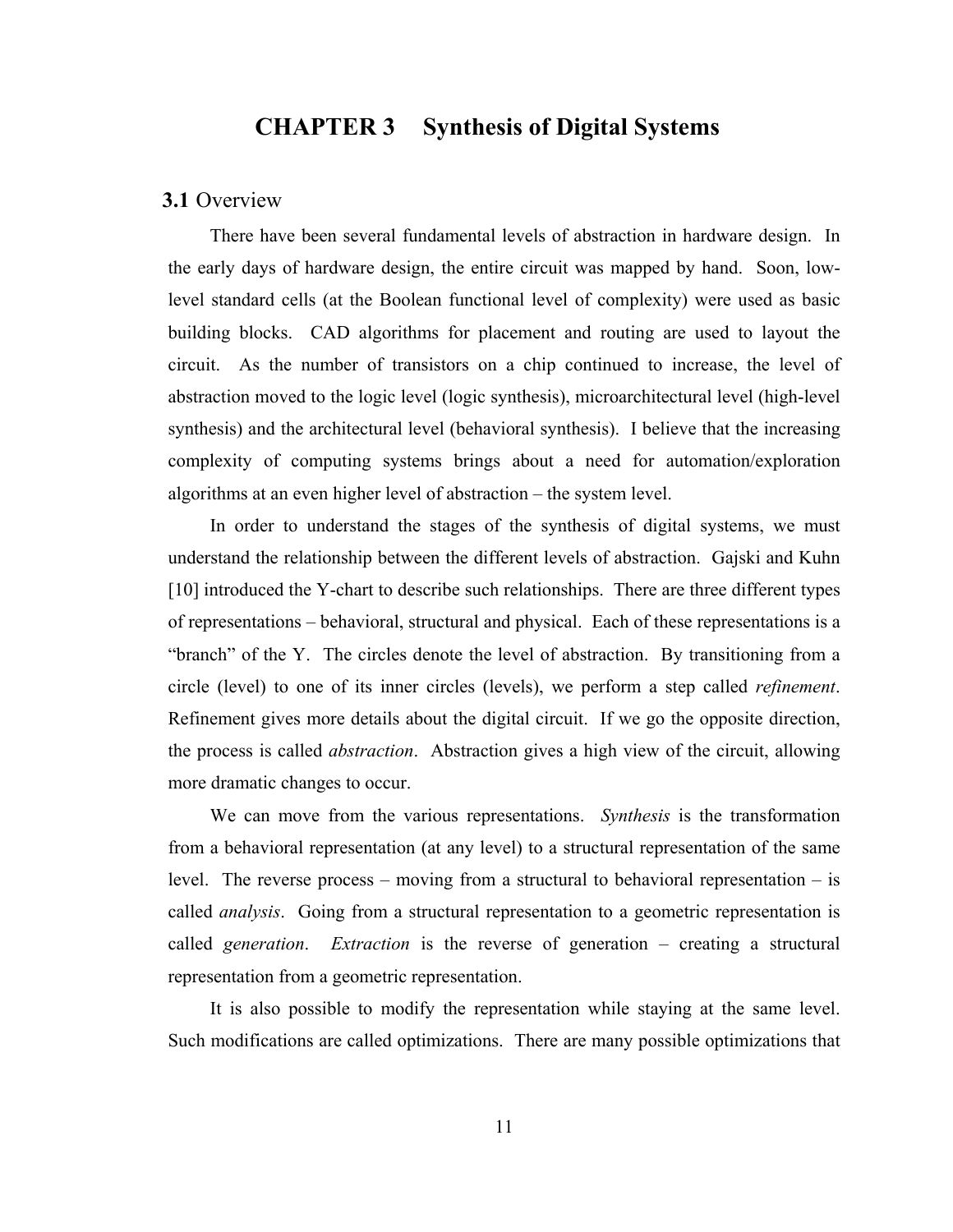can be done at the various levels and representations. Optimizations are done in order to improve some aspect of the circuit. For example, we may wish to optimize the circuit to reduce the power consumption, increase the throughput or minimize the area. Optimizations are the heart of digital circuit synthesis. Determining the best area, power, and/or throughput for a circuit is a difficult problem. This is the problem of design space exploration.

The innermost circle is the physical level; this is the lowest level of abstraction. The geometric representation of a physical level is a set of polygons. These polygons correspond to metal wires, transistor contacts and channels, positive and negative doped regions of silicon and all other physical materials needed to realize transistors on a mask. Differential equations describe the behavioral representation at the physical level. For example, the relationship between the inductance, voltage and capacitance of the circuit elements can be described in a behavioral manner using differential equations. As a structural representation at the physical level, we have transistors or we could even describe things using resistors and capacitors.

The next level of abstraction is the logic level. In this level, the behavior is described using Boolean equations and Boolean logic. The basic element for the structural representation is gate and a flip-flop. The gates represent some (usually simple) Boolean function such as a 2-input "and" gate, a 4-input "or" gate, etc.. The geometrical representation uses standard cells, which are usually modeled as rectangles. With each standard cell, there is an associated physical representation. For example, a 2input "and" gate will have the transistor and/or polygonal representation.

By going one level higher in abstraction, we reach the microarchitecture level; this level is sometimes called register-transfer (RT) level or behavioral level. The basic structural elements are data path (e.g. ALUs, adders, multipliers), memory elements (e.g. registers), and steering logic (e.g. multiplexors (MUXs)). The behavioral representation of the microarchitecture level is a register transfer specification. Macro cells are used to model the geometric representation.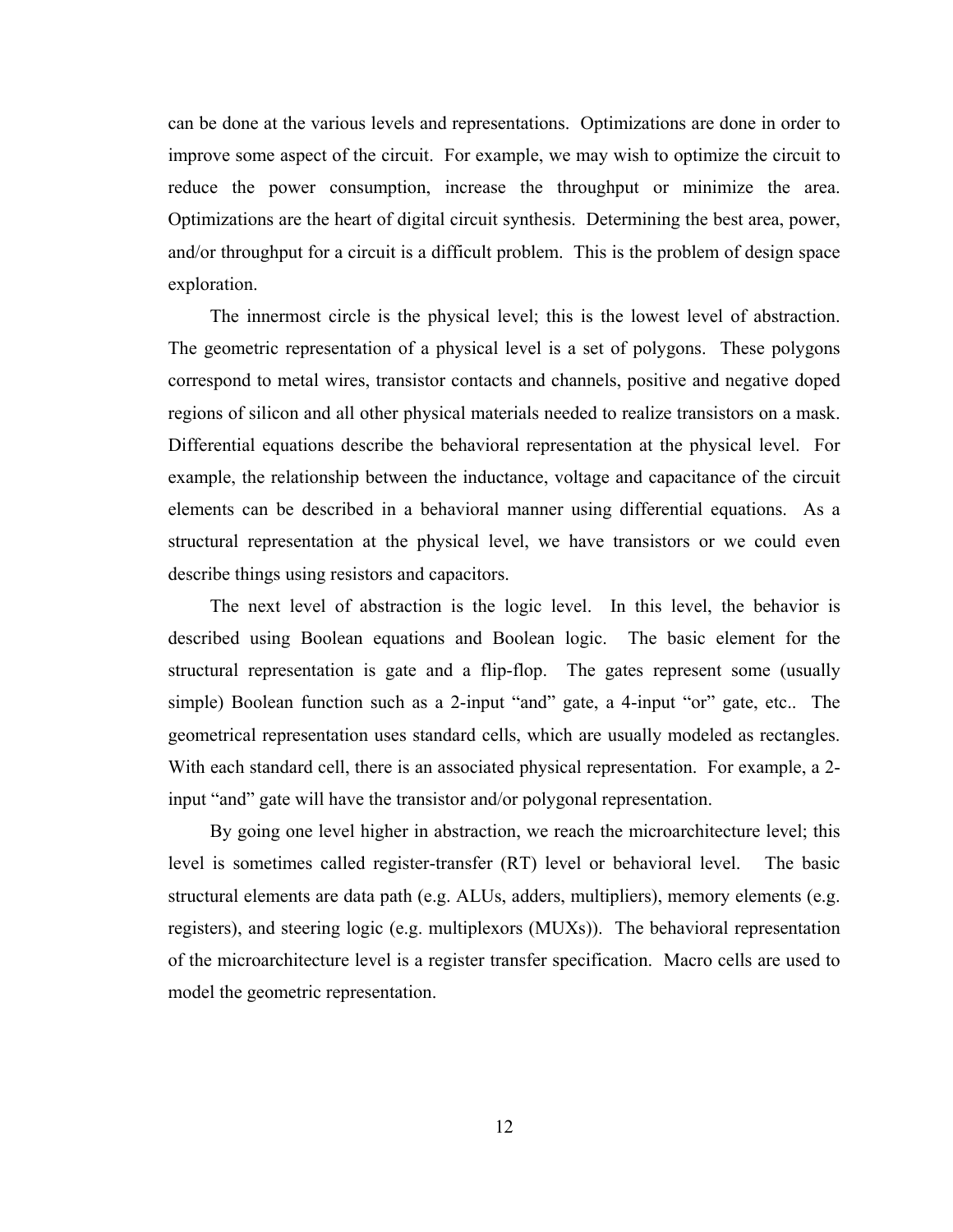The architecture level is the next level of abstraction. An algorithm is used as the behavioral representation. The algorithm allows common operators such as add, multiply, shift and control flow constructs like "for" and "while" loops and if-then-else branching. A processor is an example element as a structural representation at the architecture level. The geometric representation is on the order of blocks or even chips.

The highest abstraction is the system level. The system level uses some model of computation (MOC) as the behavioral representation. We will go into more details on MOCs in a following section. The structural representation has processing elements like a CPU; the processing elements are usually easily programmable. The system level geometric representation is on the level of chip or even a PCB board.



**FIGURE 2 Gajski and Kuhn's Y-chart. It describes the relationship between the three representations of digital systems and the levels of description.**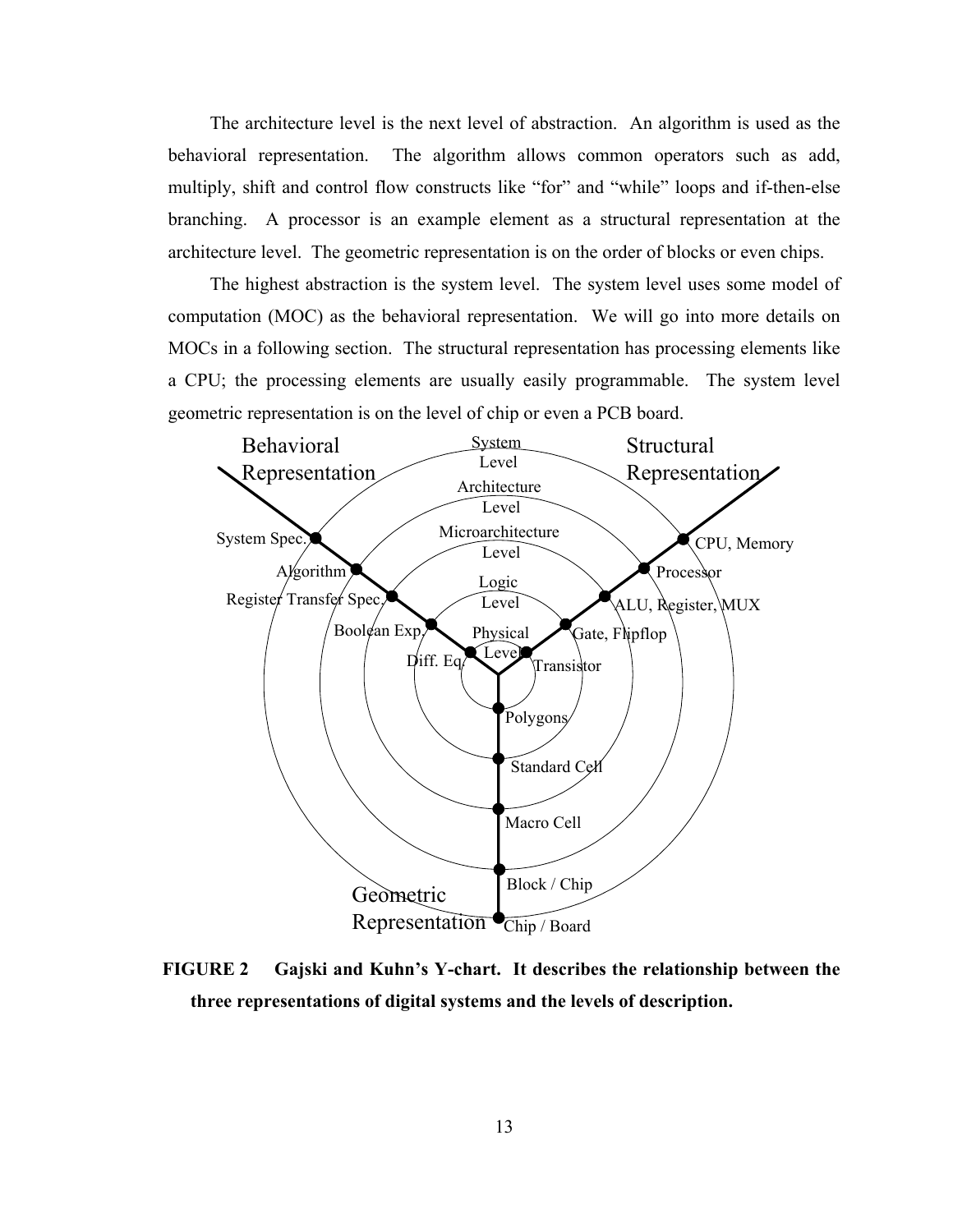#### **3.2** System Synthesis

Computing devices are permeating every portion of our world. From cell phones to laptops, embedded systems in planes, trains and automobiles and even high-performance supercomputers, computing devices are everywhere. The rate of growth in the number of computing devices in the world continues to scale faster than the number of humans. We have begun to expect low cost, high-performance, specialized computing systems. Our cell phones must be light, have long battery, and good reception. Our personal digital assistants (PDAs) are becoming more and more like tiny desktop computers. Present day desktop systems and supercomputers run tens to thousands of processes at a time. With every new generation of computers, we expect better runtime, power, energy, size, etc., etc. With such a wide variety of computing systems (with even more likely to emerge as the years go by), we need methods to explore the enormous system design space.

*System synthesis* is the methodologies and optimizations to implement an application as a computing system. An application is defined by a *specification*. A specification contains only the necessary requirement, constraints and functionality for the application. The system could be prespecified as a number of computational resources and the communication protocols between them or we may wish to completely derive and specify the system. Computing devices are becoming more integrated as the number of transistors per die doubles exponentially every 18 months. Computation elements such as microprocessors can now fit on a tiny corner of a chip, allowing memory (e.g. on chip cache), additional (possibly different) microprocessors, video processing units, reconfigurable computing devices and a bevy of other system resources on a single die. As a result of the on-die communication, the transmission of data between the devices is faster. For example, a system bus can operate at frequencies close to the rest of the computing devices, instead of at an extremely slower rate. This increases the number of possibilities – equivalently the size of the design space – in which a system can be tailored to an application.

The notion of system synthesis can encompass a broad area of system design. We could imagine a system that is comprised of various components – digital computing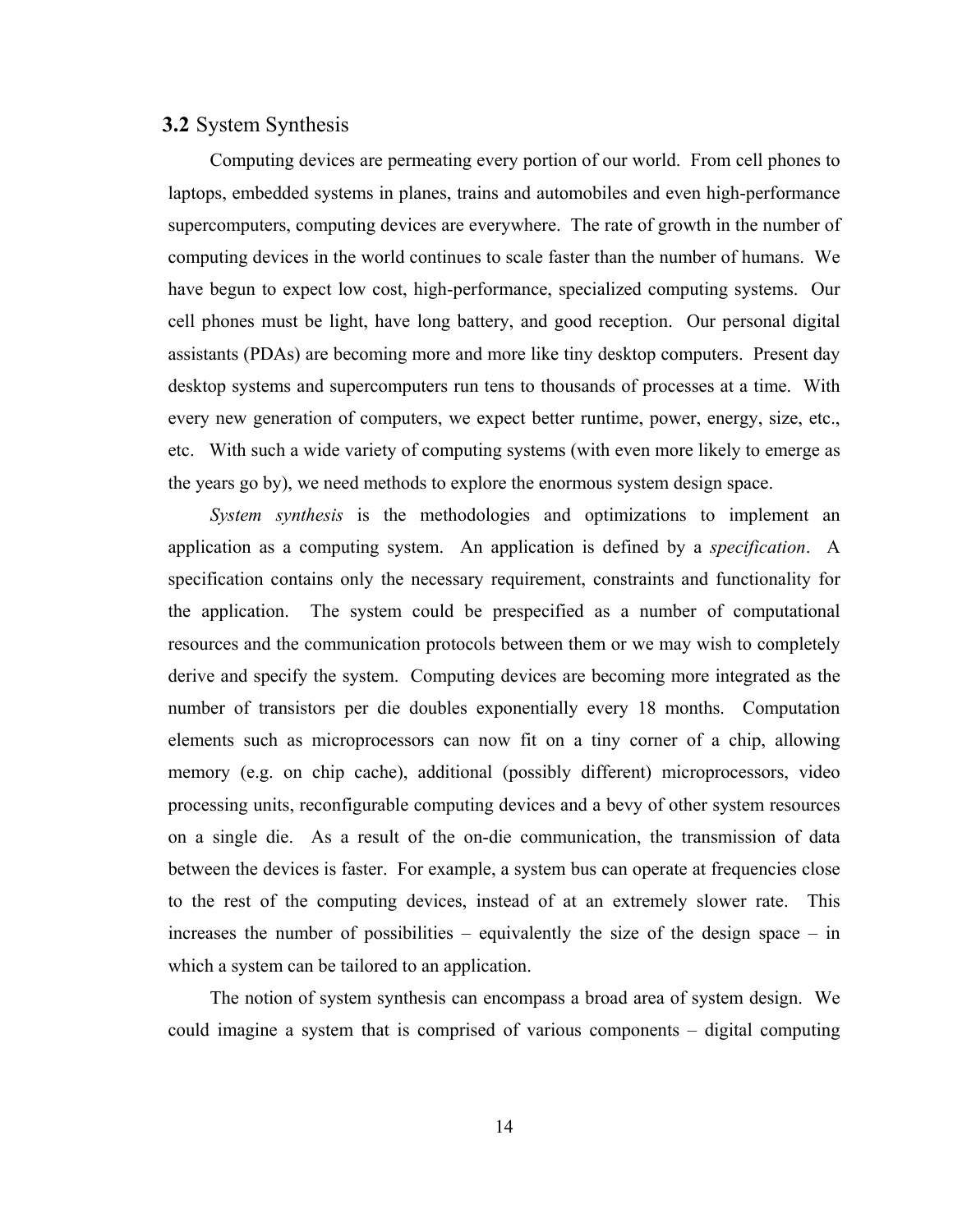devices, analog devices, MEMS components, sensors, actuators, etc. The integration between these various components is often done in an ad hoc manner, most often using a system-by-system approach. We limit the scope of this work to digital systems.

We increasingly narrow our focus to the synthesis of a platform based computing system. User demands for high performance, lightweight and low power computing devices have created a market for application specific computing systems. However, the design of a custom computing system takes considerable amount of time and a tremendous amount of resources. We must explore a middle ground between time to market and system performance.

A *platform based computing system* [11] is a middle point between these two extremes. A platform based computing system consists of a number of programmable computing devices. For example, a platform will consists of a RISC processor, VLIW processor and an FPGA (see FIGURE 3). Each of the devices in the platform allows different design tradeoffs when it is programmed. For example, the maximum amount of parallelism of an FPGA is much larger than that of the VLIW processor, which in turn is larger than the RISC processor. On the other hand, an FPGA takes much longer to program as opposed to the processor counterparts.

A platform may be designed for a specific set of applications. For example, an audio platform may be designed for applications that predominately process audio e.g. an MP3 player. This platform would undoubtedly have dedicated (ASIC) analog to digital and digital to analog converters. Additionally, it would have a variety of general-purpose processing devices like a DSP processor and reconfigurable device. The general-purpose elements add flexibility to the platform. Flexibility allows the platform to be used towards a variety of different applications. The aforementioned audio platform could be used in a MP3 player, cell phone, video game console, etc., depending on the amount of flexibility in the platform.

As a platform becomes more flexible, it can handle a larger number of applications making it more financially viable to fabricate. The non-recurring engineering (NRE) costs of fabrications grow substantially with every process change. The NRE costs alone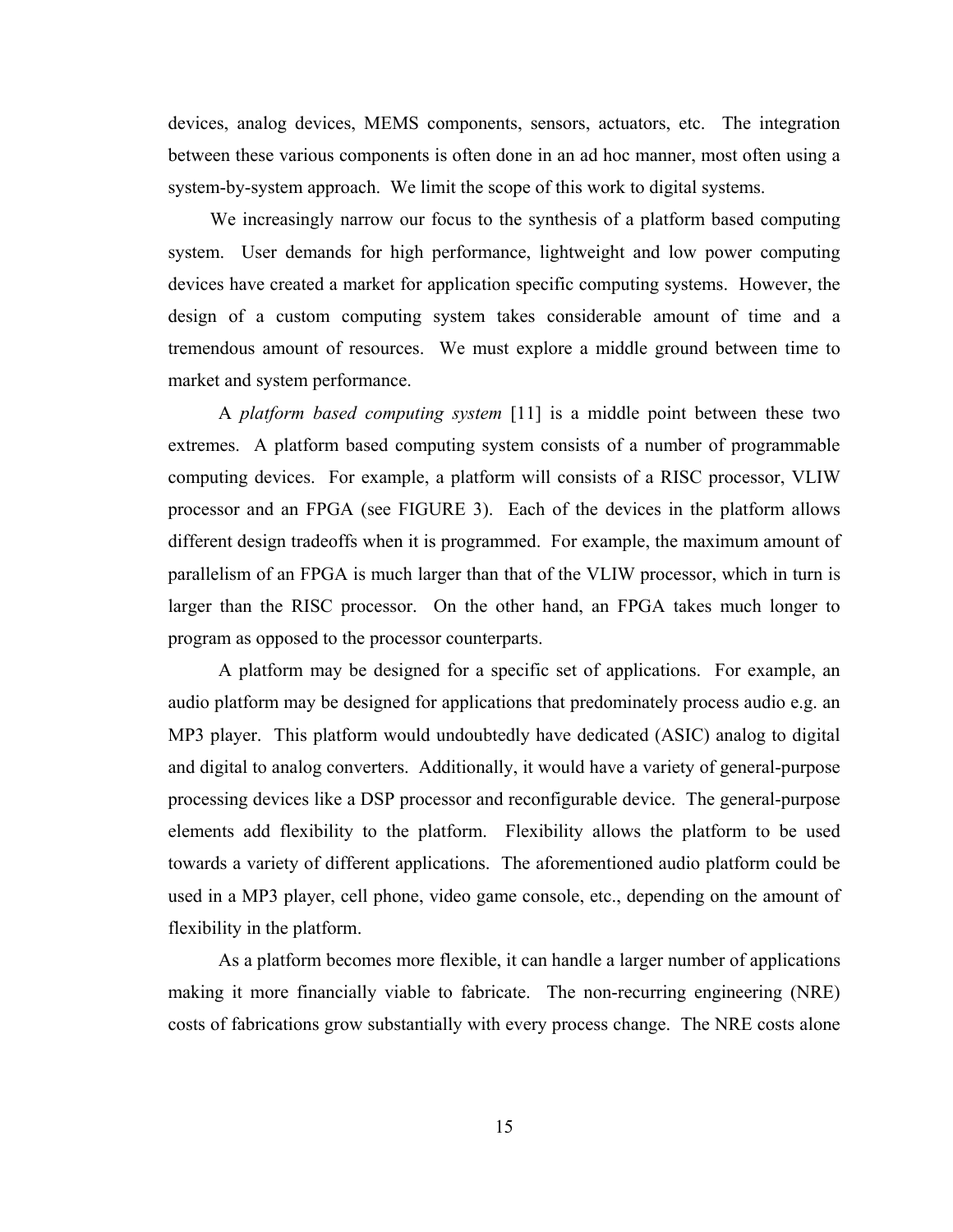keep many companies out of designing and fabricating application specific computing systems as system on chip (SOC). Yet, the only reason they would wish to fabricate an SOC is if a current platform does not suffice to their needs for performance, power, weight, etc.



**FIGURE 3 An example of a platform based computing system. There are 6 components to this platform – three microprocessors (RISC, ARM and DSP), an ASIC and a RAM. This platform uses a simple method of communication through a system bus.** 

Currently the design of platforms is done by hand in an ad hoc manner. We must look into efficient CAD methods for the design of platforms. Furthermore, we must develop automated methods for mapping a specific application to a platform. A translator from the application specification to hardware description is a necessary component for both the design of a platform and the mapping of an application to a platform.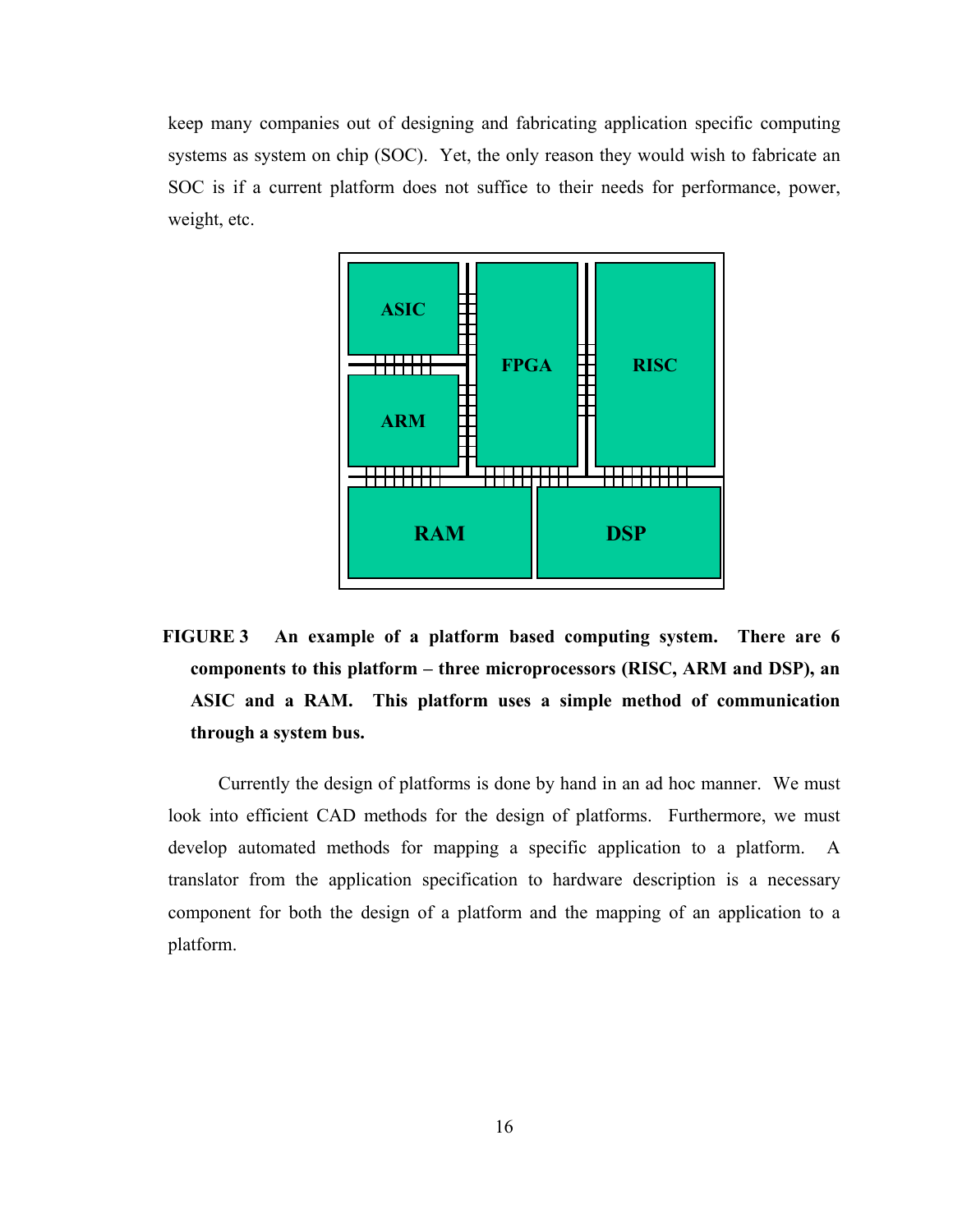#### **3.2.1Models of Computation**

The language to describe an application greatly affects process of system synthesis. The more a language exposes the underlying hardware, the better the application programmer can customize the application to the system. Yet, the additional semantics of the language can limit the productivity of the programmer, as they must learn exactly what the semantics mean to the implementation. In addition, the semantics may enable the programmer to limit the design space; a design specified with less restrictive semantics may result in better system performance if the system synthesis engine is highly optimized. There is a huge tradeoff between the various semantics allowed by the application programming language. The underlying model of the application specification is called the *model of computation (MOC).*

There is a plethora of research in the development of models of computation. There are many different MOCs. Synchronous data flow (SDF), communicating sequential processes (CSP), process networks and discrete event (DE) are just some of the many MOCs; each has benefits and drawbacks. An emerging trend is heterogeneous MOCs, which allows different MOCs to be embedded within each other in a hierarchical manner. Ideally, this allows applications written in any MOC to be embedded into each other. Also, this enables the use of different MOCs to describe distinct portions of the application.

We focus on the control data flow graph (CDFG) as a MOC.

A data flow graph  $G_{\text{dfg}}(V,E)$  is a directed graph that represents a set of operations *O* and their dependencies. For each operation  $o_i \in O$  there is a vertex  $v_i \in V$  i.e. there is a one to one correspondence between the operations and the vertices*.* Each operation has set of input operands and produces a set of output operands. If an output operand of operation  $o_i$  (vertex  $v_i$ ) is in the set of input operands of operation  $o_i$  (vertex  $v_i$ ), there is a directed edge  $e(i,j)$ . The behavioral description has arithmetic and logical operations.

A *control data flow graph (CDFG)* is a type of the data flow graph that contains information related to branching (if-else constructs) and repetition (while loops). There are many different models for CDFGs [12-14]. We choose to represent the CDFG as a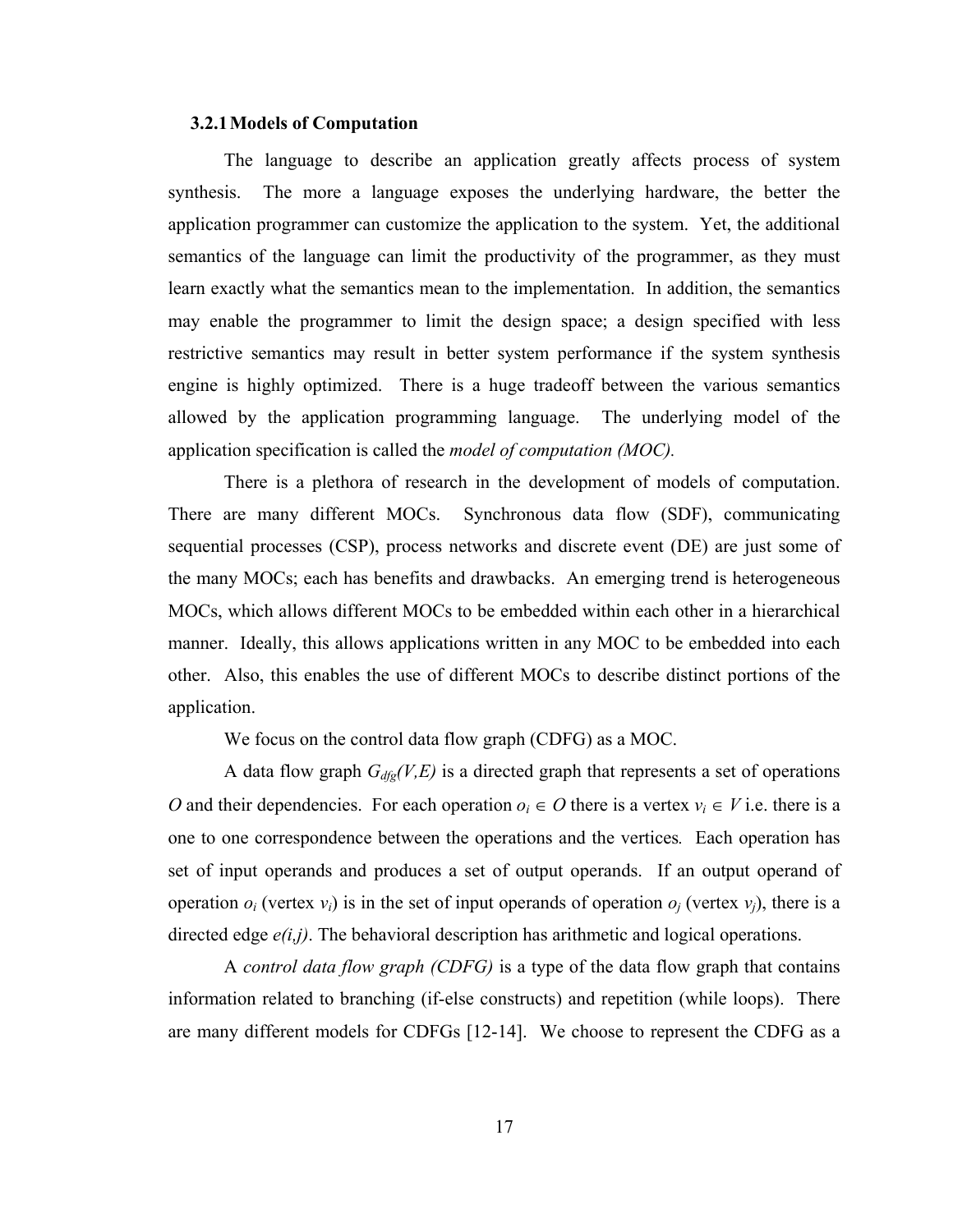two-level hierarchical sequence graph. A sequence graph is a hierarchy of data flow graphs [14]. The highest level in the hierarchy represents the flow of control in the application. The vertices of the highest level are associated with a data flow graph. The edges correspond to a possible flow of control in the application. Consider FIGURE 4, an if-then-else construct. The top level CDFG of the hierarchy has four vertices. Each vertex contains a data flow graph that is executed when the control flow reaches that vertex. The control edges model the flow of control of the if-then-else construct.



#### **FIGURE 4 A Control Data Flow Graph**

The CDFG offers several advantages over other models of computation. Most compilers have an internal representation (IR) that can easily be transformed into a CDFG. Therefore, this allows us to use the back-end of a compiler to generate code for a variety of processors. Furthermore, the techniques of data flow analysis (e.g. reaching definitions, live variables, constant propagation, etc.) can be applied directly to CDFGs. Finally, many high-level programming languages (Fortran, C/C++) can be compiled into CDFGs with slight modifications to pre-existing compilers; a pass converting a typical high-level IR into control flow graphs and subsequently CDFGs is possible with minimal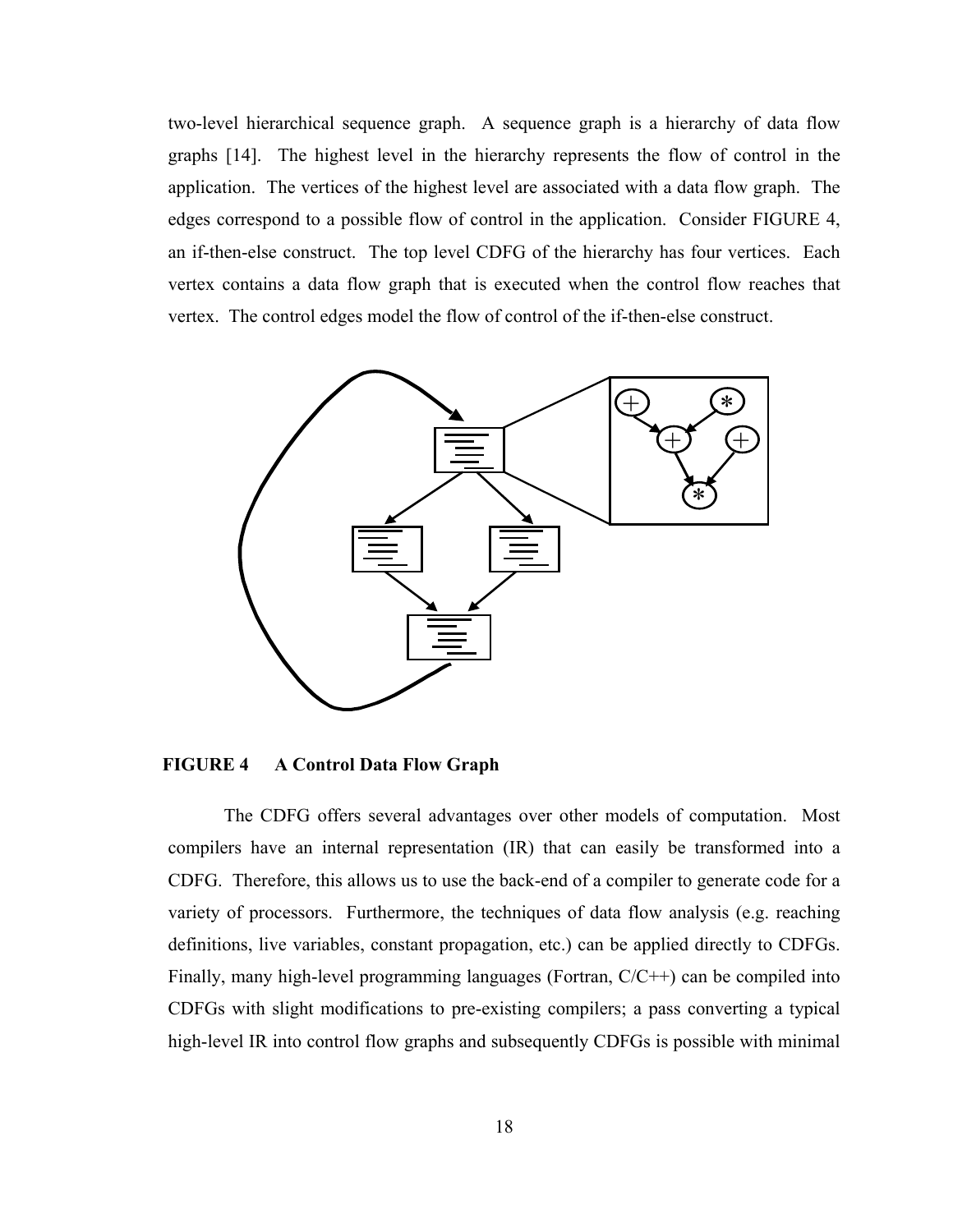modification. Most importantly, we believe that the CDFG can be mapped to a variety of different microarchitectures. All of these reasons make CDFGs a good MOC for investigating the performance of mapping different parts of the application across a wide variety of SOC components.

On the other hand, CDFGs only have the ability to describe instruction level parallelism. In order to specify a higher level of parallelism, another MOC must be used. But, we could embed CDFG into another MOC – one that can describe a higher level of parallelism. For example, we could embed CDFGs into finite state machines (FSM). Edward Lee's (UC Berkeley) \*charts do something similar; they embed SDF graphs into FSM.

#### **3.2.2Hardware/Software System Partitioning**

A popular means of accelerating an application's execution is to extract portions of it for realization in hardware. In the most ideal performance situation, the entire application would be implemented as hardware logic rather than as a software product, as hardware execution is many times faster than software. Unfortunately, the cost and size constraints of practical hardware systems make it impossible to realize large applications as hardware alone. Therefore, designers frequently consider solutions comprised of both software and custom hardware, working together to meet a set of performance constraints. The exploration of the system design space formed by combinations of hardware and software components is referred to as *hardware/software codesign*.

The foundations of codesign lie in embedded system design research, in which designers have often augmented a microprocessor with custom hardware to achieve boosts in system performance. The proven performance potential of these hardware/software systems, combined with the rapid evolution of powerful reconfigurable logic platforms, has sparked recent interest in architectures which combine a general-purpose processor with a reconfigurable coprocessor. Several industrial [15-17] and academic [8, 18, 19] platforms have been built combining microprocessor and reconfigurable logic on a single chip.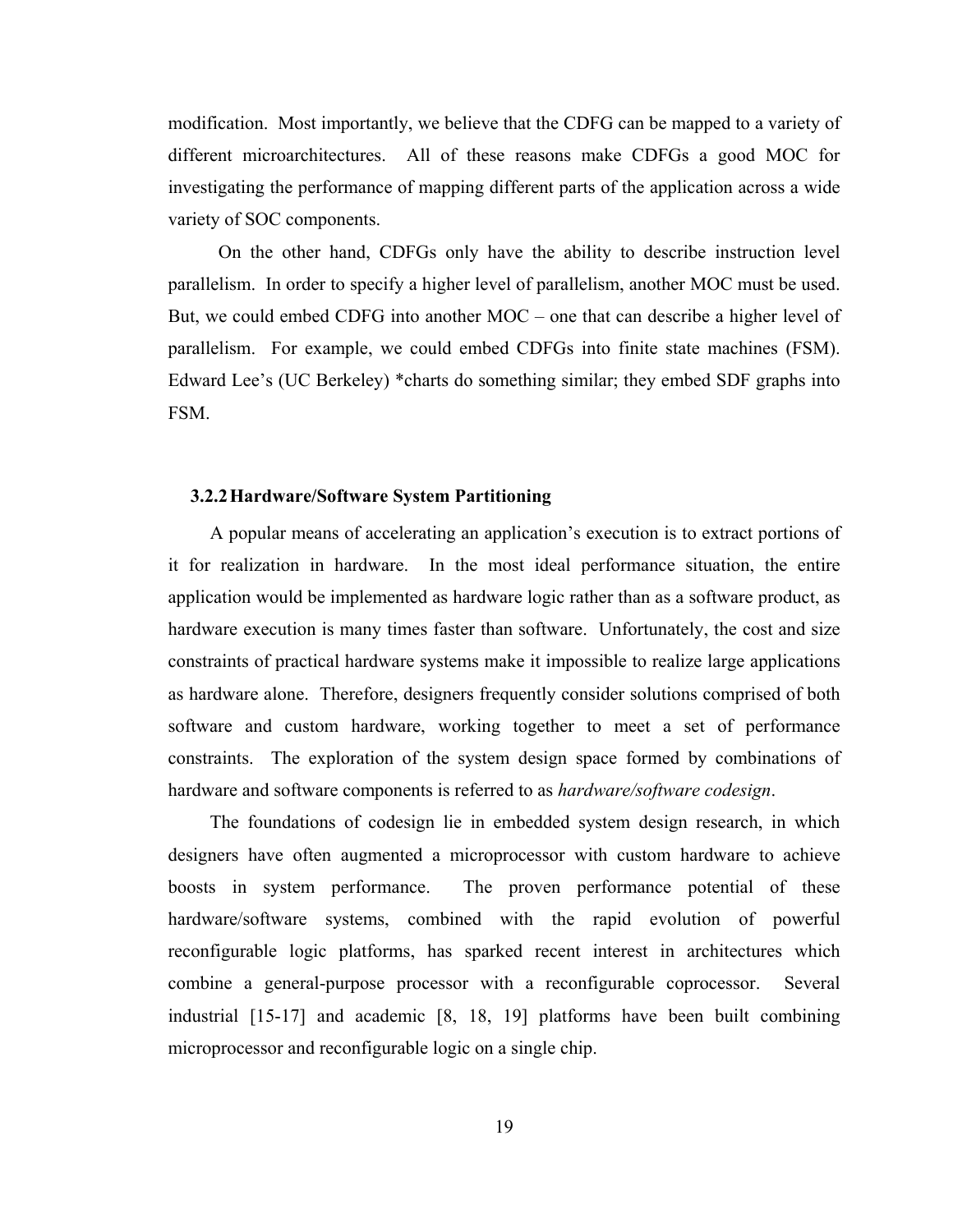The ability to quickly and easily program hybrid hardware/software systems is of key importance if they are to be widely adopted. Ideally, hybrid application design should approximate the ease of application design for conventional microprocessor platforms. Without simple design methodologies, system performance would have to be considered against an unfavorably long time-to-market, as programmers would be bogged down in overly complicated implementation and verification cycles. Therefore, platform designers typically seek to enable specification of hardware/software systems from a single description, usually written in a high-level programming language [20-24].

 The division of a system specification into hardware and software components is referred to as *hardware/software partitioning*. A partitioning of a system description impacts many aspects of the solution's quality, including but not limited to system execution time, total hardware area and cost, and power consumption. Unfortunately, as system partitioning typically occurs at a very high-level in the design flow, system characteristics resulting from a particular partitioning decision can only be estimated. The estimated characteristics of a partitioning are used to evaluate a cost function, which rates the overall quality of a given partitioning. Thus, the design space is explored in the quest for the highest quality system partitioning (i.e. the hardware and software partition that minimizes a cost function for an arbitrary set of constraints).

The rest of this section will provide an overview of hardware/software partitioning, and its connection to embedded and reconfigurable system research. We start by formally expressing the classic partitioning problem and then formulate Hardware/Software Partitioning problem mathematically, and then discuss the solutions and problem refinements that have been composed over the last decade.

## **3.2.2.1. The General Partitioning Problem**

Partitioning is a fundamental CAD optimization problem. It is used at almost every level of abstraction during the synthesis of a digital system. The partitioning problem attempts to take a set of connected modules and group them to satisfy a set of constraints and optimize a set of design variables. During physical synthesis, partitioning is used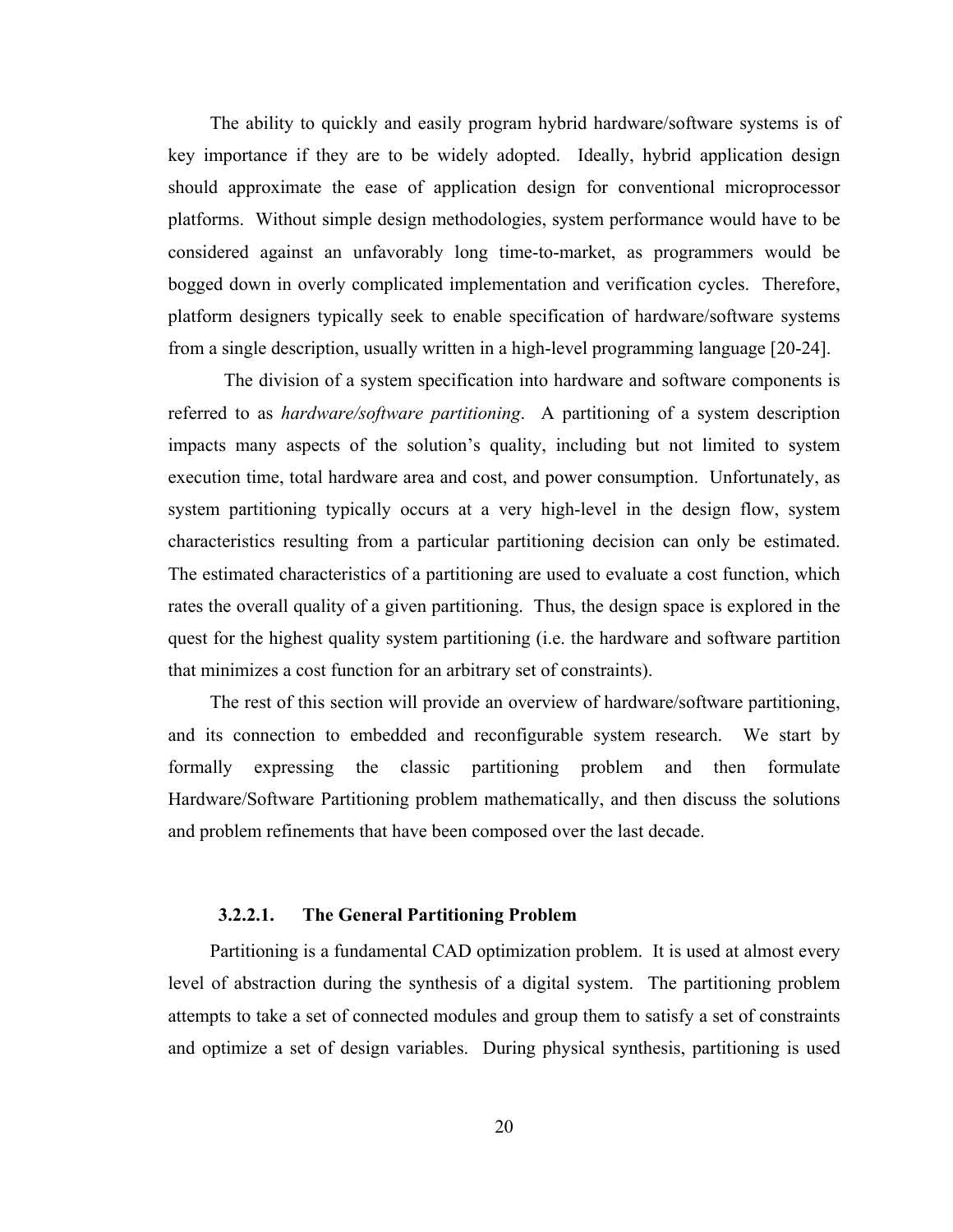during the floorplanning and placement tasks. In this case, the modules are gates that are connected by nets. We wish to create a partitioning such that highly connected gates are in the same partition. This reduces the amount of interconnect delay caused by the wires between the gates. As we move to higher levels of abstraction, the modules become larger; they move from standard cells to macro cells (logic level) to blocks (architecture level). Partitioning at higher levels of abstraction will impact the system performance in a more drastic way. A bad partitioning at the architecture level is hard to correct at lower levels of abstraction. Furthermore, the interconnect delay at the higher levels of abstraction is more pronounced. The delay between two blocks is orders of magnitude larger than the delay between two standard cells. Hardware/software partitioning lies at one of the highest level of abstraction for the design of digital system. A good system partitioning is essential for the overall quality of the circuit.

A *k-way partitioning problem* is the basis for any variant of the partitioning problem. Given a set of modules  $M = \{m_1, m_2, \ldots, m_n\}$ , the k-way partitioning problem finds a set of clusters  $P = \{p_1, p_2, ..., p_k\}$  such that  $p_i \subseteq M$  for  $i \to 1$  to  $k$ ,  $\bigcup_{i=1}^k p_i = 1$  $\bigcup_{i=1}$   $p_i = M$  $= M \; p_i \cap$ 

 $p_j = \emptyset$  for  $i \to 1$  to  $k, j \to 1$  to  $k$  and  $i \neq j$  (i.e. the clusters are mutually disjoint). The partitioning solution must satisfy a set of constraints and optimize an objective function. The objective function and constraints are subject to the type of problem we are trying to optimize. When  $k = 2$ , the problem is called *bipartitioning*.

The partitioning must be evaluated using some sort of estimation function. The estimation function  $E(P) = DP(dp_1, dp_2, ..., dp_d)$  takes a partition *P* and returns a set of design parameters *DP*. The design parameters are properties of the circuit such as the area, power, throughput, latency, etc. The estimation function is used to tell us if the constraints are met and also to evaluate the optimization function. The estimation function is extremely important, especially at the system level. The ideal estimation function would run through the entire synthesis flow. Unfortunately, this is an extremely time consuming task. A large design can take days to fully synthesize. Obviously, this is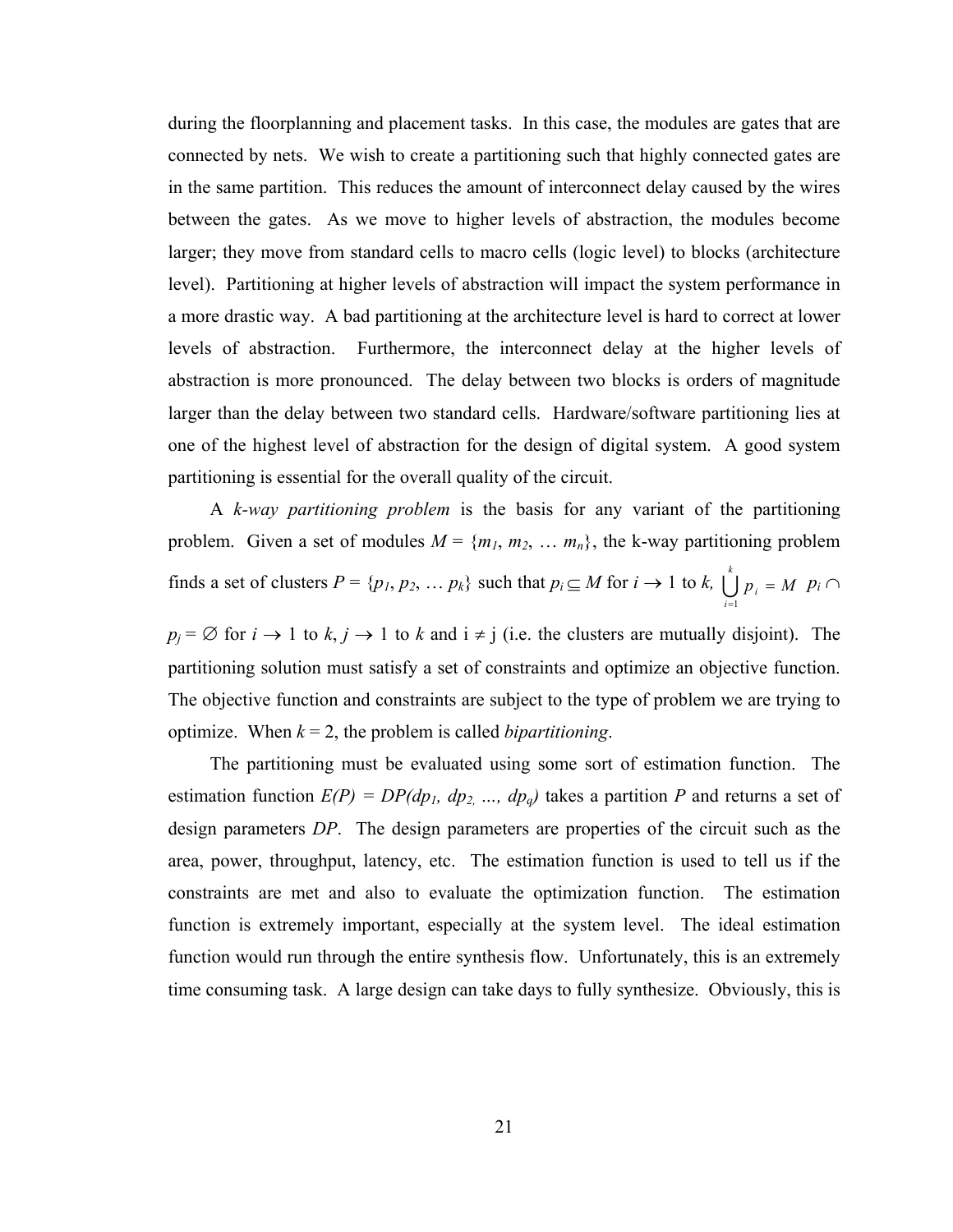unfeasible, especially if we wish to evaluate a large number of partitions. Therefore, the quality of the partitioning directly depends on the precision of the evaluation function.

There are many methods and heuristics to solve the partitioning problem. Alpert and Kahng [25] give an excellent survey on formulations and heuristics to solve the netlist partitioning problem. The next section gives a detailed formulation of the Hardware/Software Partitioning problem.

#### **3.2.2.2. Formulation of the Hardware/Software Partitioning Problem**

One of the clearest mathematical formulations of the Hardware/Software Partitioning problem was presented in [26]. The following is a slight modification of the problem as presented in their work.

**Given**: a set of functions  $F = \{f_1, f_2, \dots, f_n\}$  that comprise the complete functionality of the system, as well as a set of performance constraints  $C = \{C_1, C_2, \dots, C_m\}$ , where  $C_i$  ${G_i, V_i}, G_i \subset F$ , and  $V_i \in Real > 0$ . (*V<sub>i</sub>* is a time constraint on the maximum execution time allowed for all functions in function group  $G_i$ . Each function  $f_i$  can represent system functionality at nearly any granularity: as coarse-grained as an entire program task or as fine-grained as a single micro-operation on a processor.)

**Define**: a hardware/software partition as  $P = \{H, S\}$ , where  $H \subset F$  and  $S \subset F$ , and *H*∪ *S* = *F*, and *H*  $\cap$  *S* =  $\emptyset$ . The hardware size of *H* is defined as the area needed to implement the functions in set  $H$  in hardware. The performance of the system is defined as the total execution time of a set of functions *G* is defined as the total execution time of the functions in *G*, or

$$
Performance(G) = \sum_{f_i \in G} execution\_time(f_i).
$$

A *performance-satisfying partition* is a *P* such that *Performance*( $G_i$ )  $\leq$  *V<sub>i</sub>* for all  $i = 1...m$ .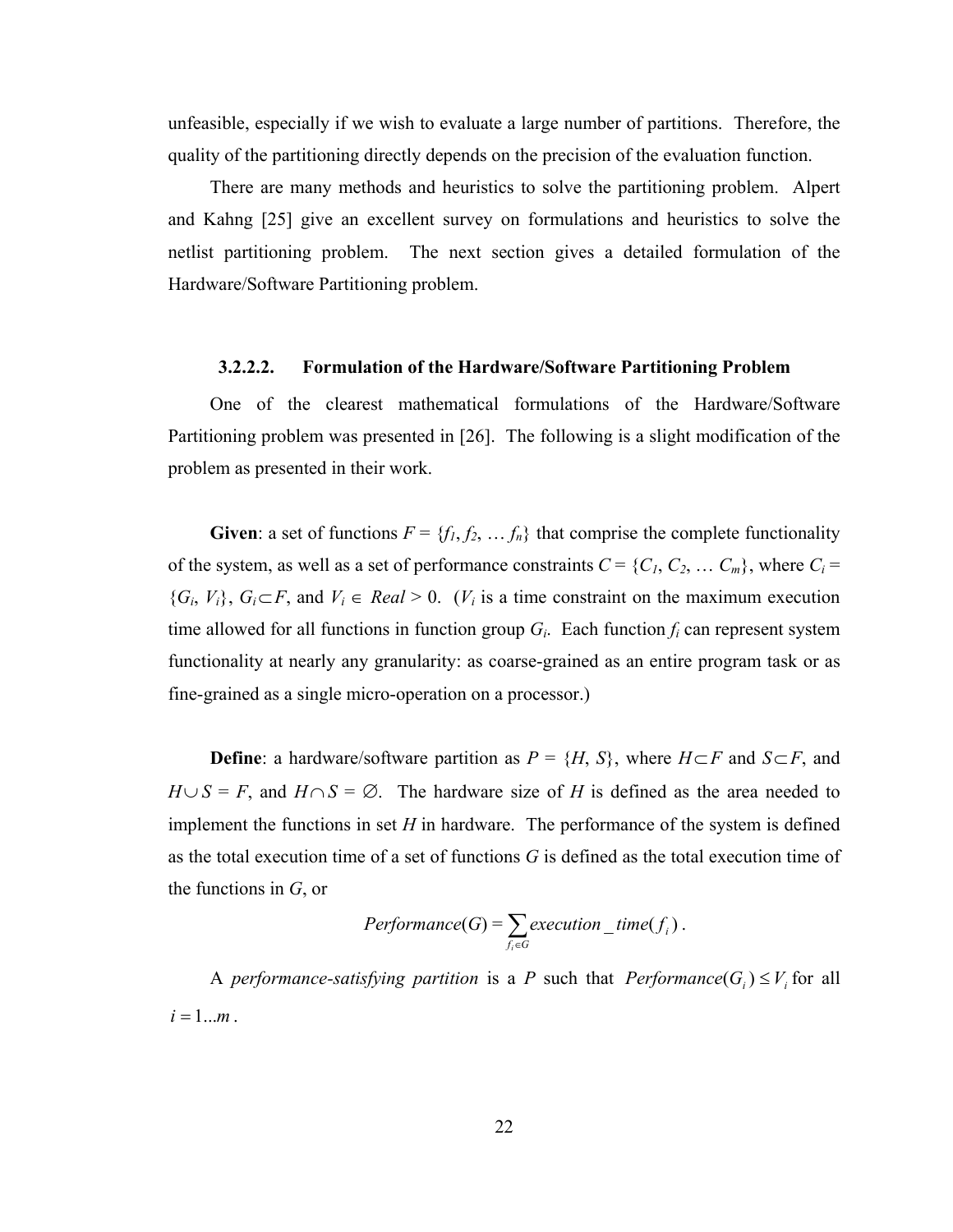Using the inputs and definitions provided, the original Hardware/Software Partitioning problem is to find a performance-satisfying partition  $P = \{H, S\}$  such that the hardware size of  $H$  is minimal. With such a partition, the system would be able to satisfy its performance constraints (for which additional hardware beyond the microprocessor was required) with a minimal amount of coprocessor area. The problem is a subset of the General Partitioning problem for a system containing one or more additional ASIC or FPGA resources (as the set *H* could be subdivided into functionality across many pieces of hardware).

Over time, the goals of the Hardware/Software Partitioning problem have changed depending on the design situation. For instance, a general computing system (for which there are few or no performance constraints) might contain a RISC microprocessor and a fixed-size FPGA coprocessor. On such a system, the nature of the problem would be different, as the design constraint would be hardware size, and the goal would be to minimize execution time of *F*. We define an *area-satisfying partition* to be one in which the hardware size of  $H \leq A$ , where A is a given maximum hardware size. The Modified Hardware/Software Partitioning problem would be to find an area-satisfying partition *P* = {*H*, *S*} such that *Performance(F)* is minimal. Other systems seek to minimize other characteristics, such as power consumption of the system [27]. These modifications are usually represented as straightforward modifications of the mathematical formulation presented here.

The Hardware/Software Partitioning problem is NP-complete, as it requires the exploration of a design space that is exponential in size (relative to the number of functions in *F*). (The Hardware/Software Partitioning problem can be restricted to the Precedence Constrained Scheduling problem (PCS), by setting the amount of time of execution of hardware and software tasks to be the same. PCS finds an m-processor schedule for an ordered set of tasks subject to precedence constraints such that deadline D is met. PCS is NP-complete, and therefore so is Hardware/Software Partitioning [28, 29].) The time of determining a partitioning solution is therefore proportional to  $|F|$ , and therefore the granularity at which functions are considered will largely impact the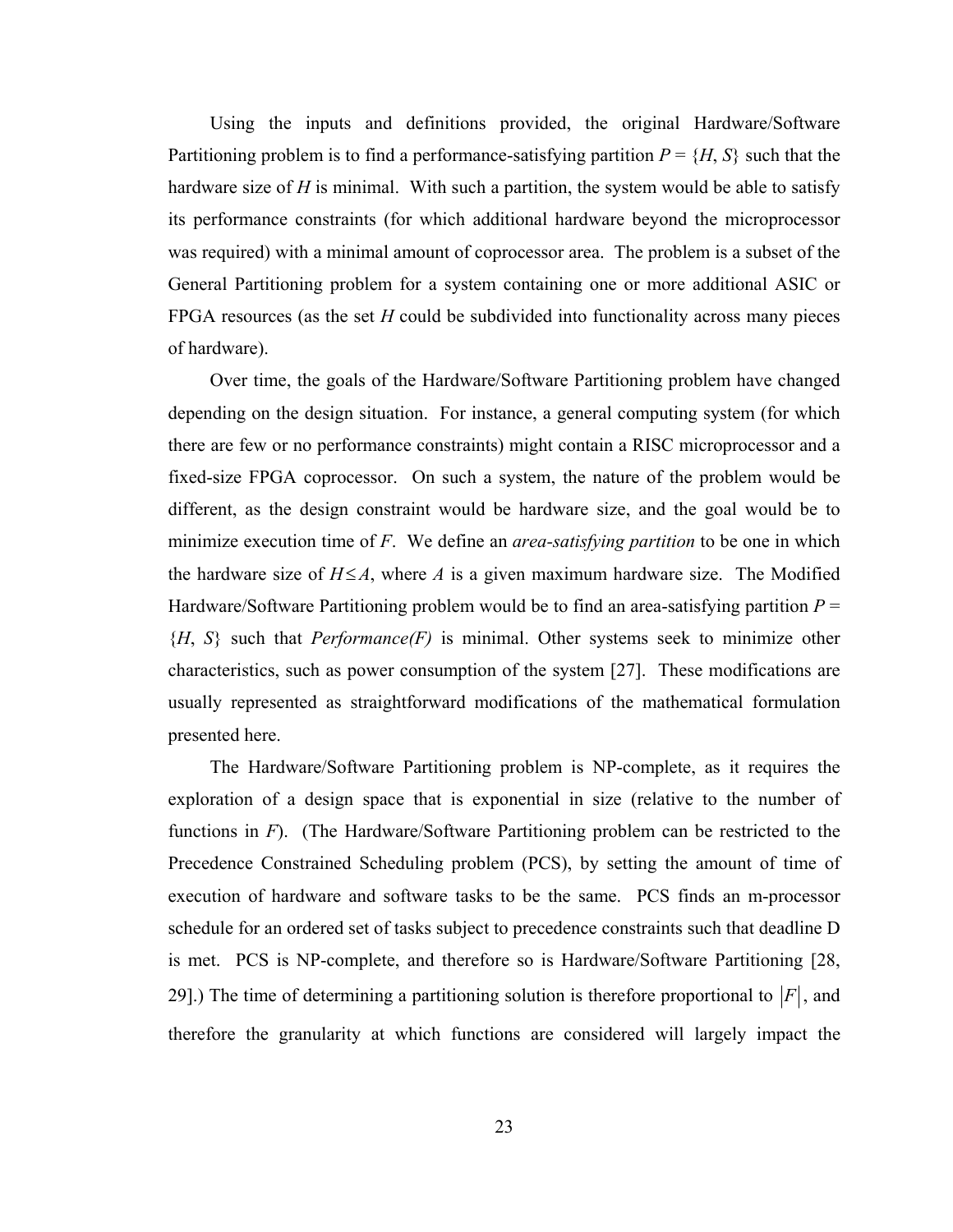performance of a partitioning heuristic. However, as function granularity becomes coarser and the design space is decreased, design quality is potentially sacrificed. In an extremely coarse-grained case, where only two very large tasks are considered ( $|F| = 2$ ), the partitioning of the system would be very easy. However, considering the partitioning of subdivisions of each task might have led to higher quality system.

The hardware/software partitioning must be performed early in the design cycle, as the functionality residing on a piece of hardware must be determined before the hardware can be synthesized. As a result, the design characteristics (including hardware size and performance of a partition *P*) must be estimated at the earliest stages of design. The accuracy of a given partitioning is as only as good as the estimation of the design parameters for that partitioning. The estimations provide insight into the quality of a solution. They must be fast, to keep the execution time of the partitioning heuristic within reasonable bounds.

Therefore, the quality and performance of the partitioning solution depend largely on the granularity at which functions are considered, the performance and accuracy of design estimators, and the performance and effectiveness of the search heuristic utilized. These factors make the Hardware/Software Partitioning problem very complex, and difficult to solve for a general system.

### **3.2.2.3. Initial Models and Solutions for Hardware/Software Partitioning**

Early investigations into codesign for embedded systems frequently mentioned characteristics that a good system partitioning would possess, although the researchers made no attempt to automate the solution to the partitioning problem. Researchers at Carnegie Mellon University [30] described a type of system codesign that extracted portions of application software for hardware realization, directed at acceleration of the application. They developed a model for system-level simulation and synthesis, including a transformation capability allowing the generation of design options. Their proposed partitioning would take place at a coarse-grained task level rather than at the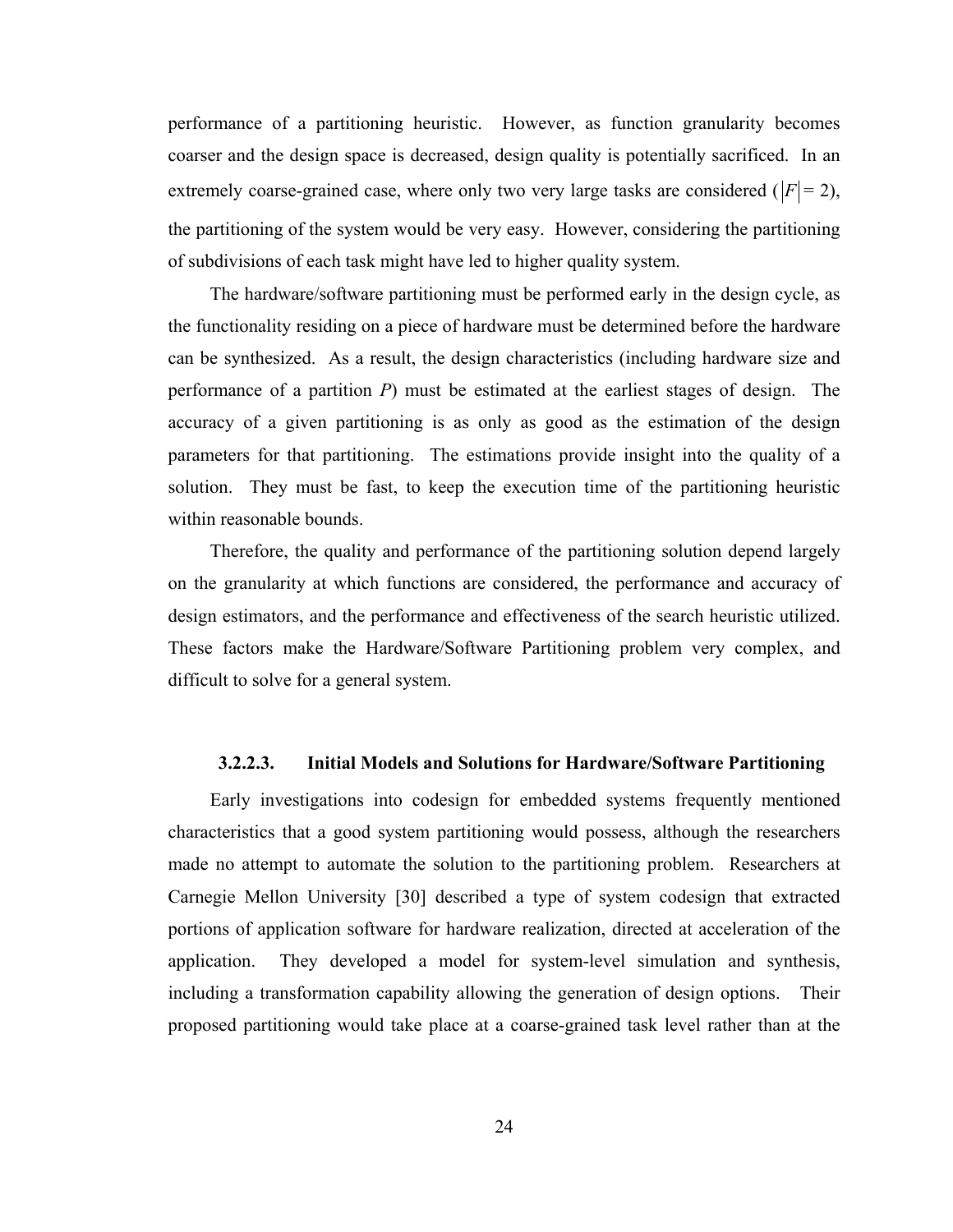operation level, although no specific algorithm was describe in that work. They characterized the quality of a task-level partitioning by three criteria: the impact of the partition on total system execution time, the difference in execution time between a given task in hardware as opposed to software, and the total cost of the custom hardware required to realize a task. The Ptolemy group at UC Berkeley also developed an early codesign methodology and framework [31], but in this work the designer was required to partition the design manually. (Subsequently, Kalavade and Lee have developed techniques to automate design partitioning, as well as to solve an extended form of the problem [32].)

 Gupta and DeMicheli developed one of the earliest algorithms to automate a search of the design space for a hardware/software partitioning [33]. Their algorithm operated on an operation-level granularity, and was greedy in nature. Starting with an initial solution where all functionality was implemented in hardware ( $H = F$ ,  $S = \emptyset$ ), their partitioning heuristic selected operations for movement into software based on the cost of communication overhead. Movements were not taken if they did not improve the cost of the current system partition, or if they violated the given set of imposed timing constraints. The algorithm iteratively improved the partition until no cost-improving move could be found. The decision to start with an all-hardware partition was chosen to ensure that no infeasible design was considered. (An initial all-hardware solution is assumed to satisfy the performance constraints of the system. From this point, only moves which continue to satisfy performance constraints are accepted.) An assumption of the Gupta/DeMicheli algorithm is that most inter-function communication will happen between successive operations. Therefore if an operation is moved from hardware to software, its successor operations are given priority consideration as possible movement candidates.

Due to the greedy nature of the Gupta/DeMicheli algorithm, and its resulting inability to make short-term increases in system cost to achieve long-term cost minimization, it was easily trapped in a local minimum. Therefore, sub-optimal partitioning solutions were typically arrived at. Additionally, the algorithm frequently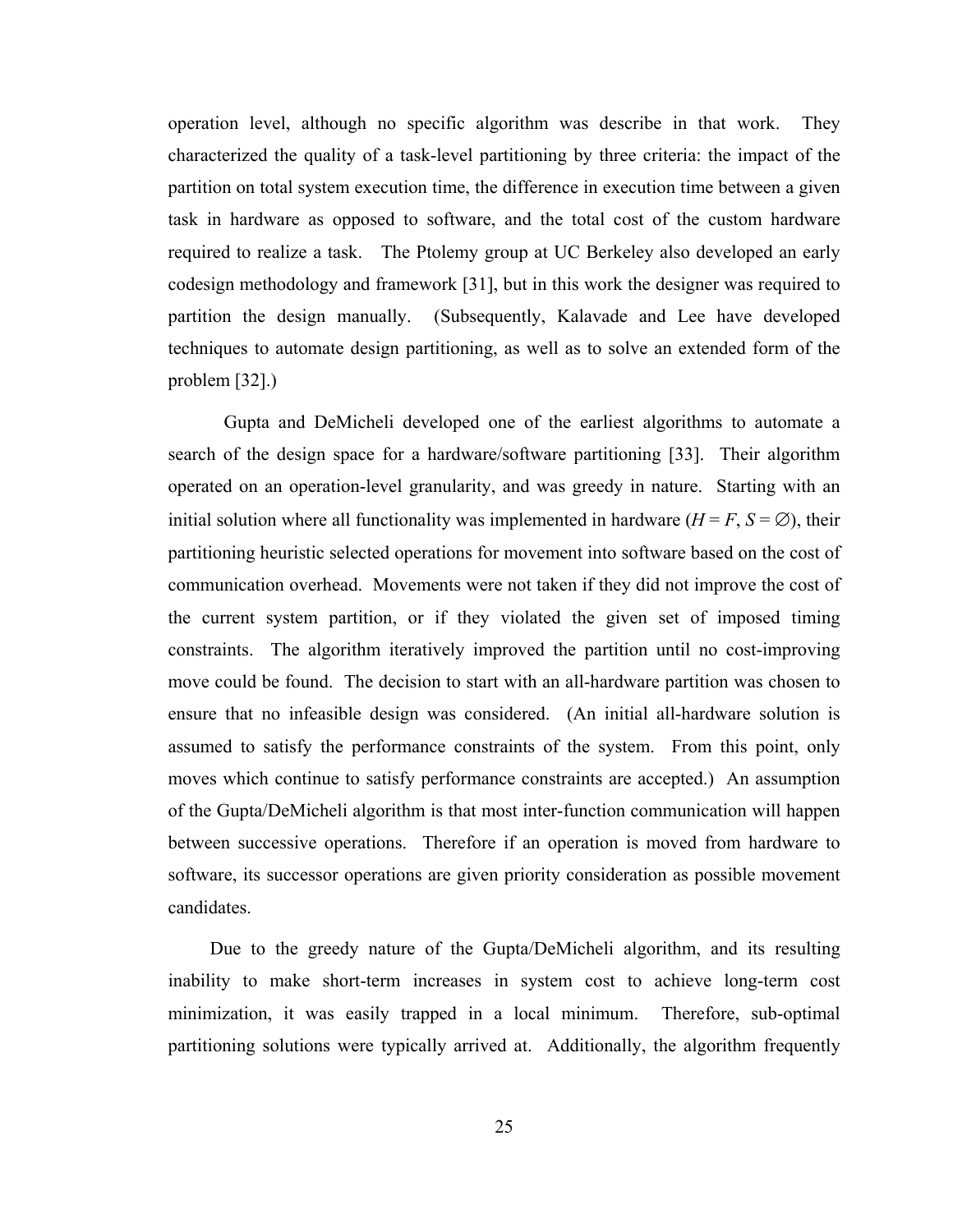created very costly hardware consuming many resources, due to the initial partition being an all-hardware solution. (If cost-reducing movements from hardware to software were exhausted, the remaining design would be accepted. Typically the algorithm completed before the hardware area was reduced to a pragmatic quantity.) To overcome the limitations of this initial development, hill-climbing heuristics such as simulated annealing were subsequently explored.

Ernst and Henkel developed a hill-climbing partitioning heuristic that sought to minimize the amount of hardware used, while meeting a set of performance constraints [34]. Their work operated on the basic block level of functional granularity, slightly coarser than the work of Gupta and DeMicheli. Like the Gupta/DeMicheli algorithm, they started with an initial partitioning that was improved on subsequent iterations. However, to escape convergence to a local minimum, they utilized simulated annealing to explore design cost. Unlike greedy heuristics, simulated annealing often accepts changes which decrease the quality of a design, in hopes of achieving a more optimal final design. The process of simulated annealing is controlled by a temperature parameter, which begins at a high value and decreases as the system "cools" and stabilizes. Initially, during high temperature, moves which increase system quality are always accepted, and moves which decrease design quality are accepted randomly. As the temperature approaches zero, only moves which decrease system costs are accepted. Ernst and Henkel began the process with an all-software partition, seeking to minimize hardware costs by starting with less hardware. Obviously, their initial partition generally violated the performance constraints of the system. In order to prevent annealing before a performance-satisfying partition has been reached, they used a heavily weighted cost function that provided high penalties for violating runtime constraints. This choice proved effective in minimizing hardware costs. To provide performance enhancement estimates for hardware implementation, Ernst and Henkel utilized simulation and profiling information to determine the most frequently executed and computationally intensive regions of functionality.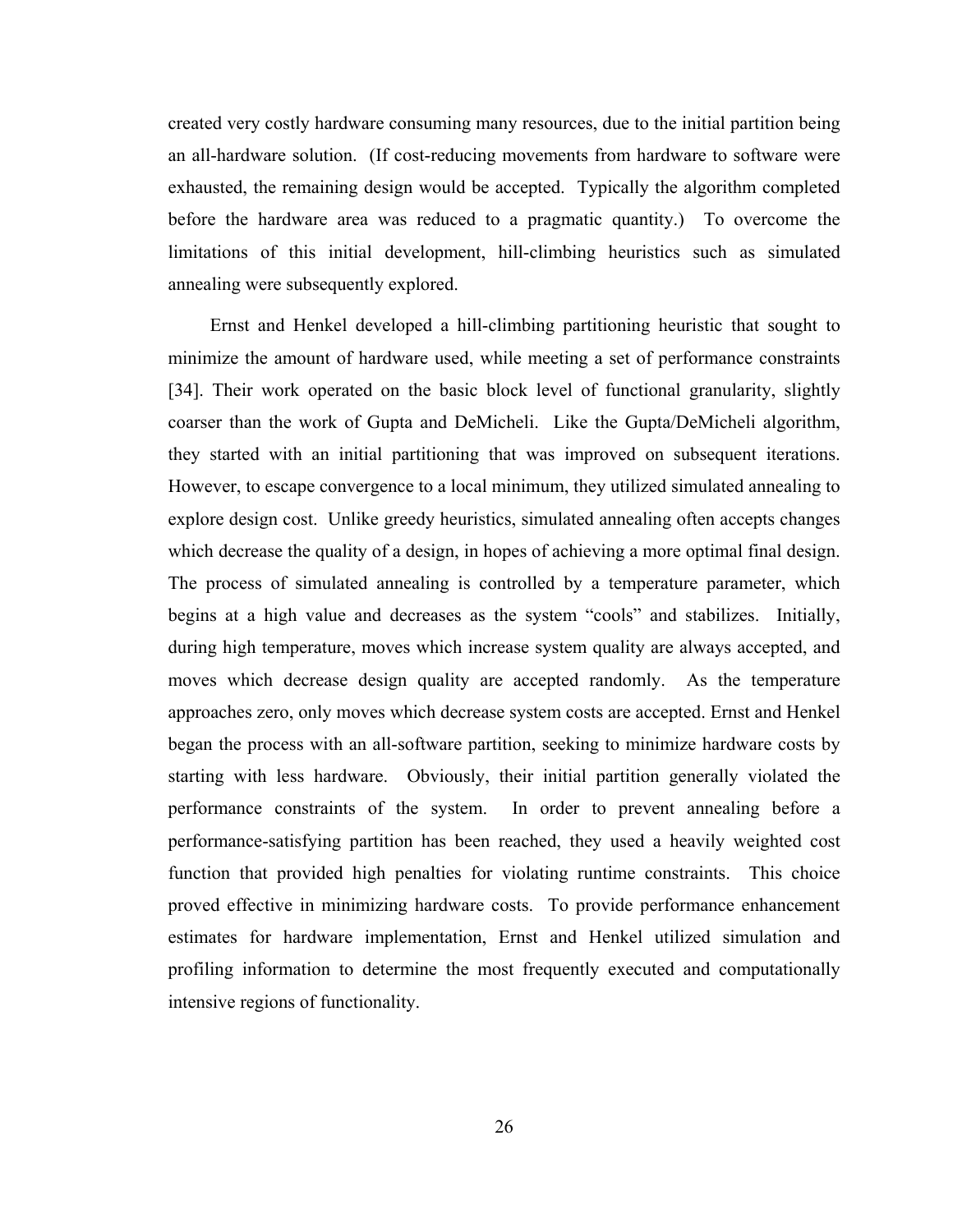Like Ernst and Henkel, the early work of Peng and Kuchcinski [35] also utilized simulated annealing in order to approach a more optimal partitioning. Their algorithm provided a more general multi-way partitioning (as opposed to the two-way partitions of other works), which enabled a decomposition of system functionality into a number of clusters (each resulting in a different hardware or software component). They modeled the system functionality as a Petri Net, which was then used to construct a graph representing the components and their communication. The weight of each node represents the cost of building this component, and the weight of an edge between two nodes represents the cost of implementing the data connection. The goal of their partitioning was to decompose the graphs into a set of sub-graphs such that the sum of the weights of all cut edges is minimized, while the total weights of the sub-graphs are balanced. Their work, although promising in its application to general system partitioning, lacked any direct representation of system performance, and also described no specific hardware minimization technique.

 Vahid, Gong, and Gajski [26] built upon the work of their peers by developing a technique that partitioned a set of very coarse granularity tasks into software and a minimal amount of hardware. The task granularity was on the order of statement-level control constructs, such as loops and function bodies. Large variables were also considered as "tasks" to be partitioned. In this work, the goal of the partitioning is closely aligned with the formulation of the Hardware/Software Partitioning problem mentioned earlier. They describe a partitioning algorithm named *PartAlg*, based on a hill-climbing heuristic (much like the work of [34, 35]), which takes an input set of performance constraints and a maximum hardware size  $C_{size}$ . Every design possibility is weighed with a cost function equal to the weighted sum of runtime performance and hardware size violations. In other words, every violation of a performance constraint, or any violation of input maximum hardware size  $C_{size}$  contributes to the cost of a design. The assumption is that there exists a threshold input hardware size  $C_{size}$  at and above which the design cost of *PartAlg*'s solution will be equal to zero (as performance constraints will be met, and the hardware area constraint will be large enough that the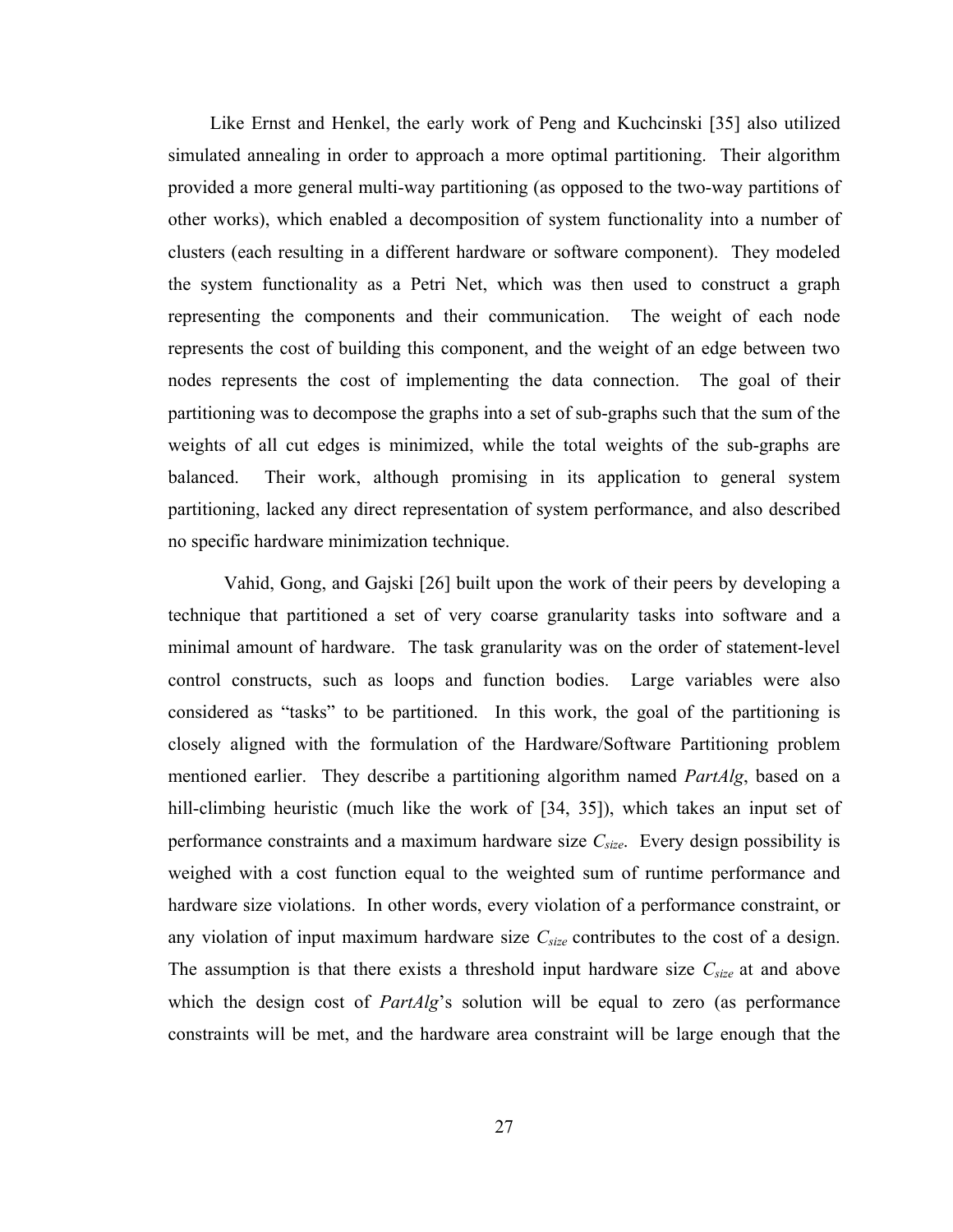design will satisfy it). Under this assumption, their solution is a nested loop algorithm. The outer loop is a binary search of the solution cost of the inner loop's *PartAlg* for various values of input area constraint  $C_{size}$ . The idea is to find the smallest  $C_{size}$  at which the partitioning returns a zero-cost design; this  $C_{size}$  will be the minimal hardware partition satisfying the performance requirements of the system. Although their heuristic reduced total hardware area compared to the Gupta/DiMicheli and hill-climbing approaches, the execution time of the algorithm suffers due to the execution of an iterative improvement algorithm roughly *log(n)* times. The coarse granularity of the operations considered helps reduce the execution time, but may also lead to less optimal design results.

### **3.2.2.4. Refined and Enhanced Heuristics**

Subsequent rigorous heuristics to model and solve the Hardware/Software Partitioning problem are typically refinements of the previously mentioned approaches. In this section, we briefly outline some of the more recent improvements to the techniques described above.

 The translation of the Hardware/Software Partitioning problem into a set of integer programming (IP) constraints was described in the work of [36]. The extraction and creation of coprocessing hardware is broken into two stages. The first phase solved the traditional Hardware/Software Partitioning problem by estimating the schedule time for each functional node, and the second phase generated a correct scheduling for hardware/software-mapped nodes. The IP model devised by the authors is one of the most flexible partitioning heuristics presented, as it accounts for multi-coprocessor technologies as well as hardware sharing and interface costs. Additionally, a high-level synthesis schedule is produced for the functional nodes, guaranteeing system executiontime constraints. This is one of the most optimal and complete solutions proposed, and the algorithmic execution remains reasonable due to the utilization of better metrics (resulting in fewer iterations).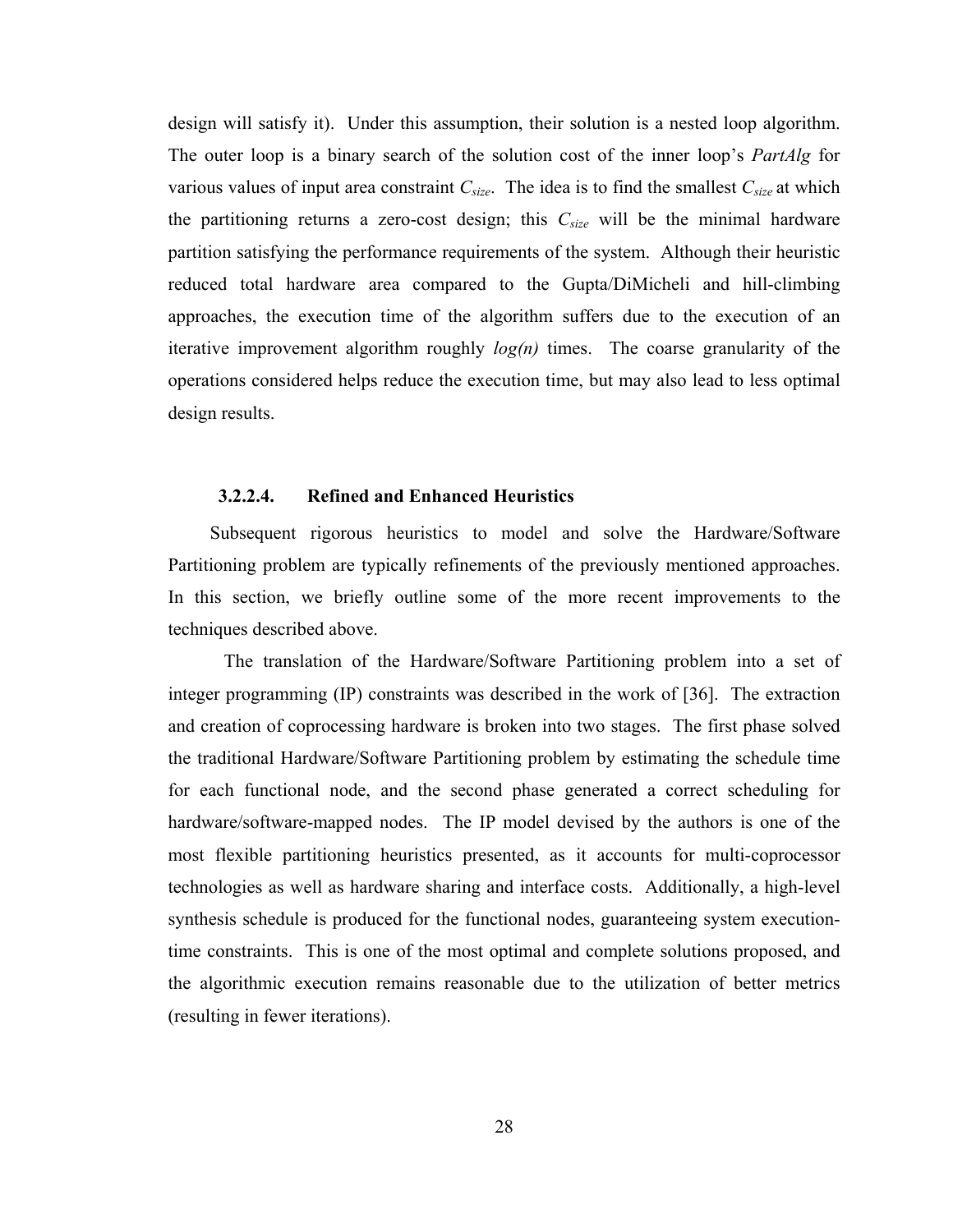Kalavade and Lee, whose previously cited work on the Ptolemy project contained no automated partitioning heuristic, introduced the Global Criticality/Local Phase (GCLP) algorithm to solve the two-way partitioning problem [32] for tasks of moderate to large granularity. The authors note that two possible objective functions could be used to map a task to hardware or software: minimization of the execution time of that node, and minimization of the solution size (hardware or software area) of the node's implementation. To this end, the authors devise a global criticality measurement, which is re-evaluated at each step of the algorithm to determine whether time or area is more critical in the design. As the list of functional tasks is traversed, the global criticality measurement is checked to determine the current design requirement. If time is critical, the mapping minimizes the finish time of the task; otherwise the resource consumption of the task is minimized. In addition to the global system requirements, local optimality is sought by classifying each task as either an extremity (meaning it consumes an extreme amount of resources), a repeller (meaning the task is intrinsically preferred to either have a software or hardware implementation), or a normal task. This classification of each task, and its weighty consideration in the choice of hardware or software mapping, represents the local phase of a given task. The running time of the GCLP algorithm is extremely efficient  $(O|M|^2)$ , and the partitions it determines are no more than 30% larger than the optimal solution (as determined by an ILP formulation). (The work of Kalavade and Lee also formulates and heuristically solves an extension of the Hardware/Software Partitioning problem, which simultaneously determines whether a task should be implemented in hardware or software, as well as the best speed/area hardware implementation tradeoff for the task. Since the focus of this work is largely an extension of GCLP to hardware synthesis of a high-level task, it is beyond the scope of this section.)

 Just as Kalavade and Lee incorporated a dynamic performance metric into their partitioning decision, Henkel and Ernst extended their previous work on the COSYMA environment [34] to incorporate a dynamic functional granularity [37]. Whereas their earlier work had been limited to basic block granularity, the authors' new partitioning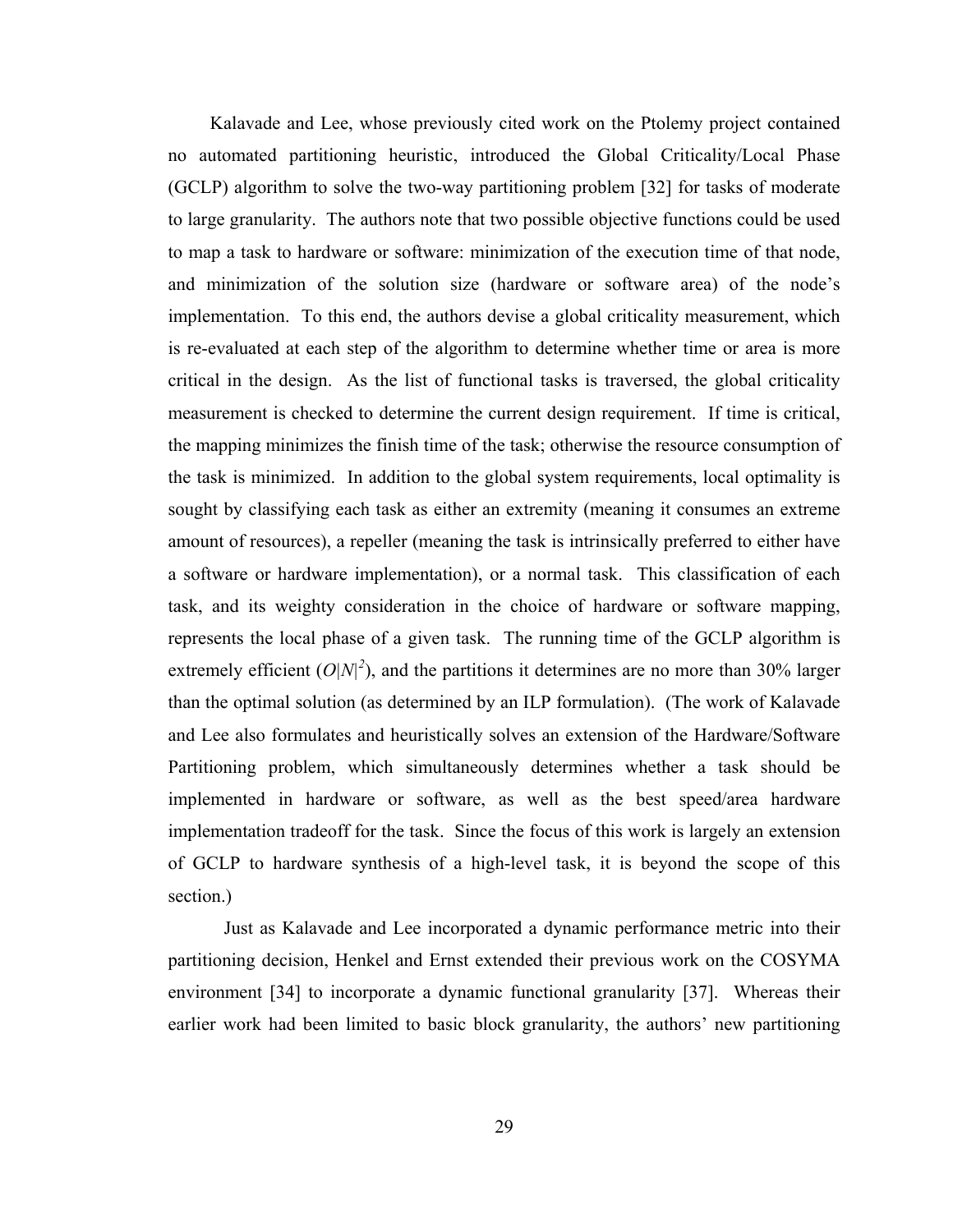method allowed the dynamic clustering of fine-grain tasks (at the basic block or instruction level) into larger units of operation (as large as the procedure/subroutine level). The rationalization for having a flexible functional granularity are that large partitioning objects should contain whole control constructs (in the form of loop bodies or procedures), and that only a few moves should be necessary (between hardware and software) to determine a good partition. The authors' innovation amounts to a hierarchical search of the design space, and the fast retrieval of a good solution by applying this modification to their earlier simulated annealing approach.

 As an alternative to the simulated annealing-based iterative-improvement heuristics explored by their contemporaries, Vahid and Le extended the Kernighan-Lin (KL) circuit partitioning heuristic to explore the design space of Hardware/Software functional partitioning [38]. The chief advantage of the KL heuristic is its ability to overcome local minima without making excessive numbers of moves. The basic strategy of KL is to make the least costly swap of two nodes in different partitions, and then to lock those nodes. This continues until all nodes are locked. The best partition *bestp* is selected from this set. All nodes are subsequently unlocked, and the previous *bestp* becomes the starting point for the next set of node swaps. This swapping, locking, selection of *bestp*, and subsequent unlocking and looping continues until no subsequent improvement over the former *bestp* exists. (Usually this takes approximately five passes.) Vahid and Le extend the KL heuristic by replacing its cost function with a combined execution-time/area/communication metric, by redefining a move as a movement of a functional node across partitions (rather than a swap of nodes), and by reducing the running time of "next move selection" to be constant. Via these means, the authors are able to achieve nearly equal-quality partitions to simulated annealing in an order of magnitude less time. The running time of the algorithm is accelerated by consideration of task nodes at subroutine-level granularity.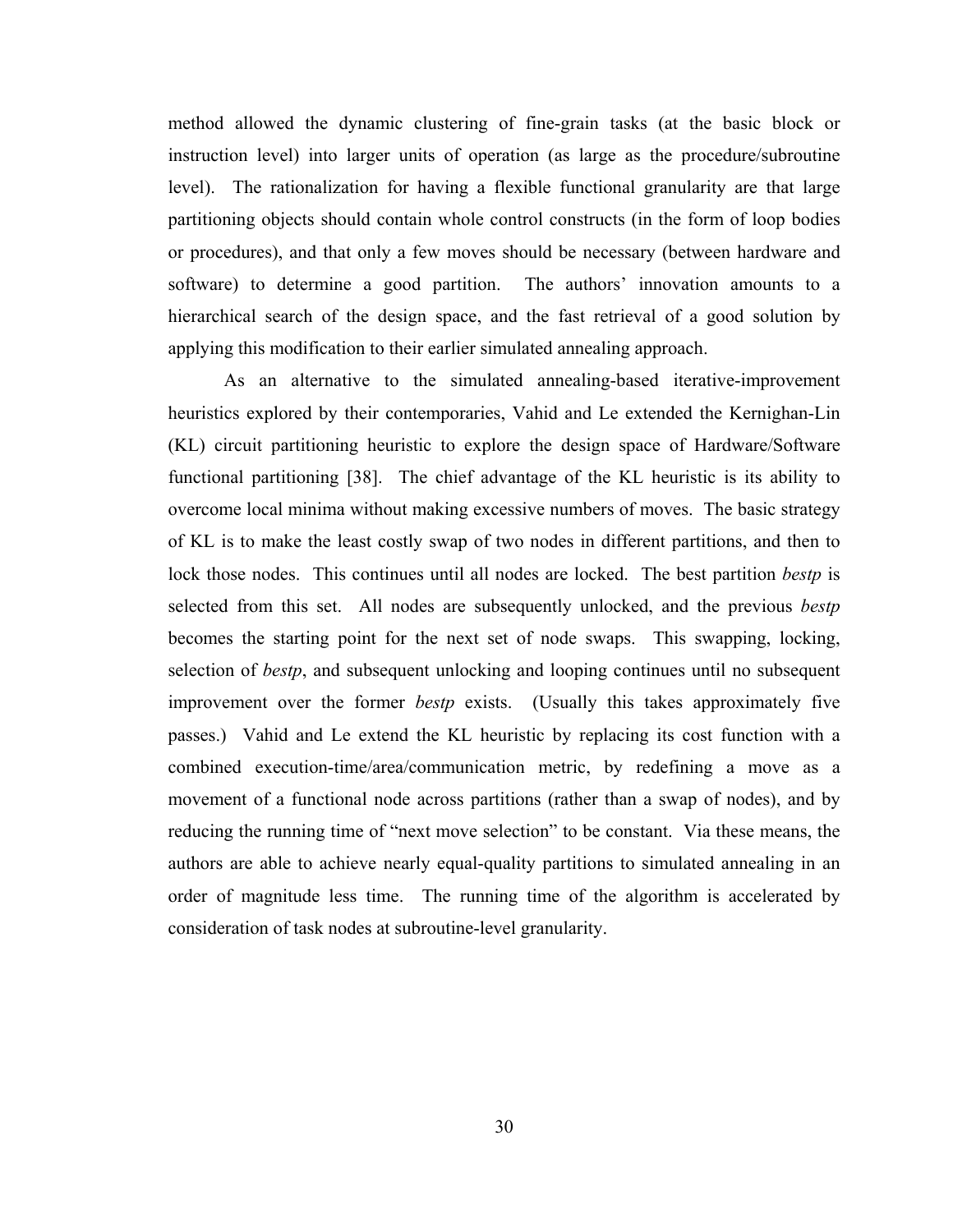#### **3.2.2.5. Partitioning for Reconfigurable Hardware/Software Systems**

The development of reconfigurable hardware and its realization in field programmable gate array (FPGA) technology has motivated continuing interest in hardware/software codesign platforms and frameworks. The evolution of FPGAs from small custom hardware to low-cost, powerful platforms able to store more than a million gates of logic has led to their adoption as coprocessor hardware. The flexibility and programmability of configurable devices allow them to be personalized to enhance the performance of a given application, or set of applications. Exciting research has investigated the potential performance boosts for real-time embedded systems, as well as general-purpose personal computer applications. A large number of processor/reconfigurable hardware architectures and design frameworks have been devised as a result.

The circumstances upon which a programmable device is reconfigured shape the potential performance gains realizable via its use, and mold the partitioning strategy that should be used to realize an effective co-design. In this work we differentiate between run-time reconfigurable (RTR) devices, whose functionality is changed during application execution, and semi-static reconfigurable devices. Unlike RTR devices, semi-static reconfigurable devices cannot be reprogrammed during an application's execution. However, a semi-static reconfigurable device might be modified between executions of different applications, or before subsequent executions of the same application, in order to provide the maximum hardware support for an application's current environment. (Note that this classification of device reconfiguration is potentially independent of the actual type of FPGA hardware used. Indeed, a single FPGA might be used as either a semi-static reconfigurable device or an RTR device, or each at different times.)

For semi-static reconfigurable devices, the flavor of the Hardware/Software Partitioning problem is not very different from the original formulation described previously. For each application execution, a different partitioning into hardware and software components might be configured onto the system. However, the decomposition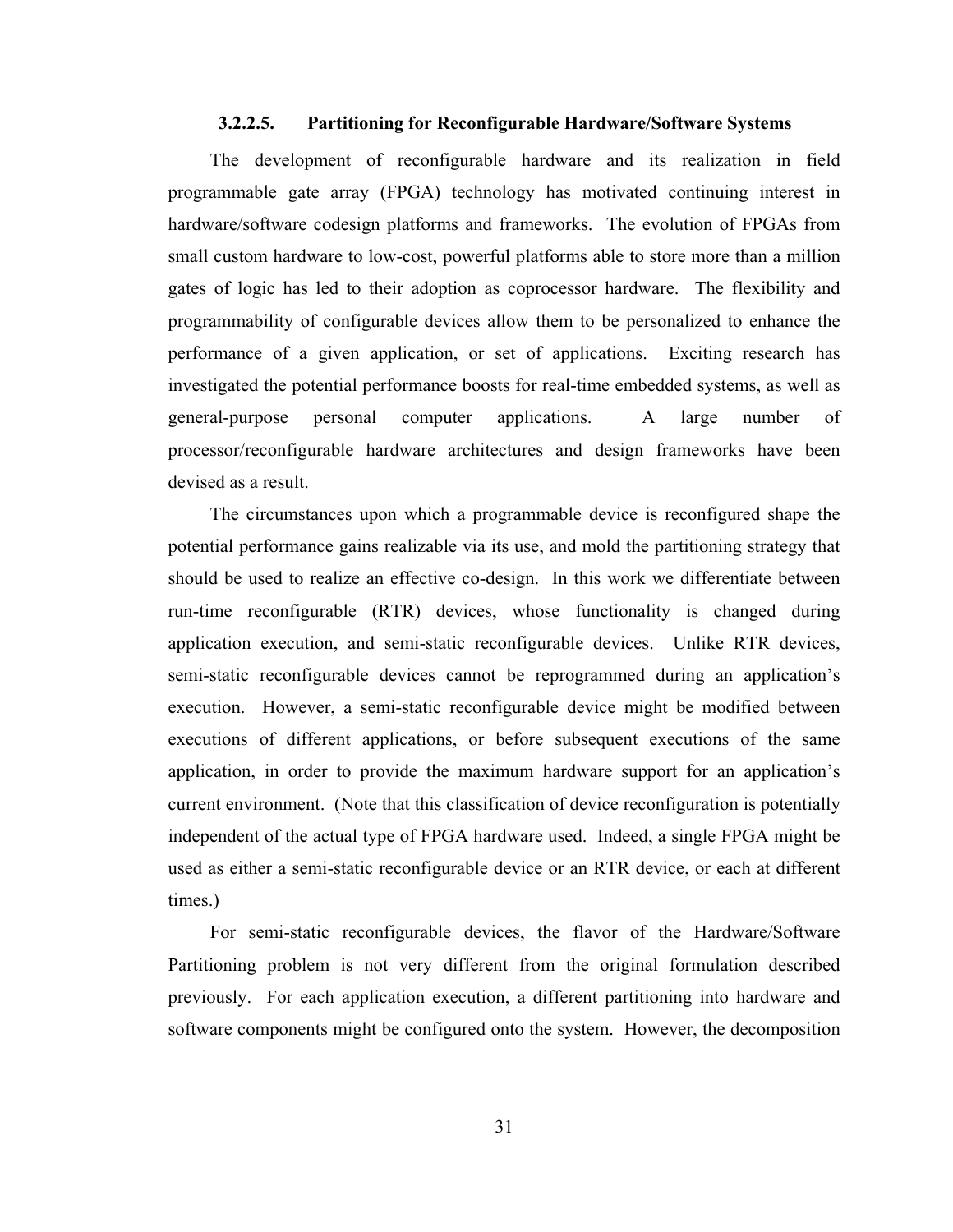of an application into software and reconfigurable hardware implementations could be devised and implemented using any of the aforementioned heuristics.

However, for architectures consisting of a processor and one or more fully dynamic RTR devices, the nature of the partitioning problem changes, as a spatial as well as temporal partitioning must be performed. The hardware/software partition must satisfy area constraints (the size of the FPGA configuration required at any given time) as well as performance constraints (where system execution time now includes the latency of every reconfiguration, as well as data/configuration communication and hardware execution time). Any violation of the hardware area constraint would lead to a subsequent reconfiguration, which might lead to a violation of system performance constraints. Therefore, the added dimension of time increases the complexity of partition design and evaluation.

 Many reconfigurable architectures and design platforms leave the actual hardware/software partitioning choice to the system designer, or allow the designer to interactively explore the design space of partitioning options. Celoxica's DK-1 compiler interactively profiles the code and annotates the code with area and delay estimates, enabling the designer to make an informed partitioning decision [39]. The Napa C compiler, which targets National Semiconductor's NAPA1000 chip, uses user annotations in the application source code to guide system partitioning [21]. TOSCA's co-design evolution is driven by its Exploration Manager (EM) tool, which maintains a complete history of design alternatives explored by the user [40]. TOSCA's framework allows both direct intervention of the user in selecting a partition, and also an automatic partition selection guided by built-in evaluation criteria. Other design frameworks incorporating manual design partitioning include CASTLE [41] and POLIS [42].

 PRISM (an acronym for Processor Reconfiguration Through Instruction Set Metamorphosis) was one of the earliest design environments seeking to augment the performance of a microprocessor via the synthesis of new operations [19]. The key innovation of this work was the choice to implement only instructions in the cooperating hardware logic. For instance, on a RISC-based system with a frequently executed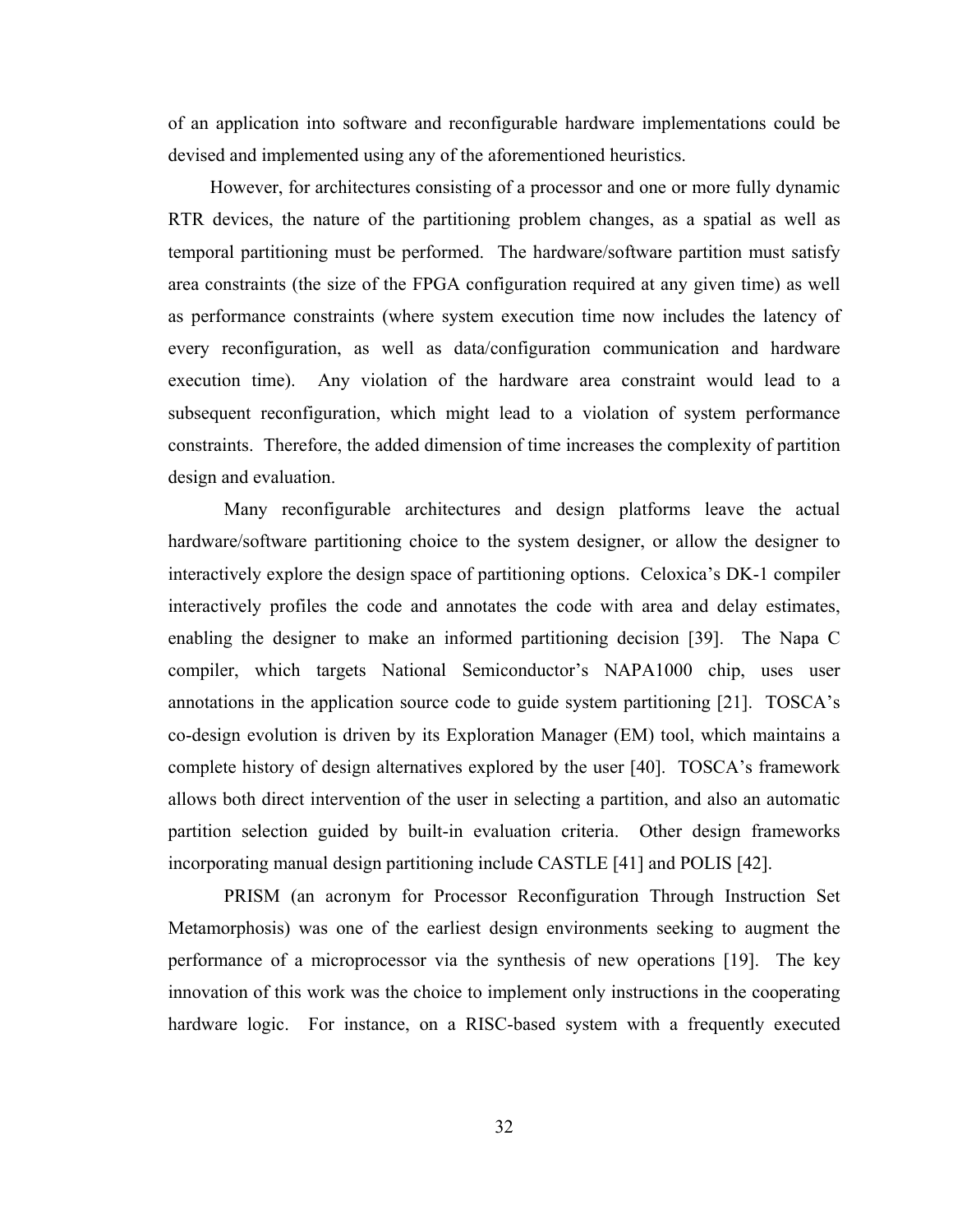subroutine  $foo(a, b)$ , the function  $foo$  could potentially become an architecture level instruction acting on two input registers (whose inner details are synthesized on the supporting hardware). Rather than begin with the ISA of the given processor, the PRISM compiler would initialize the application instruction set to be null. At compile time, the PRISM compiler would identify a set of operations that best represent the needs of the application. Any chosen operation not already supported by the microprocessor would be synthesized on the coprocessor. (As PRISM was a proof-of-concept implementation, the automation of this operation selection was never described.)

 Another new system partitioning technique favored by reconfigurable architecture researchers is the utilization of accepted compiler techniques to find parallel regions of code, and then implement these regions in reconfigurable fabric. The search for reconfigurable candidate code begins with the identification of loop bodies that are frequently executed as well as computation-intensive. These loop bodies can be identified via static analysis or with a profiling tool. The rest of the partitioning involves pruning the list of candidate loops to satisfy system feasibility requirements and also maximize performance.

The Nimble compiler [43] extracts candidate loops as kernels for possible hardware implementation on RTR coprocessors, and applies hardware-oriented compiler optimizations (loop unrolling, fusion, pipelining) to generate multiple optimized versions of each loop. In determining which loops to synthesize, as well as which hardware implementation to use for each loop, the compiler is guided by a global cost function incorporating execution times on hardware and software as well as hardware reconfiguration time. The area constraints of the FPGA are considered, as violation would result in further reconfiguration. On Nimble's platform, only one loop can be synthesized in hardware at a time, and loops are executed purely sequentially, even if realized on the reconfigurable fabric.

 DEFACTO, an end-to-end design environment, identifies loop candidates for realization in hardware via existing array data dependence analysis, privatization, and reduction recognition techniques [20]. Like Nimble, the DEFACTO compiler generates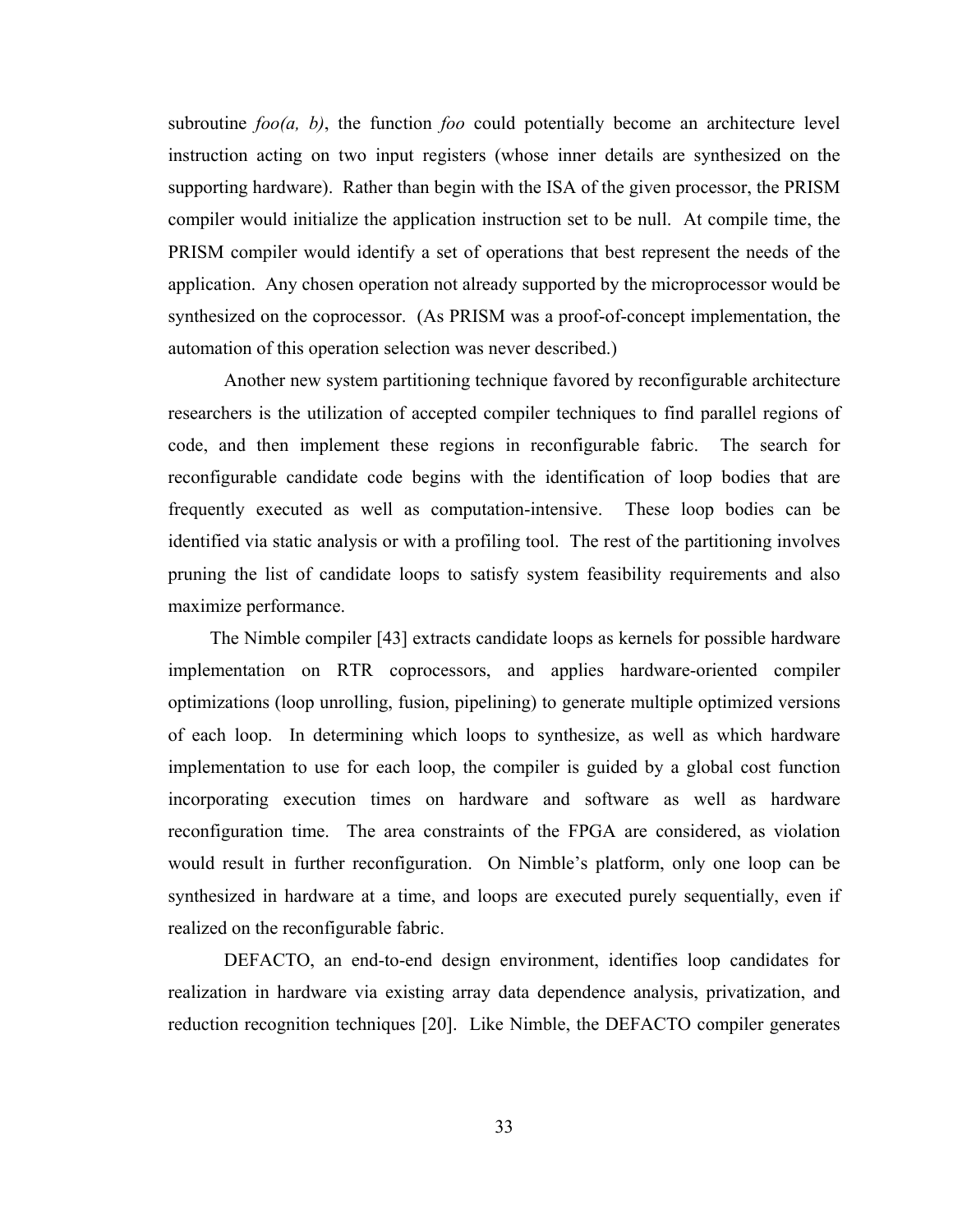many specialized hardware versions of a given loop body. Working in tandem with an estimation tool, the design manager uses locality analysis to create a feasible partition that minimizes data communication and synchronization. DEFACTO specifically seeks to minimize the number of costly hardware reconfigurations, aiming to create hardware exhibiting semi-static behavior. Unlike Nimble, DEFACTO can produce a multi-way partitioning, supporting a single processor, multiple FPGA architecture.

 Berkeley's BRASS project compiles to the Garp platform, which is composed of a MIPS microprocessor and a datapath-optimized reconfigurable coprocessor [23, 44]. Their compiler identifies candidate loops for reconfigurable acceleration. For each accelerated loop, they form a hyperblock containing the most frequently executed control paths of the loop body. This hyperblock will be the portion of the loop body that becomes implemented on the reconfigurable coprocessor. The predicated execution model of the hyperblock is realized in hardware via multiplexors, which act as the select instructions.

Markus Weinhardt and Wayne Luk of Imperial College also investigate loop synthesis techniques for reconfigurable coprocessors [45]. They refer to their approach as pipeline vectorization. Like the previous loop-identification approaches, compiler techniques are utilized to discover good candidates and subsequently resize them for high-performance FPGA implementation. Weinhardt and Luk only generate hardware from innermost loops with regular true loop-carried dependences (non loop-carried dependences, as well as anti- and output dependences, do not pose a threat to loop pipelining in hardware, and are thus not considered). Therefore, only loops whose current values are dependent upon previously written values (or in which no dependence on previous iterations exists) are considered. This dependence must be regular, meaning it spans the same distance (in iterations). A pipelined version of the loop, able to execute multiple iterations concurrently, is then synthesized on the hardware (containing circuit feedback loops to explicitly handle true loop-carried dependences). Realizing that this loop-investigation technique has limited applicability, Luk and Weinhardt apply classical loop transformations such as unrolling, tiling, and merging to reshape innermost loops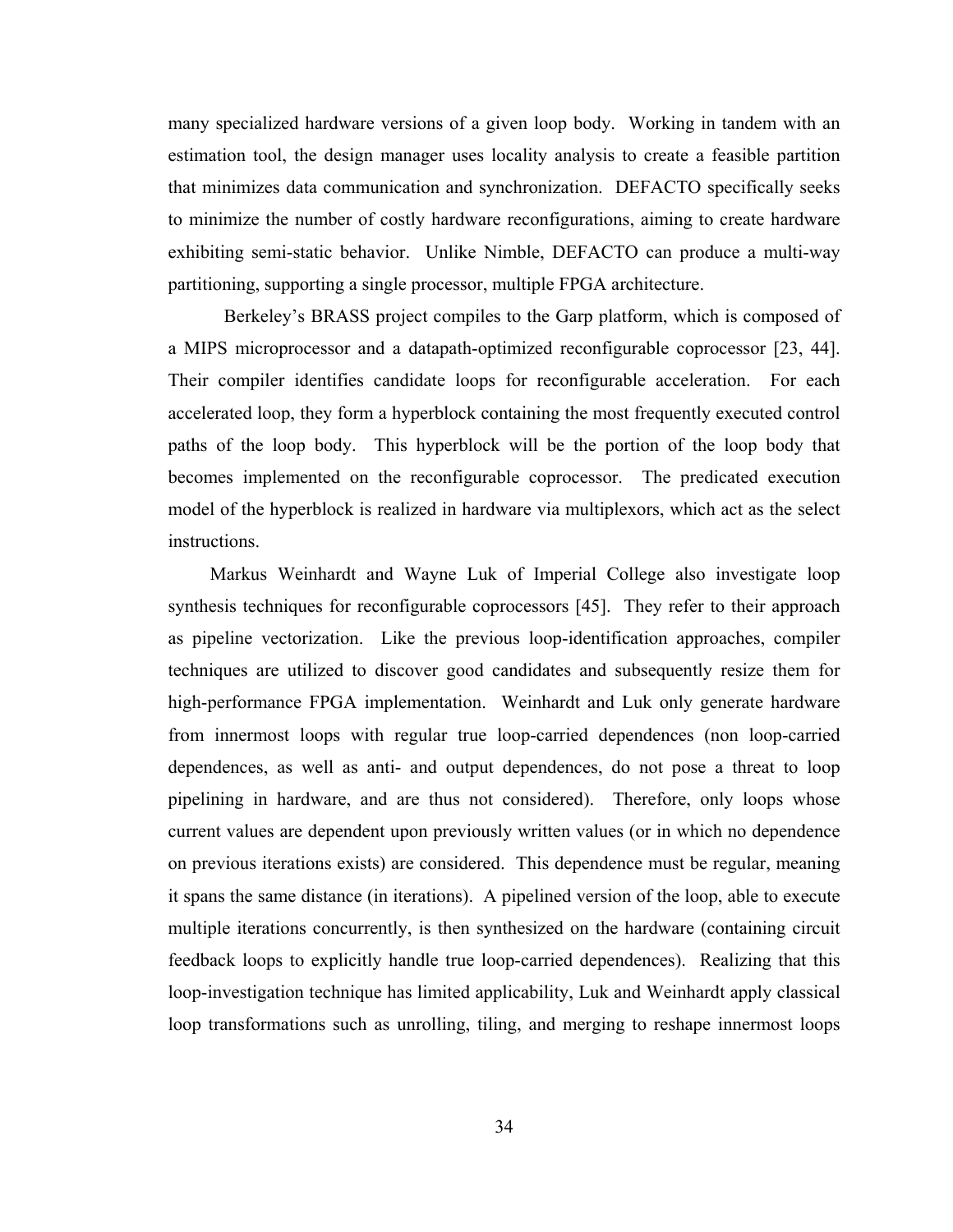into suitable hardware candidates. Therefore, the applicability of their technique is widened to innermost loops that would previously not have been considered, as they were too large or too small for hardware synthesis.

## **3.3** Architectural Synthesis

*Architecture synthesis* is the process of creating a structural microarchitectural-level representation from a behavioral architectural description of an application. A *structural representation* defines an exact interconnection between a set of architectural resources. An *architectural resource* is a memory, data path, or steering logic. A memory component is a method of storing the state of the circuit. A register is an example of memory component. A data path component performs an arithmetic or logic operation e.g. an ALU, multiplier, shifter, etc. Steering logic is used to route data. For example, a multiplexor propagates a particular piece of data (correspondingly a set of signals) depending on a condition. A control unit (controller) issues control signals to the direct the resources.

Architectural synthesis can be performed using any number of different methods. Additionally, a designer can add additional constraints or optimization objectives. For example, we may want to produce a circuit that requires the least amount of area. In this case, our objective function would be to minimize the area. Many other constraints have been considered during architectural synthesis. Throughput, power, clock frequency, and latency are some of the more popular optimization variables.

The architectural synthesis problem can be defined in the following manner: given a CDFG, a set of fully characterized architectural resources and a set of constraints and an optimization function, determine a fully connected set of resources (a structural representation) conforms to the given constraints and minimizes the objective function. The architectural synthesis problem can be split into two sub-problems: scheduling and resource binding.

*Scheduling* determines the temporal ordering of the vertices in the CDFG. Given a set of operations with execution delays and a partial ordering, the scheduling problem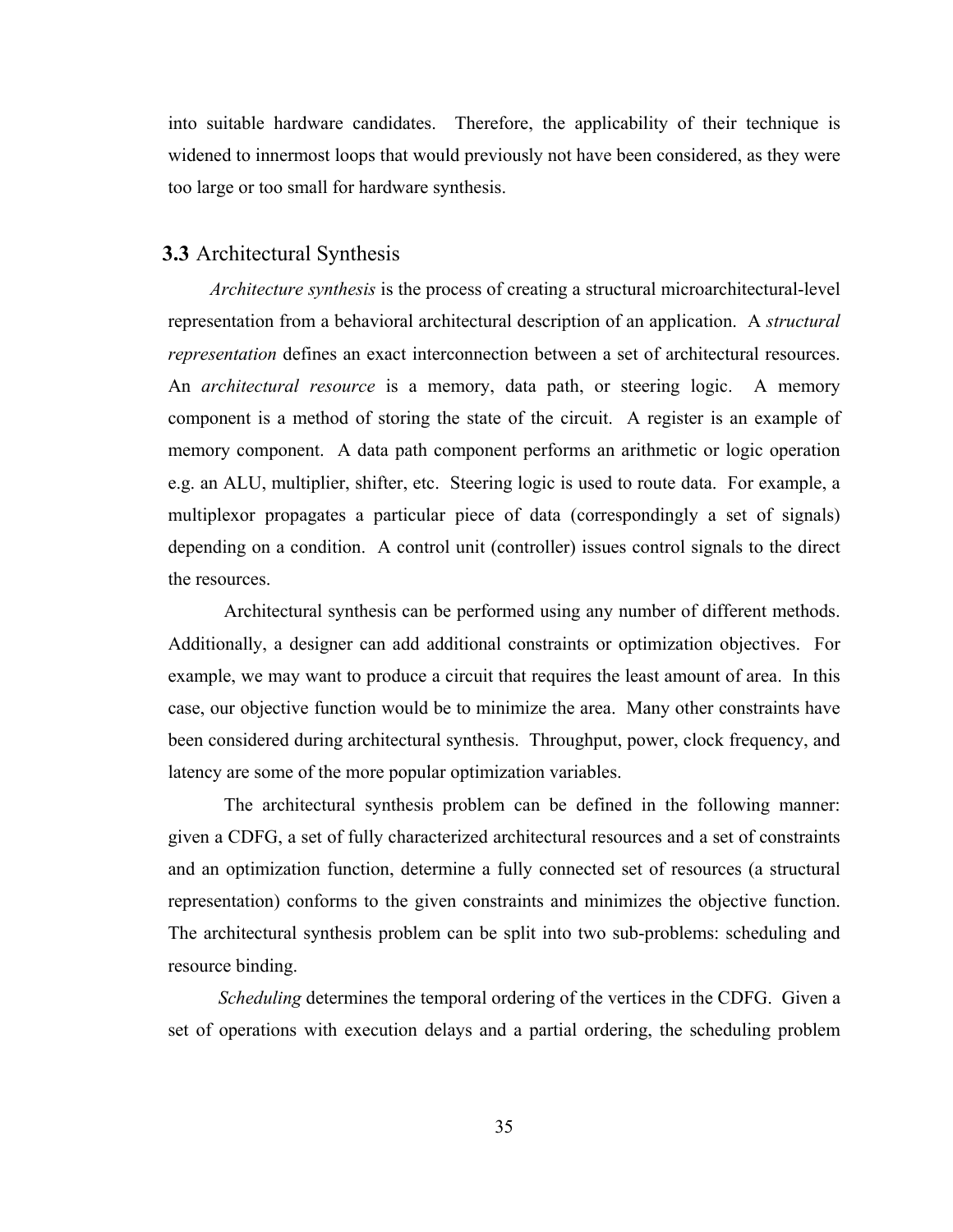determines the start time for each operation. The start times must follow the precedence constraints as specified in the CDFG. Additional restrictions such as timing and area constraints may be added to the problem, depending on the architecture one is targeting.

Two important scheduling algorithms are the *as soon as possible (ASAP)* and the *as late as possible (ALAP)* algorithms. The ASAP algorithm has run time *O(|V||E|)*. The vertices are topologically sorted. This insures that when a vertex is visited, all of its predecessors have been visited. The start time of a vertex earliest possible time the operation can be started without violating the precedent constraints. The ASAP algorithm optimally solves the unconstrained scheduling problem. Just as the ASAP algorithm gives the earliest possible time that an operation can be scheduled, the ALAP algorithm gives the latest possible time that an operation can be scheduled. Given a maximum latency, the ALAP algorithm starts by performing a reverse topological sort of the vertices of the CDFG. The start time of a vertex is determined by finding the minimum start time of all of the operations successors.

The *slack* of an operation is the difference in between the start time of the operation scheduled by the *as late as possible* (ALAP) algorithm and the *as soon as possible* (ASAP) algorithm. The slack gives an idea as to how much freedom the operation has to be scheduled.

The scheduling problems becomes NP-Complete [28] when resource constraints are added. There are many different kinds of constraints that we can put on the scheduling problem. We could schedule for minimum latency given a set of resource constraints. Or we could consider the dual of that problem, which attempts to minimize the number of resources under latency constraints. When we assume that a single type of resource can be used for any operation, the problem becomes a precedence-constrained multiprocessor scheduling problem. This problem is intractable and remains intractable even when all the resources have unit delay.

Hu [46] provided a lower bound on the number of resources for the precedenceconstrained multiprocessor scheduling problem. Hu also describes a greedy algorithm that gives an optimal result when the CDFG is a tree. It starts at the first time step and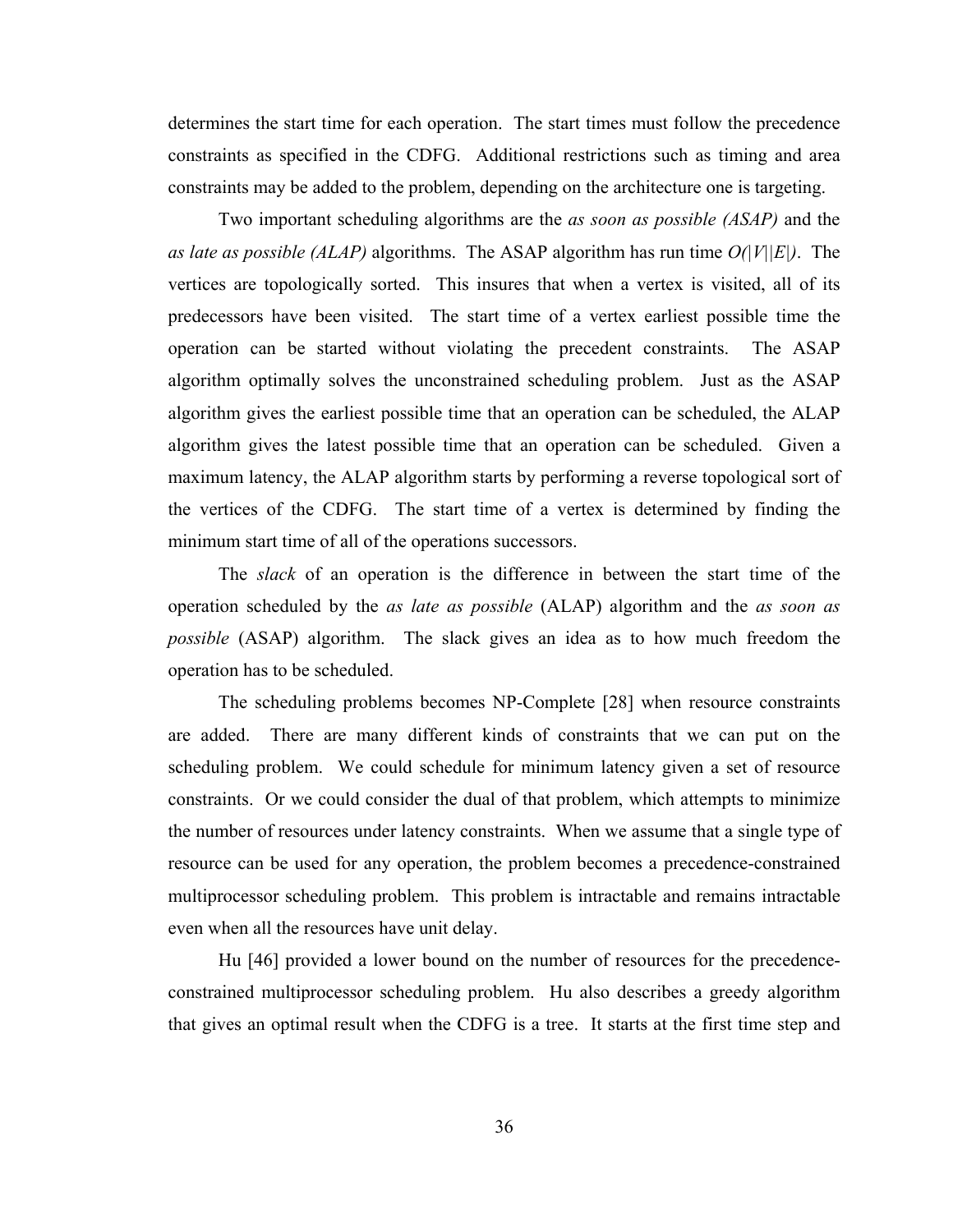schedule the vertices on the longest path first. It continues until all of the operations are scheduled.

 Unfortunately, the CDFG is not often a tree and no exact polynomial time algorithm exists to solve the general scheduling problem. As a result, many heuristics have been proposed to solve the problem.

 One popular scheduling heuristic is list scheduling. The list scheduling algorithms use a priority queue to hold the unscheduled nodes. At each step, an operation is popped from the queue and scheduled. This continues until all of the operations have been scheduled. The priority queue is sorted based on some measure of urgency to schedule the operation. A common sorting function is based on sorting the vertices corresponding to the distance to the sink. The list scheduling algorithm runs in linear time, making it a quite attractive method of scheduling.

 Force directed scheduling is another class of scheduling heuristic. It was first proposed by Paulin and Knight [47] in 1989. The force directed algorithm works in a constructive manner. They proposed two algorithms for force directed scheduling. One algorithm minimizes latency under resource constraints and the other minimizes resources under latency constraints. The algorithms can be differentiated by the order in which they choose to schedule the operations. First consider scheduling under latency constraints. The algorithm schedules all of the available resources at each time step during an iteration. At each time step, the resources are matched with operations that have the largest force. The minimum resource algorithm schedules the operations based on the calculation of the force on the operations. At each step, it takes the operation with the lowest force and schedules it. Essentially, it tries to schedule operations to minimize the local concurrency.

 Other scheduling algorithms have been proposed that employ an iterative improvement technique. The technique starts with an initial scheduling and transforms the schedule by changing the start time of some of the operations. Trace scheduling [48] and percolation scheduling [49] are two examples of iterative improvement scheduling algorithms.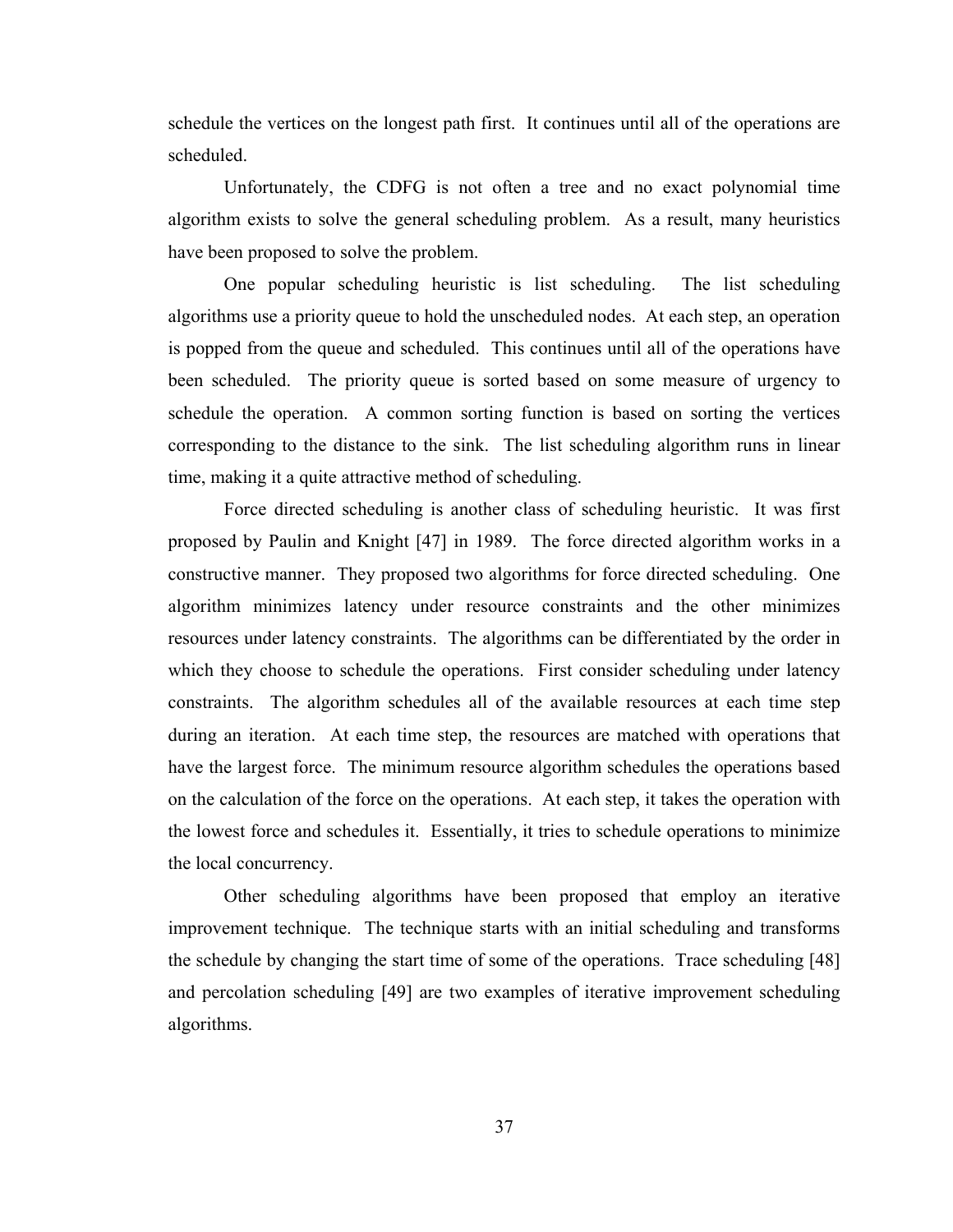Resource binding is the assignment of hardware resources to one or more operations; it is an explicit mapping between operations and resources. The goal of resource binding is to minimize the area by allowing multiple operations to share a common resource. Resource binding may be done before or after scheduling. It is most often done after scheduling, so we will focus on that methodology. When it is done after scheduling, the scheduling will give some limitations on the possible resource bindings. For example, operations that are scheduled to execute during the same time step cannot share the same resource. To be more precise, any two operations can be bound to the same resource if they are not concurrent, i.e. are not scheduled in overlapping time steps, and the operations can be implemented using the same resource. For example, if a resource is an ALU, both an addition and subtraction operation can be bound to an ALU resource.

The resource binding can greatly affect the area and latency of the circuit as it dictates the amount of steering logic and memory components of the circuit. We first consider the slightly simplified problem of resource binding for circuits that are dominated by the arithmetic units.

When the circuit is arithmetically bounded, the delay and area of steering and memory components are miniscule when compared to the arithmetic units. One method of modeling the problem is through a resource compatibility graph. Two operations are *compatible* if they can be scheduled using the same resource. The *resource compatibility graph* has a one-to-one correspondence between the operations and the resources of the graph. There exists an edge between two vertices if the corresponding resources are compatible.

Since we are focusing on the arithmetically bounded problem, an optimum resource binding is one that minimizes the number of resources needed to bind the operations. This is equivalent to finding the minimum number of cliques in the resource compatibility graph. A conflict graph is the complement of a compatibility graph. Minimizing the number resources can be cast as a minimum clique partitioning (each partition must be a clique) problem of the compatibility graph or into a minimum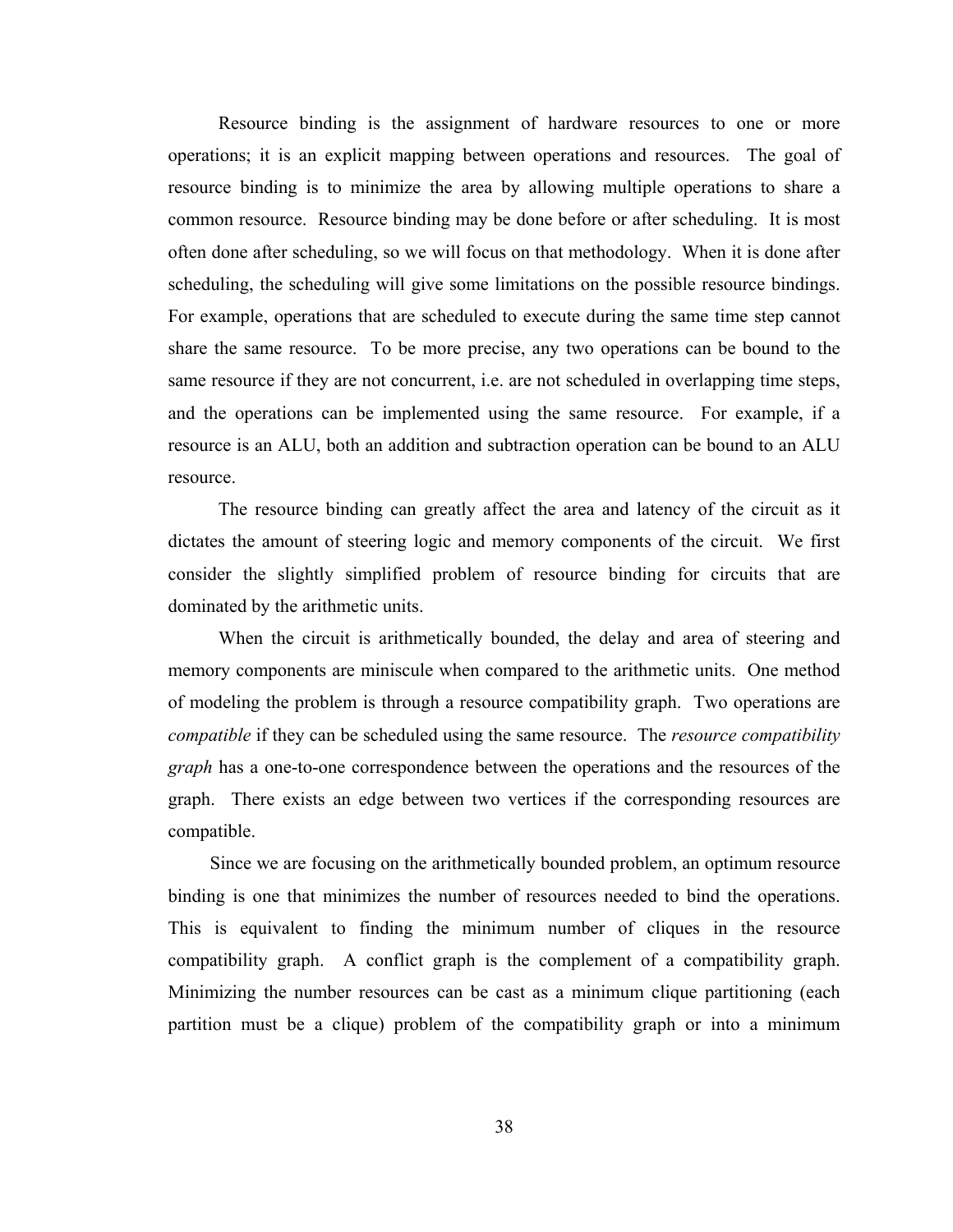coloring problem of the conflict graph [14]. The resources can be functional units (resource allocation), registers (register allocation), etc. The graph coloring problem for the conflict graph of an interval graph can be solved in polynomial time via the left\_edge algorithm [50].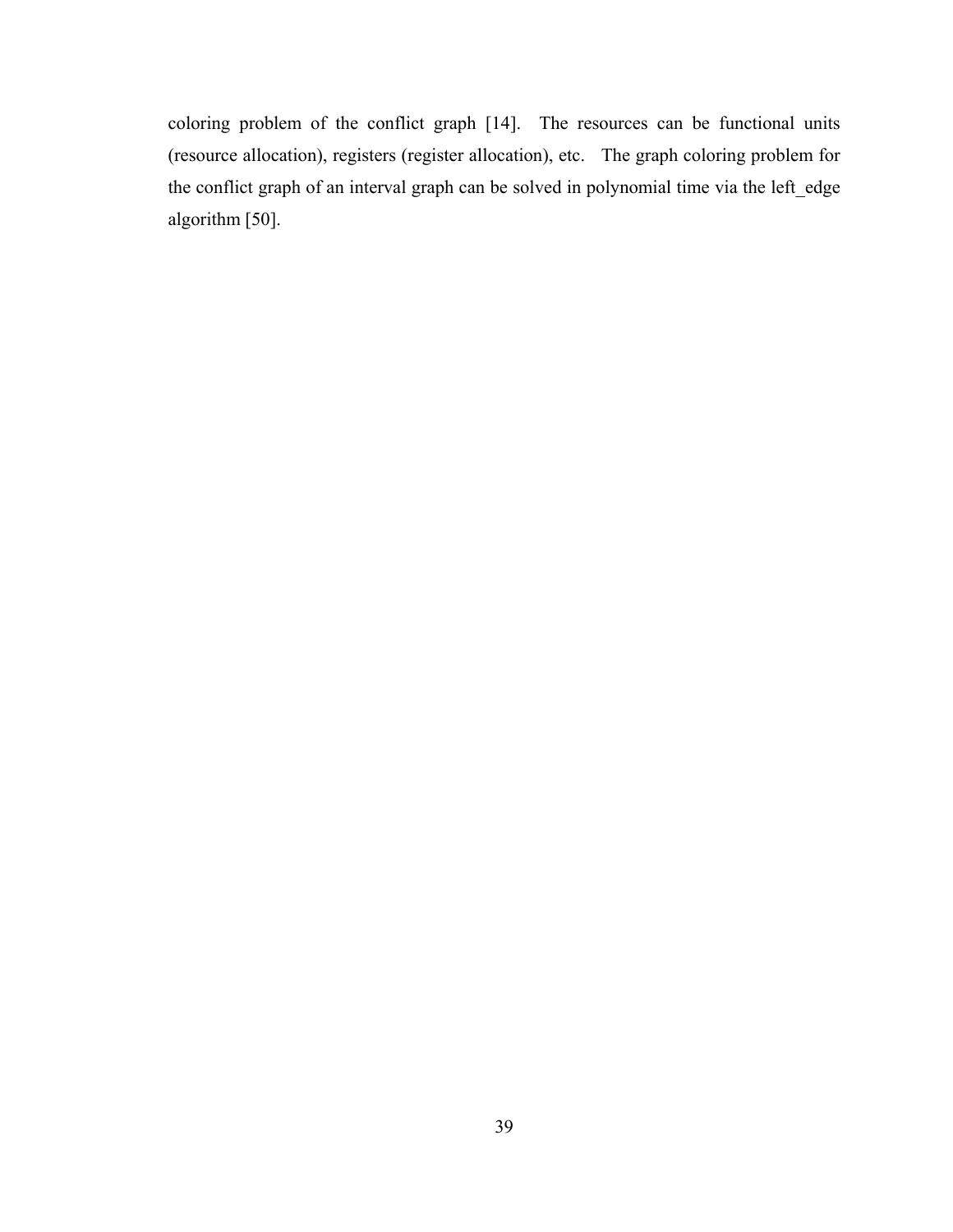# **CHAPTER 4 A Framework for System Synthesis**

## **4.1** Introduction

The framework that we are investigating lies between the realm of a traditional microprocessor compiler and architectural synthesis. A compiler allows a number of application languages to be compiled into an *intermediate representation (IR)*. An IR is representation of the application [51]. There are different forms of IRs each of which lie somewhere between the original application specification and the representation used to program a computing device of a platform.

The SUIF compiler [52] is a publicly available compiler infrastructure from Stanford University. It provides a high-level IR (HIR). Constructs like "for" loops, "while" loops, and if-then-else clauses remain visible in the HIR. In addition, arrays and array accesses are explicitly available. Due to the availability of the array information, memory layout transformations are possible on the HIR. In addition, loop transformations like unrolling [51, 53-55] and software pipelining [56-58] are often done at this level.

Machine SUIF [59] is a backend for the SUIF infrastructure. The backend takes a machine independent representation and creates machine level representation. Machine SUIF starts by transforming the HIR from SUIF to a medium-level IR (MIR). The MIR is in the form of instruction lists and *control flow graphs (CFG)*. A CFG  $G_{cfg}(V_{cfg}, E_{cfg})$ represents the control relationships between the set of basic blocks. For each basic block there is a unique vertex  $v \in V_{cfg}$ . An edge  $e(u, v) \in E_{cfg}$  means that a control can be transferred from basic block *u* to basic block *v*. Each basic block contains a set of instructions that are executed atomically. Each basic block contains at most one *control transfer instruction (CTI)* that dictates the flow of control after the instructions of the basic block have executed i.e. it determines the appropriate control edge to follow. Two examples of a CTI are a conditional branch and a jump.

The instruction list of a basic block can be modeled by a *data flow graph (DFG)*. A DFG models the interdependencies of the instructions of the basic block. A DFG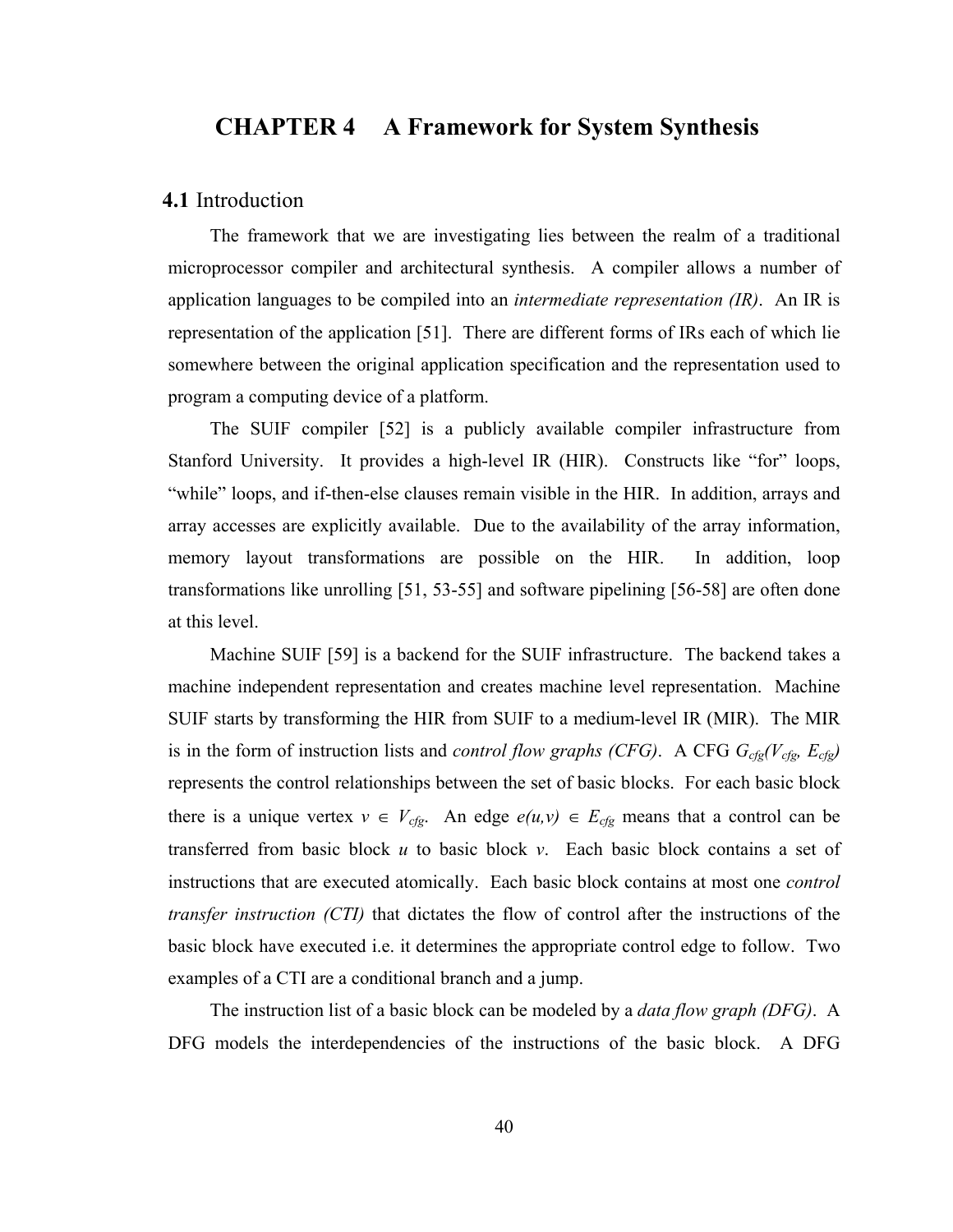$G_{\text{dfg}}(V_{\text{dfg}}, E_{\text{dfg}})$  has a vertex  $v \in V_{\text{dfg}}$  for every instruction in the basic block. If a output or result of instruction *i* is used as an input of instruction *j*, there is a directed edge *e(i, j).* A *Control Data Flow Graph (CDFG)* is a CFG with the instructions of the basic blocks expressed as a DFG. Therefore, each vertex of a CDFG (corresponding to a specific basic block) has a DFG modeling the dependencies of the instructions in the basic block. The CDFG is a common input representation for architectural synthesis.

Architectural synthesis is the transformation from a behavioral description to a structural hardware description. A behavioral description is a description of the flow of an application through a set of computations. A structural hardware description is an explicit description between a set of hardware entities. A hardware entity is an exact description of the workings of the entity [60]. Architectural synthesis is part of a larger flow that can be used to produce a mask to manufacture an ASIC, provide a bit stream to program an FPGA, and produce an output to "program" other devices that are considered hardware.

The framework that we developed produces a synthesizable behavioral hardware description that can be used as input to a behavioral synthesis tool. Specifically, we produce an output in behavioral VHDL using IEEE specification 1076.3 [61]. This allows the use of many commercial behavioral synthesis tools such as Synopsys' Behavioral Compiler and Monet from Mentor Graphics.

In the next section, we discuss the details of the framework. Additionally we give some optimization problems that can be applied at the compiler level to improve the hardware description. Furthermore, we discuss the different architecture decisions that we must make during the translation to behavioral HDL.

# **4.2** Hardware Compilation

We start this section by introducing the basic ideas of our method of hardware compilation. *Hardware compilation* is the process of transforming an application level language to a form that can be synthesized onto a hardware component. A hardware component is any device that can be programmed by using an architecture-level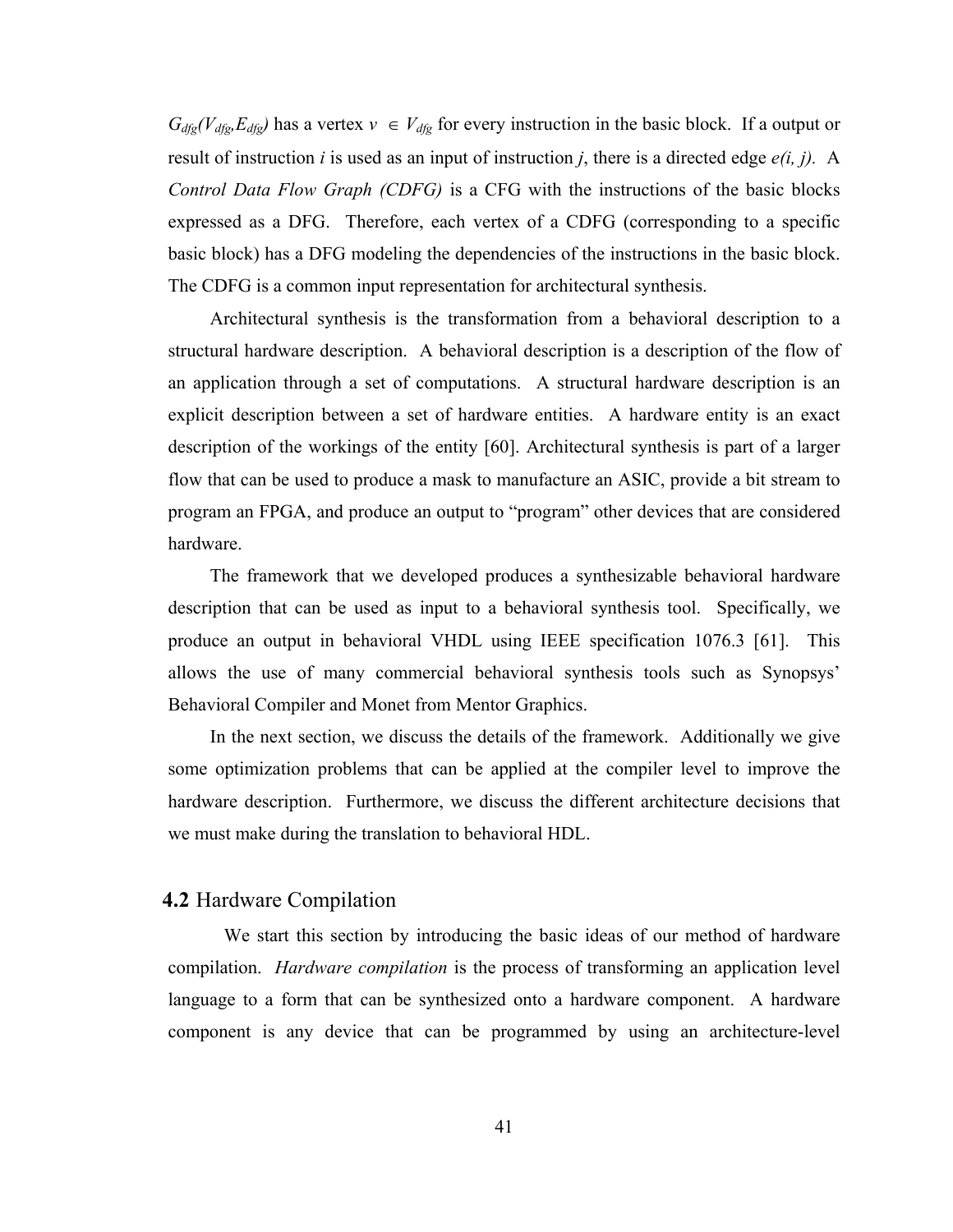behavioral description. The word "hardware" is an overloaded term; we define hardware as any device that can be completely programmed or fabricated from a hardware description language. There are many well-developed paths to take an architectural-level behavioral HDL description and use it to create a mask – the blueprints to fabricate an ASIC. Additionally, we would consider an FPGA hardware because it also has a set of tools to transform an HDL into a bitstream to program the component.

We call any optimization unit a *region*. A region is piece of the IR that we wish to focus our attention. We wish to transform a region into an *entity*. An entity is a set of input and output ports and a description of the relationship between the ports. An entity is a high-level entry point into the hardware synthesis flow. The *interface* of an entity is the input and output relationship of the entity to the outside world. A VHDL *architectural body* describes the relationship between the ports. It gives the functionality of the entity. Every entity is associated with at least one architectural body.

The input and output ports that can serve a variety of purposes. The main use of ports is for transferring data between entities, but we can also use ports to dictate the flow of control, a clock for the circuit, a reset, etc.

The *data input ports* of an entity corresponding to a region would be any data that is consumed in the region and generated by an instruction outside of the region. Data is *generated* if it is the output of some instruction. If some data *d* it is an input to an instruction *i*, we say that *d* is *consumed* by *i*. A *data output port* is needed for any data that is generated by some instruction in the region and consumed by at least one instruction outside of the region.

An entity can have many different architecture bodies. This allows different implementations of an entity. In addition, the architecture body can be modeled using a structural representation, behavioral representation or a mix of the two representations. We use a behavioral representation to model the entity describing a basic block region. The interconnections between the basic block regions are described using a structural representation. In effect, we are using a two level hierarchy for synthesis. The first (highest) level is a structural representation modeling the data and control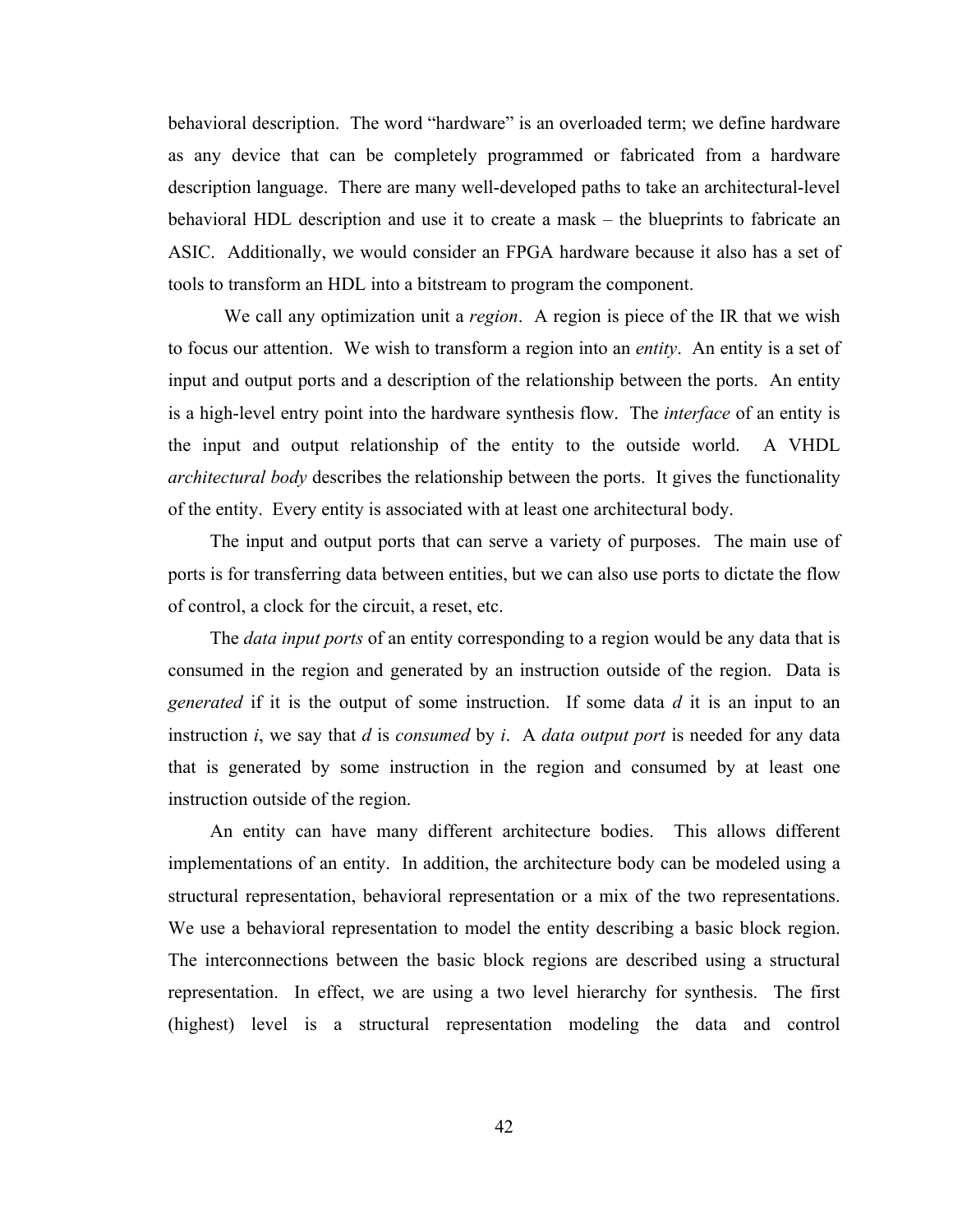interconnections between the basic block regions. The second (lowest) level is the modeling of the basic block regions as a basic block entity. The architecture body of a basic block entity is described using a behavioral representation. Each basic block entity is then synthesized using Synopsys Behavioral Compiler to yield a structural representation of the basic block. After the every basic block entity is synthesized, the entire design is realized as a two level hierarchical structural representation. We can then feed the design to a high level synthesis engine – we use Synopsys Design Compiler – to get to a logic level structural (gate level) representation. Then, we can hand off the design to any physical design tool to realize the final implementation of the application. FIGURE 5 shows a high level view of the entire flow, from application specification through system, architectural, logic and physical synthesis. The subsequent sections give in depth details on the entire flow.



**FIGURE 5 The flow from application specification to its hardware realization.**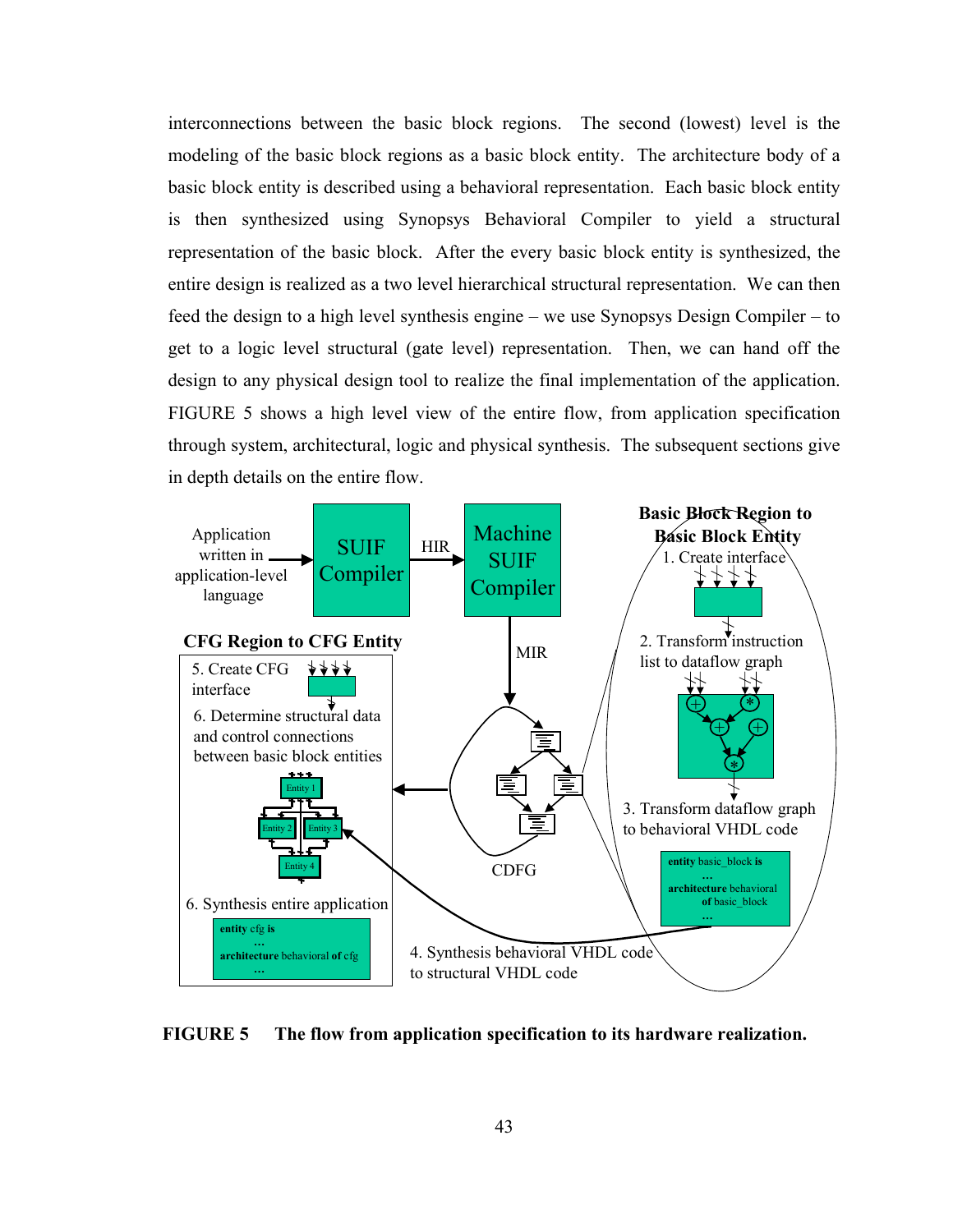## **4.3** Basic Block Synthesis

We start the discussion of synthesizing the Machine SUIF IR [62] by describing the translation of a basic block to an entity. Equivalently, we describe the translation of a basic block region to a basic block entity. The CfgNode is the Machine SUIF description of basic block. The operations of the basic block are held in a linked list. The linked list enforces an ordering on the instructions. The first instruction in the linked list is executed before the second instruction, which is executed before the third instruction, and so on. There are many possible correct orderings of the instructions. In addition, many instructions can be executed in parallel. We will discuss the dependencies between the instructions in a later section. The instruction itself has an opcode that describes its functionality, a set of input operands and an output operand. We use the architecture independent opcodes from the SUIF Virtual Machine (VM) [63].

The operands are in the form of a variable symbol, a virtual register or an immediate operand. A *virtual register (VR)* (sometimes called a pseudo-register) is the notion of assigning a unique register to every point where data is generated. When assigning virtual registers, we have no regard for the "hard" registers of the final target microarchitecture. We assume that we have an infinite number of registers. The exact number and use of registers is decided during architectural synthesis. Similarly, a backend for a processor microarchitecture (e.g. RISC) assigns the VRs to the hard registers in the register banks during the register allocation stage. By using VRs, the operands of the instructions show only the true dependencies – a read after write (RAW) dependencies. A *variable symbol* is a source generated variable or a compiler generated temporary variable [64]. An *immediate operand* represents a signed or unsigned integer immediate value.

Each instruction can be categorized as an arithmetic instruction, a control transfer instruction (CTI) or a memory instruction. An *arithmetic instruction* takes input operands and produces output operand(s). The opcode of the instruction dictates the functionality of that instruction. Some common arithmetic instructions are add, multiply, divide, shift, etc. The Machine-SUIF SUIFvm Library [63] describes all of the opcodes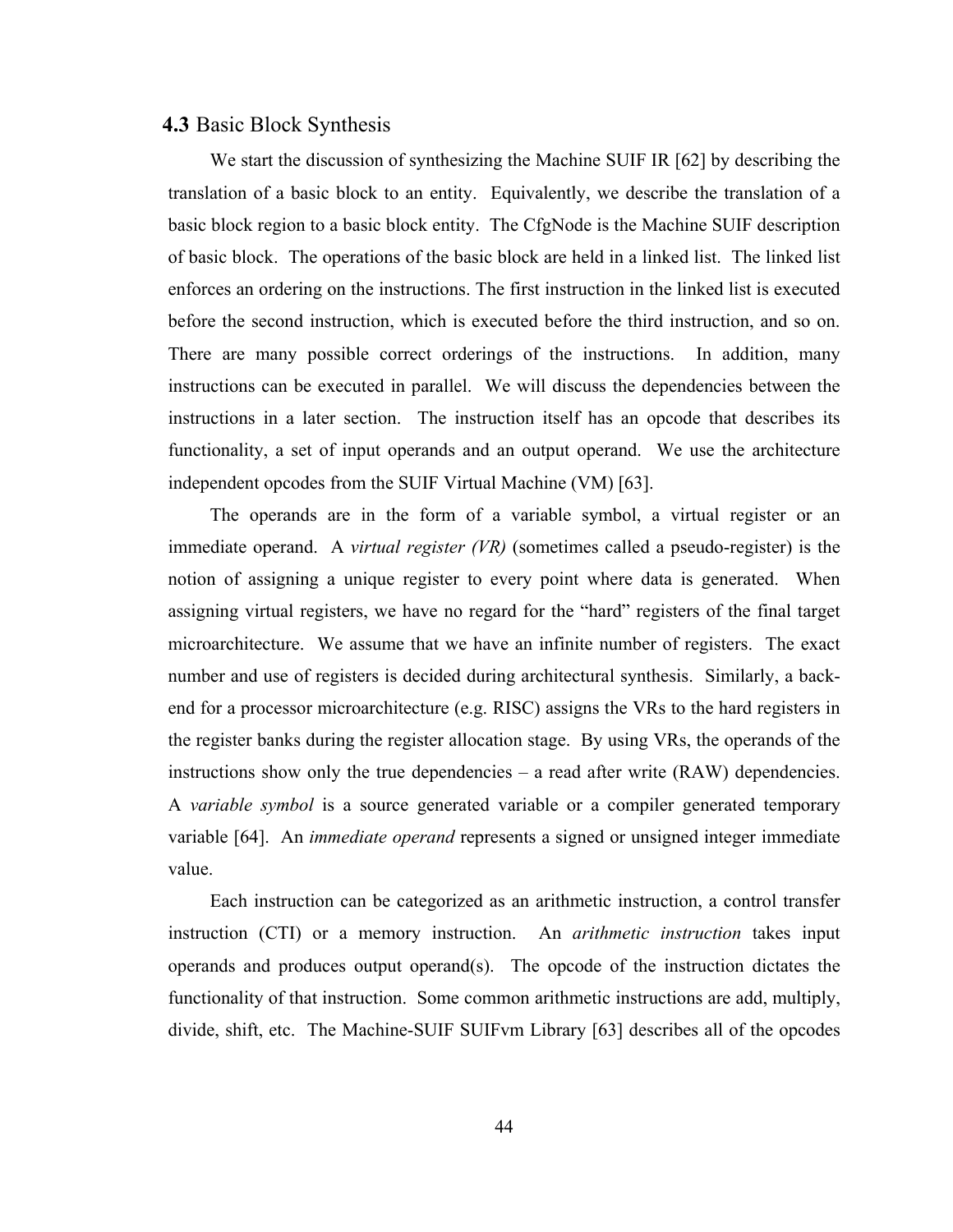for the machine independent virtual machine used in our framework. All of the arithmetic opcodes from the SUIF VM have corresponding functionality in IEEE 1076.3 VHDL standard.

A control instruction determines the flow of the program. A jump instruction and a conditional branch are two examples of a CTI. In a microprocessor architecture, a CTI is any instruction that modifies the program counter. There is no analogue to a program counter when we synthesize to hardware (unless we choose to synthesis a controller that uses a program counter). The flow of control is dictated by a set of controllers. We will describe different methods for synthesizing control in a later section.

A *memory instruction* is any instruction that moves data between local memory and main memory. Local memory could be a register, register bank or scratch pad memory. The access latency for main memory can greatly affect the performance of the system. There are techniques (e.g. caching, prefetching) to reduce the effective latency of the main memory accesses. We assume that the read/write access times for main memory are on the order of a few cycles. A nice future study would be the effects of different memory access latencies on the design; we discuss this study in more detail in our future work section (CHAPTER 8). Additionally, we assume that the main memory is a coherent, memory architecture i.e. every piece of data that we access from memory is the correct data and any data that we write to memory will be properly updated throughout the system.

The translation to VHDL is done from the CFG representation. As described in the previous section, each CfgNode of the CFG contains a list of instructions. First, we will describe how we translate such a list. The instructions we encounter will be of the type arithmetic instruction or memory instruction. There is at most one CTI instruction per CfgNode. We will describe how to handle the CTI instruction separately.

The entity for an instruction list and correspondingly, a CfgNode, has a set of input ports and output ports. The input ports are any VR operands that are consumed within the instruction list but not generated by an instruction in the instruction list. Additionally, if there is variable symbol that is consumed in the instruction list, there is an input port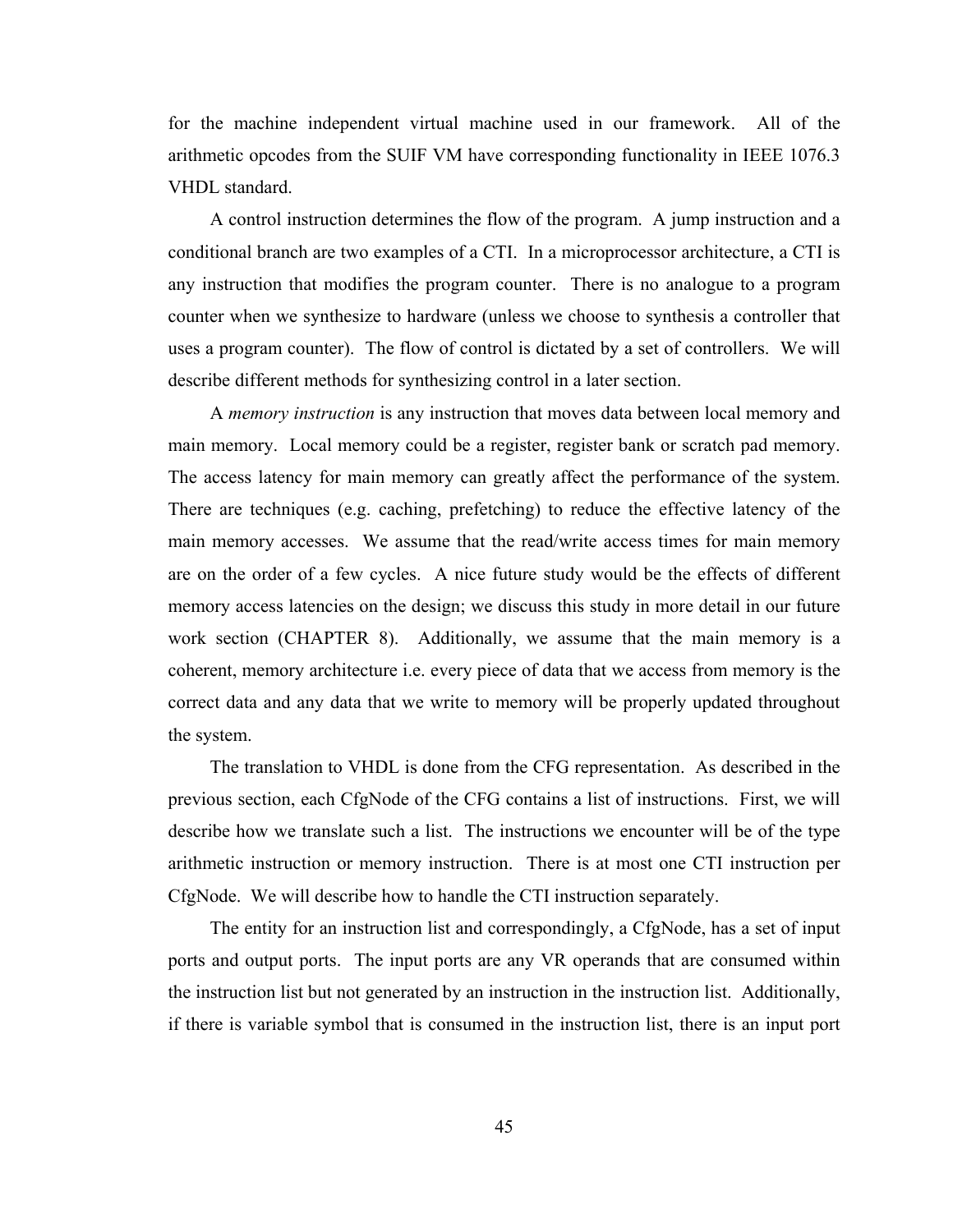for that variable. There is an output port for a variable symbol if it is generated or, similarly, there is an instruction that has a destination operand that is a variable symbol. If a variable symbol is consumed and generated, there is an input/output port. Each of the variable symbol ports is directly connected to a single register that always holds the data for a variable symbol across the CFG. Additionally, there is an output port for every VR that is generated within the instruction list and consumed outside of the list.

If there exists a memory instruction, then we must add input and output ports corresponding to the interface of the main memory. The main memory can be any type of memory, (e.g. SRAM, DRAM, etc.) and located anywhere within the platform. The memory may be realized as an embedded RAM in an FPGA, hard core (ASIC) on a SOC, chip on a PCB platform or as any fully specified memory component of a platform library. Presently, we assume that the main memory interface is that of a scratch pad memory<sup>2</sup> of the Synopsys DesignWare library. Our framework allows for different memory interfaces with only minimal changes. The actual amount of main memory depends on the amount of data storage needed. The data storage would be the memory necessary to program the device, the appropriate input data, and storage for the output data. It is easy to envision that another component of the platform (e.g. a microprocessor) will use program this reconfigurable component and control the overall flow of the application on the platform. The reconfigurable component that we are synthesizing could be realized to a functional unit of some VLIW processor. We believe that design space exploration for main memory is an extremely interesting research topic, however it is out of the scope of this work.

We have defined the entity interface for the instructions in the basic block. Our next task is the creation of a behavioral VHDL architecture corresponding to the entity. We define a VHDL variable for every VR that is local. A VR is *local* if it is generated by an instruction in the basic block and never consumed by an instruction outside of the

1

<sup>2</sup> We use the synchronous write-port, asynchronous read-port RAM (DW\_ram\_r\_w\_s\_dff) from the DesignWare library.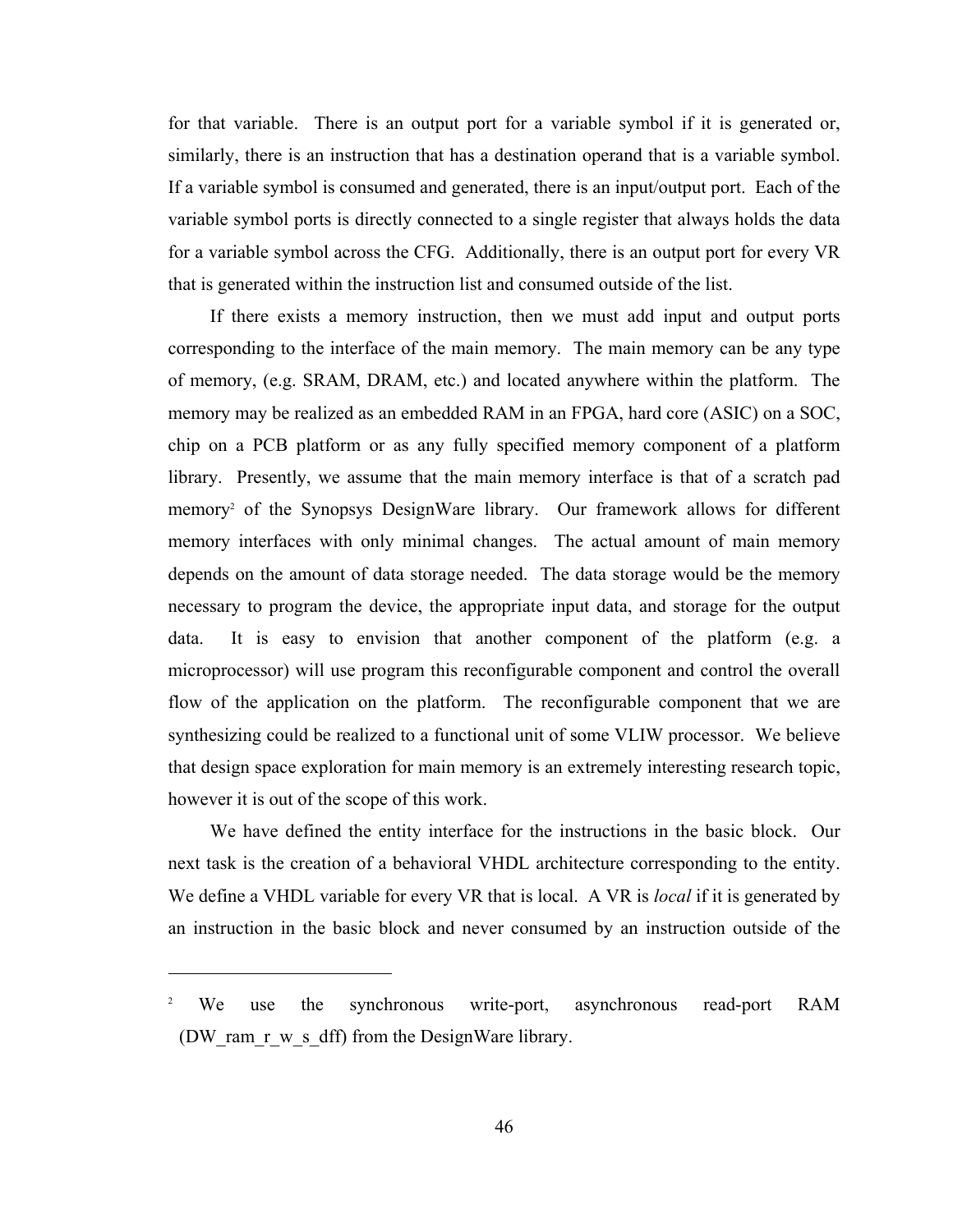basic block. We now have defined every operand as either an input, output and input/output ports of the entity or as a variable in the architectural description.

The arithmetic instructions are translated directly to the IEEE 1076.3 specification. The VM "add" instruction is translated to "+". Likewise, the various shift, rotate, multiple VM instructions are translated into there IEEE 1076.3 counterparts. Not all of the VM instructions can be implemented using Synopsys Behavioral Compiler. Presently, Behavioral Compiler can only synthesize a subset of the 1076.3 specification. For example, Behavioral Compiler cannot synthesis an arbitrary division. Therefore, we change every division to a multiply instruction. This does not yield correct functionality of the compiled application, but we imagine that Behavioral Compiler will be able to synthesis the entire 1076.3 in the near future.

The memory instructions are handled by specifying the main memory interface. We define two macros, *main memory write* and *main memory read*. The different memory instructions use these macros during the translation to VHDL. For example, the STR (store) operand from the SUIF VM has two input operands. One input operand specifies the data that is written to main memory. The second input operand gives the memory address or the location in memory to store the data. This instruction would use the main memory write macro. Additionally, I could associate the latency of the memory with different types of shared memory schemes.

Now that we have described a method for synthesizing a basic block, we must give ways to control the flow of execution through the basic blocks and the best manner to pass data between basic blocks.

## **4.4** Controlling the Flow of Execution

Now that we have translated every instruction in the basic block to its equivalent VHDL construction, we must provide a methodology to handle the flow of control.

To handle the control flow, we add an additional input port to every entity. We call this input port the EXECUTE port. When the EXECUTE port is set, the entity runs. When it is not set, the entity is in an idle state. It is easy to imagine that the idle state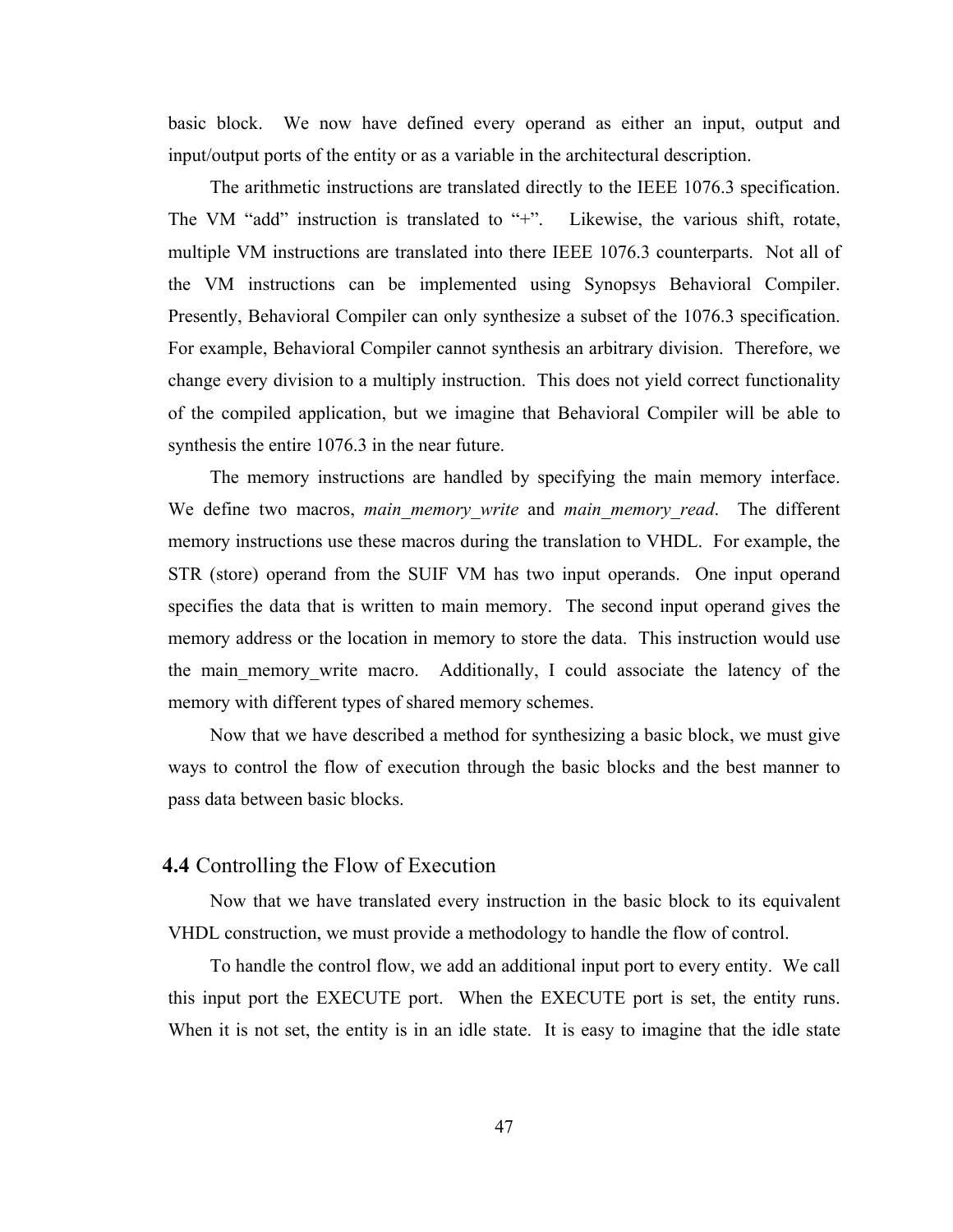would put the hardware in low power mode. There are some interesting low power hardware design methodologies, but any further discussion is out of the scope of the work. We must add a mechanism to direct the control flow i.e. a controller. We focus on two types of control – distributed control and centralized control.



**FIGURE 6 a) Distributed Control b) Centralized Control** 

Distributed control has many different entities that control the path of execution. Each entity has a local controller that determines the next control node in the execution sequence. Therefore, there are direct connections between control nodes. Additionally, each control node has a set of *control flow ports (CFP)*. There is a CFP for each of the different control nodes that may follow this node in execution. Equivalently, there is a CFP for each control edge of the CFG. A CFP connects to the execute port of other entities. FIGURE 6 a) illustrates a simple example of distributed control for an if-thenelse clause.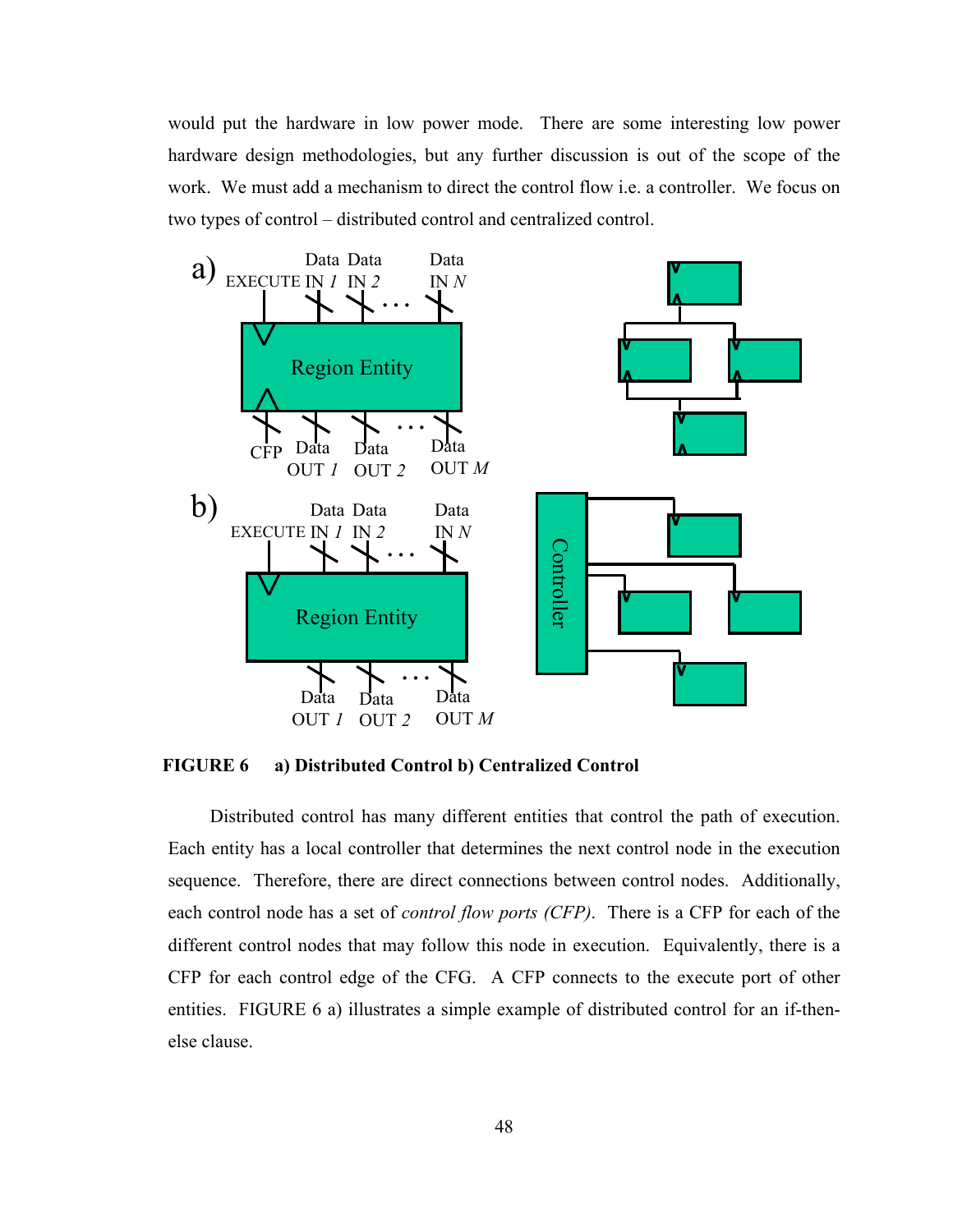*Centralized control* has one controller that determines the (possibly multiple) entities that execute at any given instant. As with distributed control, each control node has an execute port that initiates the execution of the VHDL architecture of the entity. Unlike distributed control, every execute port of control node is connected to the controller. Centralized control closely resembles the separation of control flow and data flow assumed by most high-level synthesis engines for data path dominated circuits. FIGURE 6 b) gives an example of centralized control

Often, the control flow depends on the result of the computations local to the currently executing control node. For example, the condition for control flow may depend if a local variable is greater than zero. In this case, the control node must transmit the condition to the centralized controller. Then, the controller will determine the next control node in the execution sequence.

Of course, one could imagine many other control schemes. For example, there could be many distributed controllers, each of which controls a small number of nodes. A single centralized controller could control these distributed controllers. Hybrid local/global control schemes are an interesting area of research but are out of the scope of this work.

# **4.5** Data Communication Schemes

In addition to determining the type of control for the CDFG, we must determine the method of data communication between the regions. Once again, there is a centralized and distributed method of data communication. A *centralized data communication scheme* passes the data through a centralized storage area such as a register bank or RAM block, depending on the amount of data. This allows a memory hierarchy scheme where data can be cached and large amount of data can be accessed by the CDFG.

A *distributed data communication* scheme passes the output data from the currently executing entity directly to the inputs of the control node(s) that might need the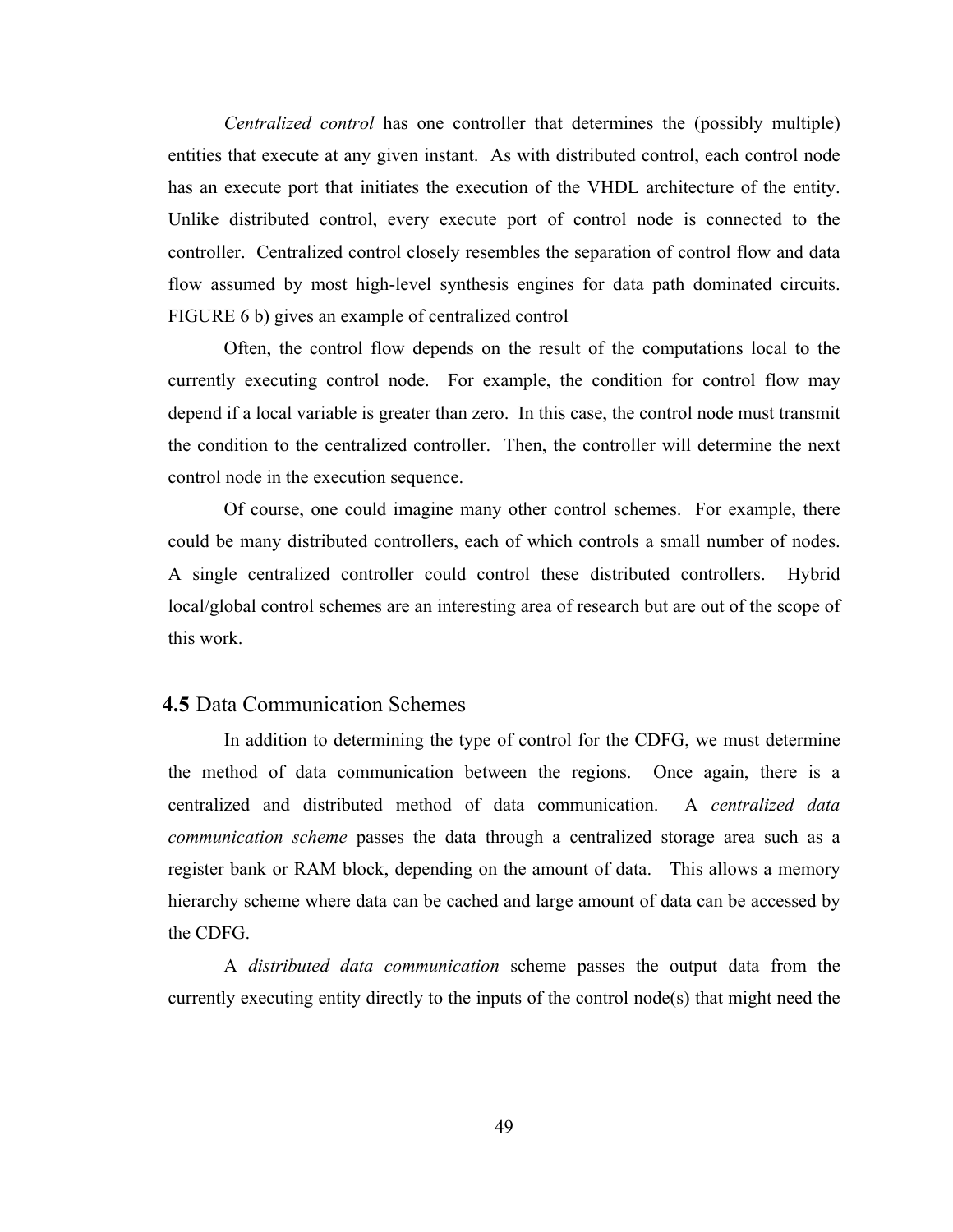data later. The output of the entity may connect to multiple other entities including itself (in the case of loops).

As with most of engineering decisions, there are benefits and drawbacks to consider for each of the communication schemes. The distributed data communication scheme is simple to implement, as you do not have to worry about interfacing to bus and memory protocols. Additionally, the distributed scheme has direct connections, meaning that the communication between control nodes will occur quicker compared to the centralized scheme; data passing does not involve writing to and reading from a central memory bank. Yet, the centralized scheme allows a sharing of resources. The distributed scheme will have more connections (interconnect), many of which will not be active at a particular time leading to a waste of communication resources. Furthermore, the increased connectivity between control nodes may have a negative impact on the circuit's area.

We study different methods to minimize data communication in CHAPTER 6. In our framework, we have implemented a locally distributed, globally centralized data communication architecture. The values that are generated and used by the CFG are stored in local registers. This allows quick read and write access for the values. Any value that is generated outside of the CFG and used by the CFG is stored in a global memory. In such a case, the CFG will make a memory call to a global memory component. In addition, any value that is generated in the CFG and used outside of the CFG will be written to global memory. Global memory could consist of many main memory components. Then, we would need to determine the best way to distribute the data across the memory components. Multiple memory components may enhance memory performance, though this would require additional optimizations to determine the best manner to distribute the data. We make the simplifying assumption that there is only one global memory component. Hence, we use the terms global memory and main memory interchangeably.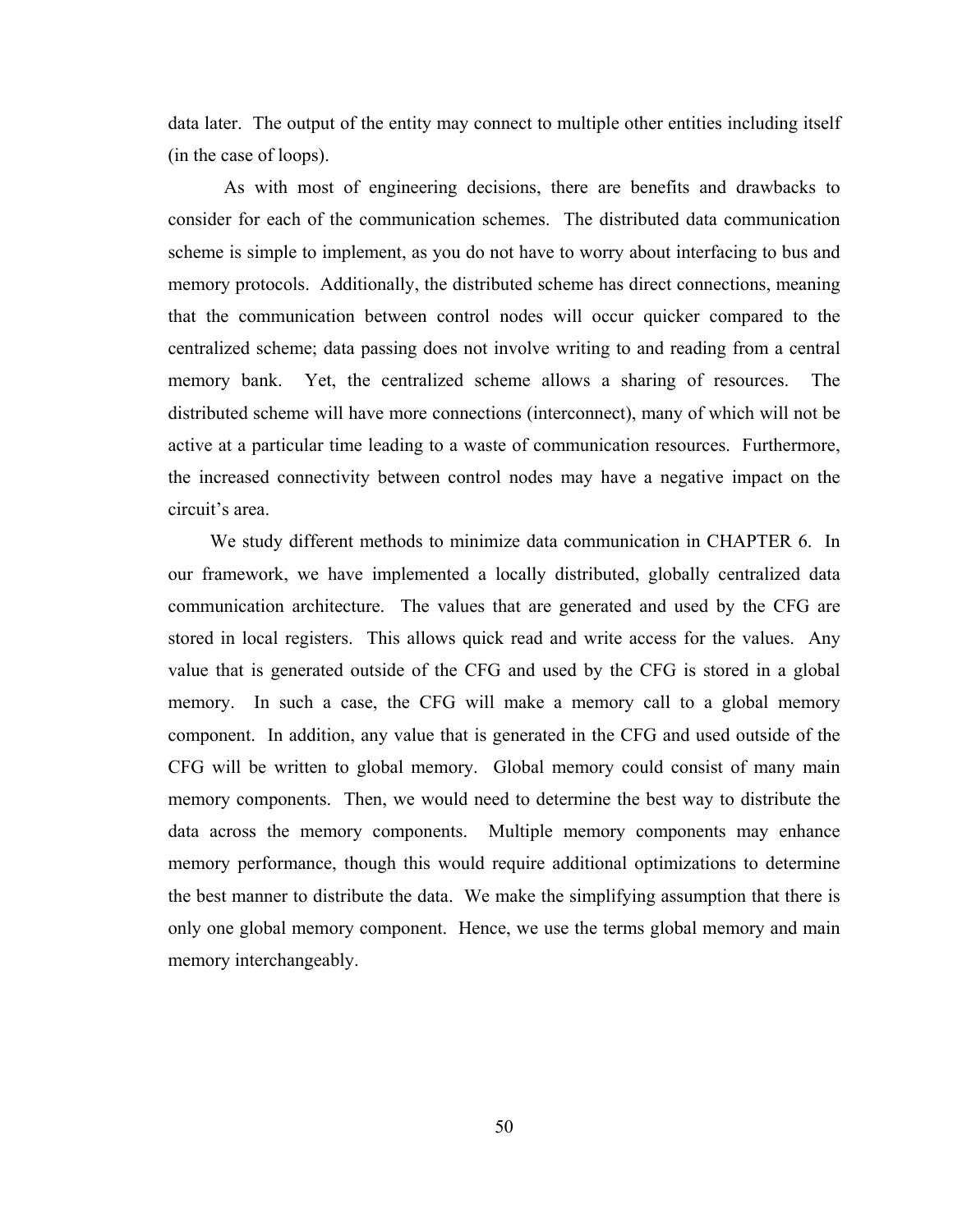

**FIGURE 7 a) Distributed data communication b) Centralized data communication** 

Our scheme requires that we determine the *local values* – values that are both generated and used locally to the CFG and the *global values* – any value that is generated outside of the CFG and used within the CFG or generated within the CFG and used outside of it. We can leverage Machine-SUIF to determine the local and global values.

A global value is any memory access instruction as translated by Machine-SUIF into the Machine-SUIF SUIFvm architecture. This allows the use of pointers, though we assume that the global memory will handle any arbitrary address that we may give it. A formal analysis of the possible pointer values in order to restrict the address space would be quite beneficial, as it would reduce the size of the memory giving greater efficiency in terms of silicon usage as well as reducing the memory latency. We refer an interested reader to the many recent works of Rinard et al. [65-73] for a techniques and other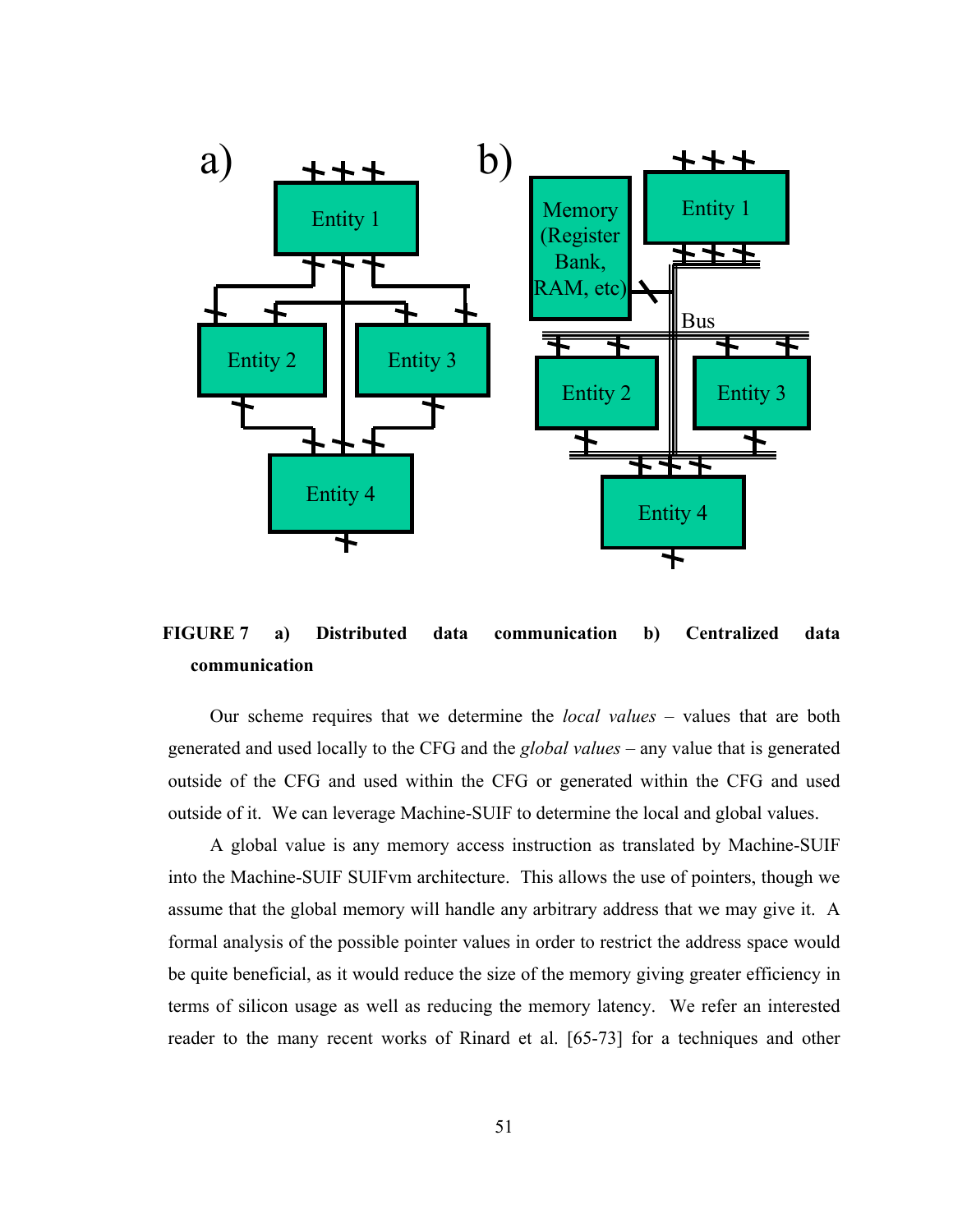references for pointer and alias analysis. Machine-SUIF will also translate any array accesses as global values. It is possible to treat the entire array as a set of local values, though our framework treats all arrays as global values.

The local values are translated to virtual registers (VR) by Machine-SUIF. In addition, we treat parameters and static variables as local values. We create a register for each variable and assume that the system will load the initial values into those registers before executing the hardware that we synthesize. Since we are synthesizing each basic block separately, we must determine what local values that the basic block generates and uses. In addition, we must create a way to transfer the local values between basic blocks. A simple method for handling the transfers would create a register for each local value. Then, a basic block that uses the value would be connected to the register that holds the values and retrieve the value from the corresponding register. Also, any basic block that generates a value would be connected to a register. With the reuse of values and different paths of control, it is possible that a register is connected to a basic block that will never use the value. This would require increase the number of the number of multiplexors and control logic needed to handle accesses to a register. In turn, this increases the area and latency of the registers. We explain a scheme to handle this problem in CHAPTER 6. We defer the exact determination of passing data through the CFG to that chapter.

In this chapter, we attempt to give the reader an understanding of the underlying framework that we assume throughout the rest of the work. The framework is not complete. We have tried to convey the shortcomings and the assumptions that we make. We have attempted to make a standard framework that can be extended as well as enhanced using the SUIF infrastructure. The framework conforms to the SUIF 2 methodology of creating independent passes so that they can be replaced or interleaved to suit the user. The framework is still in the research stage; it is constantly be improved by a group of graduate students at UCLA and UCSB.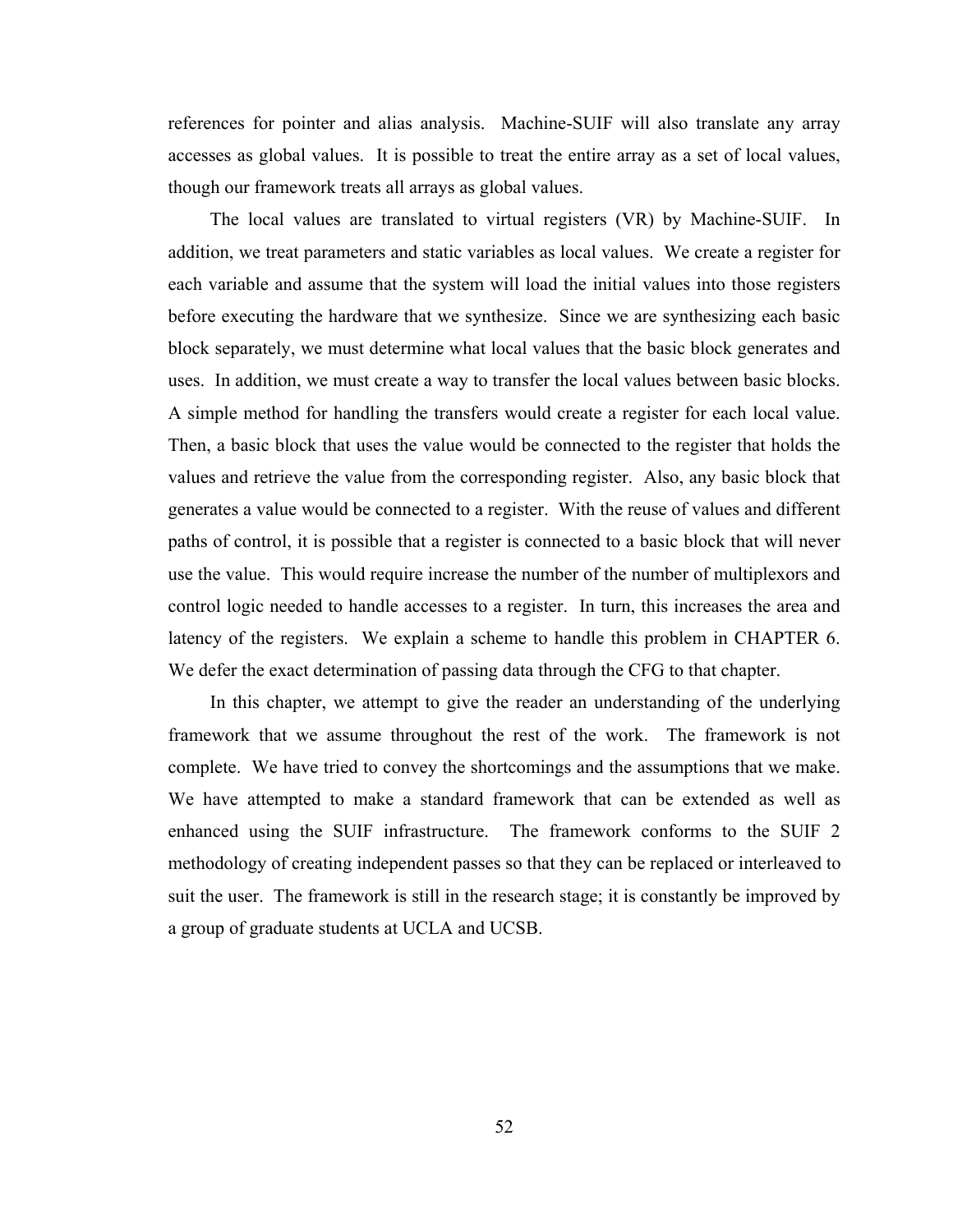# **CHAPTER 5 Instruction Generation**

## **5.1** Introduction

Computational devices are becoming more complex. The number of transistors on a single die – dictated by Moore's Law – is increasing exponentially. This allows a *system-on-chip* – a variety of different computing devices interacting as a complete system on a single die. An additional benefit of Moore's Law is the decreasing cost of computations leading to a ubiquity of embedded systems. Much like a system-on-chip, these embedded systems are a complex interaction of many different computational devices, embedded within a larger entity e.g. a car, telephone, building, etc.

With the proliferation of computing systems comes a need for specialization; each use of the system is tailored for a specific set of applications. For example, a digital system embedded within a cellular phone will encounter DSP-type applications. It most likely needs to perform operations like analog to digital conversions (and vice-versa), FFT, and filtering. Therefore, if we customize the embedded system to such operations, we gain increased performance, power/energy reduction and smaller silicon footprint. This tends towards the use of ASICs for such systems.

Yet, an ASIC is extremely inflexible; once the device is fabricated, the functionality cannot be changed. For example, if a new cellular communication standard emerges, we must throw away our phone and buy a new one customized for the new standard. However, if a new standard appears and the embedded system is flexible, we can change the functionality of the system to handle the migration from one standard to another. Another increasingly important trend is time to market. The initial market share of a product that is released first is inherently larger than that of a product that is released much later. In fact, we are seeing that time to market is becoming vital to the success of the product. The public accepts new products at a fanatical pace. Products once took 10+ years to gain consumer acceptance (e.g. television, radio). Now, products permeate the market in under a year (e.g. DVD, MP3 players). Both of these trends accentuate the need for flexible devices like a general purpose processor. The more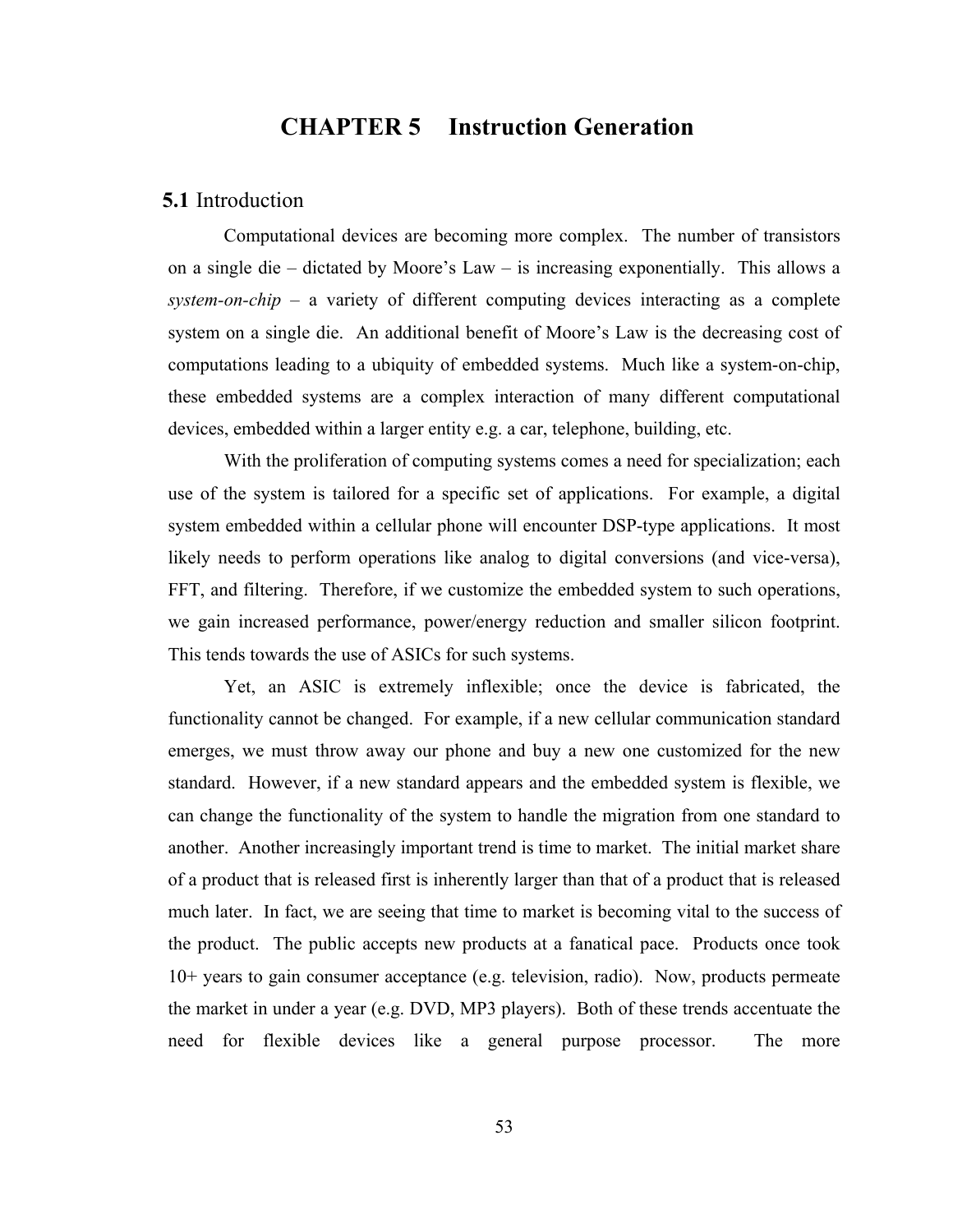applications/standards that the device can service, the more companies will use it, as they want to reach the market quickly and service as many markets as possible.

We have conflicting forces pushing digital systems in two seemingly separate directions. On one hand, computing systems must be specialized to meet the performance, power, energy, and area constraints. In this regard, ASICs are the answer. On the other hand, time to market and flexibility constraints push for general purpose systems. Obviously, there is a tradeoff between the flexibility (general purpose) and performance (application specific) of the system. We need methods to allow us to perform the tradeoffs between these two metrics. We must be able to customize a system towards the tasks that it will most likely perform and give it the flexibility to adapt over the course of its lifetime.

Customized instructions are one way to explore the tradeoff between customization and flexibility. They approach the problem through the customization of a general purpose device. If we know the *context* – a set of applications that will likely run on a system, we can look for commonly occurring, computational sequences within the various applications of the context. These customized instructions can be optimized for high-performance, low energy/power consumption and/or small area. For example, it is well known that the computational sequence, multiply-accumulate (MAC), occurs frequently in DSP applications. The MAC unit would be an ideal candidate for a customized instruction when the context is DSP applications. In this paper, we develop a systematic method for customized instruction generation and explore the theoretic aspects of *instruction generation* – the process of finding commonly occurring computational patterns within a context.

Customized instructions can serve to optimize two general purpose devices – the processor and the FPGA. *Application specific instruction set processors (ASIPs)* take a small processor core and add customized instructions to service the specific context of the applications. The PICO project [74] aims to automatically generate the customized instructions based a specific application. They use a VLIW core and generate nonprogrammable hardware accelerators (NPA), which are akin to systolic arrays. The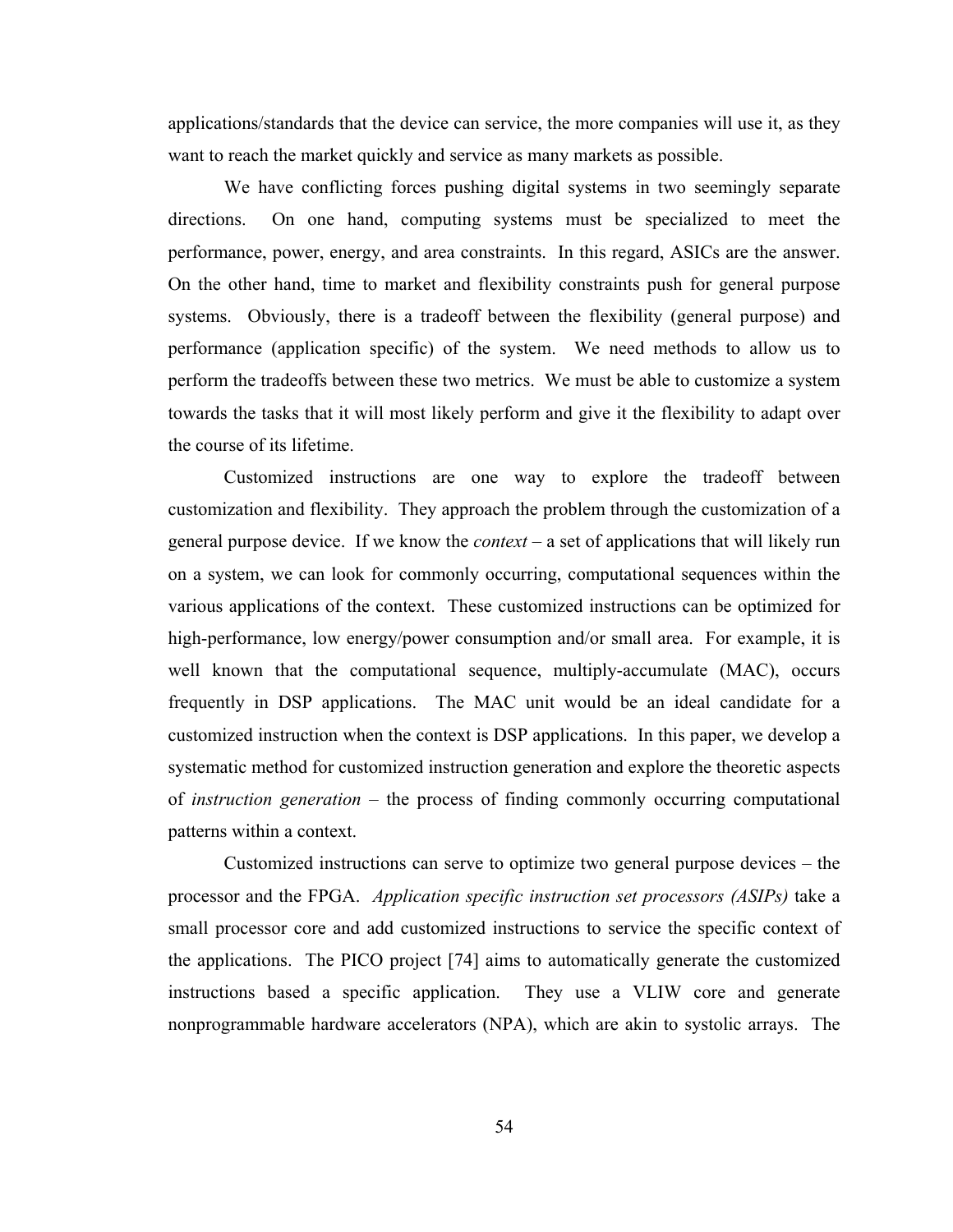interface between the NPAs and the processor core is automatically synthesized. The user is responsible for identifying the customized instructions in the form of loop nests. Another product, Tensilica's Xtensa processor [75], takes the customized instructions as an input in the form of a *hardware description language (HDL)* called the Tensilica Instruction Extension (TIE) Language*.* It incorporates the instruction into a compiler allowing the user to execute the instruction through an intrinsic function. Our instruction generation algorithms can serve the Xtensa and PICO frameworks to automatically find the customized instructions.

The FPGA is another general purpose computing device, albeit quite different from a general purpose processor. The FPGA has the benefit of adapting its architecture directly to the application that it implements. Data intensive applications running on an FPGA can achieve up to 100x increased performance as compared to the same application running on a processor [76-79]. This mainly comes from the ability to customize at the architecture level. The architecture of an application running on an FPGA is completely flexible, whereas the processor architecture is fixed.

Yet, the architecture of an FPGA is still tailored for the general case. Adding *macros* to the architecture could customize the FPGA. Macros are hard or soft reconfigurable computational sequences. A *hard macro* is a fixed ASIC core embedded into the fabric of the FPGA. The embedded multipliers of the Xilinx Virtex series are an example of a hard macro. A *soft reconfigurable macro* is a sequence of computations that are implemented as a fixed entity on the FPGA fabric. Examples of soft reconfigurable macros are the components of the Xilinx CoreGen library.

In this sense, reconfigurable architectures are moving away from reconfiguration exclusively at the gate level and moving towards a *hybrid reconfigurable architecture*. Hybrid reconfigurable architectures contain reconfigurability at multiple levels of the *computational hierarchy* (see FIGURE 8). The computational hierarchy is the level of abstraction that computations may be implemented. One level of the computational hierarchy is the gate or Boolean level. At this level, every computation is built up from the Boolean (gate) level computations. The FPGA is an example of a device that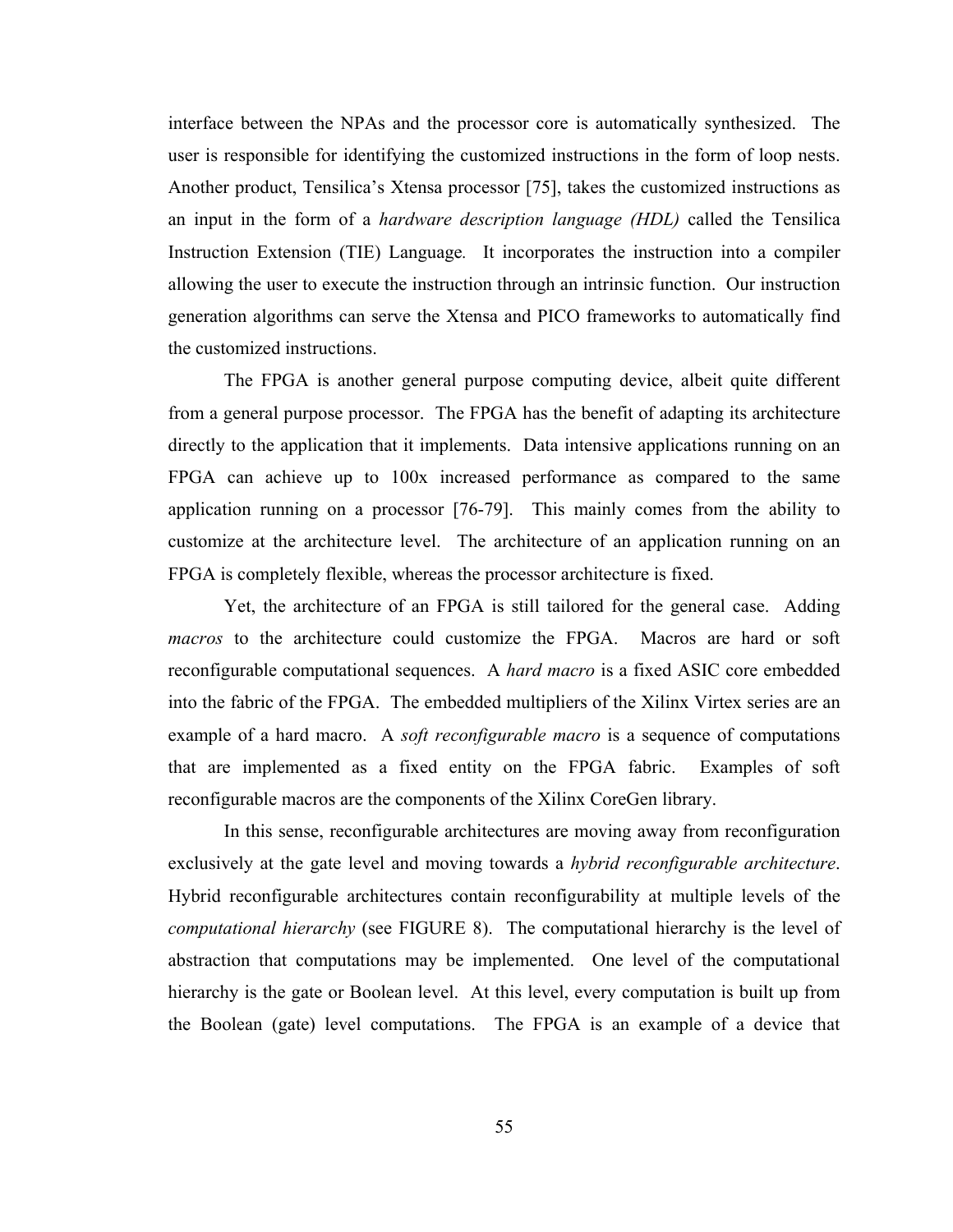functions at this level. A device can also be reconfigured at the microarchitecture or architecture level. These levels of computational hierarchy have coarser basic computational units. A basic unit at the microarchitecture level is on the level of an arithmetic function. PipeRench [80] and RaPiD [81] are examples of this type of reconfigurable system. At the architecture level, the basic unit of computation is more coarse grained, for example the RAW project [82].

Reconfigurability at the various levels of the computational hierarchy gives many tradeoffs in terms of flexibility, reconfiguration time, performance, area and power/energy consumption. A fine-grained reconfigurable device (gate level) is extremely flexible; it can implement any application. But, the flexibility comes at a cost. The routing architecture must allow a connection from any part of the chip to any other part of the chip. Switchboxes are used to enable this sort of flexibility. The switchboxes are composed of many transistors to enable a flexible routing. Compared to a direct connection, it is apparent that switch boxes add much overhead to the area, delay (performance), and power/energy consumption. Furthermore, the implementation of an arithmetic unit (e.g. an adder) on a fine-grained reconfigurable device consists of programming each gate of the arithmetic unit. Since the gates are designed to be extremely flexible – you can implement any Boolean function on any gate – the arithmetic unit will be large, slow and power/energy hungry as opposed to the same arithmetic unit that is designed specifically for implementing that function, as is the case for a device that is reconfigurable at the microarchitecture level. On the other hand, the area, delay, power/energy consumption of implementing a Boolean function favors a gate level reconfigurable device. If we implement a one bit "and" function on a device that is reconfigurable at the architectural level, the function will be over designed. It will implement an "and" instruction and 31, 63 or 127 "and" operations will be unnecessarily performed, depending on the size of the instruction. As you can see, there are benefits for reconfigurability at various levels of the computational hierarchy. A hybrid reconfigurable architecture allows us to mix and match these levels to tailor to the applications at hand.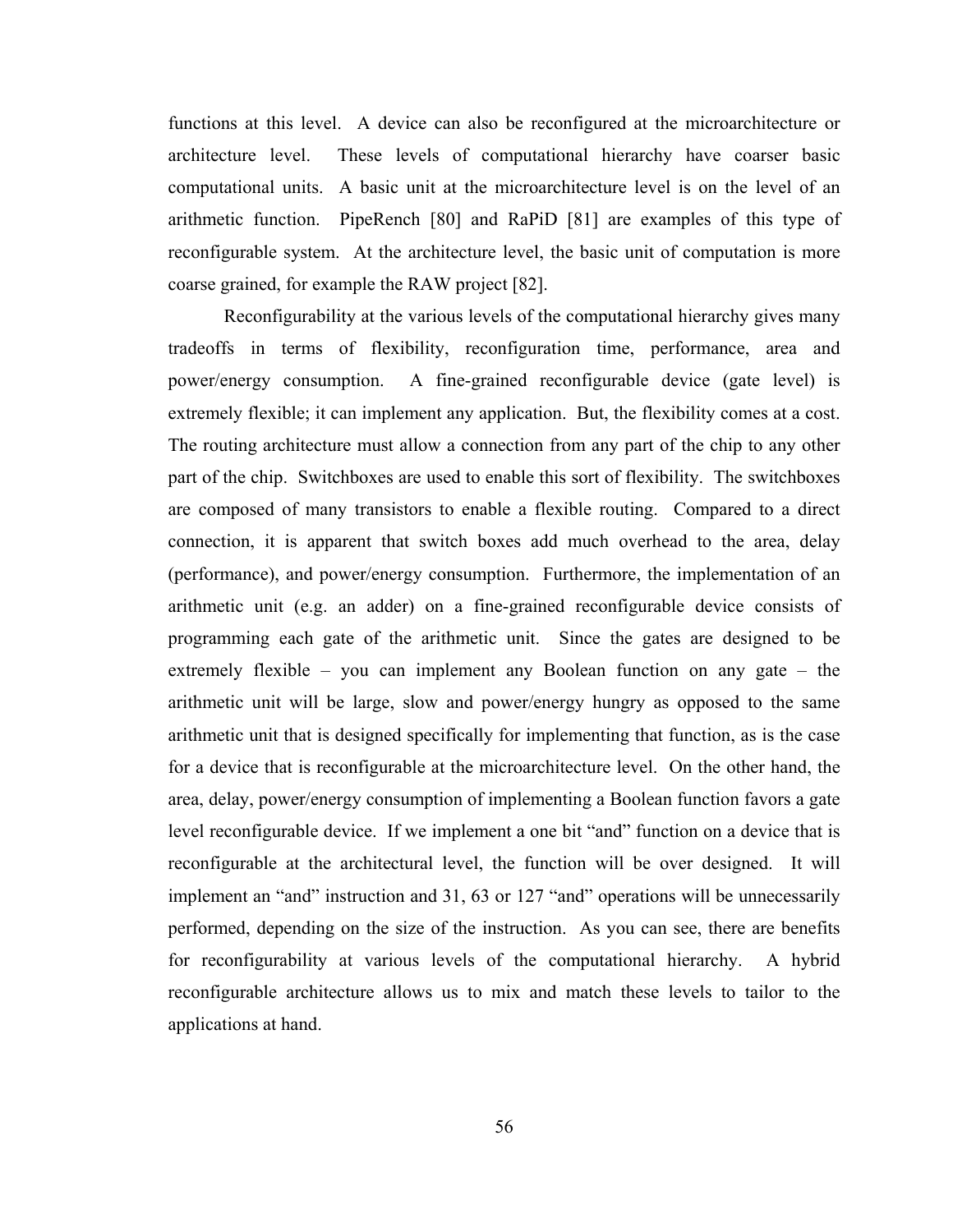

**Level**

**Level**

| Reconfigurability            | Bit<br><b>Byte</b>                     |                                            | Instruction<br>$(32 - 128 \text{ bits})$ |  |
|------------------------------|----------------------------------------|--------------------------------------------|------------------------------------------|--|
| Basic Unit of<br>Computation | Boolean<br>Operation<br>(and, or, xor) | Arithmetic<br>Operation<br>(add, multiply) | Functional<br>Operation<br>(ALU, MAC)    |  |
| Communication                | Connections<br>through<br>switchboxes  | Bundles of wires,<br>registers             | Bus, memory                              |  |

**FIGURE 8 A comparison between three levels of the computational hierarchy. The gate level is the most flexible with the architecture level being the least flexible. But, the architecture level has the fastest reconfiguration time. The performance, area and power/energy consumption depend on the type of operation being implemented.** 

Examples of hybrid reconfigurable systems include Garp [83], which couples a MIPS-II processor with a fine-grained FPGA coprocessor on the same die. The *Strategically Programmable System (SPS)* architecture [84] combines memory blocks, *Versatile Programmable Blocks (VPBs)* – embedded ASIC blocks that perform complex instructions – into a LUT-based fabric. Many other academic projects can be called a hybrid reconfigurable system, for example Dynamically Programmable Gate Array (DPGA) [85] and Chimaera [9].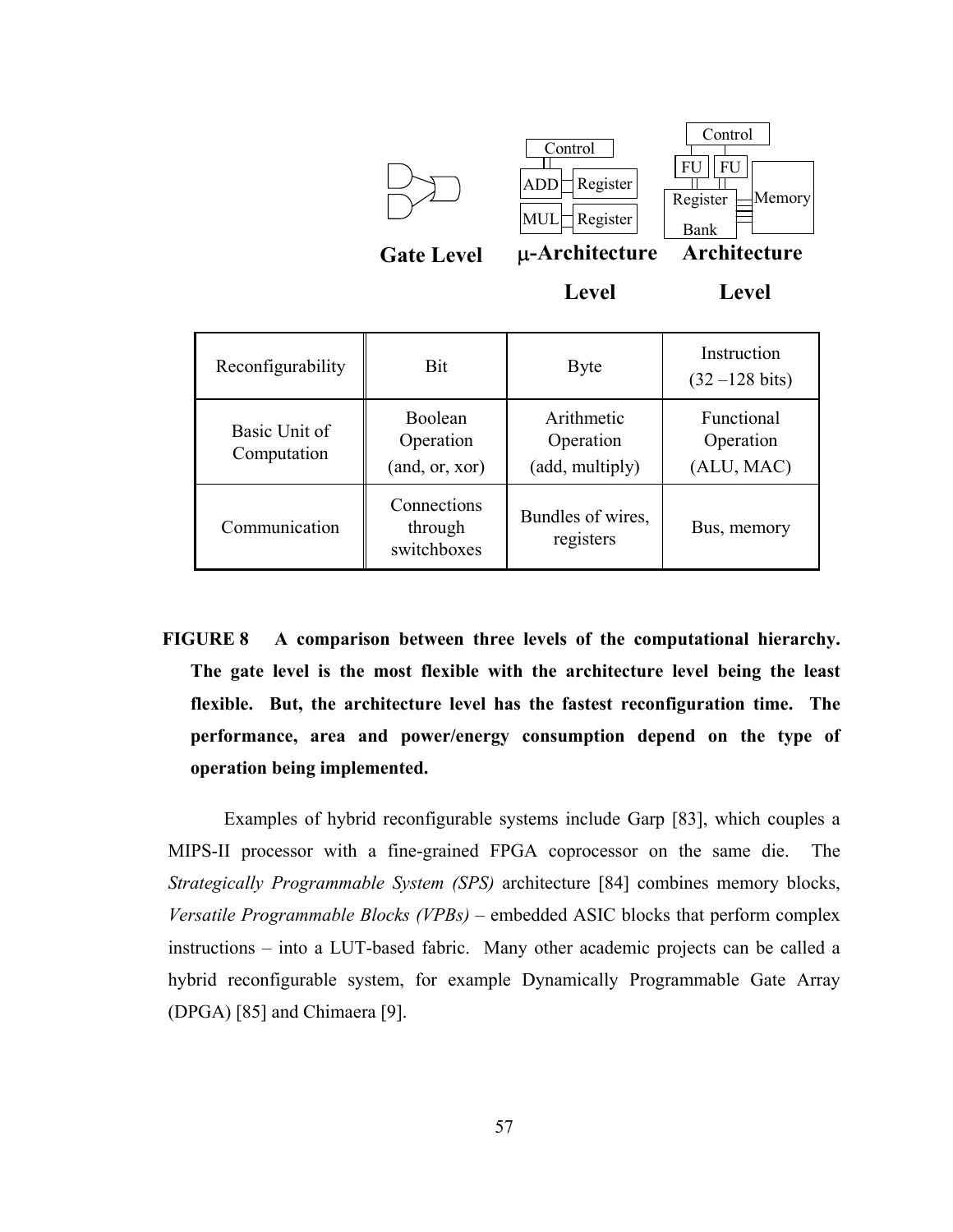In addition, several industrial projects fall into the category of hybrid reconfigurable systems. One example is the Virtex-II devices from the new Xilinx Platform FPGAs, which embed high-speed multipliers into their traditional LUT-based FPGAs. Also, the CS2112 Reconfigurable Communications Processor (RCP) from Chameleon Systems, Inc. contains reconfigurable fabric organized in slices, each of which can be independently reconfigured.

To understand how instruction generation works in hybrid reconfigurable systems, we consider the SPS project. SPS consists of VPBs embedded into a LUTbased fabric. It is targeted towards a specific context. An example of a specific SPS architecture is shown in FIGURE 9. Because the VPBs are hard macros, implementing an operation on them as opposed to on the reconfigurable fabric will give lower power and energy consumption. Additionally, the VPBs require no time to program. Hence, the SPS architecture can be reconfigured faster than an FPGA. Furthermore, the performance of the operation on the VPB will be much better than the performance of the same operation on the reconfigurable fabric. But, we must carefully consider the type of functionality for the VPB. If the applications of the context never use the VPBs, then they are wasting space on the chip.

A designer of an SPS architecture can specify the functionality of the VPBs towards the targeted context. The designer must consider the types of operations that make up the applications of the context. The operations must occur frequently. Furthermore, the operations must give performance or other benefits (e.g. reduced power consumption) when implemented as VPB as opposed to on the reconfigurable fabric. There are many tradeoffs to consider when choosing the functionality of the VPB. A tool to determine these tradeoffs would help the designer pick the functionality. Ideally, the tool would automatically determine the functionality of the VPBs based on the given context. This is exactly the problem of instruction generation.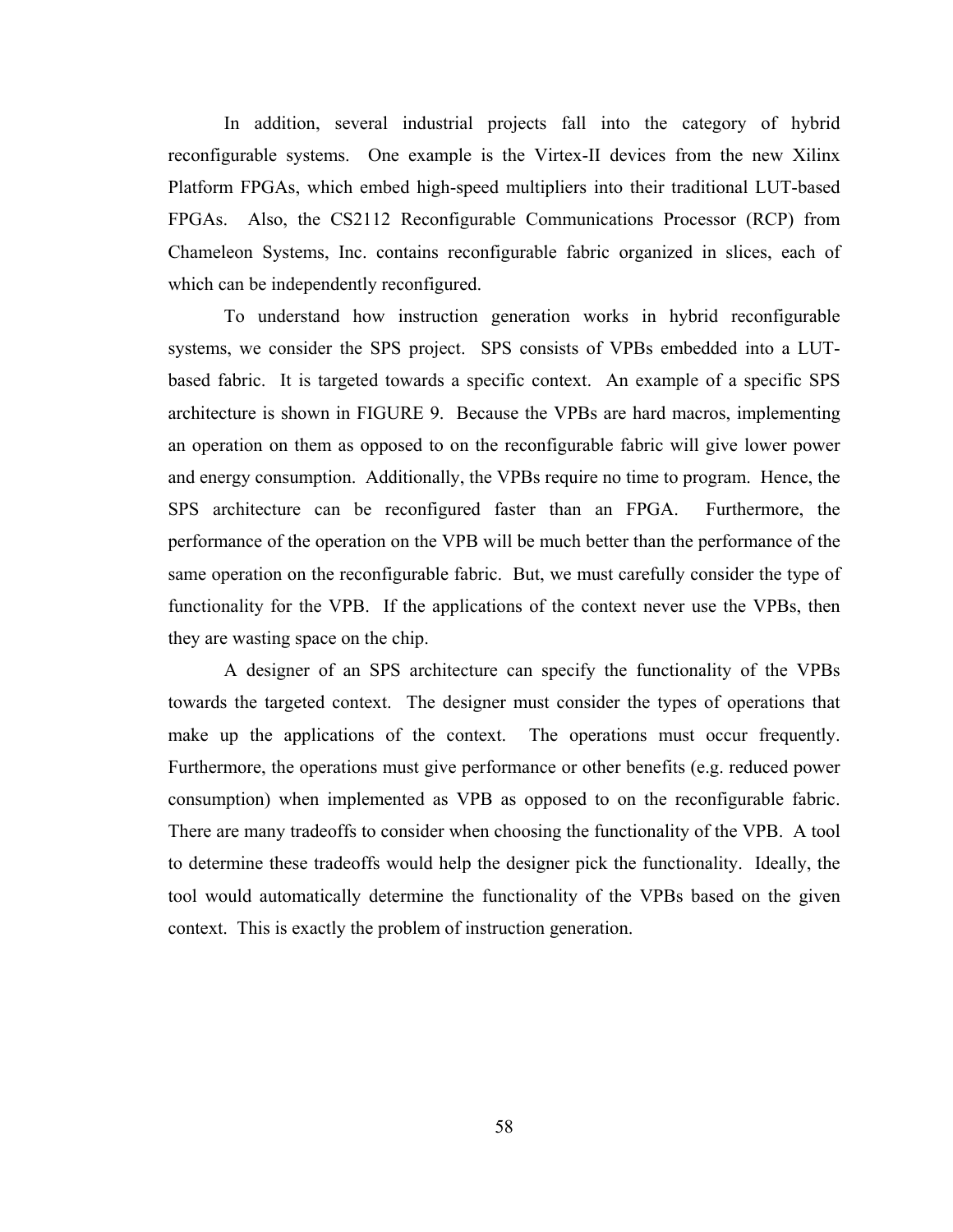

**FIGURE 9 Example of the Strategically Programmable System (SPS) – a hybrid reconfigurable system. Functional units are embedded within a reconfigurable fabric. This SPS architecture would be specific to the DSP context.** 

Instruction generation is also useful for the generation of soft reconfigurable macros. Soft reconfigurable macros act as a "black box" to a designer. The input, output and functionality of the soft reconfigurable macro are given to the designer, but the actual implementation of the macro on any specific reconfigurable architecture is abstracted away. In this sense, the terms soft reconfigurable macro and soft reconfigurable IP (intellectual property) are synonymous. A soft reconfigurable macro is customized for each reconfigurable architecture. For example, the Xilinx CoreGen library has IPs like decoders, filters, memories, etc. Each of these functions is customized for the architecture on which it runs. The CoreGen components are generated based on what Xilinx believes their customers will use. Also, the functionalities of the CoreGen IPs are well-known entities. Instruction generation is useful to find unknown, irregular computational patterns that are not immediately apparent from looking at the code of the applications in a context.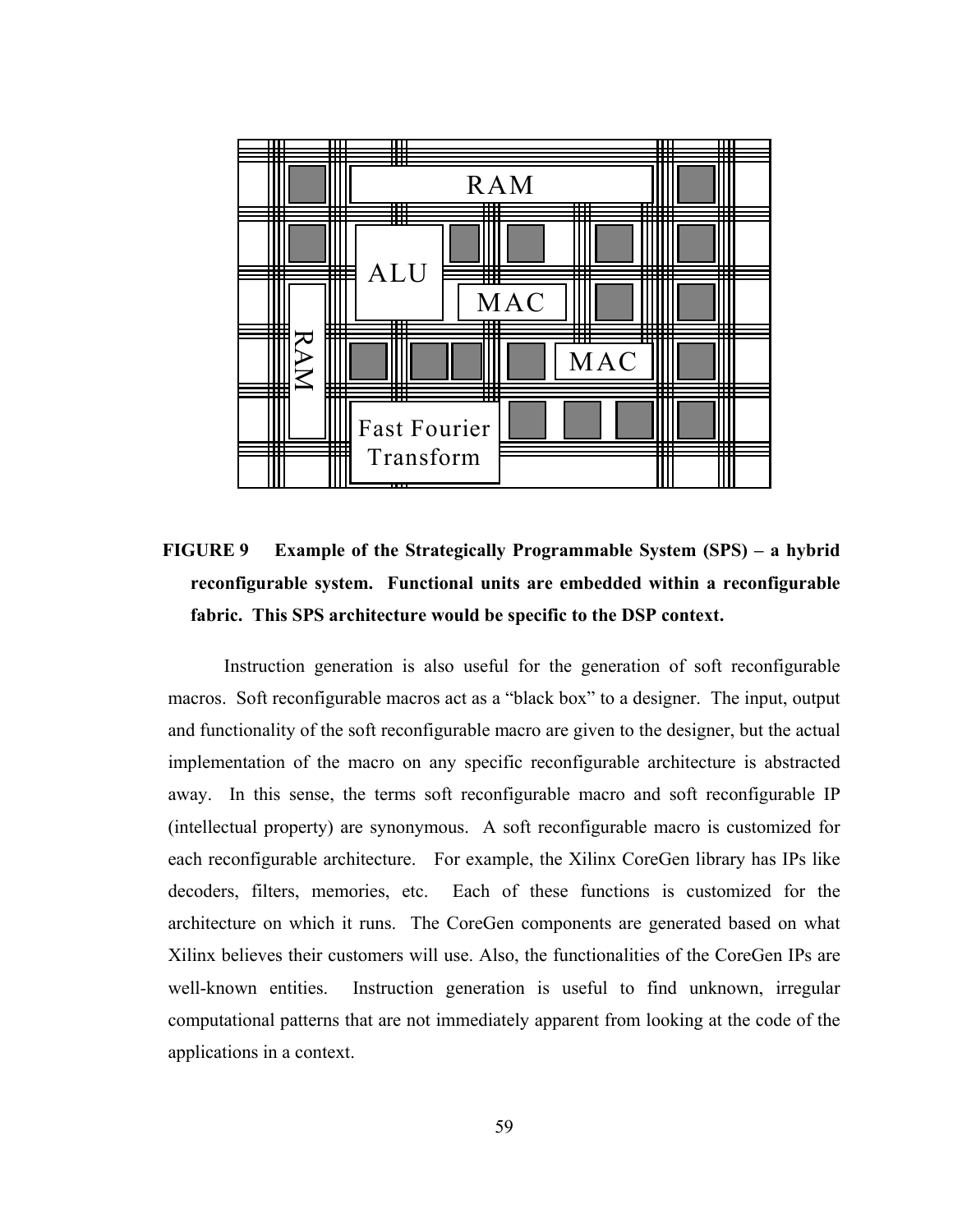Soft reconfigurable macros give many benefits. They allow the designer to work at a higher level of abstraction. Instead of dealing with basic arithmetic operations like addition, multiplication, etc, the designer can implement the application using function or block level structures. Matlab works at this level and is extremely popular in the signal processing community. Additionally, the soft reconfigurable macros can be highly optimized. A person familiar with the underlying architecture can design each macro. Therefore, the macros will be more efficient than if someone who doesn't understand the underlying architecture implemented them or if they were designed from basic operations using the synthesis flow. Finally, the compilation time of the applications using the macros is reduced. The macros can be pre-placed and routed. Therefore, the tool or designer must only determine the location of macro on the reconfigurable fabric. The placement and routing of the macro – an extremely time consuming task – is unnecessary.

In summary, instruction generation is an extremely important concept for contextspecific architectures. Whether the underlying architecture is derived from a general purpose processor or a reconfigurable architecture, instruction generation is essential to the flexibility and performance of the system. Furthermore, instruction generation in the form of soft reconfigurable macros can reduce the time for synthesizing an application to reconfigurable architectures.

In the next section, we look at the role of instruction generation in a reconfigurable system compiler. The following section formalizes the problem of instruction generation. We discuss the specifics of the formulation of the instruction generation problem in Section 5.3. Section 5.4 proposes an iterative, constructive algorithm for simultaneous template generation and matching using graph profiling and edge contraction. In Section 5.5, we present experimental results. Then, in Section 5.6, we discuss related work. We conclude in Section 5.7.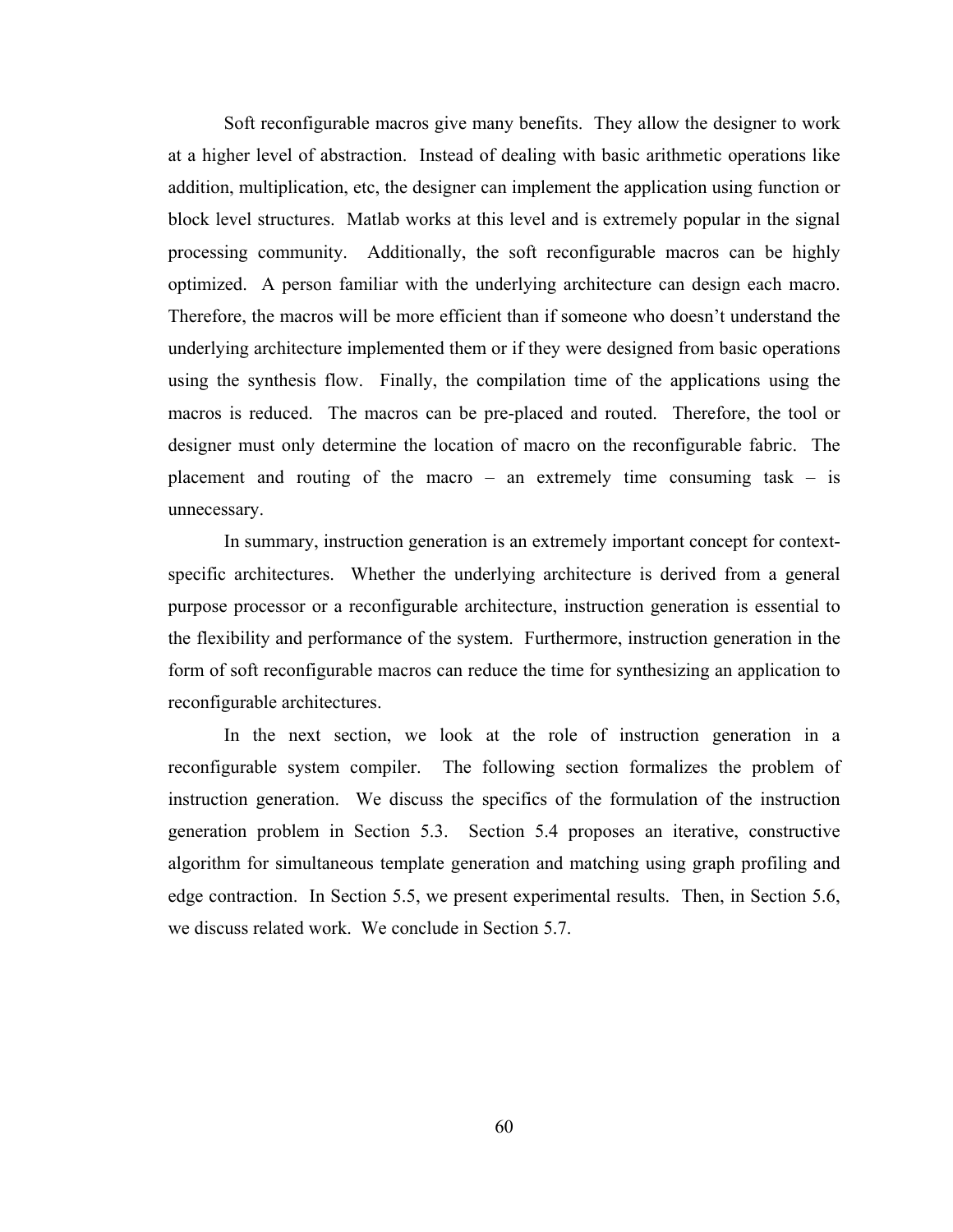# **5.2** Integration of Instruction Generation with Reconfigurable System Synthesis

Reconfigurable system synthesis has two different uses. One flow is architecture generation and another flow for application mapping. FIGURE 10 gives a high level overview for both of these flows. We use the SPS co-compiler as a representative reconfigurable system compiler.



**FIGURE 10 Two flows for the SPS system. The flow on the left is the SPS architecture generation flow. The application mapping flow is on the right. The co-compiler interfaces with both flows.** 

In both flows, the first task is to translate each of the applications of the context or the single application into a form that is suitable to interface with architecture generation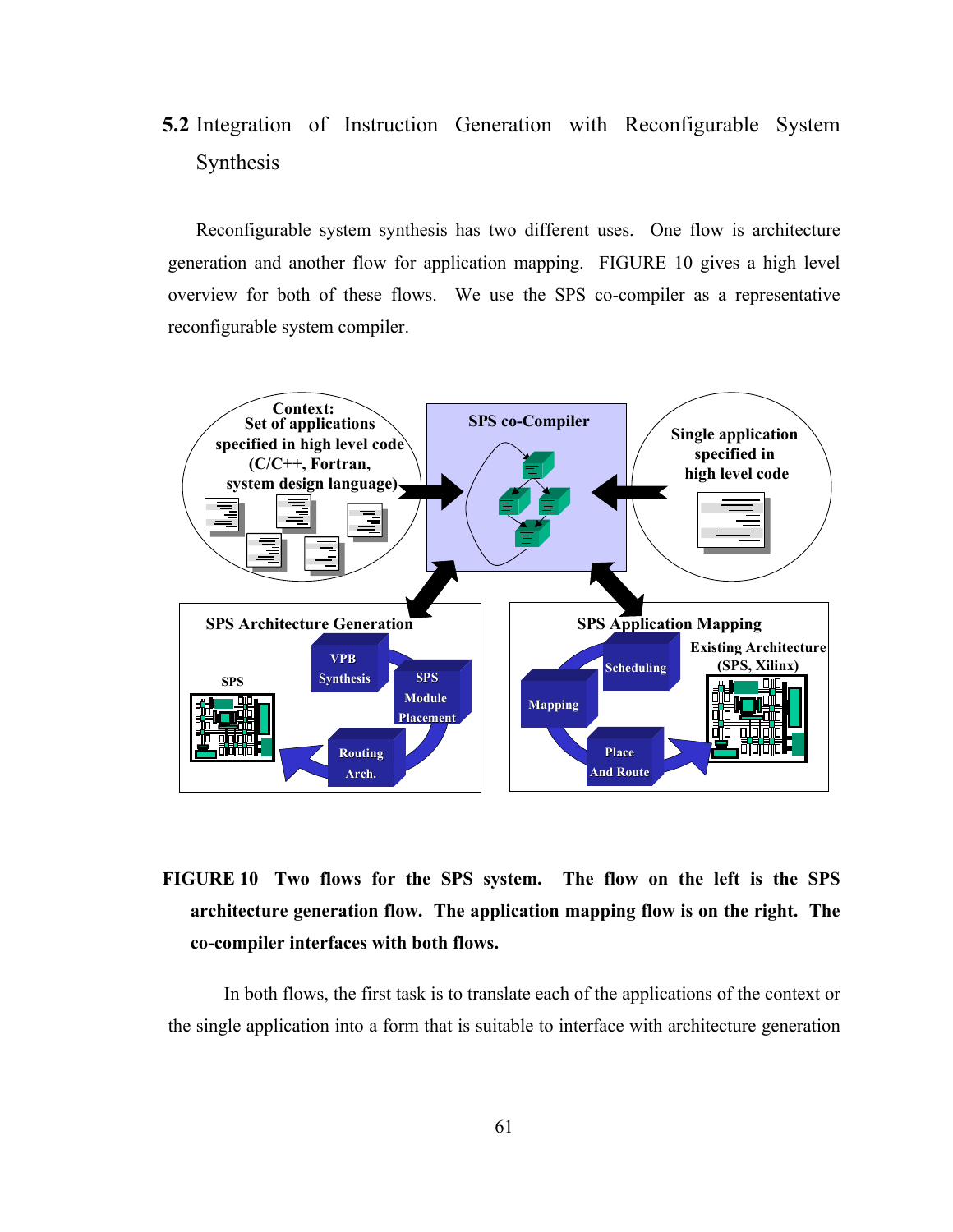and application mapping, respectively. The applications are given in a high level language. For example, the applications could be written in  $C/C++$ , Fortran or some other system design language, like SystemC [86], SpecC [87] or Esterel [88]. We must choose an intermediate representation (IR) for the co-compiler. We use the *control data flow graph (CDFG)* as the intermediate representation. A CDFG is a directed, labeled graph with data nodes corresponding to operations (addition, multiplication, shift) and control nodes that dictate the flow of the program. Control nodes allow branches and loops. The edges between the nodes represent control and data dependencies. The CDFG offers several advantages over other models of computation. The techniques of data flow analysis (e.g. reaching definitions, live variables, constant propagation, etc.) can be applied directly to CDFGs. Also, many high-level programming languages (e.g. Fortran,  $C/C^{++}$ ) can be compiled into CDFGs with slight modifications to pre-existing compilers; a pass converting a typical high-level IR into control flow graphs and subsequently CDFGs is possible with minimal modification. Therefore, we can leverage the front-end of many existing compilers for our reconfigurable system compiler.

On the other hand, CDFGs only have the ability to describe instruction level parallelism. In order to specify a higher level of parallelism, another model of computation (MOC) must be used. But, we could embed a CDFG into another MOC – one that can describe a higher level of parallelism. For example, we could embed CDFGs into finite state machines (FSM). Lee's \*charts [89] do something similar; they embed synchronous data flow graphs into a FSM.

Instruction generation has a role in both the architecture generation flow and the application mapping flow. In the architecture generation flow, instruction generation determines the functionality of the hard macros – the VPBs in SPS. During application mapping, instruction generation is needed to determine soft reconfigurable macros.

There are many other tasks in the architecture generation and application mapping flows. For example, we must determine the exact placement of the VPBs, their interface with the reconfigurable fabric, the routing architecture, the exact number of each type of VPB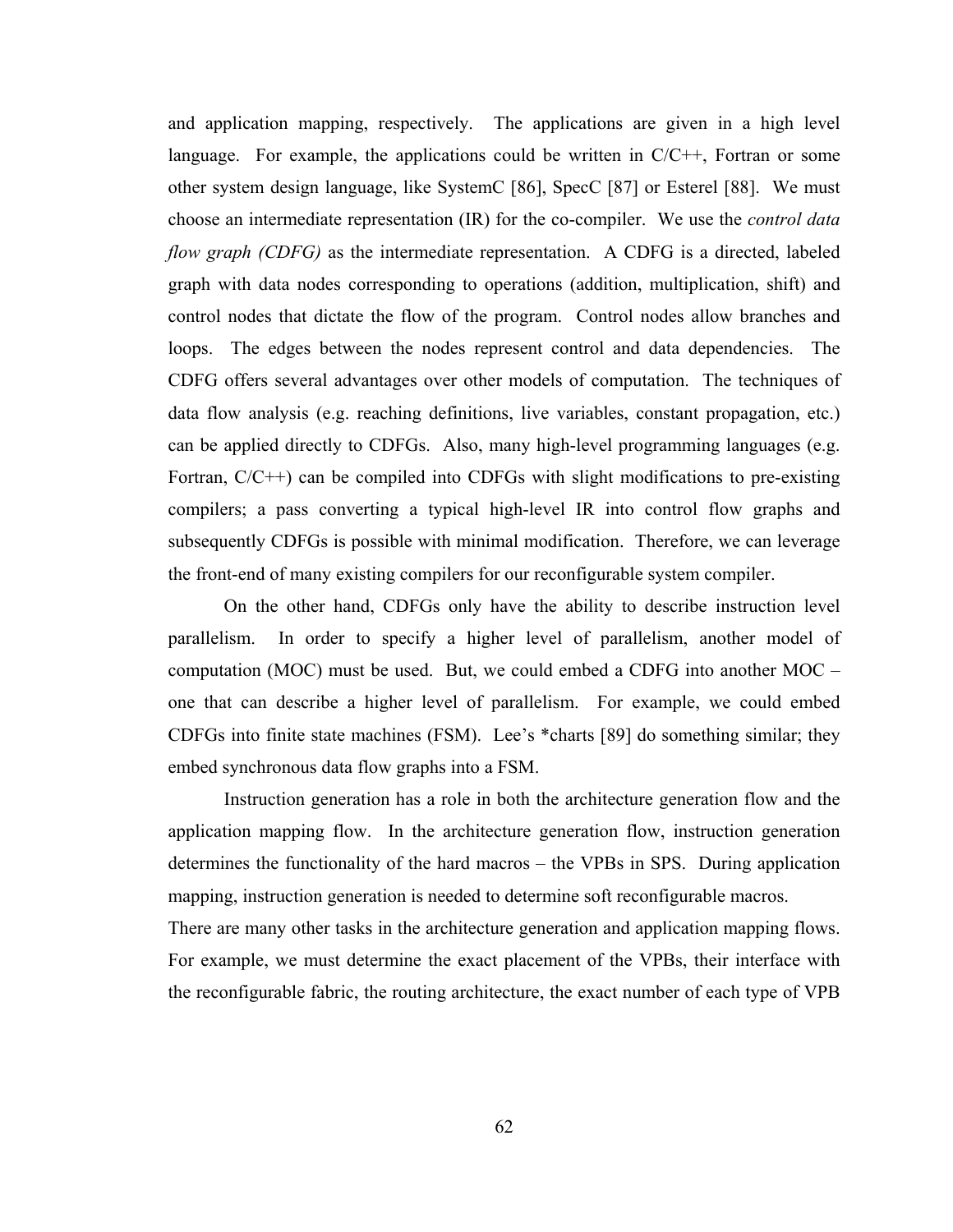and so on. We focus on generating the VPB functionality and refer the interested reader to our other papers on these subjects [84, 90-94].

### **5.3** Problem Formulation

The instruction generation problem is an example of *regularity extraction*. Regularity extraction attempts to find common sub-structures (templates) in one or a collection of circuits (graphs). There are many applications for regularity extraction, including, but not limited to, scheduling during logic synthesis, system-level partitioning and FPGA mapping and placement. In our case, the templates we extract will be our instructions and the collection of graphs is the set of applications – the context – that we wish to target our system towards.

We aim to build a general profiling technique for simultaneous template generation and matching, which is applicable to any task that uses a directed labeled graph. We target the generation and matching algorithm towards instruction generation and selection, though the methods we present are general enough to be applied to any regularity extraction problem represented by a directed labeled graph.

#### **5.3.1Template Matching**

*Regularity* refers to the repeated occurrence of computational patterns e.g. multiplyadd patterns in an FIR filter and bi-quads in a cascade-form IIR filter. A *template* refers to an instance of a regular computational pattern.

We model an algorithm, circuit or system using a digraph *G(V,E)*. The nodes of the graph correspond to an instance of basic computational units. Examples of node types are add, multiply, subtract, etc. Each node has a label consistent with the type of operation that it performs. The edges of a graph model the dependencies between two operations. For instruction generation, the graph under consideration is a data flow graph*.*

It should be noted that systems/circuits must often be modeled by hypergraphs*.* A *hypergraph* is like an ordinary graph, but each *hyperedge*, connects multiple vertices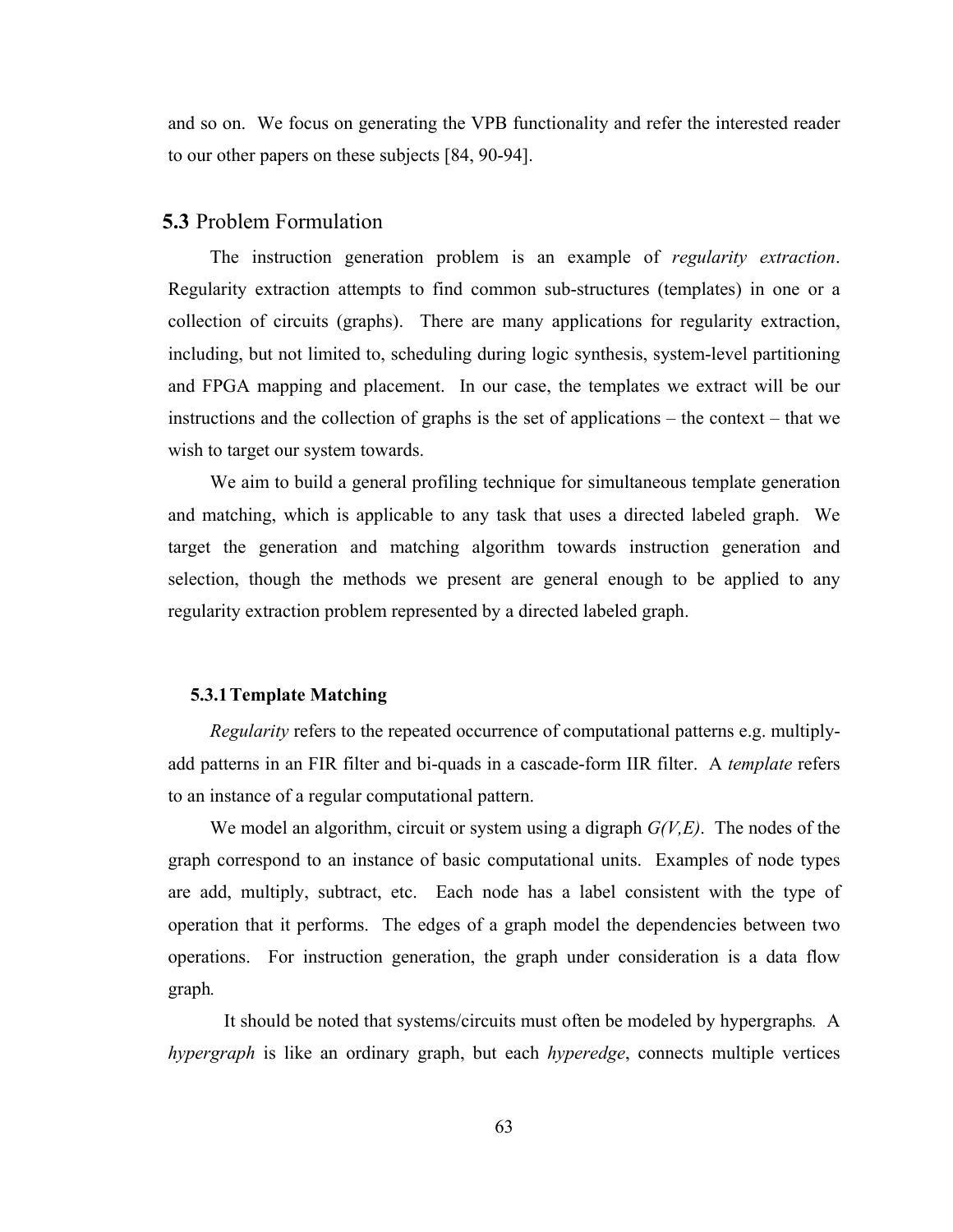instead of two as in a normal digraph. Extending our algorithms to consider hypergraphs is fairly straightforward.

We consider labeled digraphs in this work as we mainly target instruction generation, which use compiler data flow graphs; data flow graphs can be sufficiently modeled using labeled digraphs.

There are two general problems associated with template matching:

**Problem 1:** *Given a directed, labeled graph* G(V, E), *a library of templates, each of which is a directed labeled graph* Ti(V,E), *find every subgraph of* G *that is isomorphic to*  Ti.

This problem is essentially equivalent to the subgraph isomorphism problem simplified due to the directed edges. Even with these simplification the general directed subgraph isomorphism problem is NP-complete [28].

**Problem 2:** *Given an infinite number of each set of templates*  $\Omega = T_1, \ldots, T_k$  *and an overlapping set of subgraphs of the given graph* G(V,E) *which are isomorphic to some member of*  $\Omega$ *; minimize k as well as*  $\Sigma$   $x_i$  *where*  $x_i$  *is the number of templates of type*  $T_i$ *used such that the number of nodes left uncovered is the minimum.* 

An example of these two problems is given in FIGURE 11. First, we must determine the exact location of all of the templates as stated in Problem 1. Once we have found every occurrence of the template, Problem 2 selects a set of templates that maximizes the covering of the graph using the templates.

 We want to minimize both the number of distinct templates that are used in the covering while minimizing the number of instances of each template. Additionally, we want to cover as many nodes as possible. This problem is a fusion of the graph covering and the coin changing problems. It differs from the graph covering as it allows multiple instances of template in it's covering. The coin changing problem tries to find the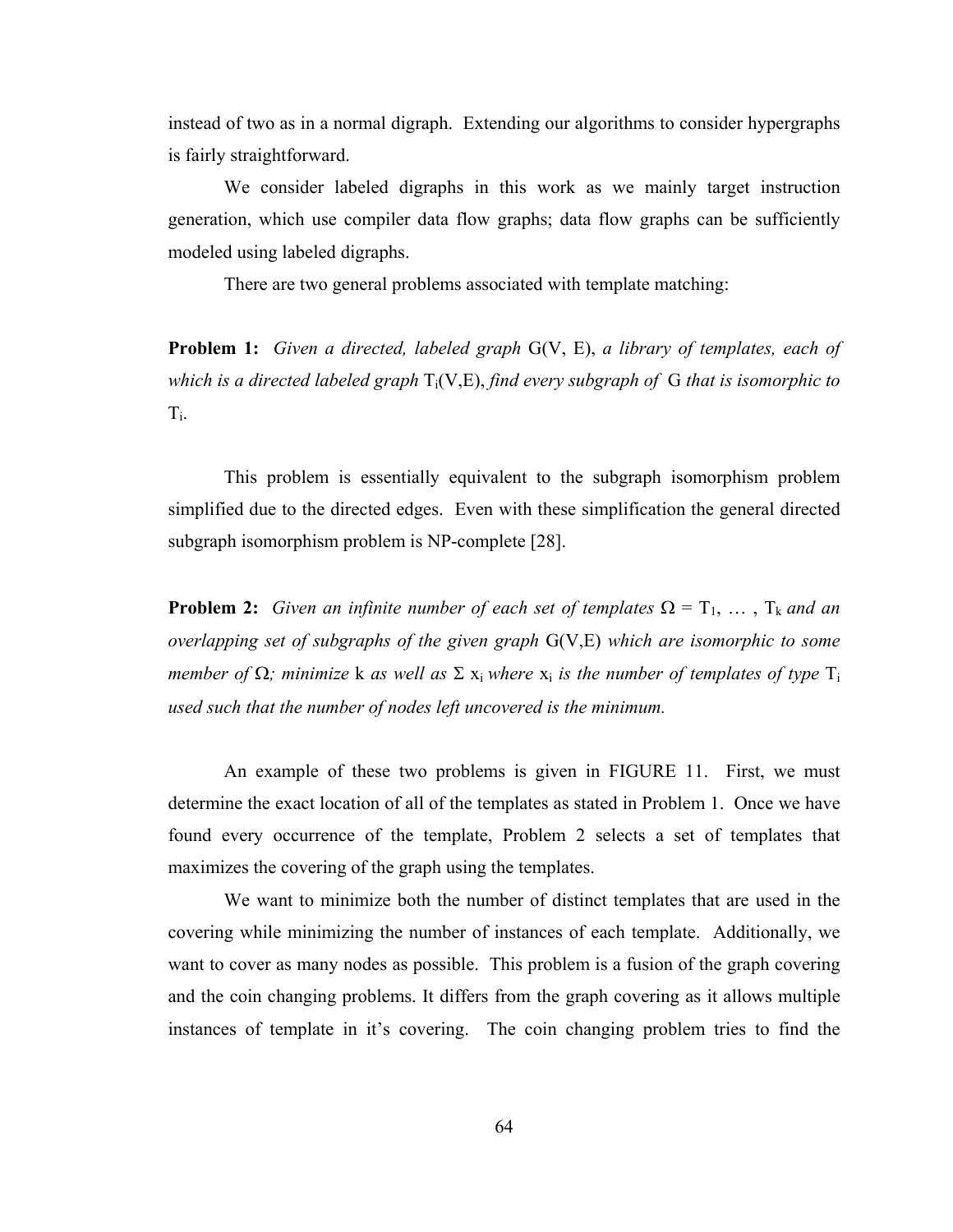minimum number of coins to produce exact change; this is similar to minimizing the number and types of templates to cover the graph.

 The classical compiler problem of instruction selection falls into the realm of template matching. We are given the templates or instruction mappings corresponding to a directed, labeled graph of the program more commonly known as the IR. Instruction selection is directly related to Problem 2, with possibly additional objectives e.g. minimize runtime of the code, size of the code, etc.

#### **5.3.2Template Generation**

Up until this point, it was assumed that the templates were given as an input. However, this may not always be the case; an automatic regularity extraction algorithm must develop its own templates.

Consider instruction generation for hybrid reconfigurable architectures. The instructions (templates) for traditional processors are fixed according to the target architecture. Since we are dealing with hybrid reconfigurable architectures, the instructions are not fixed. It is possible to arrange the reconfigurable fabric to perform virtually any combination of basic operations. Therefore, the instruction templates are not fixed in reconfigurable architectures and template generation is a necessary step for the hybrid reconfigurable architecture generation and compilation.

The configurable fabric allows the designer to implement custom instructions as well as perform any fixed instructions on more traditional embedded processing units. The custom instructions should be generated to maximally cover the data flow graph. In essence, the compiler must perform instruction generation and selection, equivalently template generation and matching.

 Additionally, template generation is useful for creating macro libraries for both ASIC and FPGA architectures [95]. Also, template generation is needed for effective system-level partitioning [96].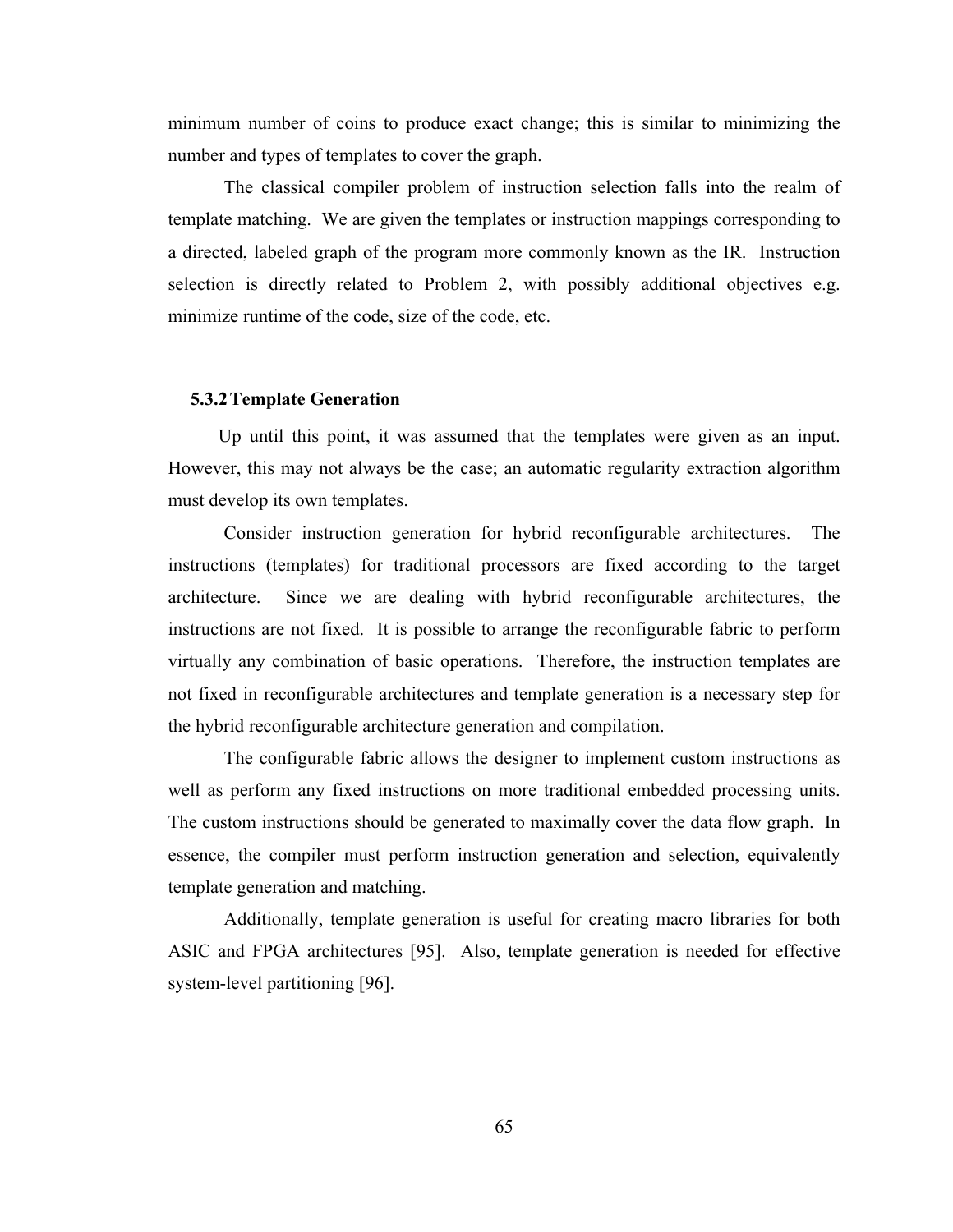

**FIGURE 11 Part a) shows the subgraphs isomorphic to the given templates as described in Problem 1. Part b) selects a non-overlapping set of these subgraphs such that the covering of vertices is maximized** 

## **5.4** An Algorithm for Simultaneous Template Generation and Matching

In this section, we present an algorithm for template generation and matching which iteratively clusters nodes based on profiling. During the clustering, we generate templates and find a cover using the templates. The algorithm starts by profiling the graph for frequency of node and edge types. Based on the most frequently occurring edges, clustering is performed. An overview of the algorithm is given in FIGURE 12.

#### **5.4.1Algorithm Description**

The algorithm starts by calling the function *profile\_graph*, which traverses the graph to record the number of occurrences of every edge type. It returns the edge types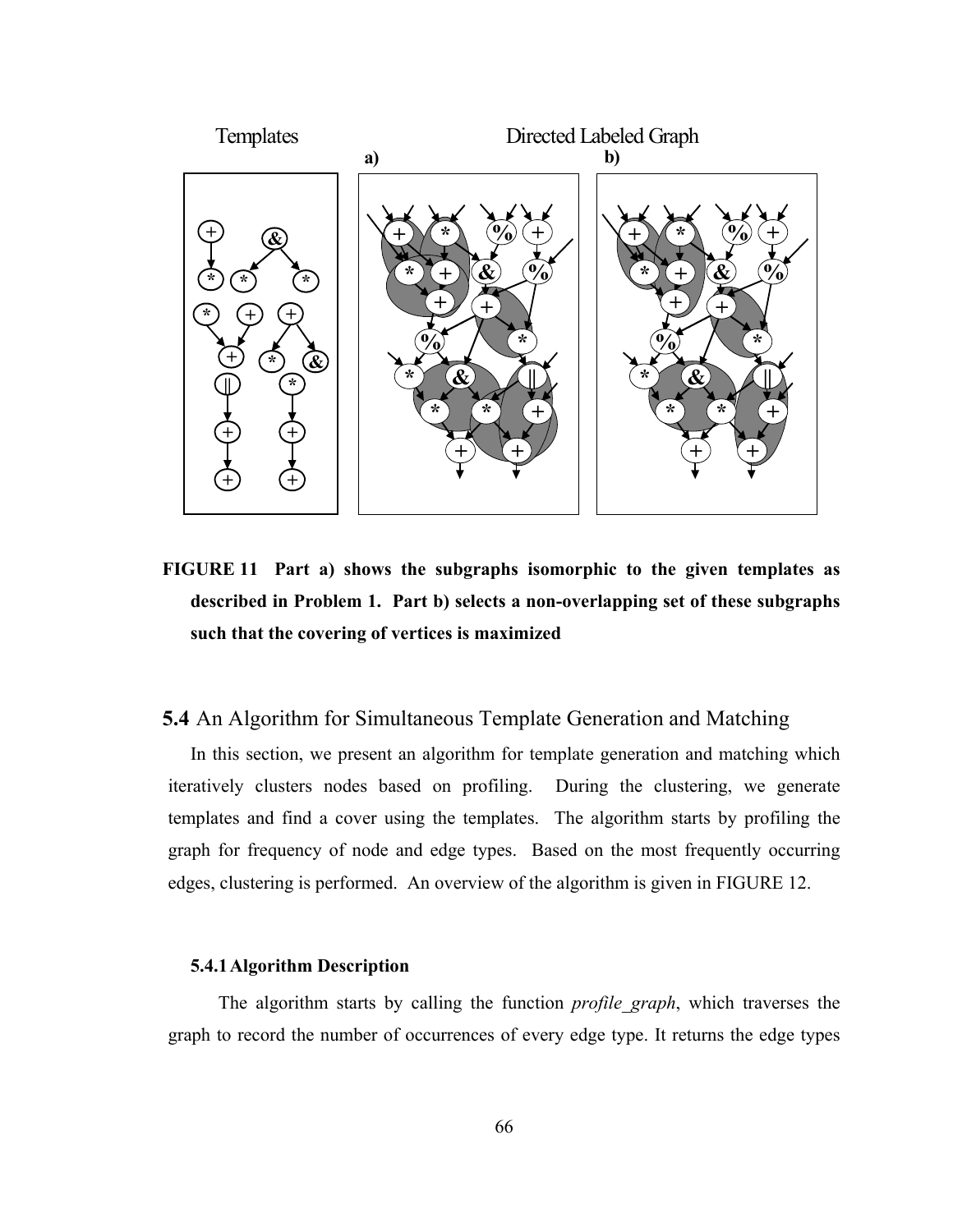ordered corresponding to the frequency of their appearance in the graph. Since the edges are not labeled, the two node types (head and tail) that an edge connects identify its type. If there are *N* distinct node types, the number of distinct edge types is  $O(N^2)$ .

> **Given** a labeled digraph *G(V, E) # C is a set of edge types*  3 *C* ← ∅ **while** stop conditions  $met(G)$  $C \leftarrow$  profile graph(*G*) cluster common edges $(G, C)$

## **FIGURE 12 Overview of clustering-based algorithm for template generation and matching**

The function *cluster* commom edges takes the labeled digraph and the edge type frequencies and performs node clustering based on edge contraction. Given two vertices  $v_1$  and  $v_2$ , *contraction* removes  $v_1$  and  $v_2$ , replacing them with a new vertex  $v$ . The set of edges incident on *v* are the union of the set of edges incident to  $v_1$  and  $v_2$ . Edges from  $v_1$ and  $v_2$  with mutual endpoints, e.g.  $e_1 = (v_1, x)$  and  $e_2 = (v_2, x)$ , may or may not be merged into one edge; we merge them but we must remember that these two edges exist to preserve the sanity of the logic. We further discuss this and other issues concerning clustering later. Edges between  $v_1$  and  $v_2$  are removed to eliminate self-loops; self-loops must be eliminated when considering acyclic graphs as they introduce a cycle.

Finally, the function *stop* conditions met is called to possibly halt the algorithm. The function returns "true" if the algorithm has generated a sufficient amount of templates and/or the graph sufficiently covered. Without a stopping condition, the clustering process would continue until there is only one node. But, it is unlikely that we want this to happen. Often, we wish to stop once a certain number of templates are generated. Another possible stopping condition is when the generated templates cover every vertex of the graph. Most likely, the stopping condition function should be tailored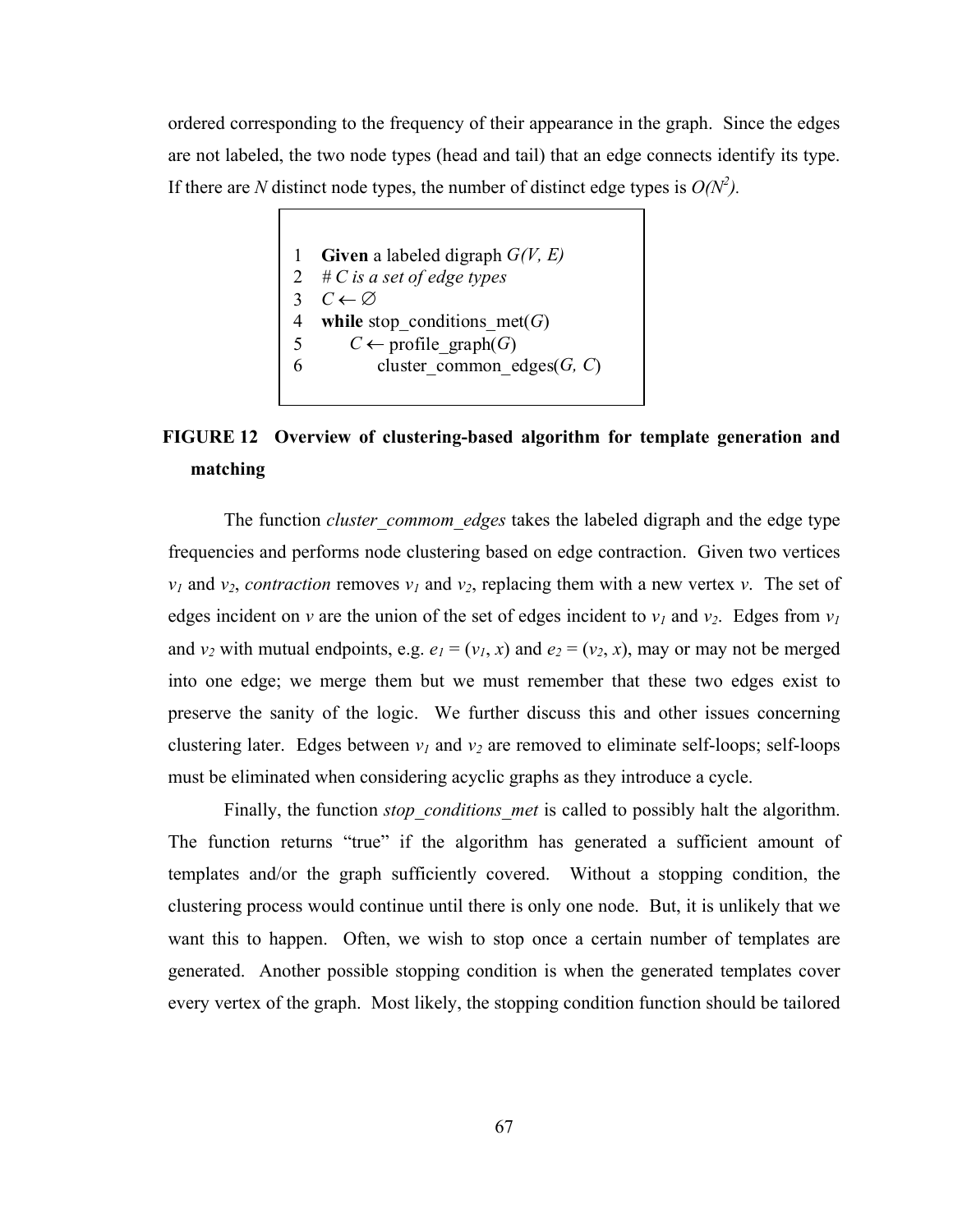to the particular application for template generation and matching. We discuss the stopping conditions we choose for instruction selection in the next section.



**FIGURE 13 Contraction of edges to create supernodes. The supernodes correspond to templates.** 

**Theorem 5.1** *One iteration of the clustering-based algorithm takes time* O(|E|) *on the graph* G(V,E)*.*

**Proof:** One iteration spans steps  $4 - 6$  in FIGURE 12. The function *profile* graph looks at every edge of the graph to determine the frequency of the edge types which takes  $O(|E|)$  time. Using a table of size  $O(|L|^2)$  where *L* is the number of distinct node labels (one entry for each possible edge type), we can determine the edge type in constant time for each edge by looking at the nodes adjacent to the edge. Furthermore, we know that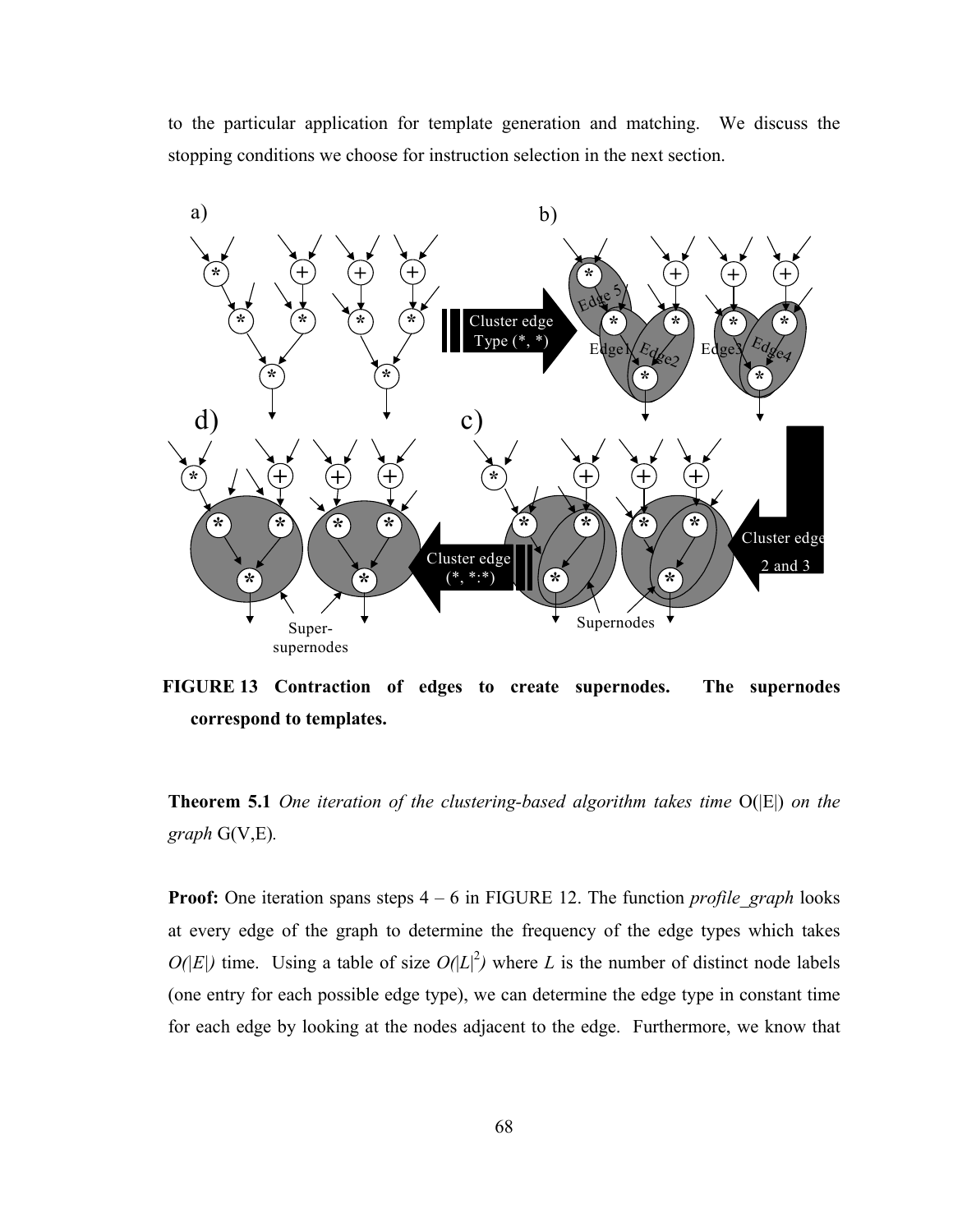$O(|L|) \leq O(|E|)$ . Since we are only concerned with the most common edge type, we must only know of the edge type with largest number of occurrences. We can keep track of this when we are incrementing the edge type of the current edge. If the number of occurrences of the most common edge type is less than the number of occurrences of the edge type that we care currently incrementing, then we set the most common edge type as the current edge type; there is no need to sort the edges. The act of clustering (edge contraction) takes constant time for each edge we wish to contract. We must also determine the edges that we wish to contract. A simple method to choose the set of edges to contract is to consider each edge and contract the edge as if it is possible i.e. the previous edge contractions did not include a vertex that is incident to this edge. This takes  $O(|E|)$  time but is not optimal. We consider other methods in Section 4.3 that are provable optimal, but may increase the runtime of an iteration. We assume that the halting condition of the algorithm takes constant time, which is true if our halting condition depends on the number of templates (constant time check) generated or if it halts once the graph is sufficiently covered (constant time check). Therefore, the total runtime is  $O(|E|)$ .

FIGURE 13 demonstrates two passes of the algorithm. The initial graph (FIGURE 13 a) is profiled and the edge type (\*,\*) is chosen for clustering. You can see that there are many conflicting choices for edge contraction (FIGURE 13 b). We discuss how to resolve these conflicts later. Edges 2 and 4 are clustered to form a supernode (FIGURE 11 c). The next round of profiling chooses to contract the edge  $(*, \{*,*\})$ where  $\{*,*\}$  is the supernode created in the previous pass. Edge contraction occurs to create a super-supernode. The algorithm stops having generated a template and a covering using these templates (FIGURE 13 d).

Edge contraction essentially creates a supernode from two nodes. The supernode must hold the DAG of the operations that it implements in order to realize the templates that it is generating; we call this the (super)node's *internal DAG.*

Every time we create a new supernode, we generate a new template corresponding to that new node. That template is the internal DAG of the supernode. It is possible that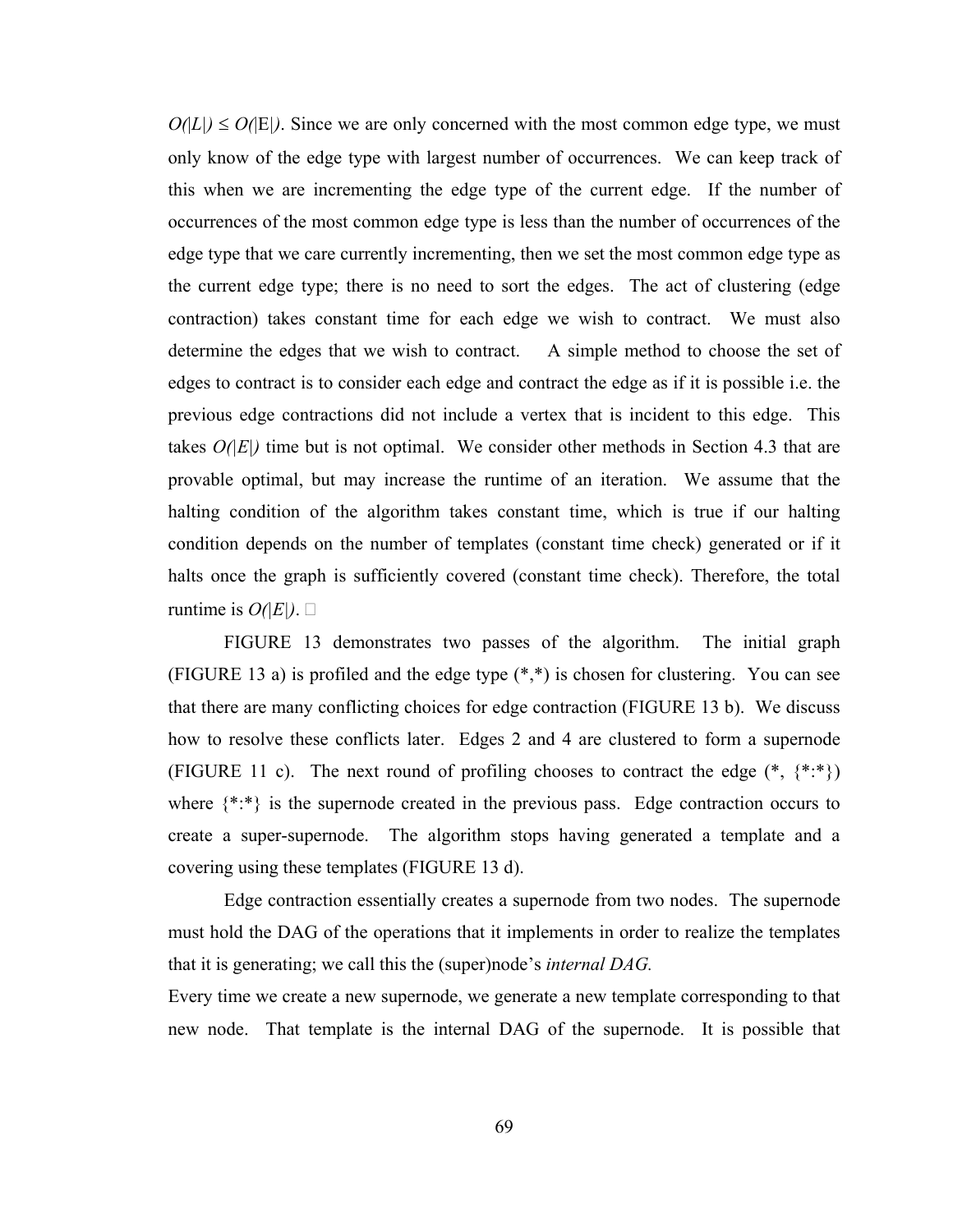identical templates are generated through separate sequences of clustering. Therefore, we cannot identify the template based on its sequence of edge contractions; we must consider the supernode's internal DAG. A graph isomorphism algorithm is needed to identify whether two templates (generated through a different sequence of edge contractions) are identical.

#### **5.4.2Quick Rejection Graph Isomorphism**

We developed a graph isomorphism algorithm for DAGs that quickly rejects dissimilar graphs while determining their isomorphism. The algorithm is sketched in FIGURE 14. Our algorithm is an extension of Gemini [97]; the Gemini algorithm iteratively colors and recolors vertices according to vertex invariants until every vertex contains a unique color equivalently each vertex is in a unique partition. An *invariant* is a property of a graph that does not depend on its presentation. More formally, an invariant is a function *F* such that  $F(G_1) = F(G_2)$  if  $G_1$  is isomorphic to  $G_2$ . The algorithm approaches the problem by finding a canonical label (coloring or partitioning) for each graph and then compares the labels of the graphs. If the labels are equivalent, then the graphs are isomorphic. The Gemini algorithm is used to solve the general graph isomorphism problem. We use additional invariant properties and checks related to labeled digraphs e.g. level information, to create a better initial coloring, which should decrease the number of iterations.

First, the algorithm does a simple check to verify if the two graphs  $G_1$  and  $G_2$ have the same edge and vertex cardinality. Then, the graphs are sorted in reverse topological order while adding level information to each vertex. The *level* of a vertex *v* is the minimum distance from  $v$  to  $v' \in PO$  where *PO* is the set of primary output vertices (vertices with outdegree  $= 0$ ). An example of a graph with level information is shown in FIGURE 15.

We use the level information as an initial color for the vertices (lines  $6 - 10$ ). At this point, we can compare the number of edges between levels as an addition check. Next, the vertices are iteratively recolored according to their colors and the colors of the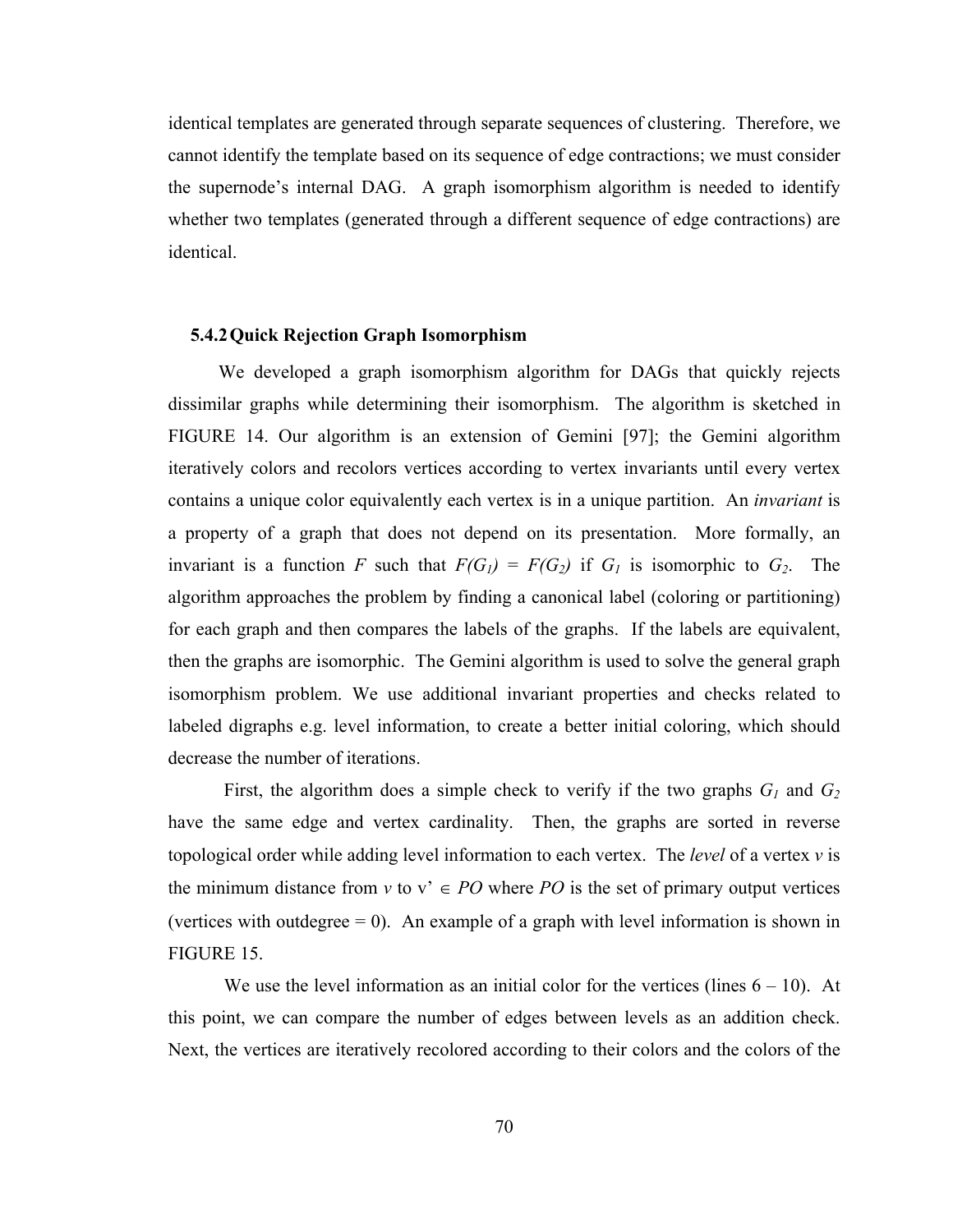adjacent edges (lines  $12 - 16$ ). This continues until each vertex of the graphs has a unique color. If the color for each and every vertex in  $G_l$  matches a color for a distinct vertex in  $G_2$ , then the graphs are isomorphic (line 17). The coloring procedure is described in further detail in the Gemini graph isomorphism algorithm.

If we didn't care about runtime, we could solely use Gemini. But often this is overkill as it is rare that we create isomorphic templates. Therefore, the initial checks will most often quickly determine that the internal DAGs are non-isomorphic. Since we need to perform isomorphism checks after every iteration, it is essential to the overall runtime of the algorithm that we have a fast graph isomorphism algorithm.

| 1              | Given labeled digraphs $G_l(V_l, E_l)$ and              |
|----------------|---------------------------------------------------------|
|                | $G_2(V_2, E_2)$                                         |
| 2              | if $ V_1  :=  V_2 $ or $ E_1  :=  E_2 $                 |
| 3              | return false                                            |
| $\overline{4}$ | $R_1$ = reverse topological order( $G_1$ )              |
| 5              | $R_2$ = reverse topological order( $G_2$ )              |
| 6              | for each level l of $R_1$                               |
| 7              | for each vertex v in level( $R1$ , l)                   |
| 8              | $\text{color}(v)$                                       |
| 9              | for each vertex v' in $level(R_2, l)$                   |
| 10             | color(v)                                                |
| 11             | //Now run the Gemini algorithm                          |
|                | 12 while fully partitioned $(V_1, V_2)$ = false         |
| 13             | for each vertex $v$ in $V_I$                            |
| 14             | color(v)                                                |
| 15             | for each vertex $v$ in $V_2$                            |
| 16             | color(v)                                                |
| 17             | <b>return</b> equivalent vertex labels( $G_1$ , $G_2$ ) |
|                |                                                         |

**FIGURE 14 An overview of the labeled DAG isomorphism algorithm** 

**Theorem 5.2** *The labeled DAG isomorphism algorithm is correct.*

**Proof:** The basis of the algorithm is using the invariant properties of a graph to create a unique color or partition for each vertex. A vertex invariant is a property of the vertex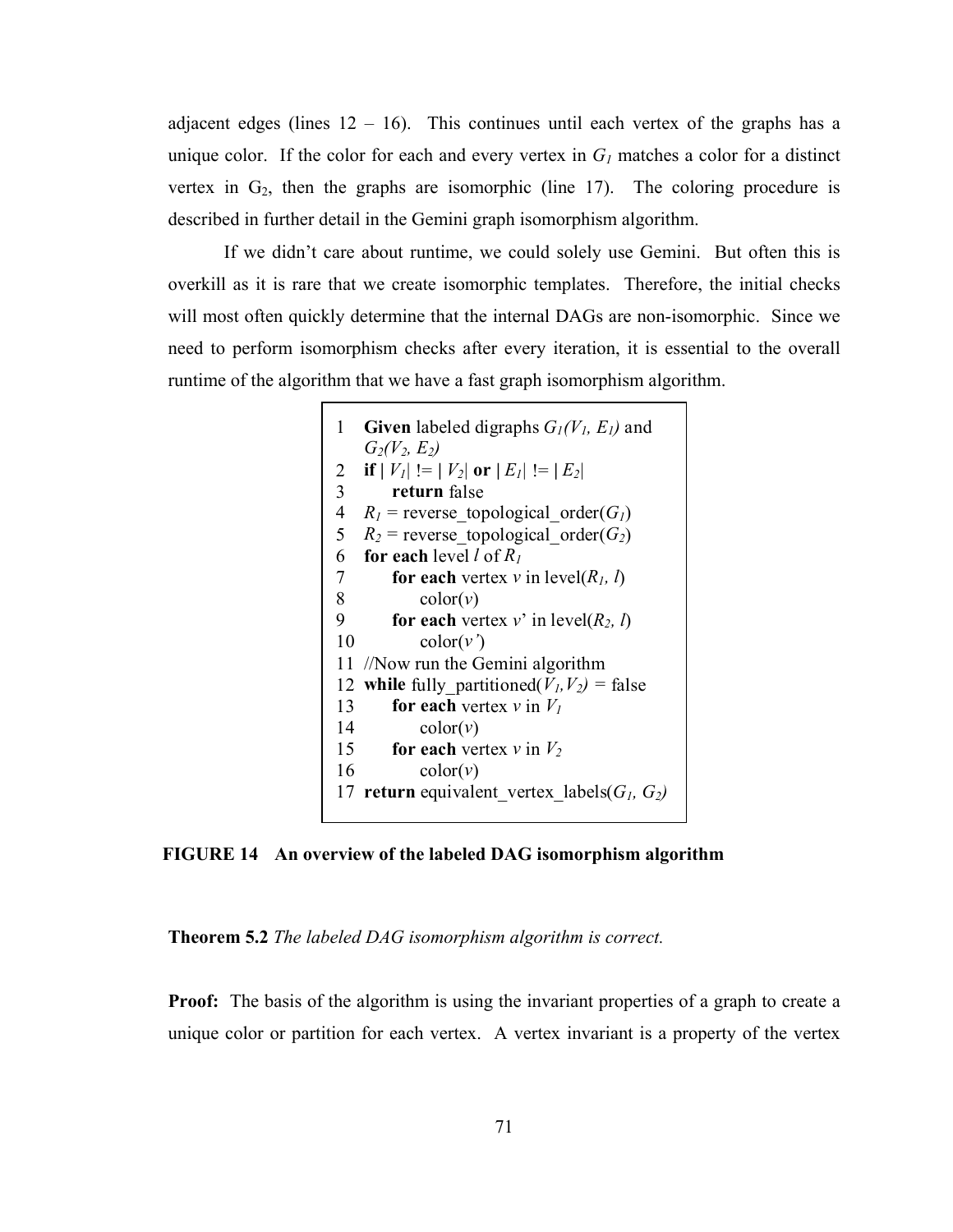that is preserved under isomorphism. It is trivial to show that the level of a vertex is invariant. Therefore, the initial coloring is invariant. The remainder of the algorithm iteratively colors (partitions) the vertices as stated in the Gemini algorithm, which is known to be correct.  $\square$ 



**FIGURE 15 Levels of a digraph** 

#### **5.4.3Finding an Optimal Covering**

Choosing the set of edges to contract can greatly affect the quality of the solution. Consider the graph in FIGURE 13. The best cover consists of one template consisting of two multiply operations feeding into another multiply (as demonstrated in FIGURE 13 d). But, if we contracted Edge 5 instead of Edge 2 and 3, we would not have been able to achieve this cover. This dilemma has haunted graph covering algorithm makers for a long time; there is no known exact method to avoid such ill-fated decisions. We employ a locally optimal heuristic based on maximum matching.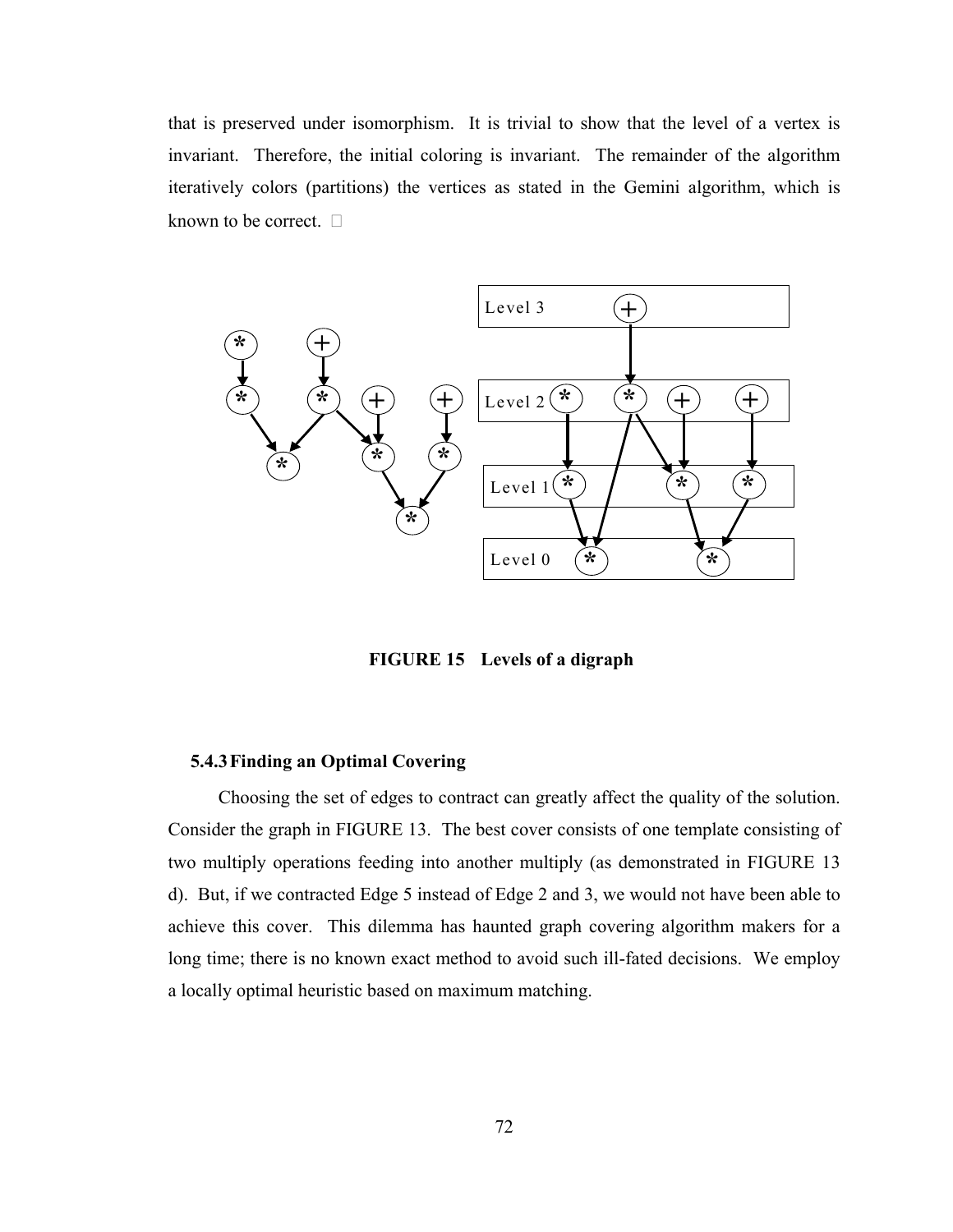A *matching* of a graph is any set of pairwise disjoint edges. A maximum matching of a graph is the matching with maximum cardinality. The maximum matching problem for general undirected graphs can be solved in  $O(n^{2.5})$  time [98].

To find the optimal set of edges to contract, we use the maximum matching of the edge induced undirected subgraph  $G_E$  of  $G$ . The edges inducing the subgraph have the most common edge type for the current iteration. Since we are trying to maximize the number of nodes that are covered using the minimum number of templates, we want to cover as many nodes possible at each step. This is accomplished by taking the maximum matching of the edge induced subgraph  $G_E$ . The edges in the maximum matching are chosen as the edges to contract.

**Theorem 5.3** *Given a graph G(V,E) to cover with a template T, the template instance assignment corresponding to the edges from the maximum matching of the edge induced*  subgraph  $G_E$  of  $G$  gives an optimal covering where optimality is defined as a covering of *the maximum number of vertices in V.* 

**Proof:** We prove the theorem by contradiction. Assume that the covering using maximum matching of  $G_E$  is not optimal. Since the number of vertices in each template instance is the same, a larger number of template instances correspond to a better matching (covering of more vertices). If the current matching *M* is not optimal, then there must be another covering  $M'$  such that the number of templates used in  $M'$  is greater than the number of templates used in *M.* By definition of a matching, the template instances in the covering of  $M'$  correspond to a set of edges in  $G_E$  that have no edges between them*.* Therefore, we can construct a matching with a larger cardinality than the maximum matching, giving the contradiction.  $\Box$ 

Therefore, we can use the maximum matching algorithm to find a locally optimal covering of templates for the current iteration. Using the best know algorithm for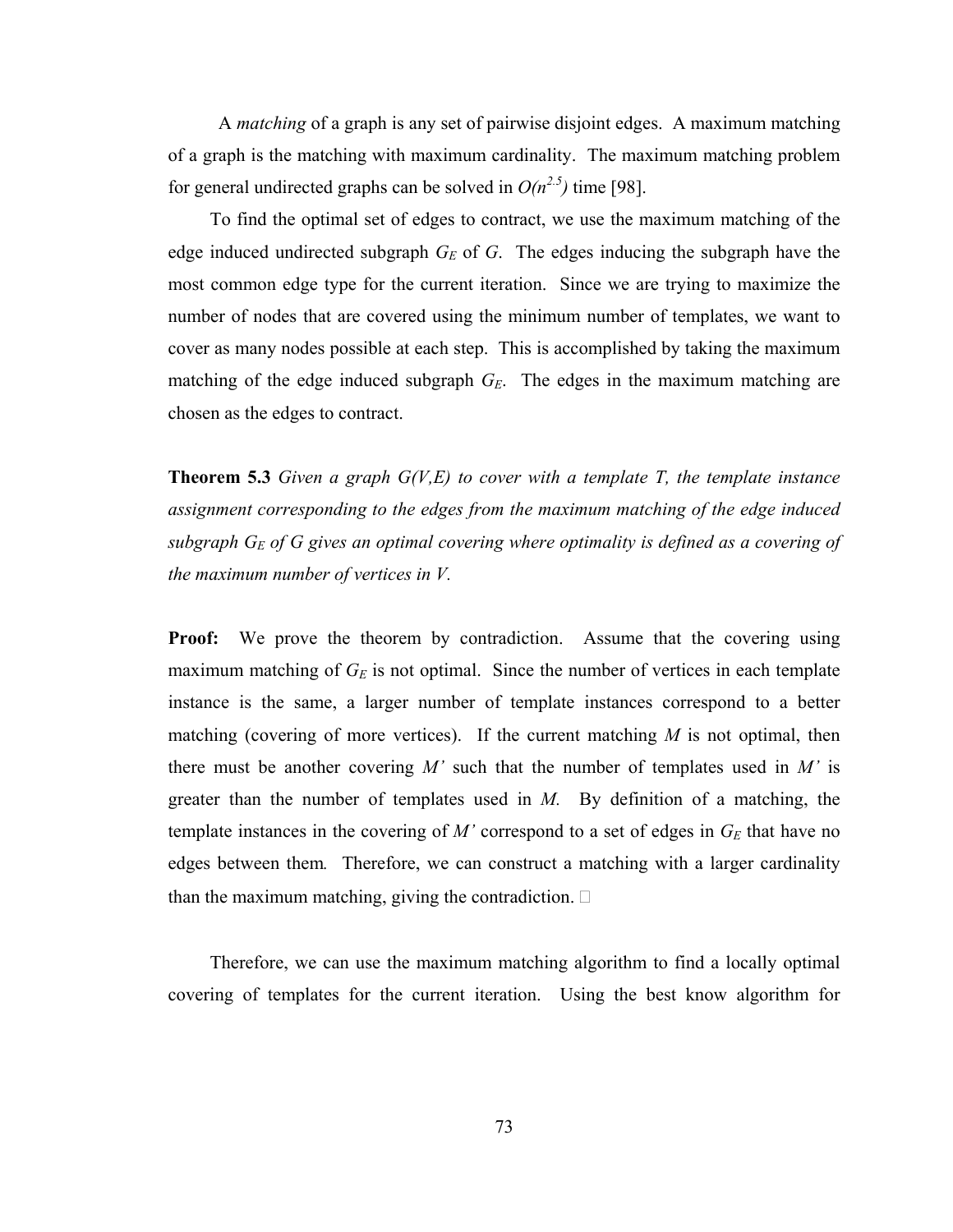maximum matching on a general undirected graph, we can optimally solve the template covering problem of any iteration of our template generation algorithm in  $O(n^{2.5})$  time.

## **5.5** Experimental Results

#### **5.5.1Experimental Setup**

 To test our template generation and matching algorithm, we implemented a hybrid reconfigurable system compiler front-end on top of the SUIF2 compiler system [52]. SUIF is a well-known intermediate format (IF) that is used heavily in industry and academia. It compiles C/C++/Fortran source code into a high-level IF. We used the Machine-SUIF [59] back end to create a low-level IF representation, i.e. a Control Flow Graph (CFG). From there, we implemented a pass to convert the CFG to a CDFG. Our template generation and matching algorithm was performed over all the data flow graphs of a CDFG.

#### **5.5.2Target Applications**

Digital signal processing (DSP) applications tend to have a large amount of parallelism between instructions. They are ideal for mapping onto reconfigurable hardware, as the instruction parallelism can be exploited for increased runtime speed compared to executing the instructions sequentially on a traditional processor. In this work, we focus on DSP functions.

 We look at the applications from the MediaBench test suite [99]. From these applications, we selected a set of files that implement DSP functions. Table 1 presents the characteristics of the selected DSP functions. In order to synthesize the results of our algorithm, we compiled and generated instructions for four programs: an image convolution algorithm, DeCSS (the decryption of DVD encoding), the DES encryption algorithm, and the Rijndael AES encryption algorithm. These algorithms are typical candidates for industrial hardware implementation (as cameras, DVD players, and embedded encryption devices must perform these operations). Additionally they are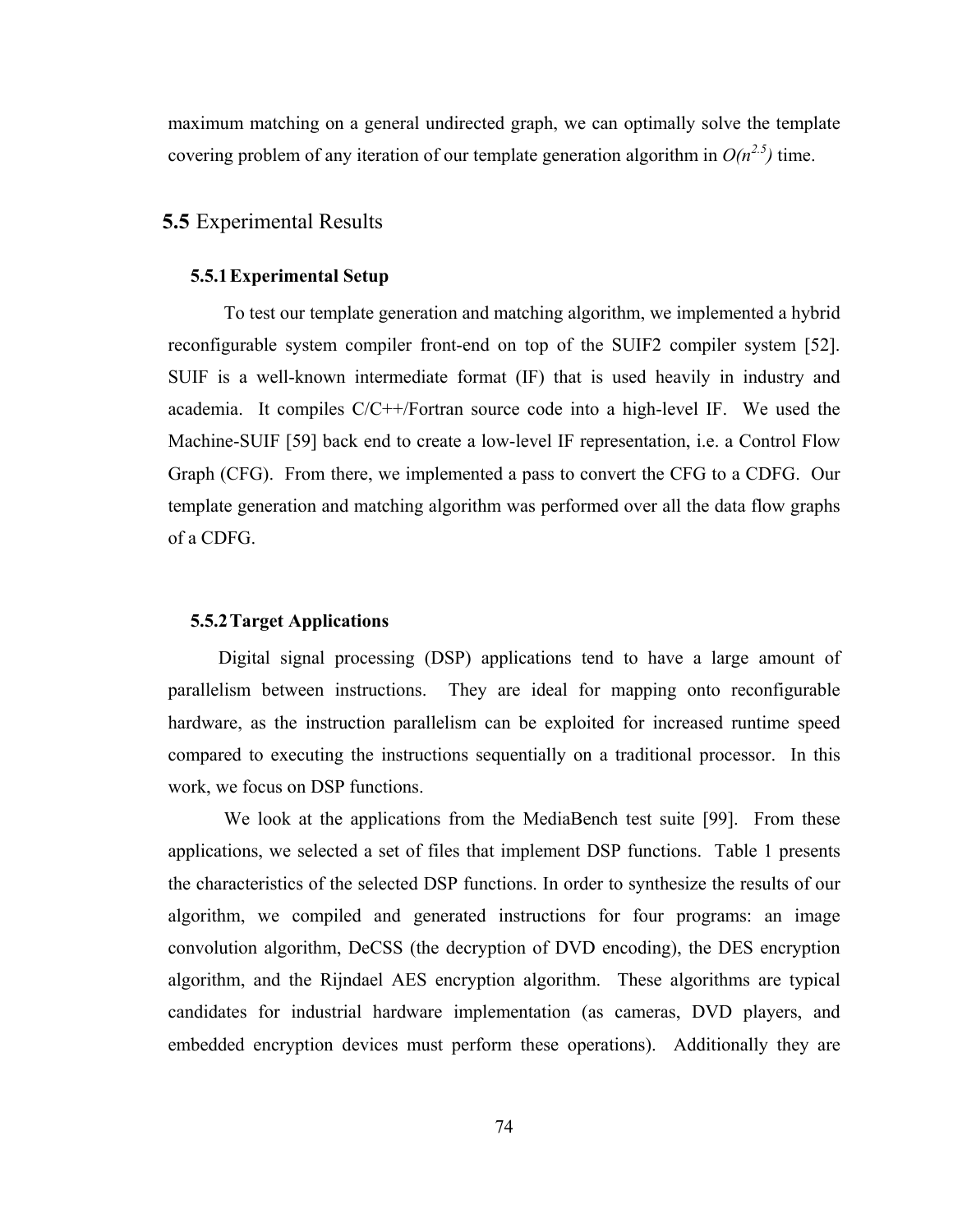computationally intensive, leading to generally large DFGs which are benign to regularity extraction. From each compiled CDFG of the programs, four representative DFGs were selected for scheduling.

#### **5.5.3Results**

We ran the template generation and matching algorithms on the MediaBench test files. For each test file, a set of templates was generated and a covering was produced using the generated templates. Templates were generated on the nodes that performed arithmetic operations. The stopping condition of the algorithm depended on the frequency of the most often occurring edge. If the edge type occurred less than  $x\%$ , the algorithm completes. We call this the *cut-off percentage.*

| <b>Benchmark</b> | <b>C</b> File | <b>Description</b>            |  |  |
|------------------|---------------|-------------------------------|--|--|
| mpeg2            | motion.c      | Motion<br>vector              |  |  |
|                  |               | decoding                      |  |  |
| mpeg2            | getblk.c      | DCT block decoding            |  |  |
| adpcm            | adpcm.c       | ADPCM to/from 16-bit          |  |  |
|                  |               | <b>PCM</b>                    |  |  |
| epic             | convolve.c    | 2D<br>general<br>image        |  |  |
|                  |               | convolution                   |  |  |
| <i>ypeg</i>      | jetrans.c     | Transcoding                   |  |  |
|                  |               | compression                   |  |  |
| jpeg             | jdmerge.c     | Color conversion              |  |  |
| rasta            | fft.c         | <b>Fast Fourier Transform</b> |  |  |
| rasta            | noise est.c   | Noise<br>estimation           |  |  |
|                  |               | functions                     |  |  |
| gsm              | gsm decode.c  | GSM decoding                  |  |  |
| gsm              | gsm encode.c  | GSM encoding                  |  |  |

**TABLE 1:MediaBench Test Files**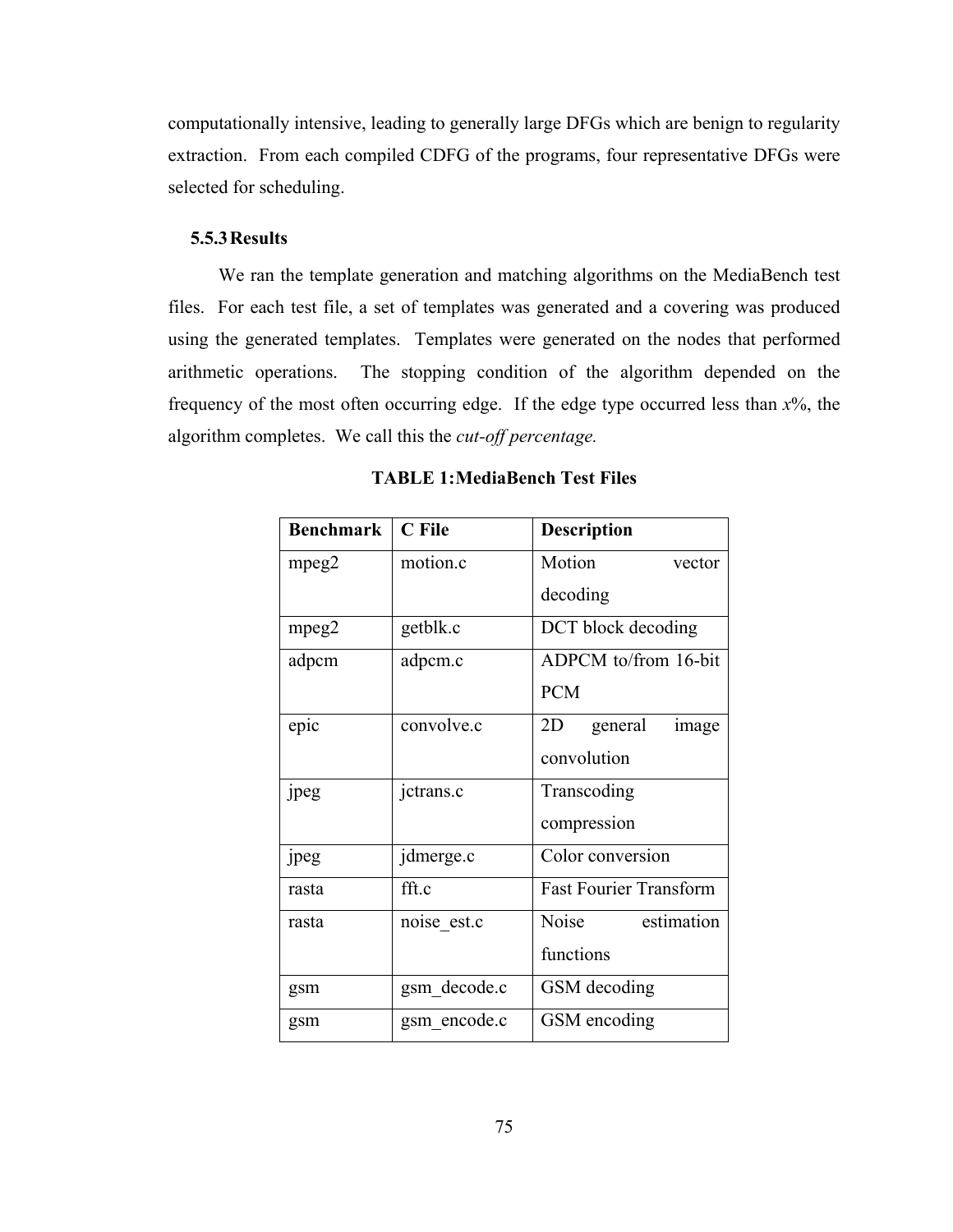We varied the cut-off percentage to measure the tradeoff of number of generated templates vs. percentage of the graph covered by those templates. As the cut-off percentage increases, the number of generated templates decreases and fewer nodes are covered. As it decreases to 0, the algorithm generates a larger number of templates and covers more nodes, but the additional templates that are generated may only cover a few additional nodes.

Remember that a template refers to a sequence of operations that will reside in the same vicinity and execute in sequence. The template can be placed as a macro in the configurable fabric or be used to specify the functionality of a VPB block. Either way, we lose system flexibility in hopes to increase performance, reduce power, etc. The gain of using a template in the system is a hard parameter to quantify. It depends on a number of factors, including scheduling, placement, routing, etc. Regardless of those other factors, a template must occur frequently in order to yield a favorable performance/power to flexibility ratio. Therefore, we aim to minimize the number of different templates while maximizing the covering of the graph(s).



**FIGURE 16 Comparison of clustering techniques**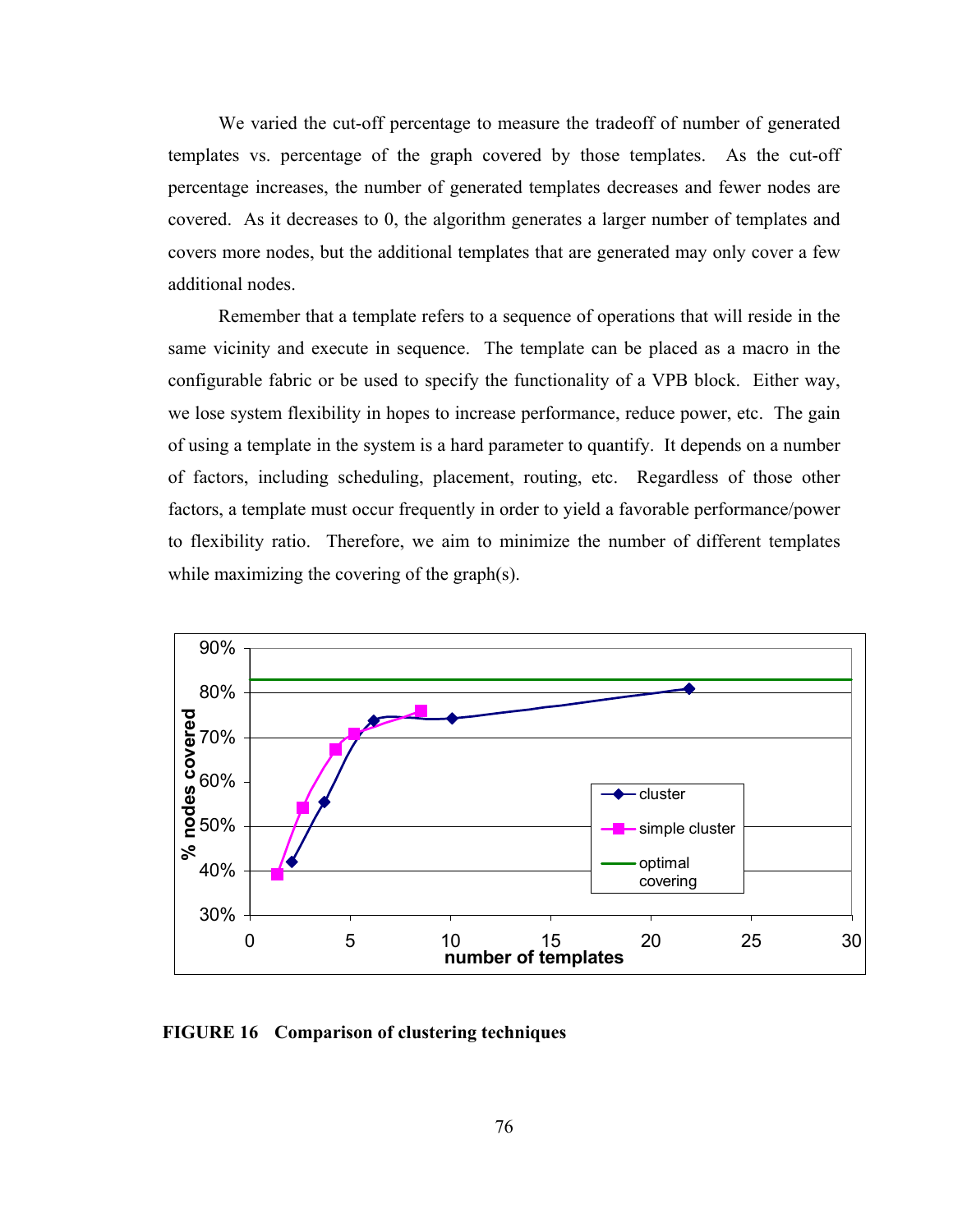The "cluster" line in FIGURE 16 plots the average number of templates generated and the percentage of the graph covered using the generated templates. By varying the cut-off frequency we produced the points of the graph. A cut-off frequency of zero will cover every node by creating templates that occur a small number of times (including singleton templates). Sometimes a graph cannot be completely covered by templates, as an arithmetic node is isolated in a data flow graph (CFG node) by itself. In the benchmarks that we consider, the "optimal" covering is a covering of 83% of the nodes i.e., on average, 17% of the nodes are isolated. You can see that in order to generate an optimal covering the algorithm generates an average of 21.9 templates.

The slope of the line ( $\Delta\psi$  coverage)/  $\Delta$ templates) gives much intuition into the amount of coverage you get by generating additional templates. When the number of templates is small (less than 5) the slope is large, meaning that adding another template gives you a large amount of additional graph coverage. As the number of templates increases, the slope decreases. It is interesting to note that the slope dramatically reduces around 5 templates. It seems to suggest that using five templates is a good number for covering the benchmarks.

During our experiments, we noticed that the number of operations (node) per template is small. We tried restricting the edge contraction so that only templates with 2 nodes would be generated. We called this "simple" clustering. The results using this clustering scheme were plotted in FIGURE 16. As with the previous experiment, the cutoff percentage is varied to generate the different points. As you can see, the results mimic those of the "complex" clustering technique. The main difference is that the simple technique cannot achieve an optimal covering like the complex technique. But, in order to achieve an optimal covering, the complex technique generated a large amount of templates. Many of these generated templates covered a limited number of nodes – a poor solution. Therefore, a template generation and matching which limits the templates to 2 nodes gives a solution with similar quality as the complex algorithm.

Additionally, we noticed that the types of complex templates varied widely across all the applications. Therefore, if we wanted to generate one "generic" system for all the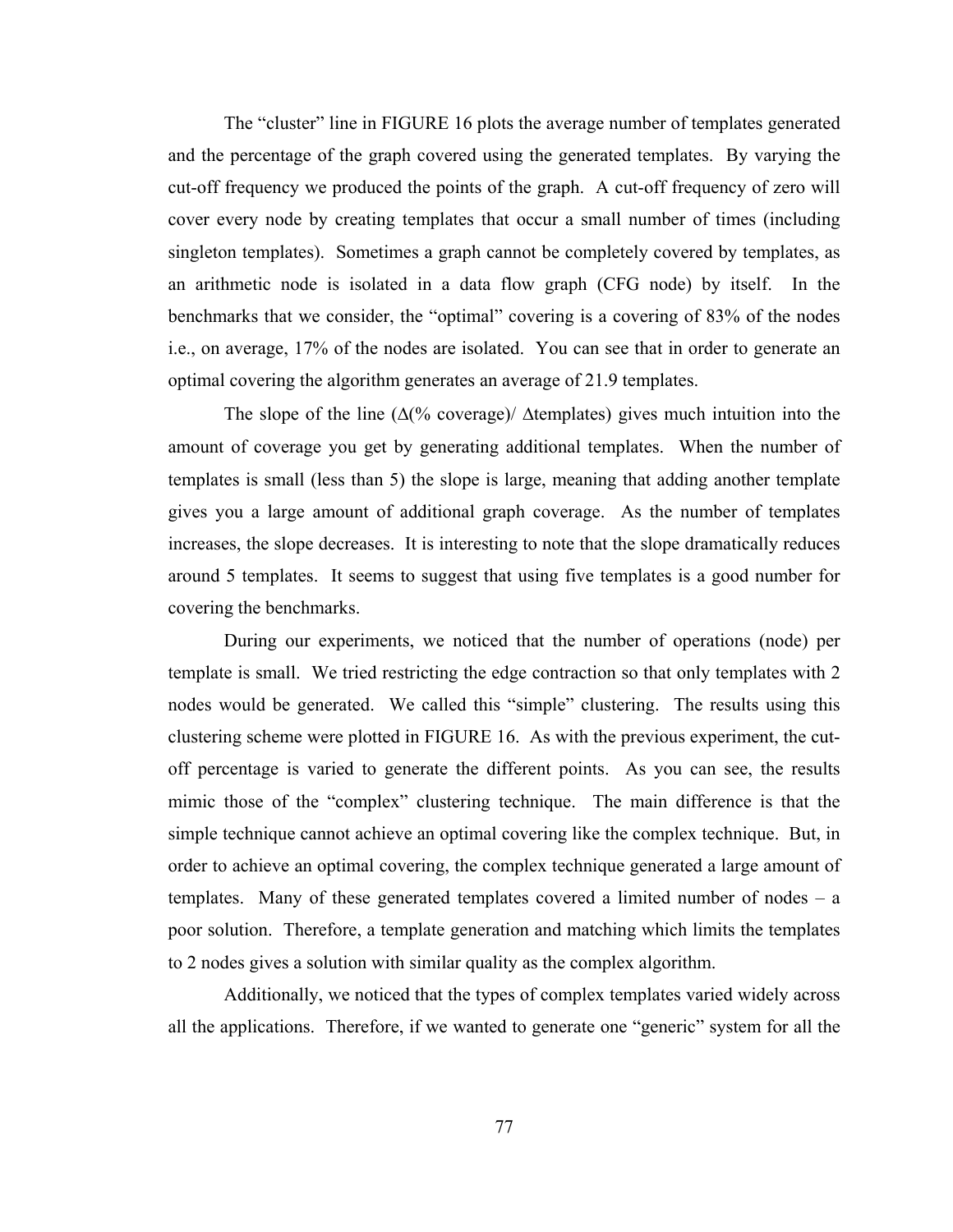benchmarks, e.g. a system of DSP applications, that we examined, there would be a large number of templates and each application would use only a small subset of those templates. On the other hand, we found that there was much less variation of template types when we used the simple templates.

To further explore this phenomenon, we looked at simple template combinations using add and multiply combinations – the two most frequently occurring arithmetic node types across all the benchmarks. Table 2 shows the results of the coverage using the 4 add/multiply sequences as individual templates. In the table, the notation OP1-OP2 denotes that the template consists of the two operations with an edge {OP1, OP2}.

| Operation                | MediaBench file name |         |         |         |         |
|--------------------------|----------------------|---------|---------|---------|---------|
|                          | motion               | idmerge | getblk  | gsm dec | jetrans |
| <b>ADD</b>               | 50.3%                | 84.6%   | 44.5%   | 29.6%   | 84.6%   |
| <b>MUL</b>               | 36.3%                | 13.8%   | 24.0%   | 22.4%   | 13.8%   |
| <b>Template Coverage</b> |                      |         |         |         |         |
| MUL-MUL                  | $0.0\%$              | $0.0\%$ | 1.3%    | $0.0\%$ | $0.0\%$ |
| <b>ADD-ADD</b>           | 14.5%                | $9.1\%$ | $3.2\%$ | $3.6\%$ | $9.1\%$ |
| <b>ADD-MUL</b>           | $0.0\%$              | $0.4\%$ | $0.6\%$ | $0.0\%$ | $0.4\%$ |
| <b>MUL-ADD</b>           | 36.3%                | 13.0%   | 21.5%   | 22.4%   | 13.0%   |

**TABLE 2:Coverage using simple add and multiple template combinations** 

We can gather a lot of information using these simple templates. For example, the sequence of operations deviates from the expected probability as the sequence MUL-ADD is found with much greater frequency than ADD-MUL. Probabilistically, these sequences should occur in the same proportion. Additionally, it shows that the MUL-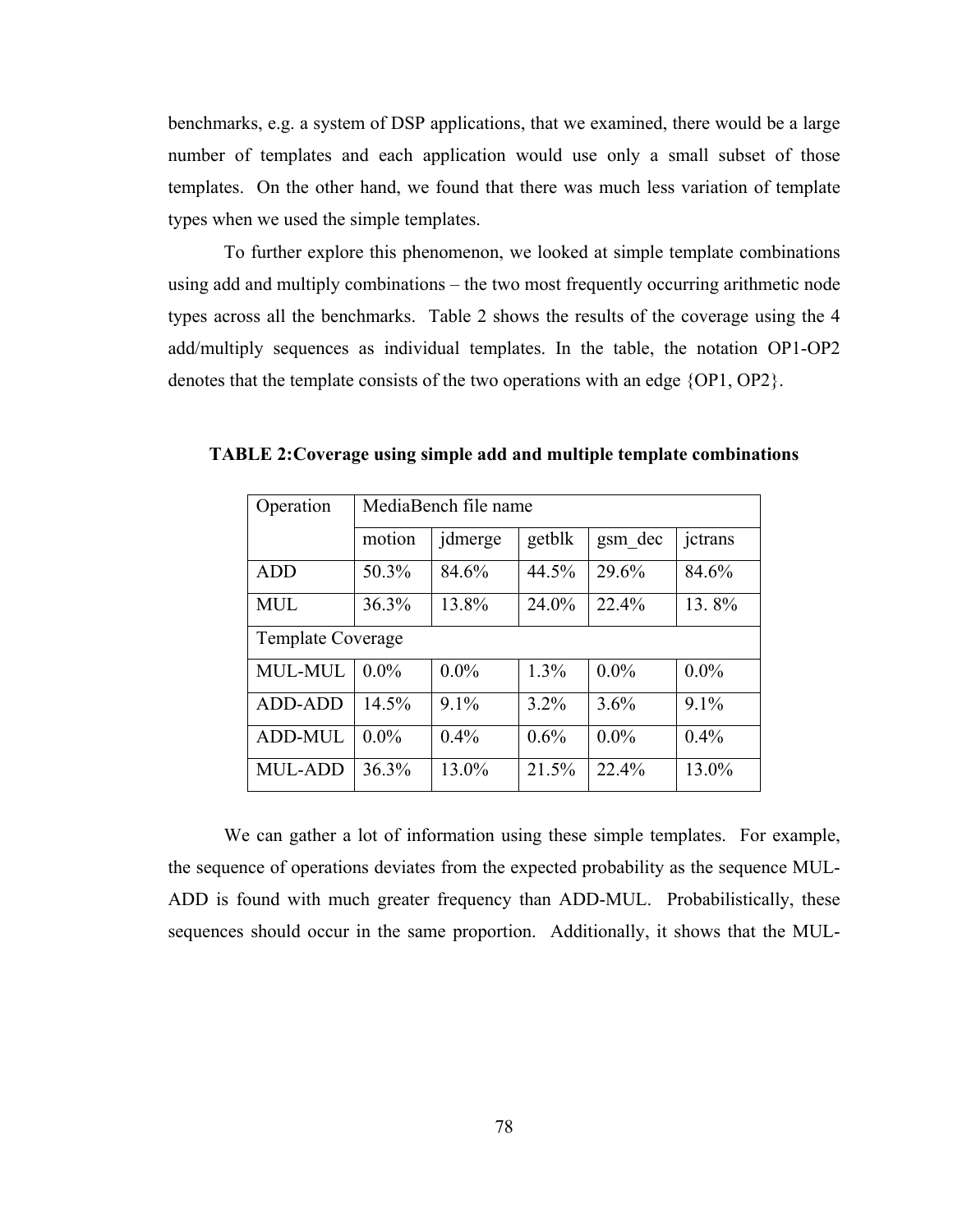ADD3 and ADD-ADD sequences could be implemented as a VPB or macro for DSP applications as it is widely used across all the applications. In summary, we presented evidence that templates can be limited to simple, two operation sequences while achieving good coverings using a small number of templates. We believe that this is due to the structure of the CDFGs.

In general, the data flow graphs of the CDFGs have a small number of levels and the actual number of arithmetic operations per data flow graph is not large enough to encourage templates with a large cardinality. These are two well-known phenomena and are the source of problems in exploiting parallelism for VLIW processors. Therefore, we believe that hybrid reconfigurable systems must leverage techniques from the VLIW domain such as predicated execution [100] and hyperblock construction [101] in order to realize larger template cardinality.

### **5.6** Related Work

 $\overline{a}$ 

 While there has been a lot of work in regularity extraction, most of it focuses on template matching (similar to the graph covering problem) and not template generation. Regularity extraction was shown beneficial in reducing area and increasing performance for the PipeRench architecture [80]; PipeRench is a fully reconfigurable, pipelined FPGA. The benefits stem from the fact that the templates may be hand optimized. Additionally, the template operations are placed in the same vicinity on the chip. This reduces the interconnect delay as well as compacts the application into a smaller portion of the chip. Cadambi and Goldstein go on to show that templates lead to a decrease in area and delay for the PipeRench architecture; they suggest that profiling is beneficial for small granularity FPGAs e.g. LUT or PLA-based, though no empirical evidence is given to support this claim.

<sup>&</sup>lt;sup>3</sup> The MUL-ADD should come as little surprise as we are profiling DSP applications and the multiply-add (MAC) instruction is a staple of the DSP instruction set.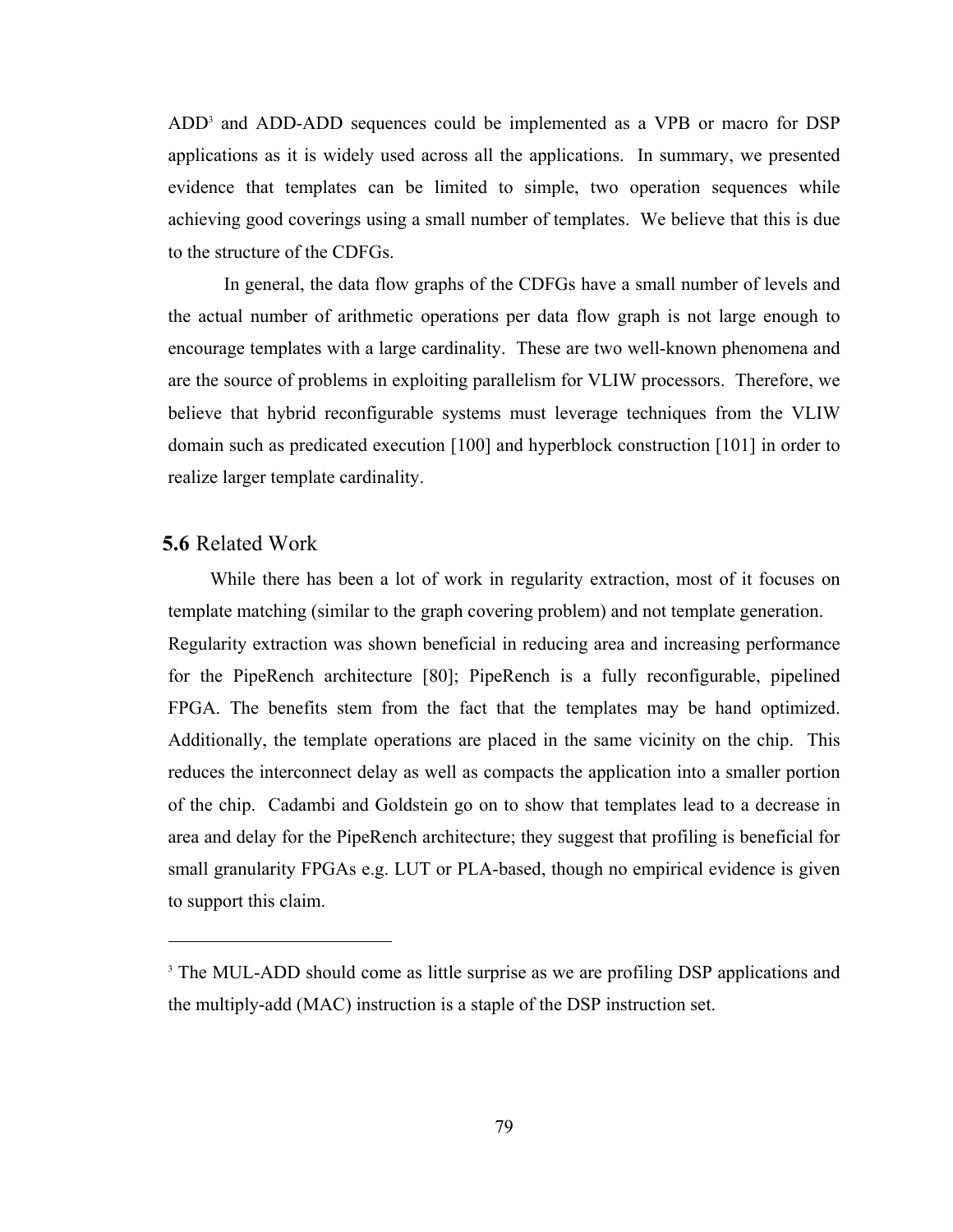Cadambi and Goldstein restrict their template generation to single output templates and limit the number of inputs. If the templates are going to be used as soft reconfigurable macros and placed in a configurable fabric, the number of inputs/outputs must be limited to maintain good routability. But, templates can also be used to generate the VPB functionality. Since the VPBs are ASIC blocks integrated into the reconfigurable fabric, the system architecture can place additional routing resources around VPBs to handle the additional routing needed by VPBs with a large number of inputs/outputs. Therefore, generated templates need not always have input/output restrictions.

Regularity extraction is used in a variety of other CAD applications. Templates are used during scheduling to address timing constraints and hierarchical scheduling [102]. Data path circuits exhibit a high amount of regularity; hence regularity extraction reduces the complexity of the program as well as increasing the quality of the result [103, 104]. System level partitioning is yet another use of regularity extraction [96]. Furthermore, proper use of templates can lead to low-power designs [105].

One of the earliest template matching works in the CAD community was by Kahrs [106], wherein a greedy, bottom-up procedure for a silicon compiler is described. Keutzer [107] modeled a system as a DAG and heuristically partitioned it to yield rooted trees and applied compiler techniques to test for pattern matches. Trees and single output templates are used by Chowdhary et al. [103] to cover data path circuits.

Rao and Kurdahi [96] addressed template generation for system-level clustering using the well-known first fit approach to bin filling. More recently, Cadambi and Goldstein [95] propose single output template generation via a constructive, bottom up approach. Both methods restrict the area and the number of pins for their templates. Our method attempts to find the best possible set of templates, regardless of area and size, though we can easily add pin and area restrictions to our algorithms. Additionally, we perform template generation and matching simultaneously.

IMEC's Cathedral Project [108] used a different model of computation in their high-level synthesis stage: instead of a CDFG they performed reductions on the signal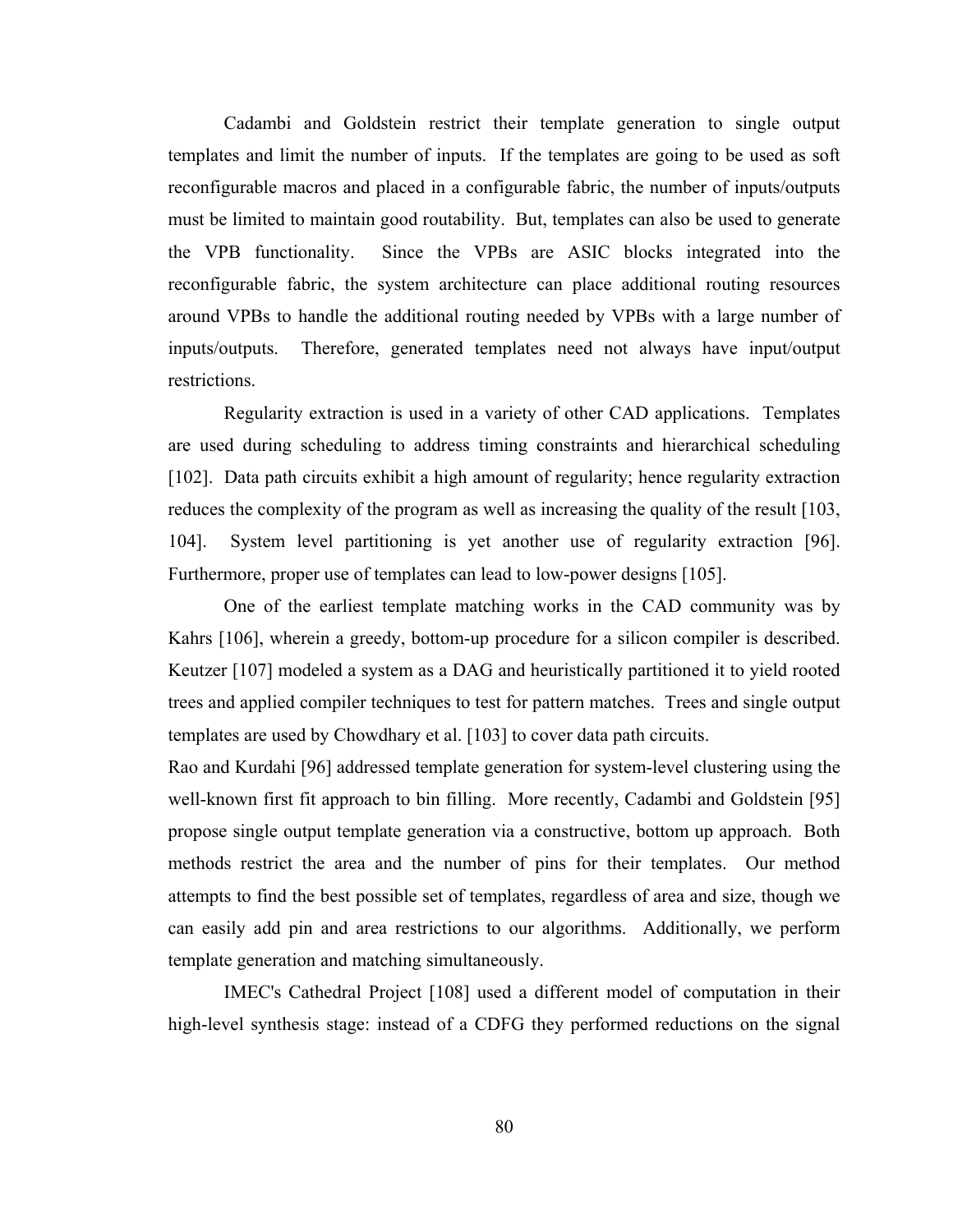flow graph of a DSP application. Their data path was composed of Abstract Building Blocks (ABBs), or instructions available from a given hardware library. The customized data path generated from many ABBs was referred to as an application specific unit (ASU). Cathedral's synthesis targeted ASUs, which could be executed in very few clock cycles. This goal was achieved via manual clustering of necessary operations into more compact operations, essentially a form of template construction. Whereas our template generation and matching algorithms are automated, the definition of clusters in Cathedral was a manual operation, mainly clustering loop and function bodies. Their results demonstrated an expected reduction of critical path length as well as interconnect as a result of clustering.

One of the more encouraging cases of performance gain via template matching was investigated by Corazao et al [109]. Their work assumed a given library of highly regular templates. These templates could be utilized during the high-level synthesis stage in order to minimize the number of clock cycles in a circuit's critical path. In circumstances where some parts of a template were not needed, partial matching was also allowed. With partial matching, some portions of a selected template go unused. Their experimental results demonstrated large performance gains without an unreasonable increase in area. Although many optimization techniques were utilized as part of the synthesis strategy, template selection had the largest impact on overall improvement in throughput.

The Totem Project [110, 111] endeavors to automate the generation of custom reconfigurable architectures based on a given set of applications. Built upon the RaPiD architecture [81], their optimizations are made at the placement and routing stages of synthesis, mapping coarse-grained components to a one-dimensional data path axis. Unlike our design, their input is a set of architecture netlists, which are transformed directly to a physical design while targeting the simultaneous goals of increased routing flexibility and decreased area.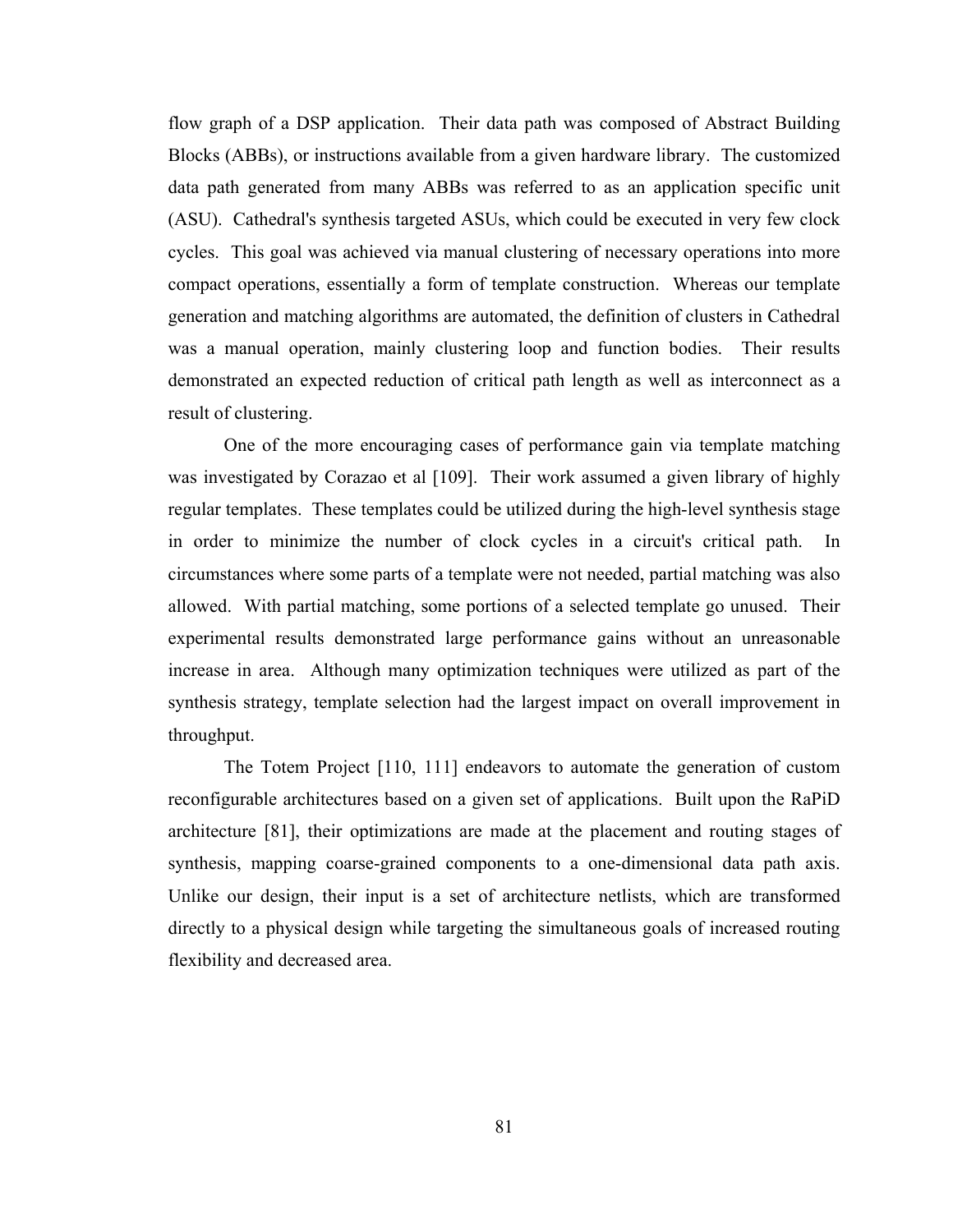#### **5.7** Summary

 In this work, we addressed the problem of instruction generation. We proposed an algorithm to solve the problem that performs simultaneous template generation and matching. Our algorithm generates instructions by profiling the graph and clustering common edges. Furthermore, we present some theory behind instruction generation.

Instruction generation is a relatively new and essential problem for compilation to reconfigurable systems. Instruction generation can be used to create soft reconfigurable macros, which are tightly coupled sequential operations that are placed in the same vicinity in a configurable fabric. Furthermore, the macros are ideal candidates for hand optimization. Additionally, template generation can be used to specify the functionality for pre-placed ASIC blocks (VPBs) in hybrid reconfigurable systems.

We developed a co-compiler for a hybrid reconfigurable system. Using DSP benchmarks, we showed that full-blown template generation is unnecessary as simple templates – templates with a sequence of two operations – create a graph covering with similar quality to more complex templates. This suggests that advanced compiler techniques such as predicated execution and hyperblock construction are needed in order to efficiently utilize large templates.

 In the future, we plan to study the effect of predicated execution and hyperblock on template generation. Also, we intend to develop a complete back-end of a retargetable compiler for hybrid reconfigurable systems.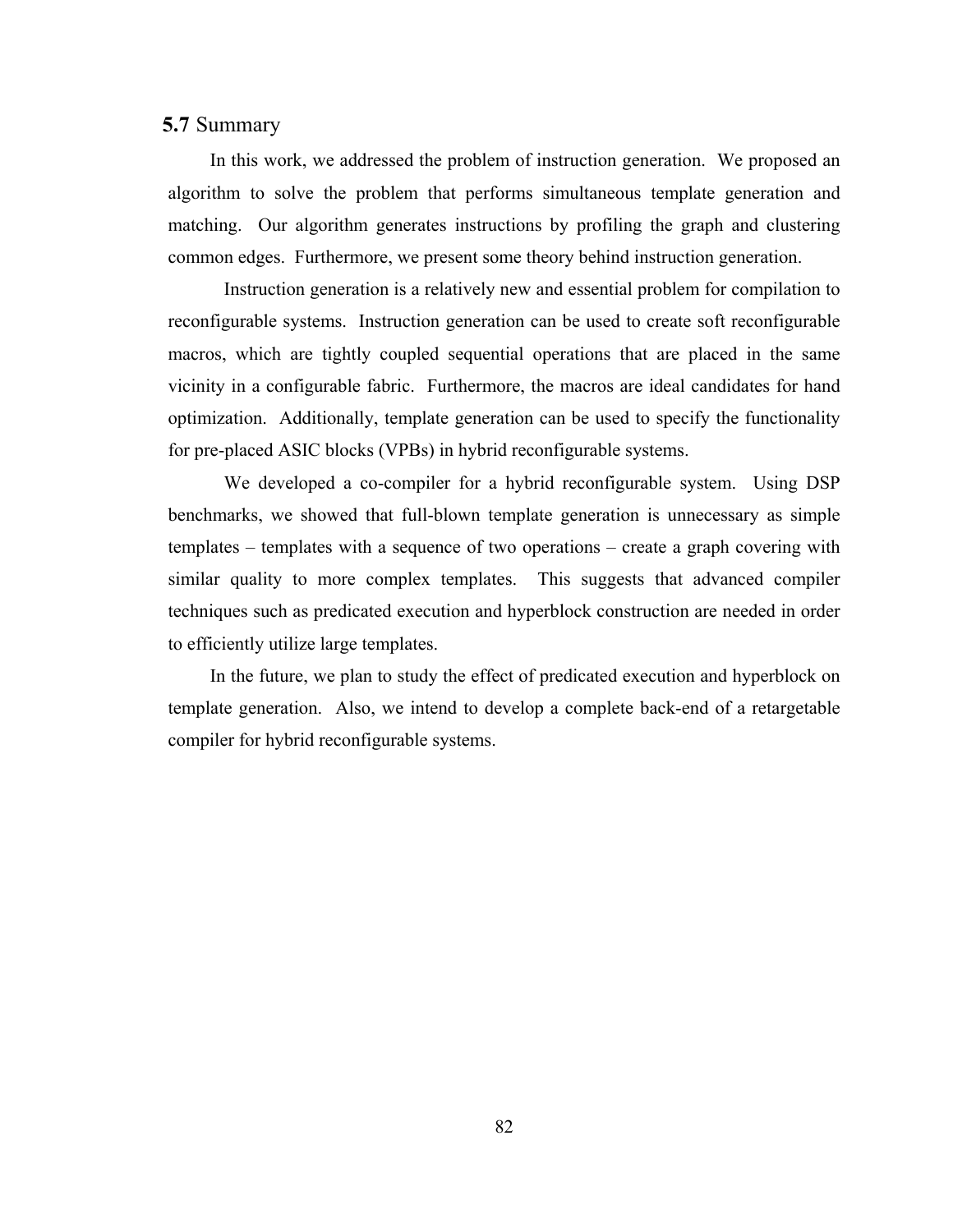## **CHAPTER 6 Data Communication**

#### **6.1** Introduction

In order to facilitate the future design of embedded systems and system-on-chips, we must develop techniques to explore the design space of the system i.e. *system synthesis*. These tools will take a high-level specification of the application and produce a customized hardware system. The system may be comprised of many components – different types of processors (e.g. ARM, VLIW, superscalar) as well as reconfigurable logic devices (e.g. FPGA) and/or ASIC components.

The compiler straddles the boundary between application and hardware, making it a natural area to perform system exploration. The compiler can already map portions of the application to different processors by simply emitting code. This only allows exploration on a system composed of various numbers and types of processors. In order to complete the system exploration space – one with processors, ASIC and reconfigurable components, we need a path from the compiler to a hardware description language (HDL); this allows us to map portions of the application to ASICs, FPGAs and any other devices that accept HDL as an input.

An area of extreme importance is the translation of the compiler's intermediate representation (IR) to a form that is suitable for synthesis to hardware. During this translation, we should attempt to exploit the existing concurrency of the application and discover additional parallelism [84]. Also, we should determine the types of hardware specialization that will increase the efficiency of the application [80, 92]. Finally, we must take into account the hardware properties of the circuit, e.g. power dissipation, critical path and interconnect area.

*Static single assignment* [112, 113] transforms the IR such that each variable is defined exactly once. It is an ideal transformation for hardware because lone side effects of the transformation, Φ-nodes, are easily implemented in hardware as multiplexers. It has been used in many projects where the final output is an HDL [18, 20, 83]. Yet, SSA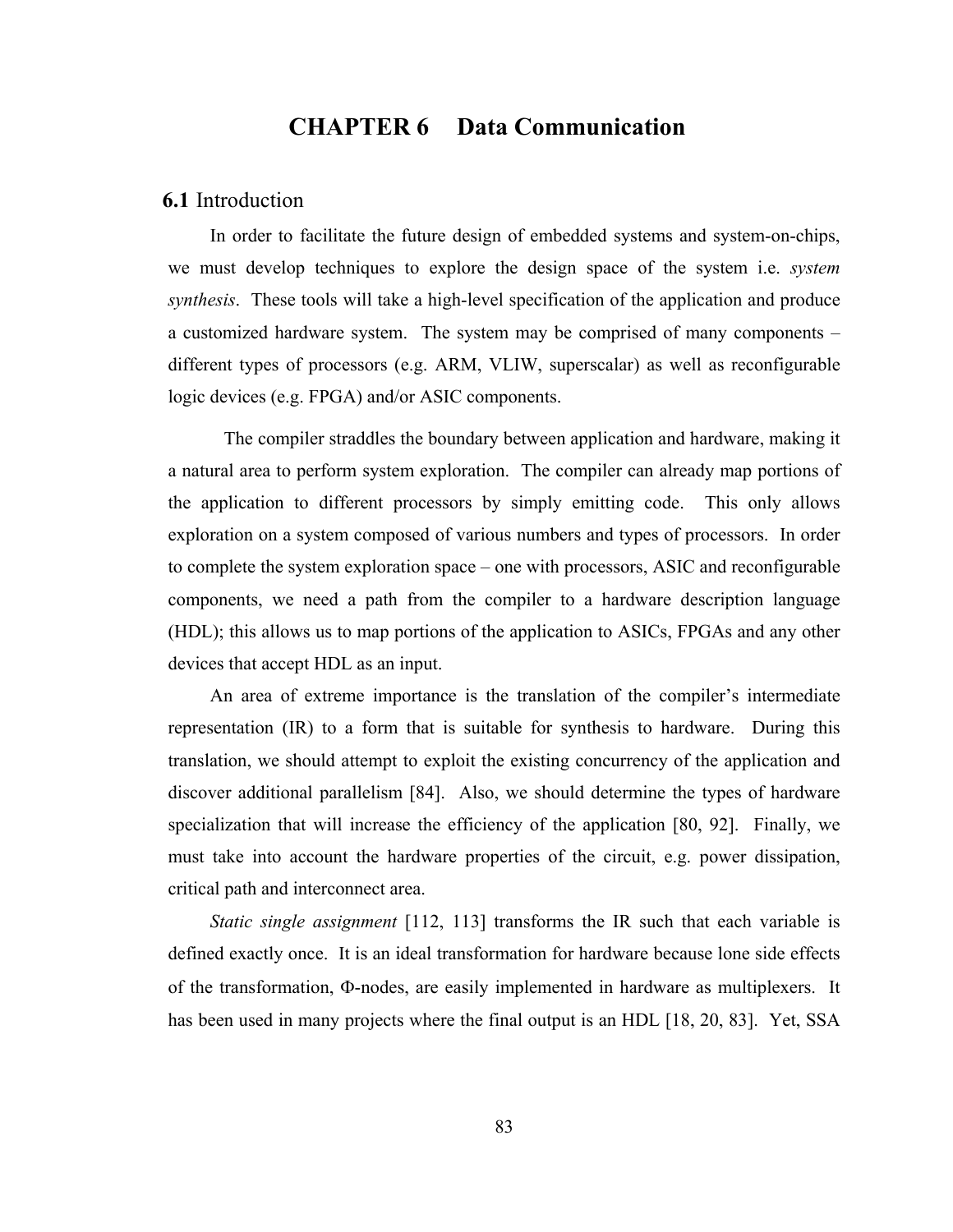was originally developed to enable optimizations for fixed architectures; it was not originally meant for hardware synthesis.

In this work, we study SSA and its effect on the optimization of hardware properties of the circuit. We show how SSA can be used to minimize data communication; this has a direct effect on the area, amount of interconnect and delay of the final circuit. Furthermore, we show that SSA in its original form is not optimal in terms of data communication and give an optimal algorithm for the placement of Φ-nodes to minimize the amount of data communication.

In the next section, we give background material related to our research. We show how SSA is useful to minimize interconnect in the hardware in Section 6.2. Furthermore, we point out a fundamental shortcoming of traditional SSA and develop a new SSA algorithm to overcome this limitation. Section 6.3 presents experiments to illustrate the effect of these algorithms to minimize data communication. We discuss related work in Section 6.4 and provide concluding remarks in Section 6.5.

### **6.2** Minimizing Inter-Node Communication

In order to determine the data exchange between nodes in a CDFG, we establish the relationship between where data is generated and where data is used for calculation. The specific place where data is generated is called its *definition point*. A specific place where data is used in computation is called a *use point*. The data generated at a particular definition point may be used in multiple places. Likewise, particular use point may correspond to a number of different definition points; the control flow dictates the actual definition point at any particular moment.

In hardware, the path of execution between nodes can be controlled either by a central controller or by the nodes themselves. The former is called centralized control, whereas the latter is decentralized control. The hardware nodes are referred to as control nodes, and roughly correspond to nodes on a compiler's control flow graph.

If data generated in one control node is used in a computation in a second control node, these two control nodes must have a mechanism to transfer the data between them.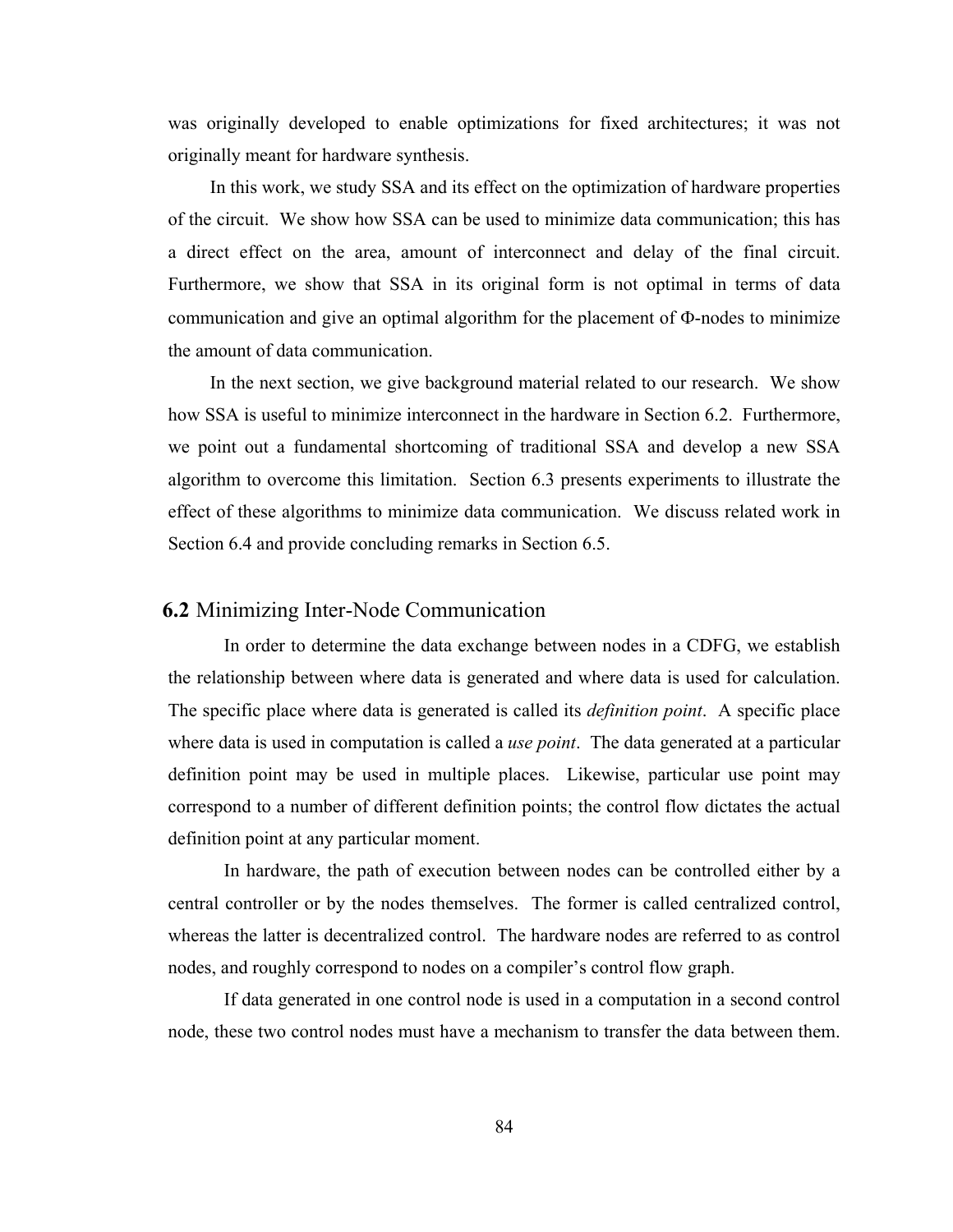A distributed data communication scheme has a direct connection between the two control nodes (i.e. one node controls the other's execution through a signal). If a centralized scheme were used, the first control node would transfer the data to memory and the second control node would access the memory for that data. Therefore, in a centralized scheme minimizing the inter-node communication would have a direct impact on the number of memory accesses, and in a distributed scheme the interconnect between the control nodes would be reduced. However, in both control schemes real performance boosts can be realized through communication optimization. Thus, regardless of the scheme that we use, we should try to minimize the amount of inter-node communication.

#### **6.2.1Static Single Assignment**

We can determine the relationship between the use and definition points through static single assignment [112, 113]. Static Single Assignment (SSA) renames variables with multiple definitions into distinct variables – one for each definition point.

We define a *name* to represent the contents of a storage location (e.g. register, memory). A name is unspecific to SSA. In non-SSA code, a name represents a storage location but we may not know the exact location; the precise location of the name depends on the control flow of the program. Therefore, we call a name in non-SSA code a *location.* SSA eliminates this confusion as each name represents a value that is generated at exactly one definition point. The SSA definition of a name is called a *value*.

In order to maintain proper program functionality, we must add Φ-nodes into the CDFG. Φ-nodes are needed when a particular use of a name is defined at multiple points. A Φ-node takes a set of possible names and outputs the correct one depending on the path of execution. Φ-nodes can be viewed as an operation of the control node. They can be implemented using a multiplexer. FIGURE 17 illustrates the conversion to SSA.

SSA is accomplished in two steps, first we add Φ-nodes and then we rename the variables at their definition and use points. There are several methods for determining the location of the Φ-nodes. The naïve algorithm would insert a Φ-node at each merging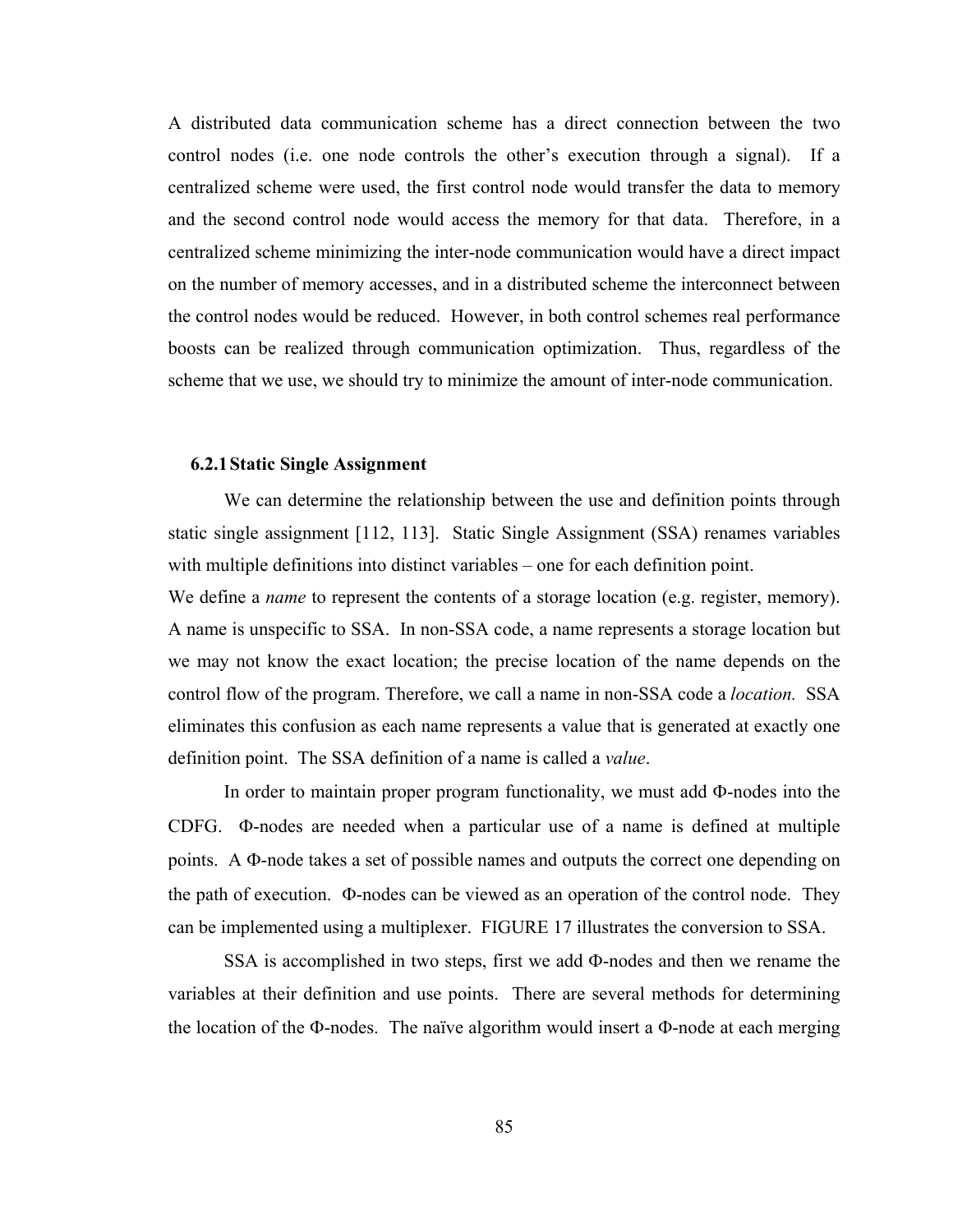point for each original name used in the CDFG. A more intelligent algorithm – called the minimal algorithm – inserts a Φ-node at the iterated dominance frontier of each original name [112]. The semi-pruned algorithm builds smaller SSA form than the minimal algorithm. It calculates determines if a variable is local to a basic block and only inserts Φ-nodes for non-local variables [113]. The pruned algorithm further reduces the number of Φ-nodes by only inserting Φ-nodes at the iterated dominance frontier of variables that are live at that time [114]. After the position of the Φ-nodes is determined, there is a pass where the variables are renamed.



## **FIGURE 17 a) Conversion of Straight-line Code to SSA b) SSA Conversion with Control Flow**

The minimal method requires  $O(|E_{cfg}| + |N_{cfg}|^2)$  time for the calculation of the iterated dominance frontier. The iterated dominance frontier and liveness analysis must be computed during the pruned algorithm. There are linear or near linear time liveness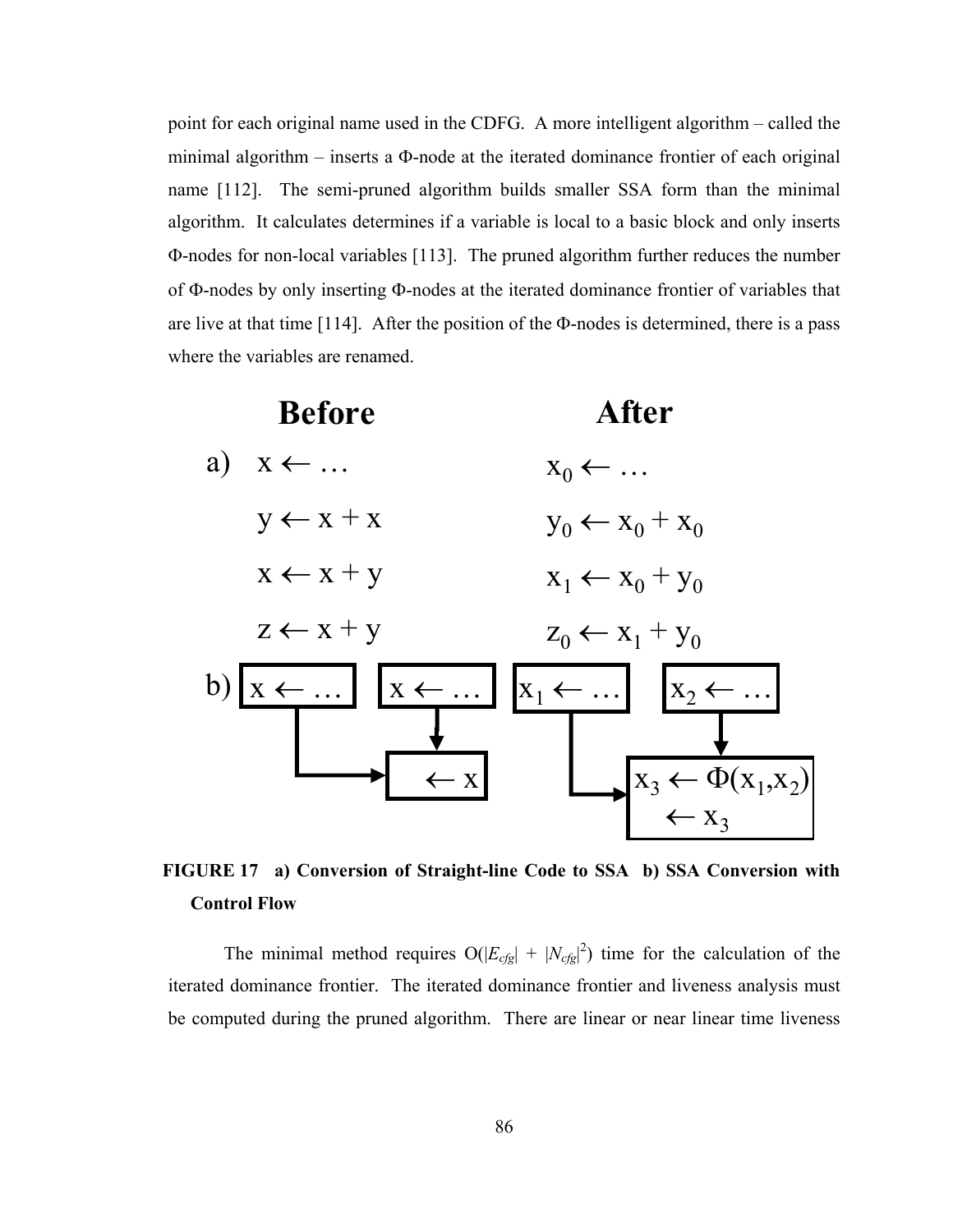analysis algorithms [115-117]. Therefore, the pruned method has the same asymptotic runtime as the minimal method.

We should suppress any unnecessary data communication between control nodes. Now we explain how to minimize the inter-node communication.

#### **6.2.2Minimizing Data Communication with SSA**

SSA allows us to minimize the inter-node communication. The various algorithms used to create SSA all attempt to accurately model the actual need for data communication between the control nodes. For example, if we use the pruned algorithm for SSA, we eliminate false data communication by using liveliness analysis, which eliminates passing data that will never be used again.

SSA allows us to minimize the data communication, but it introduces Φ-nodes to the graph. We must add a mechanism that handles the Φ-nodes. This can be accomplished by adding an operation that implements the functionality of a Φ-node. A multiplexer provides the needed functionality. The input names are the inputs to the multiplexer. An additional control line must be added for each multiplexer to determine that the correct input name is selected.

A fundamental limitation of using SSA in a hardware compiler is the use of the iterated dominance frontier for determining the positioning of the Φ-nodes. Typically, compilers use SSA for its property of a single definition point. We are using it in another way – as a representation to minimize the data communication between hardware components (CFG nodes). In this case, the positioning of Φ-nodes at the iterated dominance frontier does not always optimize the data communication. We must consider spatial properties in addition to the temporal properties of the CDFG when determining the position of the Φ-nodes.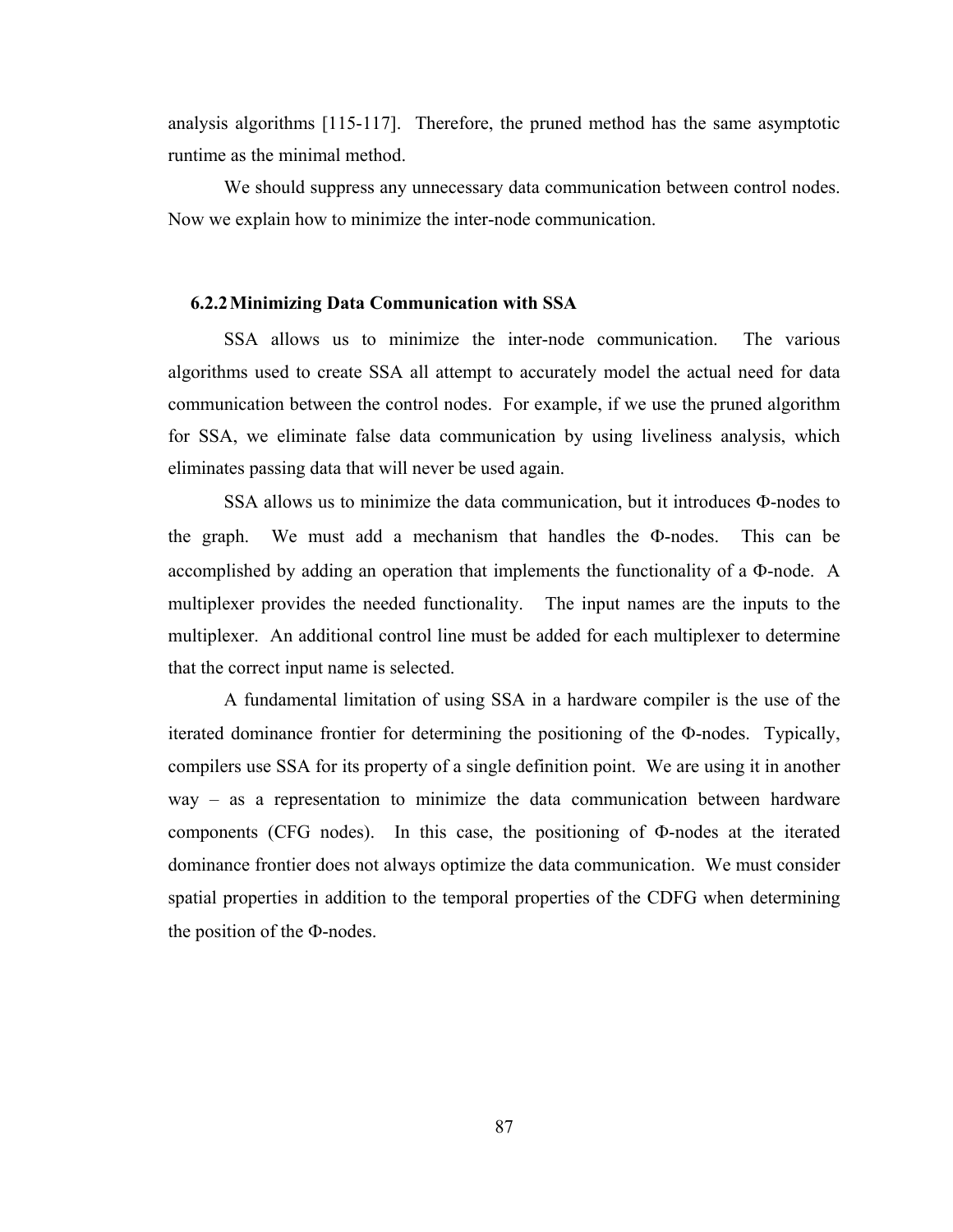

**FIGURE 18 SSA form and the corresponding floorplan (dotted edges represent data communication, and grey edges represent control). Data communication = 4 units.** 

We illustrate our point with a simple example. FIGURE 18 a exhibits traditional SSA<sup>4</sup> form as well as the corresponding floorplan, containing control nodes a through e. The Φ-node is placed in control node d. In the traditional SSA scheme, the data values *x2*, *x3*, and *x4* (from nodes a, b, and c) are used in node d, but only in the Φ-node. Then,

 $\overline{a}$ 

<sup>4</sup> We use the terms "traditional SSA" and "temporal SSA" interchangeably to mean the SSA introduced by Cytron et al.  $\{4\}$ .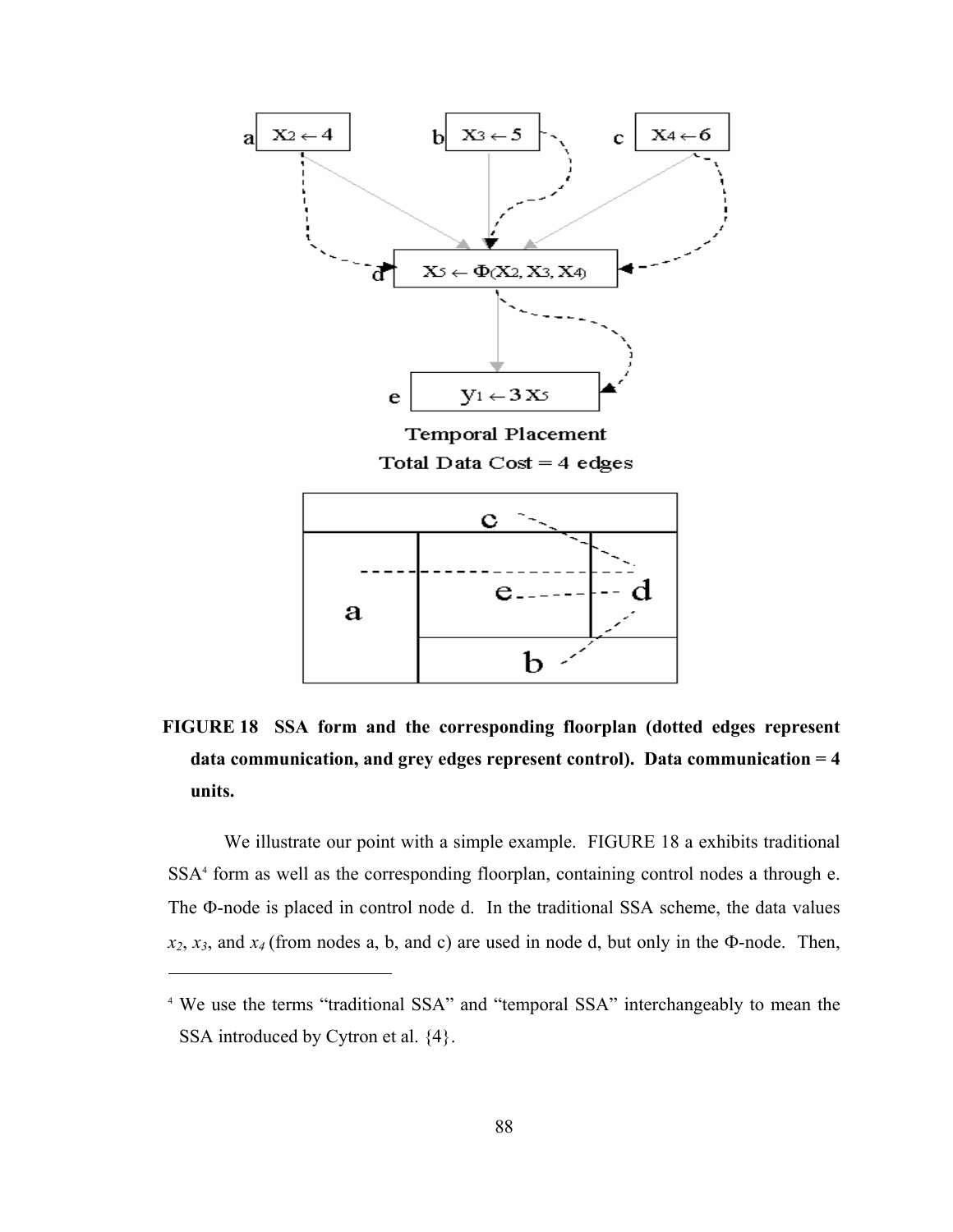the data  $x_5$  is used in node e. Therefore, there must be a communication connection from node a to node d, node b to node d and node c to node d, as well as a connection from node d to node  $e - a$  total of 4 communication links. In FIGURE 18 b, the  $\Phi$ -node is distributed to node e. Then, we only need a communication connection from nodes a,b, and c to node e, a total of 3 communication links.



**FIGURE 19 SSA form with the** Φ**-node spatially distributed, as well as the corresponding floorplan. Data communication = 3 units.** 

From this example, we can see that traditional Φ-node placement is not always optimal in terms of data communication. This arises because Φ-nodes are traditionally placed in a temporal manner. The iterated dominance frontier is the first place in the timeline of the program where the two (or more) locations of a variable merge. But, as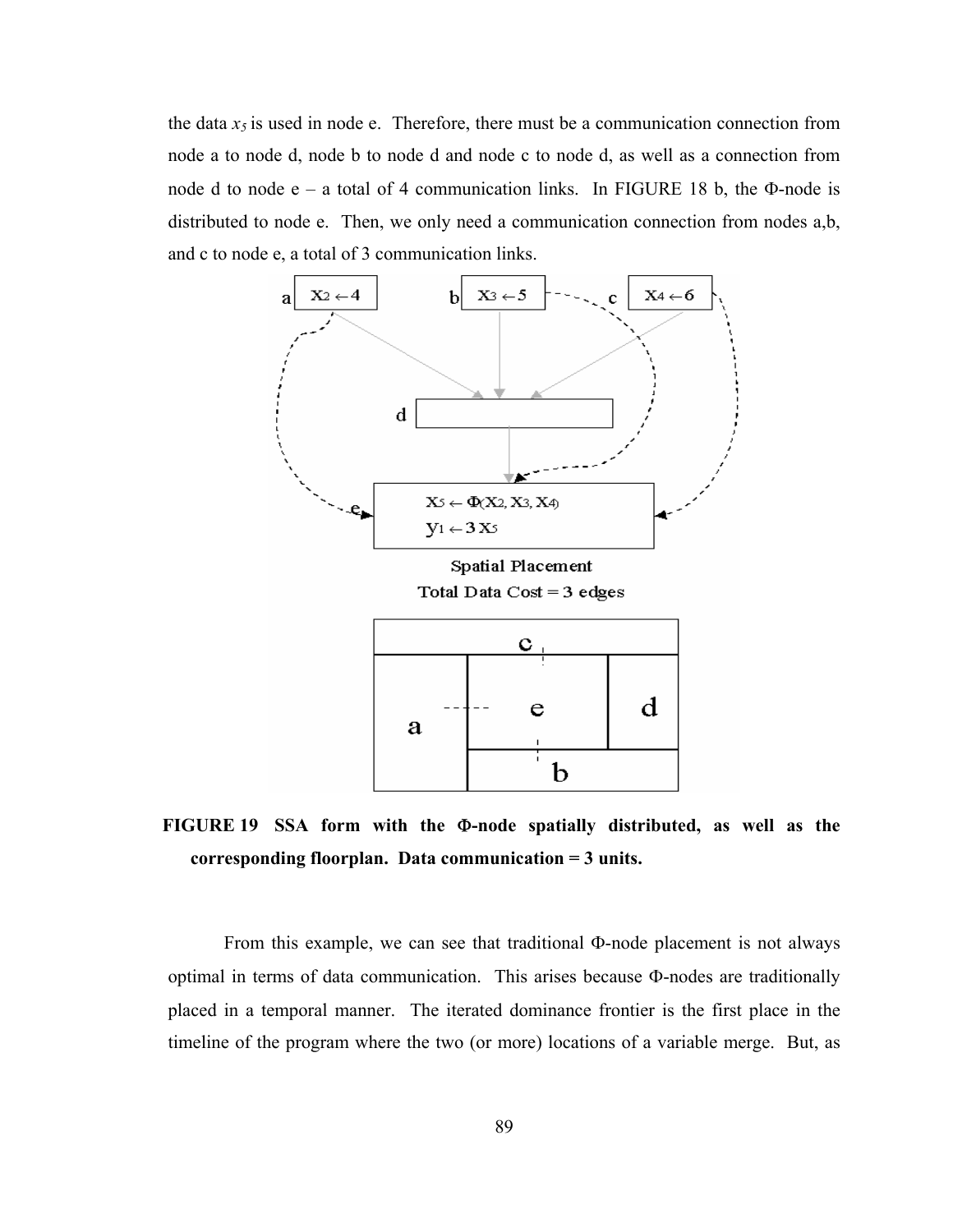you can see, this is not necessarily the only place where they can be placed. When considering hardware compilation, we must think spatially as well as temporally. By moving the position of the Φ-nodes, it is possible to achieve a better layout of our hardware design. In order to reduce the data communication, we must consider the number of uses of the value that a Φ-node defines as well as the number of values that the Φ-node takes as an input.

#### **6.2.3An Algorithm for Spatially Distributing** Φ**-nodes**

The first step of spatially distributing Φ-nodes is determining which Φ-nodes should be moved. We assume that we are given the correct temporal positioning of the Φ-nodes according to some SSA algorithm (e.g. minimal, semi-pruned, pruned). The movement of a Φ-node depends on two factors. The first factor is the number of values that the Φ-node must choose between. We call this the number of Φ-node *source values s*. The second factor is the number of uses that the value of the Φ-node defines. We call this the Φ-node *destination value d*. Taking FIGURE 18 a as an example, the Φ-node source values are  $x_2$ ,  $x_3$ , and  $x_4$  whereas the Φ-node destination value is  $x_5$ . Determining *s* is simple; we just need to count the number of source values in the Φ-node. Finding the number of uses of the destination value is a more difficult. We can use def-use chains [51], which can be calculated during SSA.

The relationship between the amount of communication links  $C_T$  needed for a  $\Phi$ node in temporal SSA and the number of communication links  $C_S$  in spatial SSA is:

$$
C_T = s + d \qquad C_S = s \cdot d
$$

Using these relationships, we can easily determine if spatially moving a Φ-node will decrease the total amount of inter-node data communication. If  $C_S$  is less than  $C_T$ , then moving the Φ-node is beneficial. Otherwise, we should keep the Φ-node in its current location.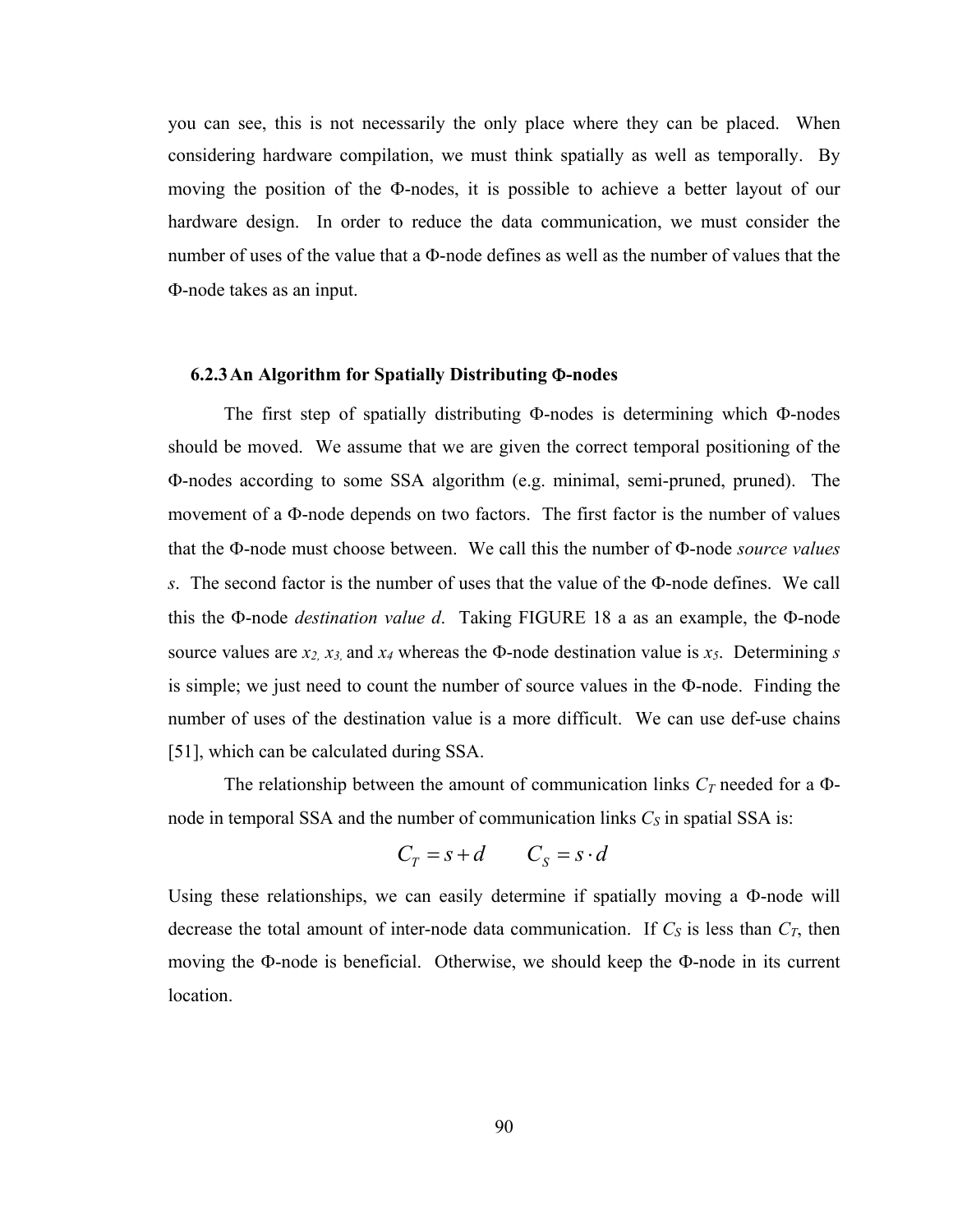After we have decided on which Φ-nodes we should move, we must determine the control node(s) where we should move the  $\Phi$ -node. This step is rather easy, as we move the Φ-node from its original location to control nodes that have a use of the definition value of that Φ-node. It is possible that by moving the Φ-node, we increase the total number of Φ-nodes in the design. But, we are decreasing the total amount of internode data communication. Therefore, the amount of data communication is not directly dependent on number of Φ-nodes.

| 1. Given a CDFG $G(N_{cfg}, E_{cfg})$                                 |
|-----------------------------------------------------------------------|
| 2. perform $SSA(G)$                                                   |
| 3. calculate def use chains $(G)$                                     |
| 4. remove back edges $(G)$                                            |
| 5. topological sort(G)                                                |
| <b>6.</b> for each node $n \in N_{cfg}$                               |
| <b>for each</b> $\Phi$ -node $\Phi \in n$<br>7.                       |
| 8. $s \leftarrow  \phi_{\text{.} \text{sources}} $                    |
| 9. $d \leftarrow  \text{def use chain}(\Phi \text{.}   \text{dest}) $ |
| if $s \cdot d < s + d$<br><b>10.</b>                                  |
| 11.<br>move to spatial locations $(\Phi)$                             |
| 12. restore back edges $(G)$                                          |

#### **FIGURE 20 Spatial SSA Algorithm**

It is possible that a use point of the definition value of Φ-node <sup>Φ</sup>*1* is another Φnode  $\Phi_2$ . If we wish to move  $\Phi_1$ , we add the source values of  $\Phi_1$  into the source values of  $\Phi_2$ ; obviously, this action changes the number of source values of  $\Phi_2$ . In order to account for such changes in source values, we must consider moving the Φ-nodes in a topologically sorted manner based on the CDFG control edges. Of course, any back control edges must be removed in order to have valid topologically sorting. We can not move Φ-nodes across back edges as this can induce dependencies between the source value and the destination value of previous iterations i.e. we can get a situation where  $b<sub>l</sub>$  $\leftarrow \Phi(b_1, \ldots)$ . The source value  $b_1$  was produced in a previous iteration by that same  $\Phi$ -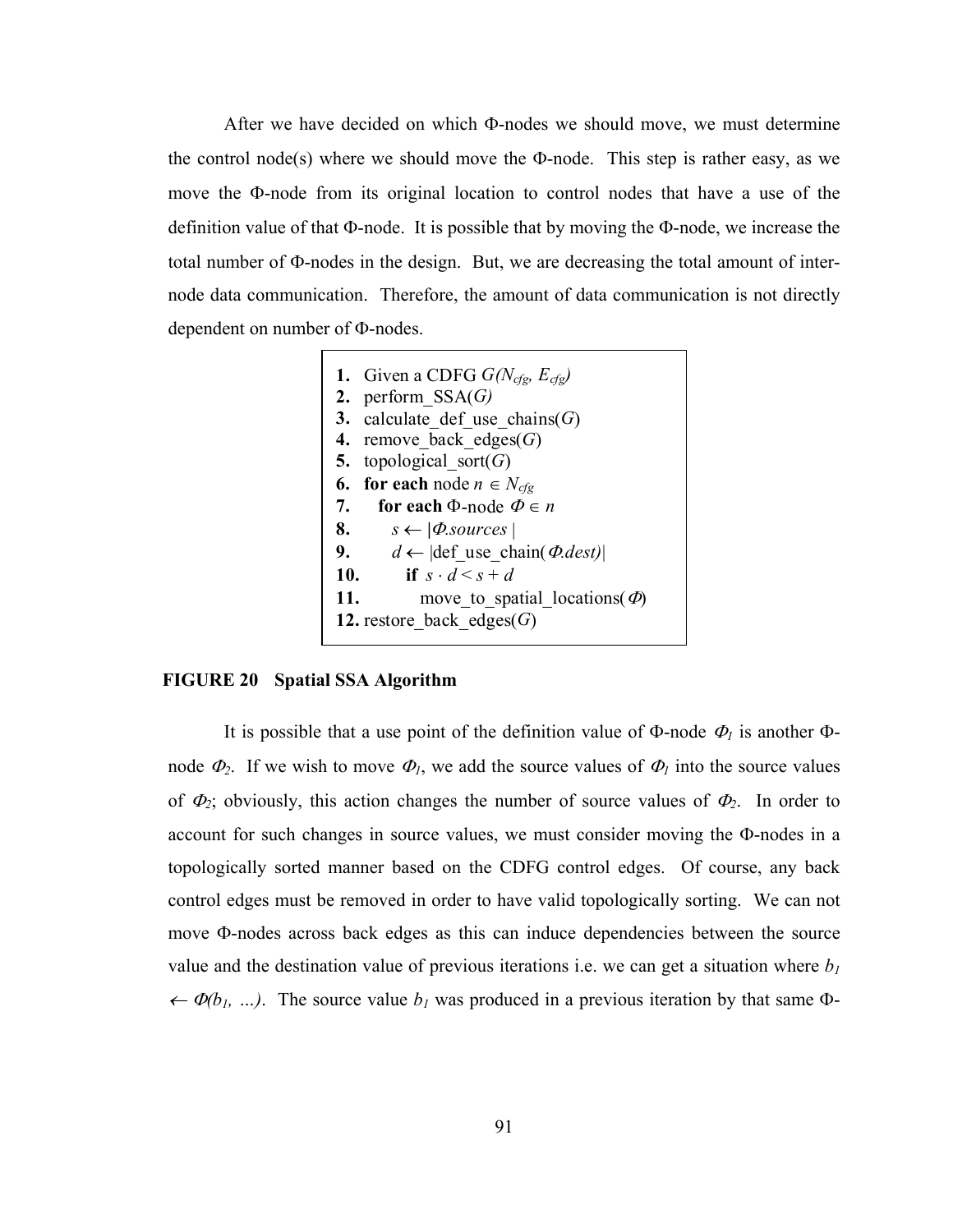node. The complete algorithm for spatially distributing Φ-node to minimize data communication is outlined in FIGURE 19.

**Theorem 6.1:** Given an initially correct placement of a Φ-node, the functionality of the program remains valid after moving the  $\Phi$ -node to the basic block(s) of all the use point(s) of the Φ-node's destination value.

**Proof:** There are two cases to consider. The first case is when the use point is a normal computation. The second case is when a use point is Φ-node itself.

We consider the former case first. When we move the Φ-node from it's initial basic block, we move it to the basic blocks of every use point of the Φ-node's destination value *d*. Therefore, every use of the *d* can still choose from the same source values. Hence, if the Φ-node source values where initially correct, the use points of *d* remain the same after the movement. We must also insure that moving the Φ-node does not cause some other use point that uses the same name but has a different value. The Φ-node will not move past another Φ-node that has the same name because by construction of correct initial SSA, that Φ-node must have *d* as one of its source values.

The proof of the second case follows similar lines to that of the first one. The only difference is that instead of moving the initial  $\Phi$ -node  $\Phi_i$  to that basic block, we add the source values to the  $\Phi$ -node  $\Phi_u$  that uses *d*. If we move  $\Phi_i$  before  $\Phi_u$ , then the functionality of the program is correct by the same reasoning of the first part of proof. Assuming that the temporal SSA algorithm has only one Φ-node per basic block per name, we can add the source values of  $\Phi_i$  to  $\Phi_u$  while maintain the correct program functionality.  $\square$ 

**Theorem 6.2:** Given a correct initial placement of Φ-nodes, the spatial SSA algorithm maintains the correct functionality of the program.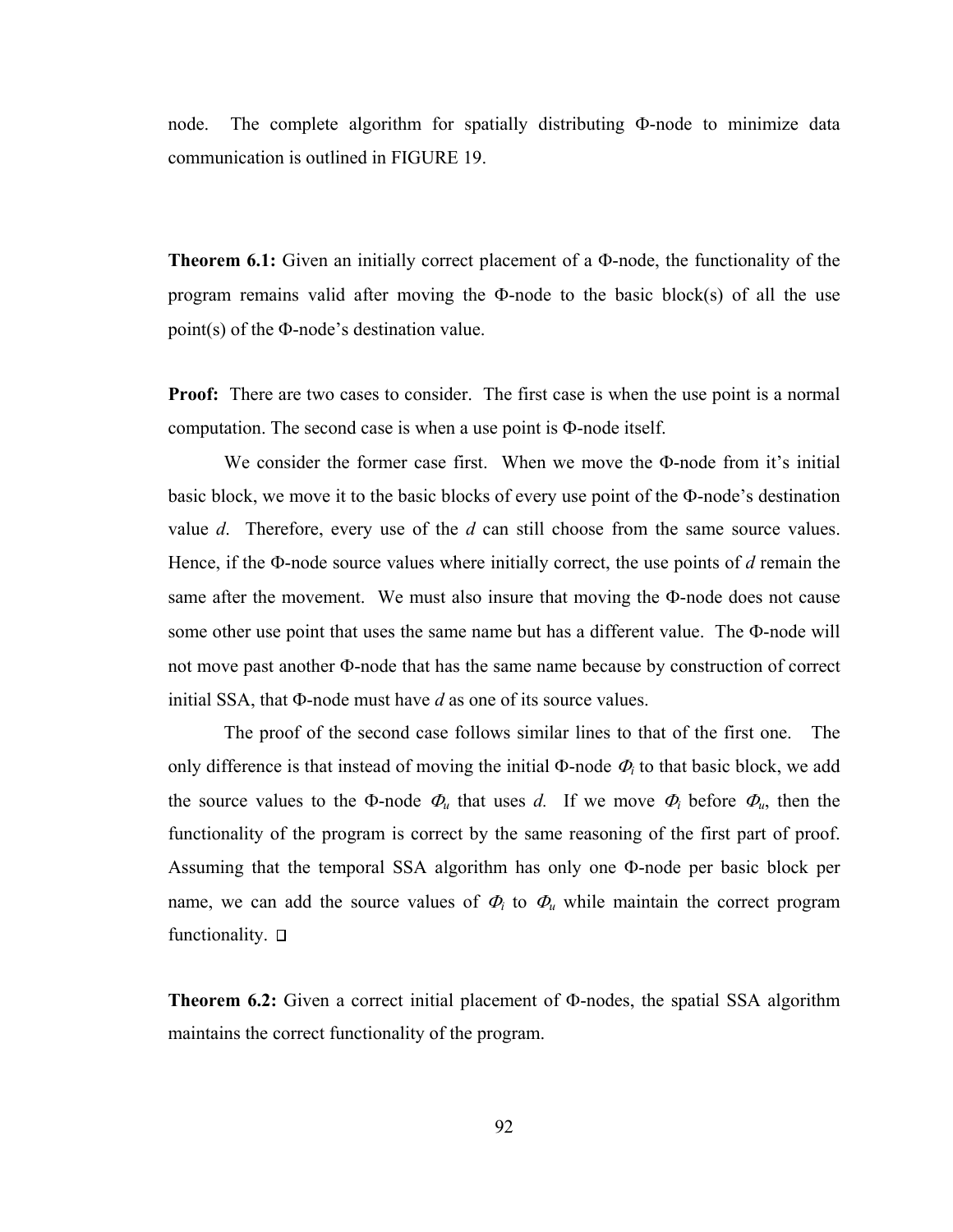**Proof:** The algorithm considers the Φ-nodes in a topologically sorted manner. As a consequence of Theorem 6.1, the movement of a single Φ-node will not disturb the functionality of the program hence the Φ-node will not move past another value definition point with the same name. Since we are considering the Φ-nodes in forward topologically sorted order, the movement of any Φ-node will never move past a Φ-node which has yet to be considered for movement. Also, Φ-node can never move backwards across and edge (remember we remove back edges). Therefore, the algorithm will never move a value definition point past another value definition point with the same name. Hence every use preserves the same definition after the algorithm completes. This maintains the functionality of the program.  $\square$ 

**Theorem 6.3:** Given a floorplan where all wire lengths are unit length, the Spatial SSA Algorithm provides minimal data communication.

**Proof:** The source values of any given phi function are individual control nodes, and the cardinality of these nodes shall be referred to as *s*. Likewise, the destination points of any phi function are individual control nodes, and their cardinality will be referred to as *d*. The number of control nodes which define a given phi function will be referred to as *n*. The amount of data communication that this algorithm can reduce is restricted to the number of data edges coming into each phi node and the number of data edges coming out of each phi node. (The other data communication is already minimized, since SSA variables are actual data values. Therefore, SSA variables passed between control blocks are actual pieces of data that must be moved.) If a phi node is coalesced with its use point, then the number of out degree edges specifically leaving the phi node can be considered equal to zero. (The phi node's out degree data edges are now equal to the out degree of the use point, which cannot be reduced any further by the placement or removal of the phi node. Therefore the phi node's out degree of data will be considered equal to zero in this case.)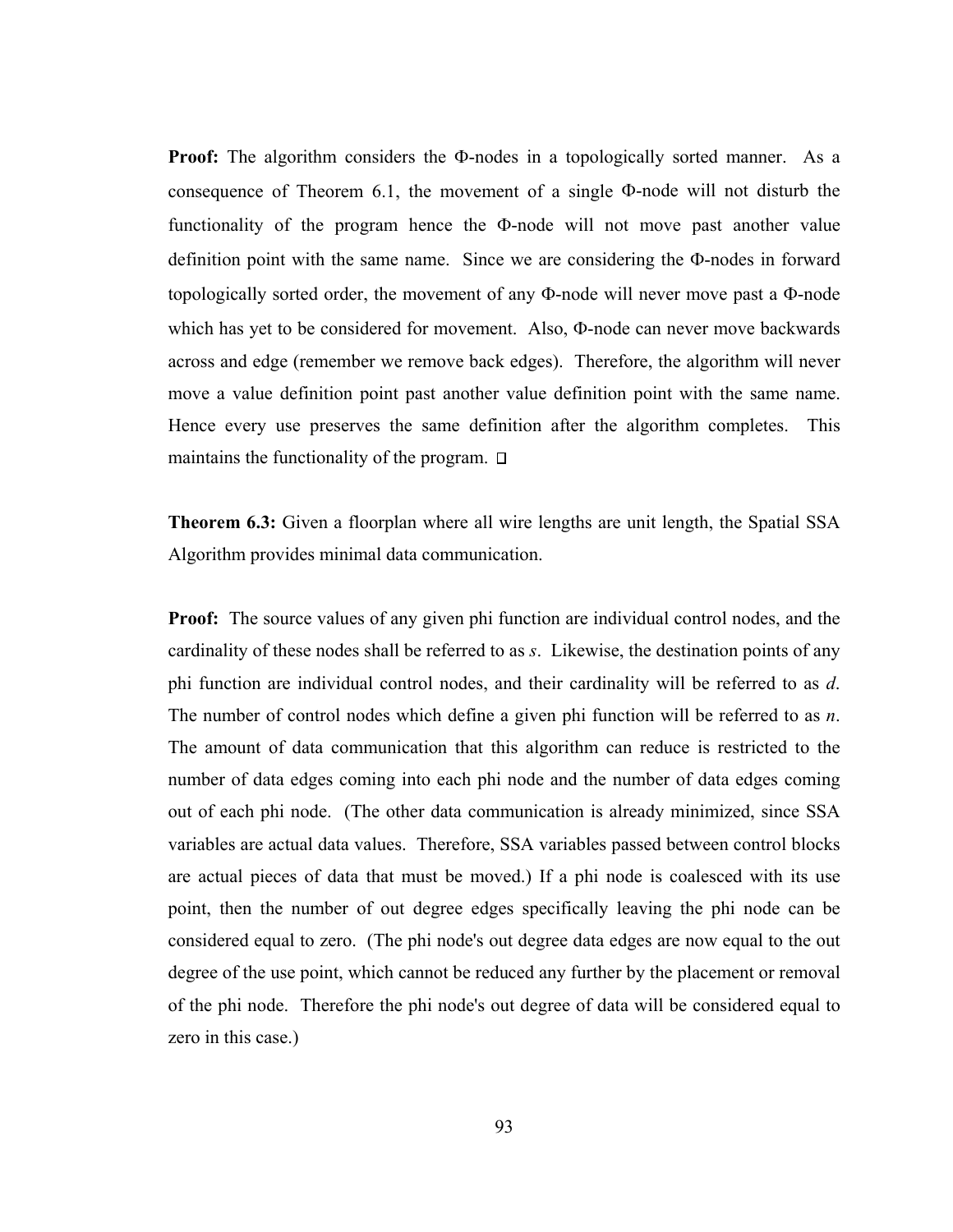The total number of data communication points entering and exiting the phi nodes of a given phi function can be represented by a cost equation:

$$
C = \sum_{n \Phi \text{ nodes}} in + out
$$

where *in* is the number of inbound edges to each phi node and *out* is the number of outbound edges from each phi node.

In a floorplan where each edge has unit cost, this equation represents the total cost of this phi function in the graph.

In order to maintain correctness in a CDFG, every source value of a phi function must be coming into all phi nodes defining this function. (This is the only data that needs to enter a phi node.) Therefore, for all minimal cost cases, we can say that *in = s* for every phi node and the data communication cost of the phi function can be restated as

$$
C = ns + \sum_{n \Phi \text{ nodes}} out
$$

since *s* is constant.

This leaves us with two values we can minimize: *n* (the number of total nodes defining a given phi function) and *out* (the out degree of a phi node), since *s* cannot be reduced (for correctness's sake). The most minimal cost we can have is when  $n = 1$  or  $out = 0$ .

 $(n \geq 1)$ , because at least one node must define the phi function. *out* = 0 is possible, as stated earlier.)

In the case that  $out = 0$ , the phi function will be coalesced with every use point of that function. That means that the total number  $n$  of nodes defining this function will equal *d* (the number of use points of the phi function). Therefore,

$$
C = ns + \sum_{n \text{ o nodes}} out = ns = d \cdot s = \mathbf{s} \cdot \mathbf{d}
$$

(corresponding to spatial placement)

In the case that  $n = 1$ , that means that there is only one node defining a given phi function. This means that either a) there is a directed edge from this node to every use point or b) there is only one use point and this node has been coalesced with it.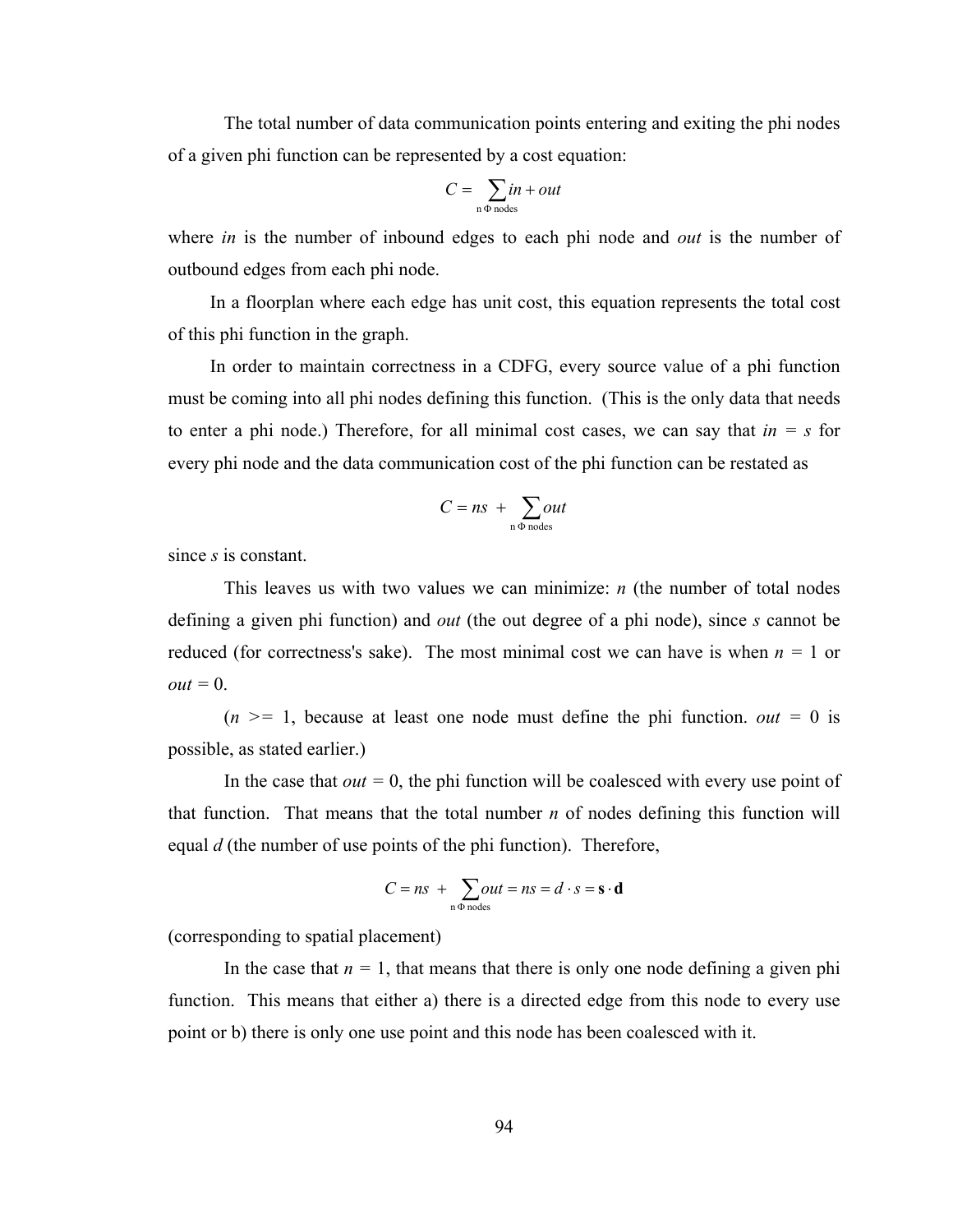In the case of part a, the total number of directed edges leaving the one phi node is equal to *d* (the number of use points) therefore

$$
C = 1 * s + \sum_{n \text{ } \Phi \text{ nodes}} out = s + out = s + d
$$

(corresponding to temporal placement)

Part b is a special case of  $C = s * d (n = 1, out = 0)$ .

Therefore, we can minimize the total in/out degree of the phi node(s) by minimizing the equations  $(C = s + d, C = s * d)$ . This corresponds to either choosing temporal placement (in the case of  $s + d < s * d$ ) or choosing spatial placement (if  $s + d > s * d$ ). This minimization of the degree of the phi node(s) leads to minimal data communication in the CDFG.

#### **6.3** Experimental Results

To measure the effectiveness of using SSA to minimize data communication between control nodes, we examined a set of DSP functions. DSP functions typically exhibit a large amount of parallelism making them ideal for hardware implementation. The DSP functions were taken from the MediaBench test suite [99] (See TABLE 3:). The files were compiled into CDFGs using the SUIF compiler infrastructure [52] and the Machine-SUIF [59] backend.

We performed SSA analysis with the SSA library built into Machine-SUIF. The library was initially developed at Rice [118] and recently adapted into the Machine-SUIF compiler.

First, we compare the amount of data communicated between the control nodes using the different SSA algorithms. Given two control nodes *i* and *j*, the *edge weight w(i,j)* is the amount of data communicated (in bits) from control node *i* to control node *j*. The *total edge weight (TEW)* is:

$$
TEW = \sum_{i} \sum_{j} w(i, j)
$$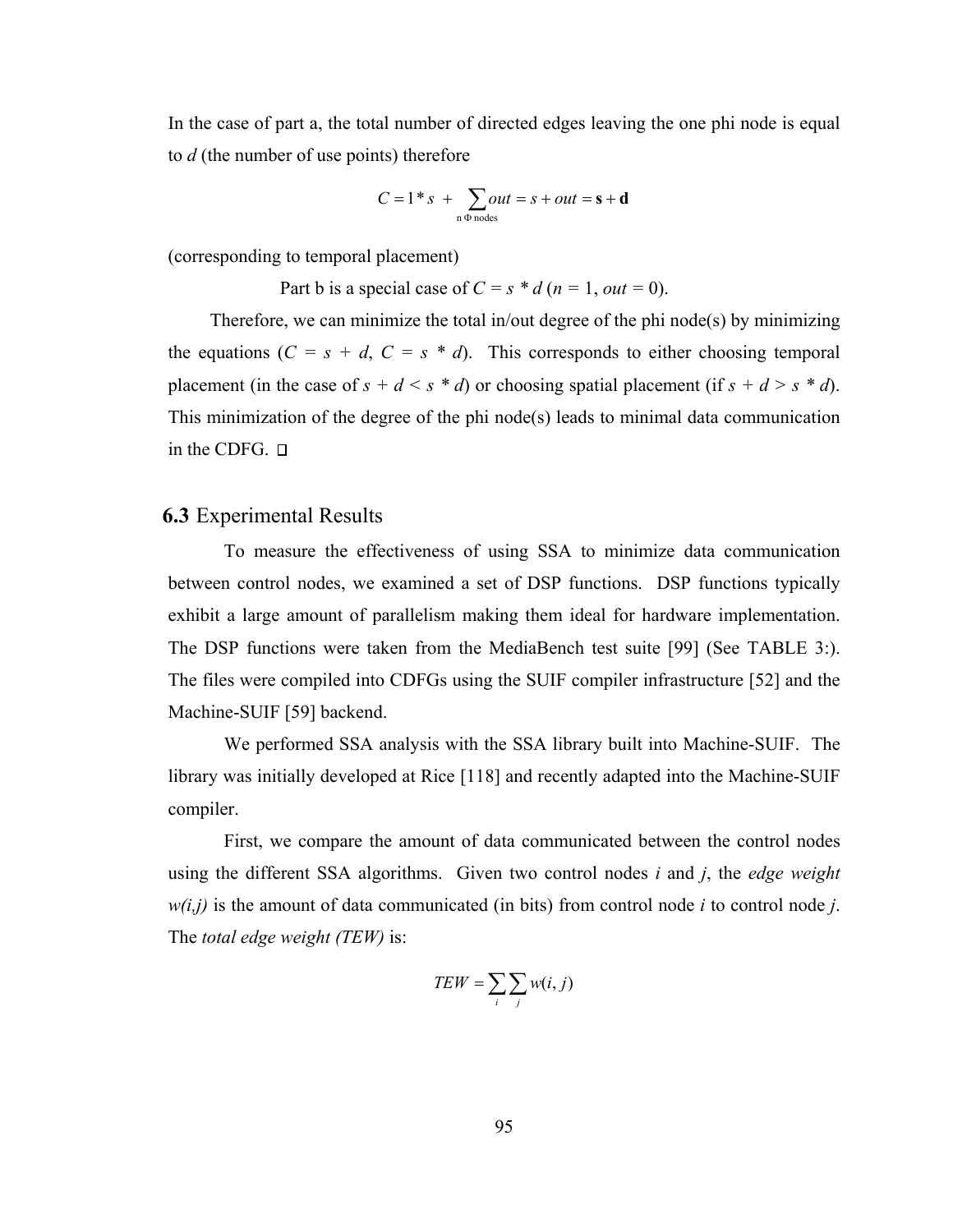| Application                  | C File      | Description                  |                               |                 |  |
|------------------------------|-------------|------------------------------|-------------------------------|-----------------|--|
| mpeg2                        | getblk.c    |                              | DCT block decoding            |                 |  |
| adpcm                        | adpcm.c     |                              | ADPCM to/from 16-bit PCM      |                 |  |
| epic                         | convolve.c  | 2D general image convolution |                               |                 |  |
| jpeg                         | jctrans.c   |                              | Transcoding compression       |                 |  |
| rasta                        | fft.c       |                              | <b>Fast Fourier Transform</b> |                 |  |
| rasta                        | noise_est.c |                              | Noise estimation functions    |                 |  |
| Function                     |             |                              | Name                          | # Control Nodes |  |
| adpcm coder                  |             |                              | adpcm1                        | 33              |  |
| adpcm_decoder                |             |                              | adpcm2                        | 26              |  |
| internal expland             |             |                              | convolve1                     | 101             |  |
| internal filter              |             |                              | 101<br>convolve2              |                 |  |
| compress output              |             |                              | 33<br>jetrans                 |                 |  |
| Decode_MPEG2_Intra_Block     |             |                              | getblk1                       | 75              |  |
| Decode_MPEG2_Non_Intra_Block |             |                              | getblk2                       | 60              |  |
| decode motion vector         |             |                              | motion                        | 15              |  |
| <b>FAST</b>                  |             |                              | fft1                          | 14              |  |
| FR4TR                        |             |                              | fft2                          | 76              |  |
| comp_noisepower              |             |                              | noise est1                    | 153             |  |
| Det                          |             |                              | noise est2                    | 12              |  |

FIGURE 21 is a comparison of edge weights using three different algorithms for positioning the Φ-nodes. We compare the minimal, semi-pruned and pruned algorithms. Recall that the pruned algorithm is the best algorithm in terms of reducing the number of Φ-nodes, but worst in runtime. The minimal algorithm produces many Φ-nodes, but has small runtime. The semi-pruned algorithm provides a middle ground in terms of runtime and quality of result.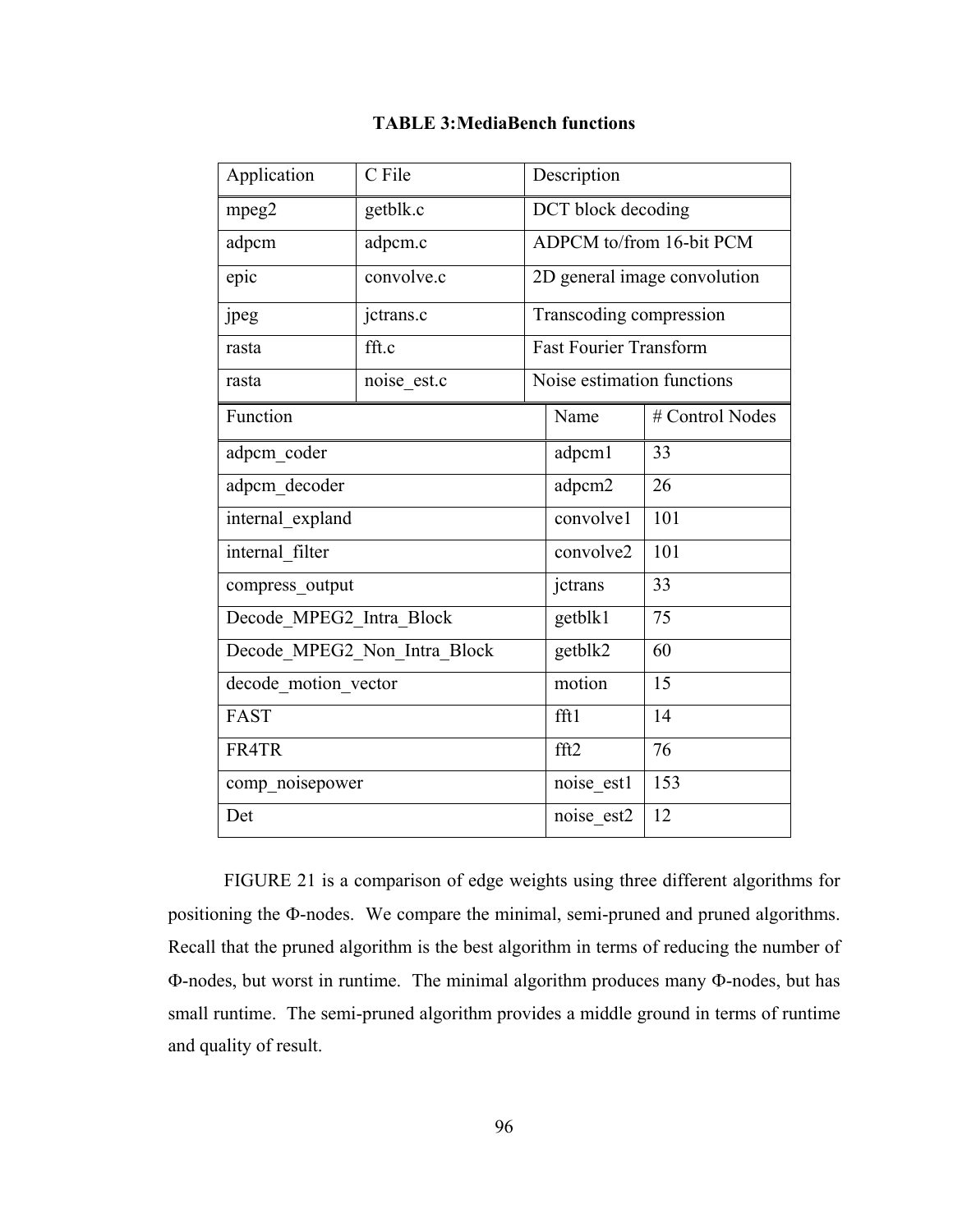We divide the TEW of the minimal and semi-pruned algorithm (respectively) by the TEW of the pruned algorithm. We call this the *TEW ratio*. We use the pruned algorithm as a baseline because it consistently produces the smallest TEW. Referring to FIGURE 21, the TEW of the minimal algorithm is much worse than that of the pruned algorithm. For example, in the benchmark fft2, the TEW of the minimal algorithm is over 70 times that of the TEW of the pruned algorithm. The semi-pruned algorithm yields a TEW that is smaller than that of the minimal algorithm, but still slightly larger than the TEW of the pruned algorithm. All algorithms have the same asymptotic runtime and the actual runtimes for all the algorithms over all the benchmarks were very small (under 1 second). Therefore, we feel that one should use the pruned algorithm as it minimizes data communication much better than the other two algorithms. Furthermore, the actual additional runtime needed to run the pruned algorithm is miniscule.

Each of the algorithms we compared attempt to minimize the number of Φ-nodes, and not the data communication. There is obviously a relationship between the number of Φ-nodes and the amount of data communication. Every Φ-node defines additional data communication, but there can be inter-node data transfer without Φ-nodes. Furthermore, as we pointed out in Section 6.2, minimizing the number of Φ-nodes does not directly correspond to minimizing the data communication.

In FIGURE 21, we compare the ratio of Φ-nodes and the ratio of TEW using the minimal and pruned algorithms. As you can see, the number of Φ-nodes is highly related to the amount data communication. As the Φ-node ratio increases, the TEW ratio increases. Correspondingly, a large Φ-node ratio corresponds to a large TEW ratio. This lends validation to the using SSA algorithms to first minimize inter-node communication and then use the spatial Φ-node repositioning to further reduce the data communication. In other words, minimizing the number of Φ-nodes is a good objective function to initially minimize data communication.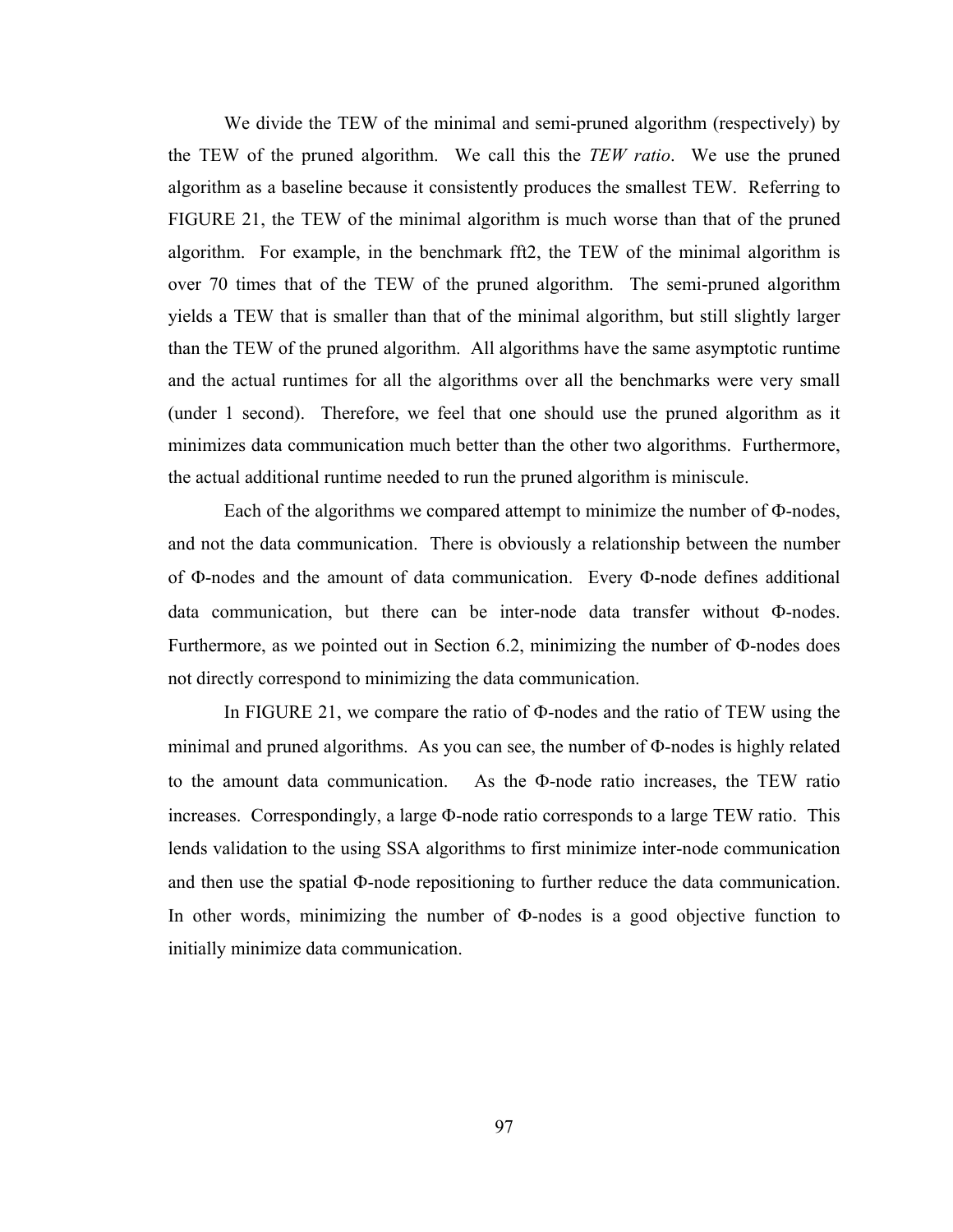

# **FIGURE 21 Comparison of total edge weight (TEW) between the minimal and semi-pruned TEW and the pruned TEW**

We have focused on the total edge weight as a model of "goodness" for realizing the circuit in hardware. This model makes intuitive sense; by minimizing the amount of data that we pass within the circuit we should produce a "good" implementation of that circuit. Essentially, we are arguing that the TEW is a good metric in which to judge the quality of a circuit implementation.

In order to judge TEW as a metric of the quality of a circuit implementation, we used our system synthesis framework (described in CHAPTER 4) to realize each of the benchmarks as a hardware implementation. We synthesized each of the benchmarks using Synopsys Behavioral Compiler for architectural synthesis followed by Synopsys Design Compiler for logic synthesis. Then, we gathered the area statistics for each of the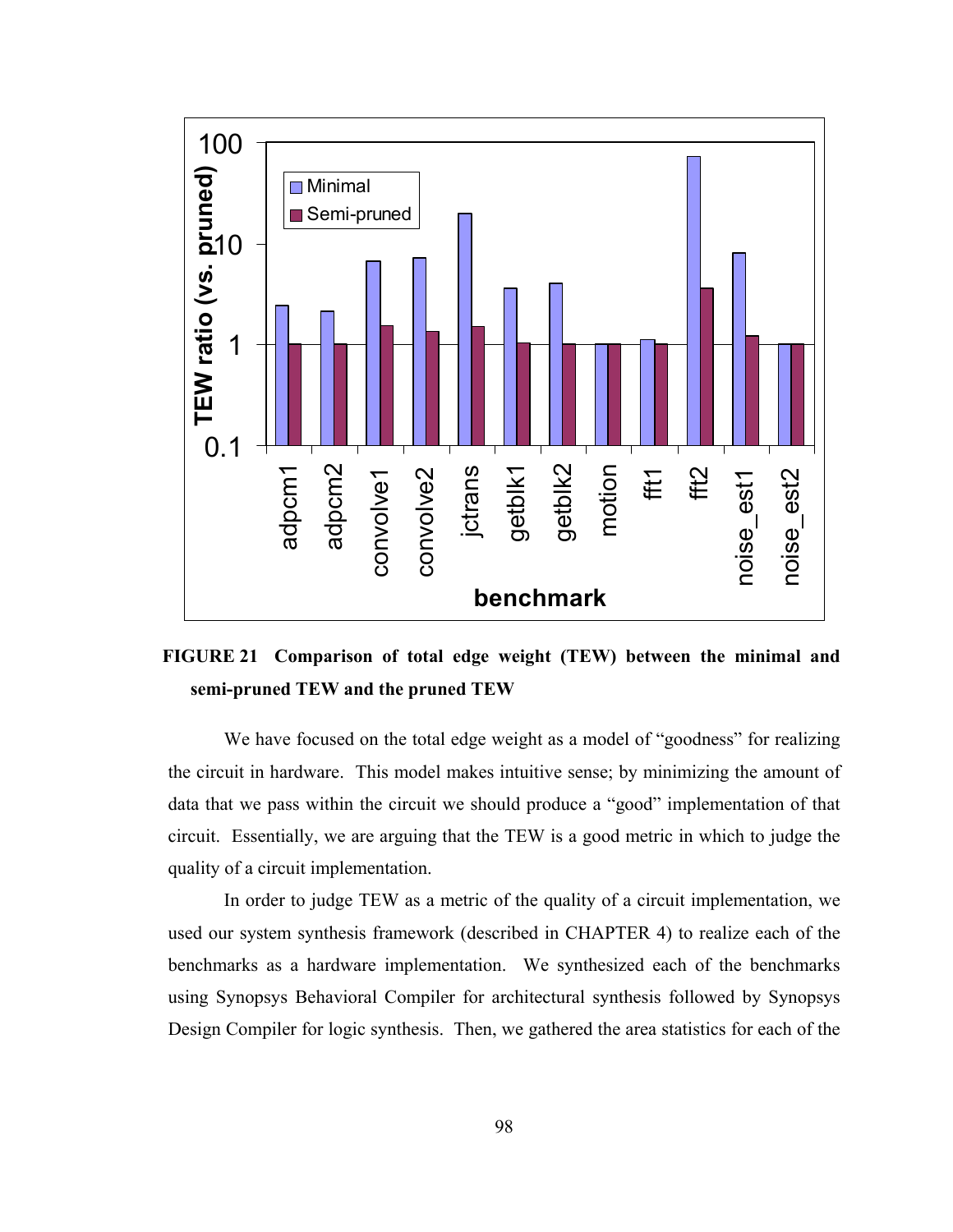designs using the three different SSA algorithms. We present these statistics in TABLE 4: and 0.

**TABLE 4: A circuit area comparison of the semi-pruned vs. pruned algorithm for the different benchmarks after logic synthesis.** 

| benchmark        | <b>Combinatorial</b><br>Area | Non-<br>combinatorial<br>Area | <b>Net</b><br><b>Interconnect</b><br><b>Area</b> | <b>Total</b><br>Area |
|------------------|------------------------------|-------------------------------|--------------------------------------------------|----------------------|
| Adpcm1           | 1.066027635                  | 1.100004445                   | 1.073872612                                      | 1.080671             |
| Adpcm2           | 1.037206486                  | 1.072816942                   | 1.049062082                                      | 1.053845             |
| convolve1        | 1.123069718                  | 1.22310294                    | 1.167967886                                      | 1.163818             |
| convolve2        | 1.099277111                  | 1.168578398                   | 1.133835937                                      | 1.129477             |
| ictrans          | 1.22556928                   | 1.307342492                   | 1.270941382                                      | 1.266603             |
| getblk1          | 1.006448108                  | 1.013098313                   | 1.00529323                                       | 1.007845             |
| getblk2          | 1.016337872                  | 1.017142405                   | 1.015978929                                      | 1.016409             |
| <b>Motion</b>    |                              |                               |                                                  |                      |
| fft1             | 0.960122699                  |                               | 0.99766437                                       | 0.987354             |
| fft <sub>2</sub> | 1.740987897                  | 1.964909634                   | 1.870670518                                      | 1.851336             |
| Noise est2       |                              |                               |                                                  |                      |
| Average          | 1.115913346                  | 1.16972687                    | 1.144116995                                      | 1.141578             |

**TABLE 5:A circuit area comparison of the semi-pruned vs. pruned algorithm for the different benchmarks after logic synthesis.** 

| benchmark  | Combinatorial<br>Area | Non-<br>combinatorial<br>Area | <b>Net</b><br><b>Interconnect</b><br><b>Area</b> | <b>Total</b><br><b>Area</b> |
|------------|-----------------------|-------------------------------|--------------------------------------------------|-----------------------------|
| adpcm1     | 1.83250905            | 1.969198631                   | 1.94100117                                       | 1.917612                    |
| adpcm2     | 1.879903115           | 2.067246881                   | 1.984804053                                      | 1.981969                    |
| getblk1    | 2.93336955            | 4.635891202                   | 3.095529065                                      | 3.461292                    |
| motion     |                       |                               |                                                  |                             |
| fft1       | 2.375648891           | 1.218323587                   | 2.105318539                                      | 1.866718                    |
| Noise est2 |                       |                               |                                                  |                             |
| average    | 1.836905101           | 1.981776717                   | 1.854442138                                      | 1.871265                    |

The two tables show three different elements for the area of the circuit. The combinatorial area is the area used by the gates that implement data path components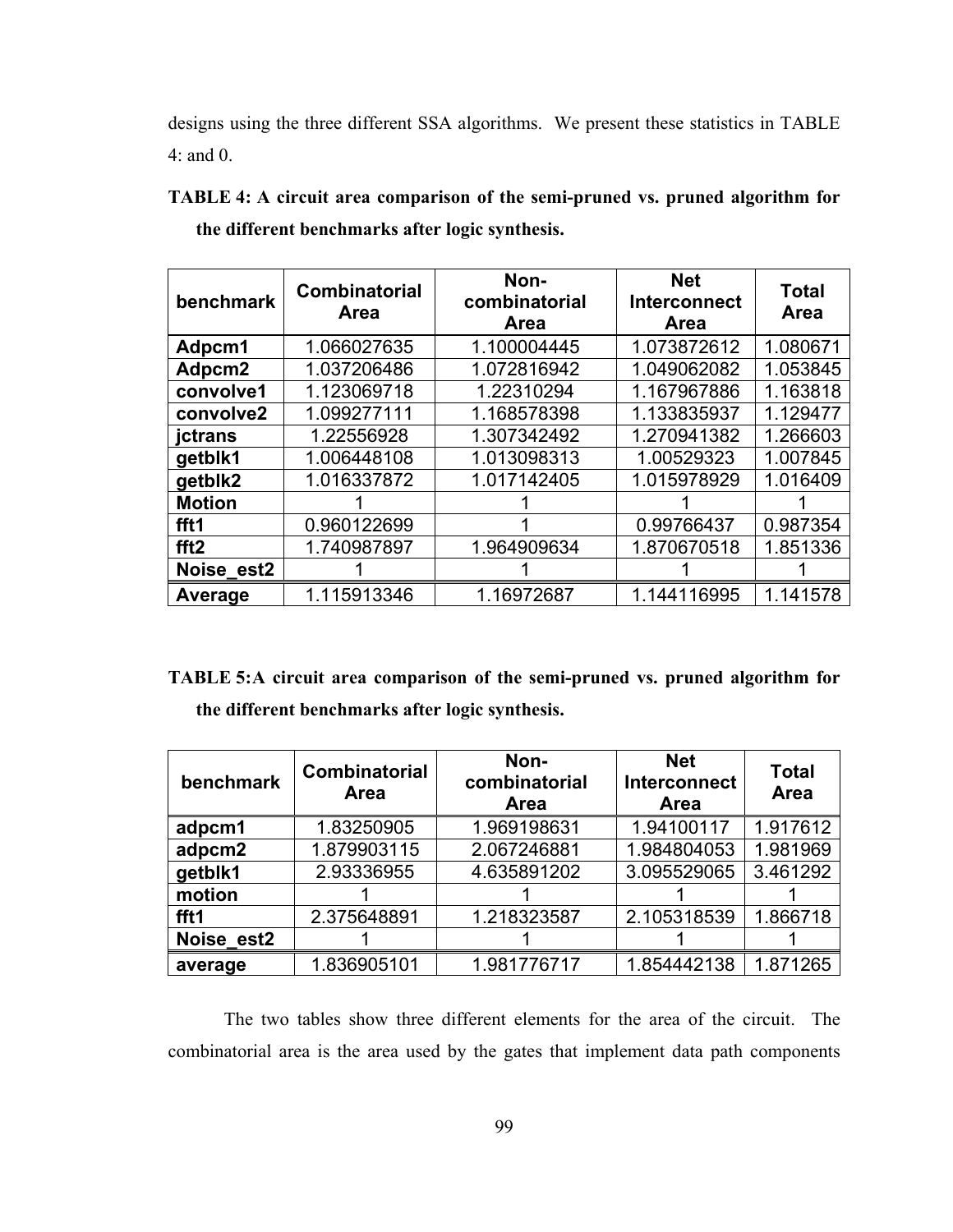(e.g. adders, multipliers). The non-combinatorial area is that of the memory and steering logic components (e.g. flip-flops, multiplexers). The area of the wires is given by the net interconnect area. The total area is simply the sum of the three previous elements. We give the ratio of the area of the semi-pruned (minimal) algorithm versus the pruned algorithm in a similar manner as the TEW ratios. Some of the benchmarks were omitted from the tables. These benchmarks ran out of memory on our servers (even a 4 processor Sun server with 2 GB memory!)

FIGURE 22 charts the total area ratios of the benchmarks. The figure demonstrates that our assumptions about minimizing the TEW have a good correlation with minimizing the area of the circuit. Comparing FIGURE 21 with FIGURE 22, you can see that the amount of reduction in TEW correlates with the amount of reduction in total area. For example, the TEW for the benchmark fft2 using the semi-pruned algorithm is approximately 5 times that of the pruned algorithm. A similar result is seen in the total area ratio; the area of the semi-pruned algorithm is about 1.8 times that of the area of the pruned algorithm. Furthermore, the area of the pruned algorithm is almost always the best algorithm in terms of total area. Fft1 is the lone exception, most likely due to its small size and limited number of phi-nodes. And even with this lone outlier, the overall average area improvements are 14% and 87% better using the pruned algorithm over the semi-pruned and minimal algorithm. It is safe to say that the type of SSA algorithm has a huge effect on the area of the circuit implementation. Furthermore, the results indicate that it is worth the small increase in runtime to use the pruned algorithm.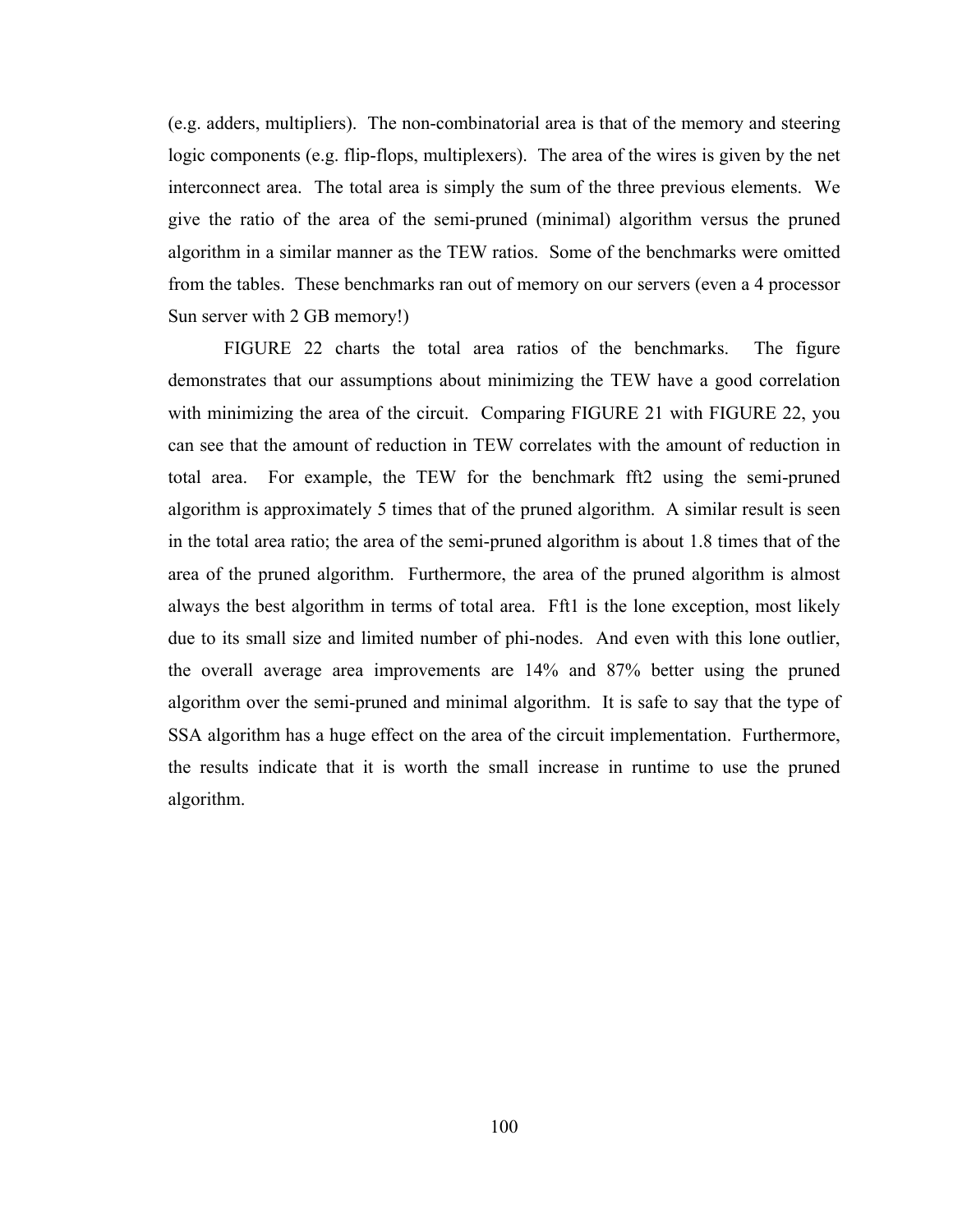

**FIGURE 22 A total area comparison of the benchmarks after logic synthesis. The ratio is the minimal (semipruned) total area divided by the pruned total area.** 

Our next set of experiments focus on using spatial SSA Φ-node distribution to further minimize the amount of data communication. FIGURE 23 shows the number of Φ-nodes that are spatially distributed by the spatial SSA algorithm. We can see that these Φ-nodes are fairly common; in some of the benchmarks, over 35% of the Φ-nodes are spatially moved. The average number of distributed Φ-nodes over all the benchmarks is  $11.65\%$ ,  $18.21\%$  and  $13.56\%$  for the pruned, semi-pruned and minimal algorithms, respectively.

 $\overline{a}$ 

<sup>&</sup>lt;sup>5</sup> Not all of the benchmarks are included in Figure 22; the omitted benchmarks have 0 Φnodes that should be distributed, but these benchmarks are included in the averages.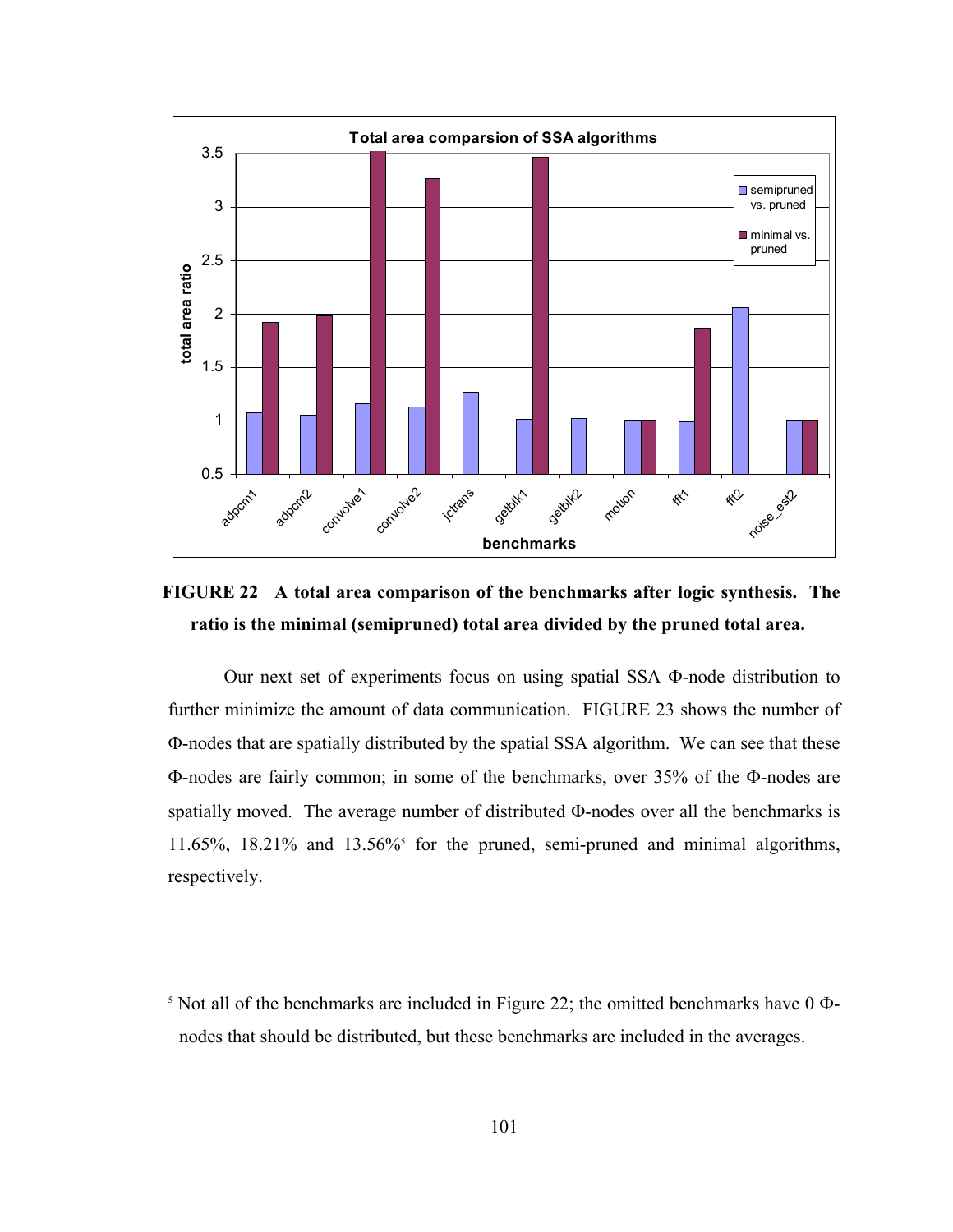



FIGURE 25 gives the percentage of TEW improvement we achieve by spatially distributing the nodes. By spatially distributing the Φ-nodes, we reduce the TEW by 1.80%, 4.77% and 8.16% in the pruned, semi-pruned and minimal algorithms, respectively. We believe the small amount of improvement in TEW can be attributed to two things. First of all, the TEW contributed by the Φ-nodes is only a small portion of the total TEW. Also, when the number of Φ-nodes is small, the number of Φ-nodes to distribute is also small. This is apparent in the increasing trend seen by the pruned, semipruned and minimal algorithms. There are many Φ-nodes when we use the minimal algorithm and correspondingly, there TEW improvement of the minimal algorithm is the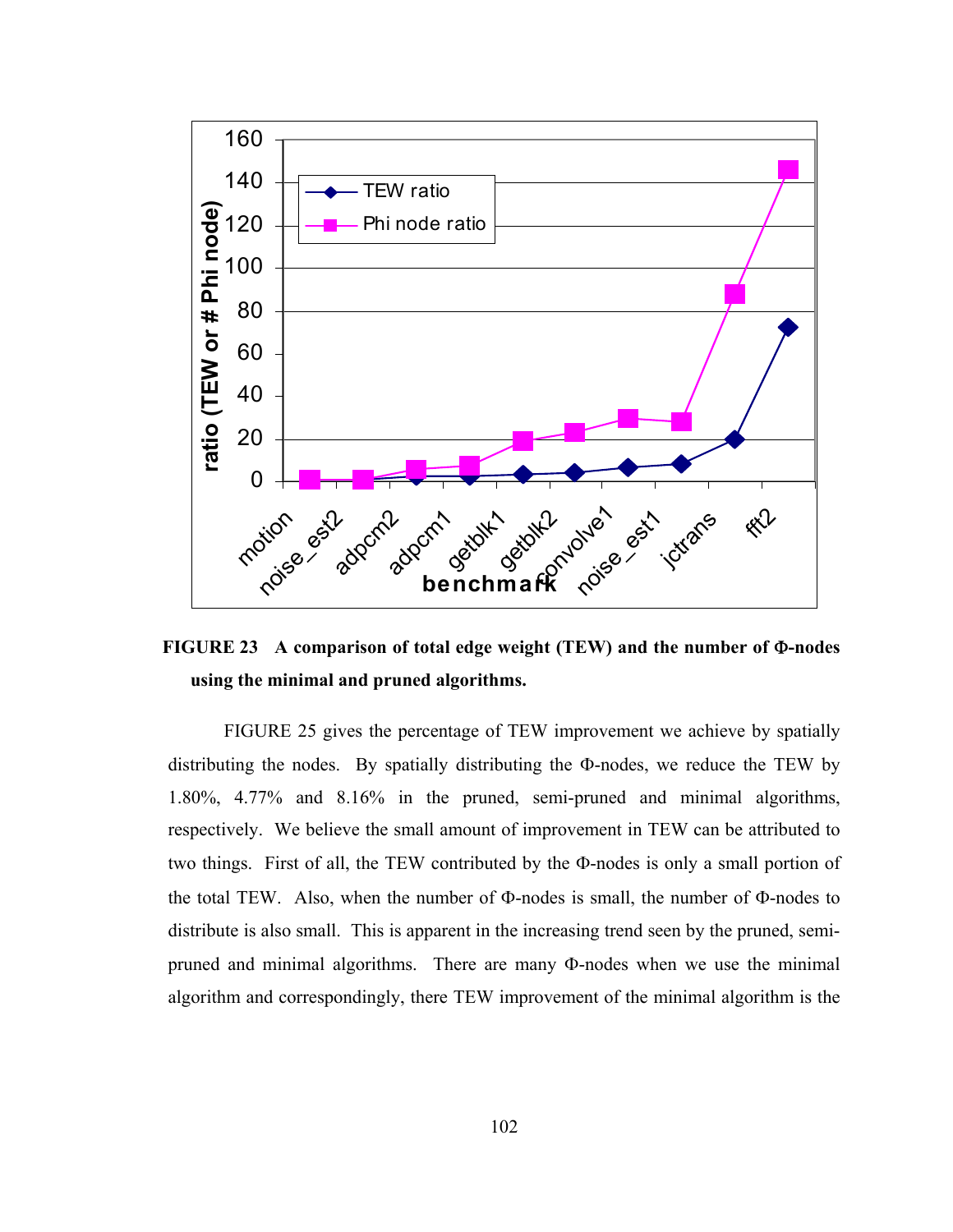

8.16%. Conversely, the number of Φ-nodes in the pruned algorithm is small and the TEW improvement is also small.

**FIGURE 24 Comparison of the number of spatially distributed** Φ**-nodes and the total number** Φ**-nodes using the three SSA algorithms.** 

We ran the spatial algorithm through our system framework to determine the actual area improvements achieved by spatially distributing the phi-nodes. The results are shown in FIGURE 26. The results are very mixed and mostly negative. The chart plots the total area of the temporal (original) phi node placement divided by the total area of the spatial phi node placement as described our spatial phi node placement algorithm. A result above 1 denotes that the temporal area is larger than the spatial area, meaning that our spatial phi node placement algorithm is beneficial. The benchmarks getblk1 and getblk2 benefit immensely from the spatial phi node placement. The other benchmarks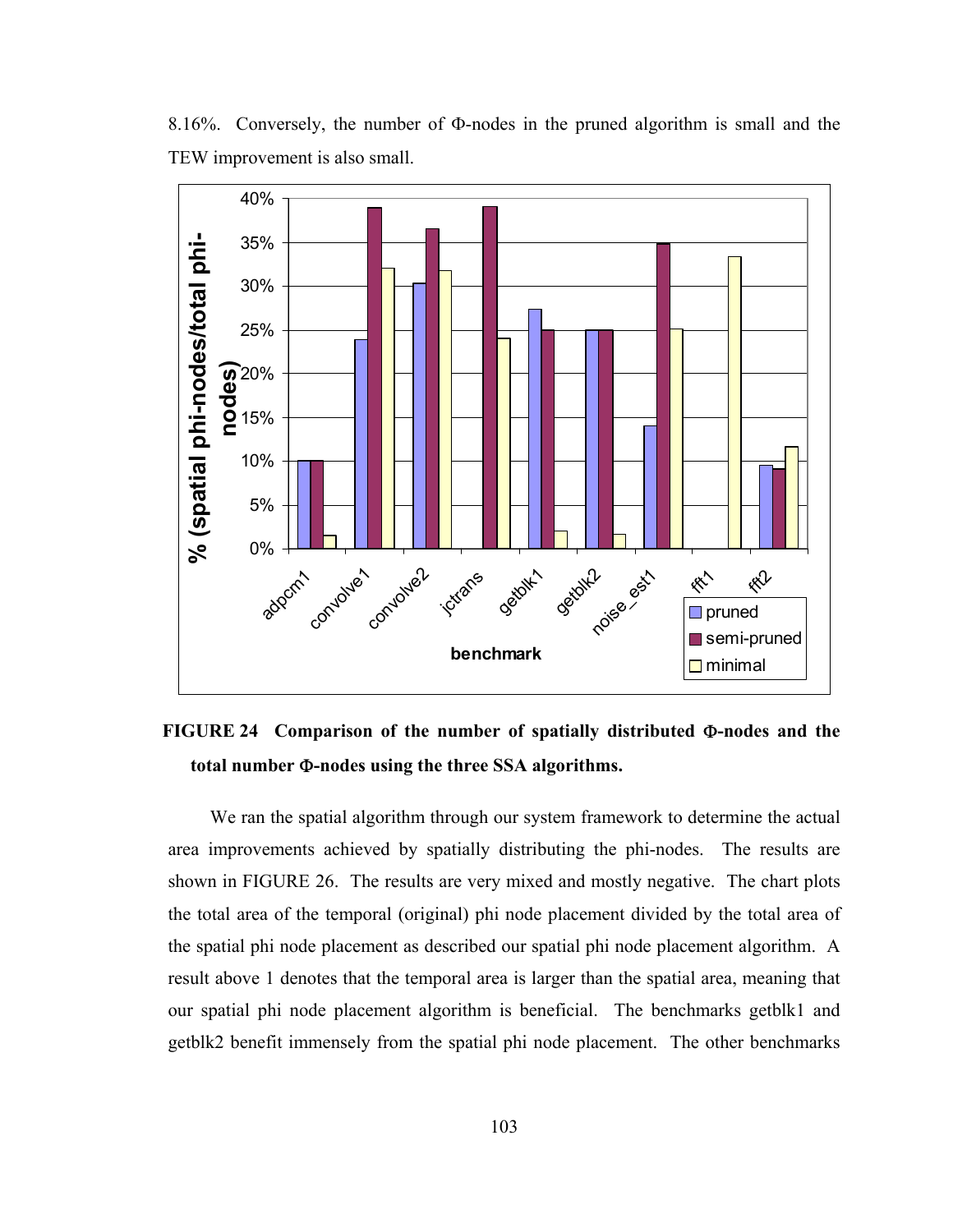either have worse total area or the total area is approximately the same i.e. the total area ratio is equal to 1.



**FIGURE 25 The percentage change in of total edge weight when we distribute the**  Φ**-nodes using the three SSA algorithms.**

We believe that the results are somewhat negative for several reasons. First of all, as stated previously, the TEW reduction when using the spatial algorithm is not that large. The TEW reduction was 1.80%, 4.77% and 8.16% using the pruned, semi-pruned and minimal algorithms. Furthermore, by spatially distributing the phi nodes we are duplicating the multiplexers in order to reduce the amount of global data communication. We are not taking into account the effect of duplicating the multiplexers, i.e. the additional area that they will contribute to the circuit. Essentially, we are assuming that the interconnect area of the global wires (those counted in the TEW) contribute more area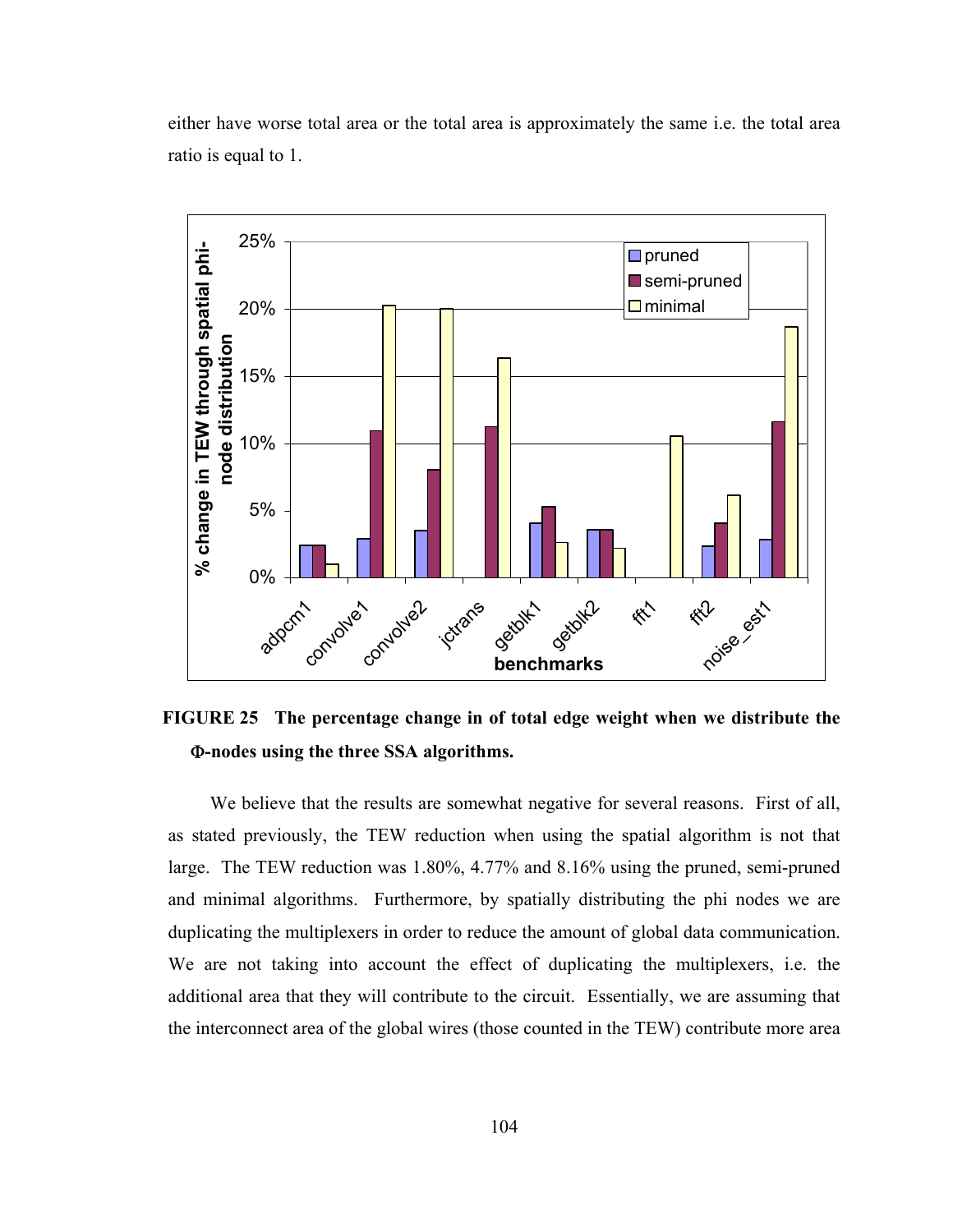to the circuit than the multiplexers that we are replicating. Depending on the distance that the global interconnect spans, this may not always be the case. We must take into account the additional area added by the multiplexers with respect to the interconnect area. This is one of the flaws of using the TEW as a model, since it ignores the area of the multiplexers and does not take into account the actual length of the edges.



**FIGURE 26 Comparison of the total area of the temporal versus spatial phi node placement for the three SSA algorithms.** 

### **6.4** Related Work

The idea of hardware compilation has been discussed since the 80's. At that time, it was under the guise of silicon compilation and related closely to what is referred to as behavioral synthesis nowadays.

The past 15 years have brought about a number of platforms that take high-level code and generate a hardware configuration for that platform. The PRISM project [119] took functions implemented in a subset of C and compiled them to their FPGA-like architecture. The Garp compiler [83] takes automatically maps C code to their MIPS  $+$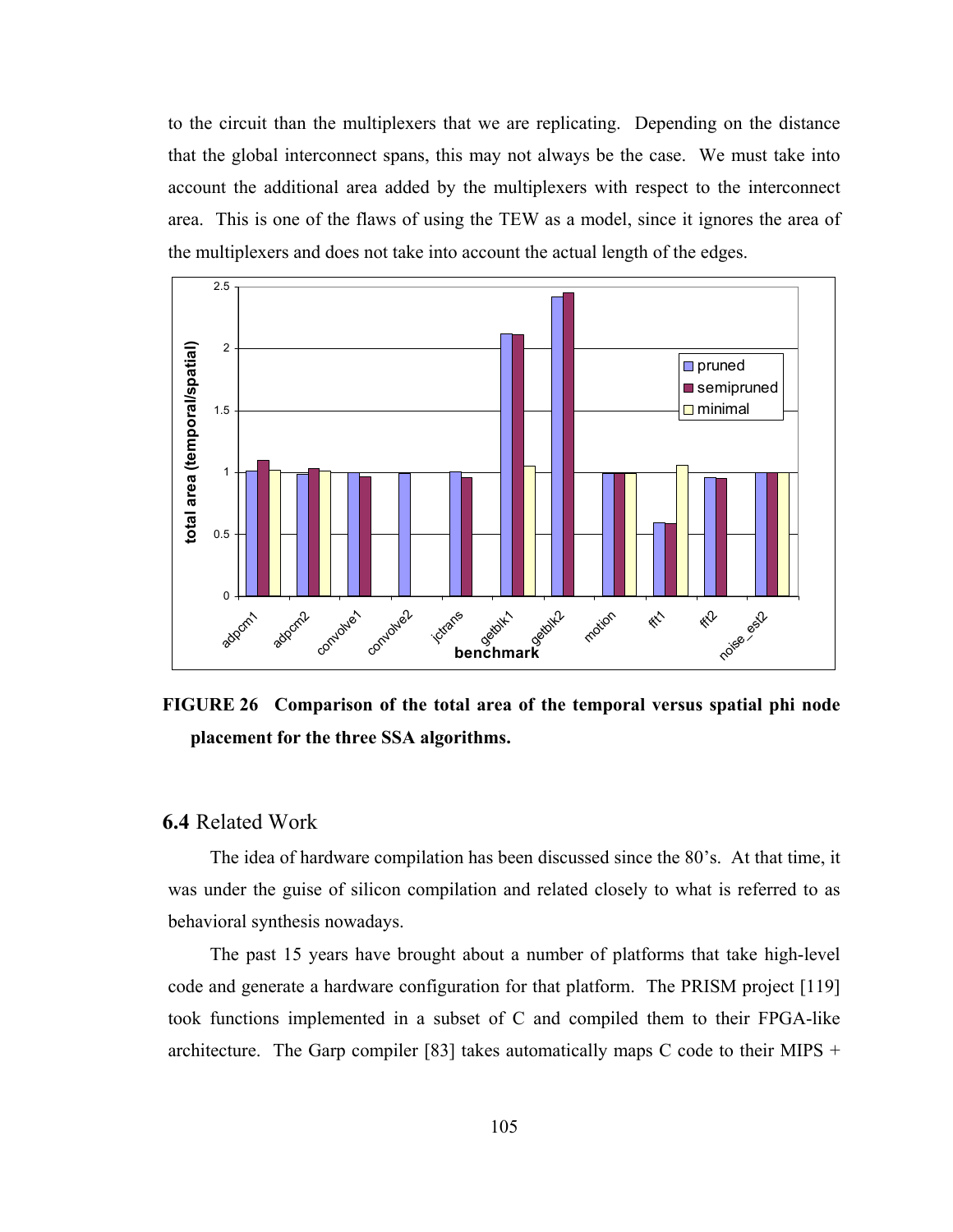FPGA architecture. The DeepC compiler [120] is the most similar to our work, as it synthesizable Verilog from C or Fortran. These are some of the more prevalent academic works in hardware compilation. The SystemC [121] and SpecC [87] languages have created much industrial interest in hardware compilation. Many companies including Synopsis and Cadence are exploring hardware compilation from these two languages. Many compiler techniques use SSA for analysis or transformation [122-124]. Also, there have been modifications of SSA form [125, 126]. To the best of our knowledge, this is the first work that considers SSA form for hardware compilation.

#### **6.5** Summary

In this work, we presented methods needed for hardware compilation. First, we described a framework for compiling a high-level application to an HDL. The framework includes methods for transforming a traditional compiler IR to an RTL-level HDL. We illustrated how to transform the IR into a CDFG form. Using the CDFG form, we explained methods to control the path of execution. Furthermore, we gave methods for communicating data between the control nodes of the CDFG.

We examined the use of SSA to minimize the amount of data communication between control nodes. We showed a shortcoming of SSA when it is applied to minimizing data communication. The temporal positioning of the Φ-node is not optimal in terms of data communication. We formulated an algorithm to spatially distribute the Φ-node to minimize the amount of data communication. We showed that this spatial distribution can decrease the data communication by 20% for some DSP functions. Additionally, we proved that if all data communication wire-lengths are of unit cost, the Spatial SSA Algorithm provides minimal data communication.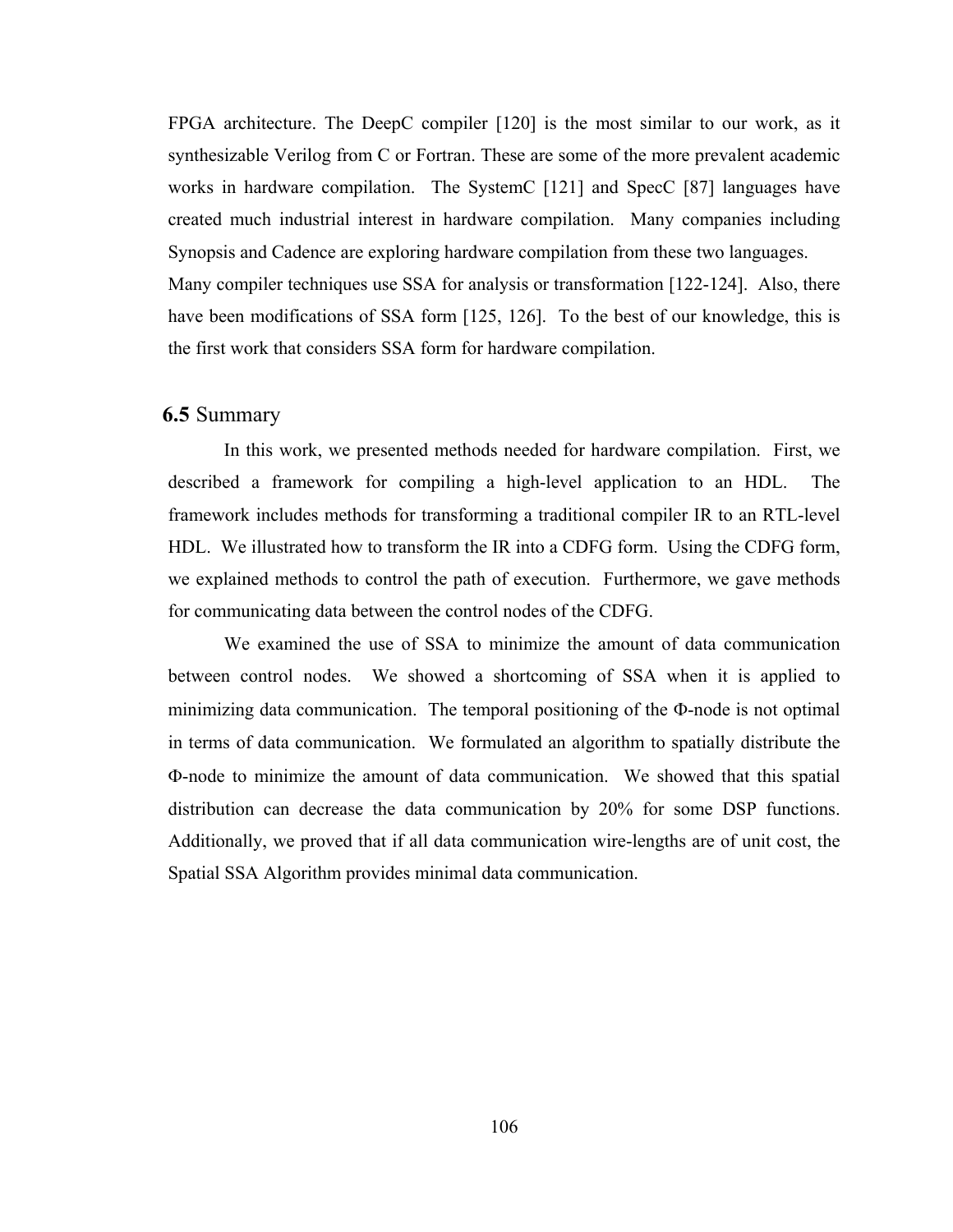## **CHAPTER 7 Increasing Hardware Parallelism**

### **7.1** Introduction

 $\overline{a}$ 

Hardware has a distinct advantage over software as operations can be spatially computed; this allows parallelism among the operations. Unfortunately, an application programmer does not always exploit all of the parallelism available in the application. We must employ techniques that discover additional parallelism so that the hardware performance is maximized.

The number of operations in a basic block – hence an initial control node  $\epsilon$  – can be quite small. Studies show that the average instruction level parallelism (ILP) per basic block is between  $2 - 3.5$  [127]. By combining basic blocks, one can increase the amount of ILP. There are many compiler optimizations that combine basic blocks such as trace scheduling [48], superblock [128] and hyperblock formation [101].

## **7.2** Trace Scheduling and Superblocks

Compilers for superscalar and VLIW processors increase parallelism by combining frequently executing sequences of basic blocks. Combining basic blocks allows advanced scheduling and optimization by ignoring the control constraints associated with the alternate paths of execution. *Trace scheduling* finds a *complete trace*  – a path from the start to the end of the CDFG – and combines the basic blocks on that path.

Trace scheduling incurs a large amount of complexity (particularly during scheduling) in order to maintain correct program execution. In particular, side entrances to the trace create an immense amount of bookkeeping. The superblock eliminates side entrances; this makes scheduling and other compiler optimizations much easier. A

<sup>&</sup>lt;sup>6</sup> Initially, control nodes are basic blocks. In this section, we show how to incorporate many basic blocks into a single control node. Hence, a control node may no longer be a basic block.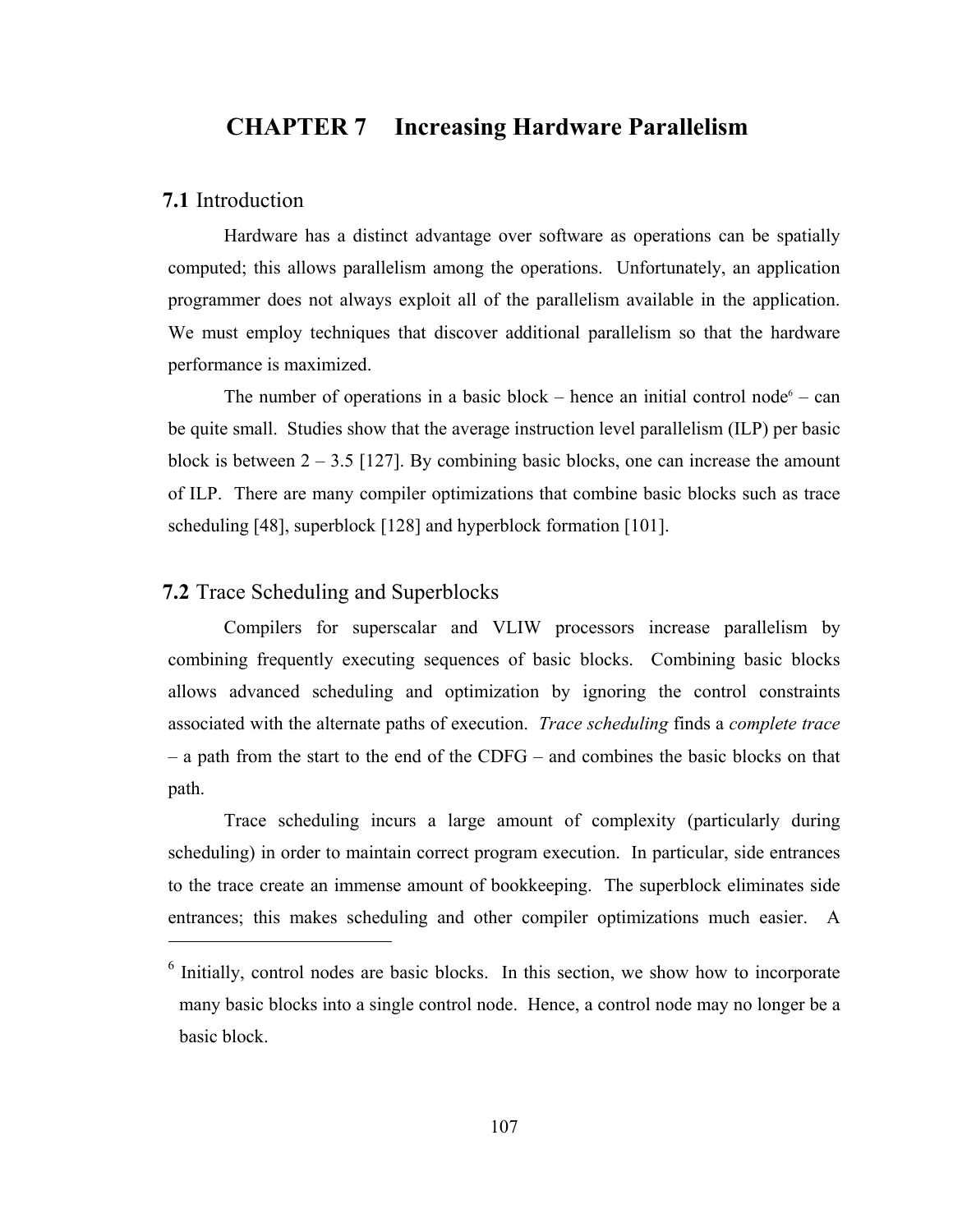*superblock* is a set of basic blocks from one path of control where execution may only begin at the top but may leave at one or more exit points.

Every method that we discussed to increase the parallelism combines control nodes so that the operations in these nodes can be executed in parallel. There are many proposed methods for combining control node sequences. A runtime method profiles branching characteristics of the application. Based on this information, commonly occurring control node sequences are combined. This requires input sequences, which may not always be available. Also, different input sequences may cause drastically different profile information. But, when applications that have commonly occurring, well-represented input sequences, the profile information is immensely helpful for combining control nodes.

Hank et al. [129] develop a static method for superblock formation. They use heuristics to predict the commonly taken branches through the program structure. Using this branch frequency prediction, they combine basic blocks without hazards. A hazard is an instruction or group of instructions whose side effects may not be completely determined at compile time e.g. I/O instructions, subroutine calls, jumps with indirect target addresses. They show that static methods can rival the dynamic techniques.

There are many factors to consider during superblock formation. First and foremost, we wish to increase the parallelism. By increasing the number of operations in the superblock, we increase the opportunity for parallelism. But, there are several factors that may reduce the amount of parallelism we can achieve. For instance, a large amount of dependencies between operations in different control nodes of the superblock will limit the number of instructions that we can schedule at a particular time. Therefore, we want to minimize the length of the critical path of the superblock.

When we consider a hardware implementation of the application, the selection of control nodes to include in the superblock can have a direct effect on minimizing the amount data communication. By combining basic blocks into superblocks or traces, we are effectively choosing a hardware partitioning. The control nodes in the superblock must remain in the same vicinity or partition. Additionally, the data communication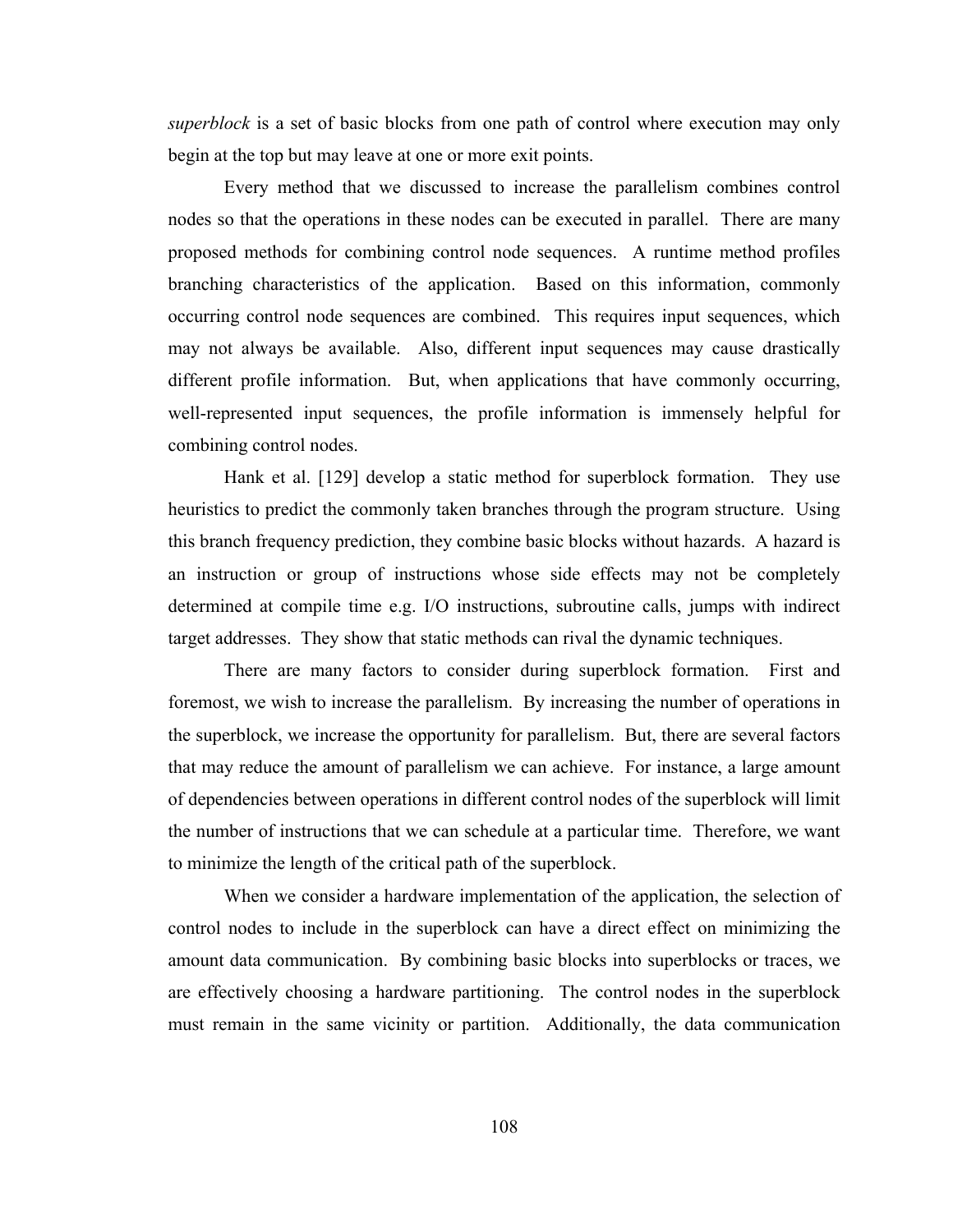between the nodes of a superblock becomes local. *Local communication* – defined as data communication between control nodes in the same partition – has smaller delay than *global communication* – the data communication between partitions.

### **7.3** Hardware Partitioning using Trace Scheduling and Superblocks

In this section, we describe two problems associated with increasing the parallelism of the hardware. We wish to create a trace schedule or set of superblocks that produce a good partitioning of the application. In particular, we attempt to maximize the local interconnect of the hardware. This is accomplished by partitioning the operations such that the data communication within the partitions is maximized. In essence, we attempt to maximize the amount of local communication by placing control nodes that have a lot of communication between them in the same superblocks or a trace.

Given a CDFG  $C(N, E_c, E_d)$ , each node  $n \in N$  has a weight  $w_n$ . The vertex weight  $w_n$ represents the amount of area occupied by an implementation of the computations in the node. We can use actual synthesized node as the area or some type of area estimation. The CDFG has two distinct sets of directed edges, *Ec* corresponds to the control flow constraints and  $E_d$  corresponds to the data communication between the nodes. There is a weight  $w_e$  for each  $e_d \in E_d$ . The edge weight  $w_e$  of edge  $e(n_i, n_j)$  (*i* and *j* are two different control nodes) corresponds the amount of data that is being transferred along that edge (data being transferred from control node *i* to control node *j*). We wish to partition the CDFG such that the sum of the node weights within a partition is less than some constant*.*  Additionally, the nodes in a partition must be superblock or complete trace. Furthermore, we attempt to maximize the sum of the edge weights between any two nodes in the same partition.

By partitioning the control nodes, we accomplish two things. First, the edges that are local to a partition have local data communication. Local communication has smaller delay than global communication. By maximizing the edge weights within the partitions, we minimize the amount of global delay. Second, by restricting the partition to a set of control nodes that form a superblock or complete trace, we increase the parallelism in the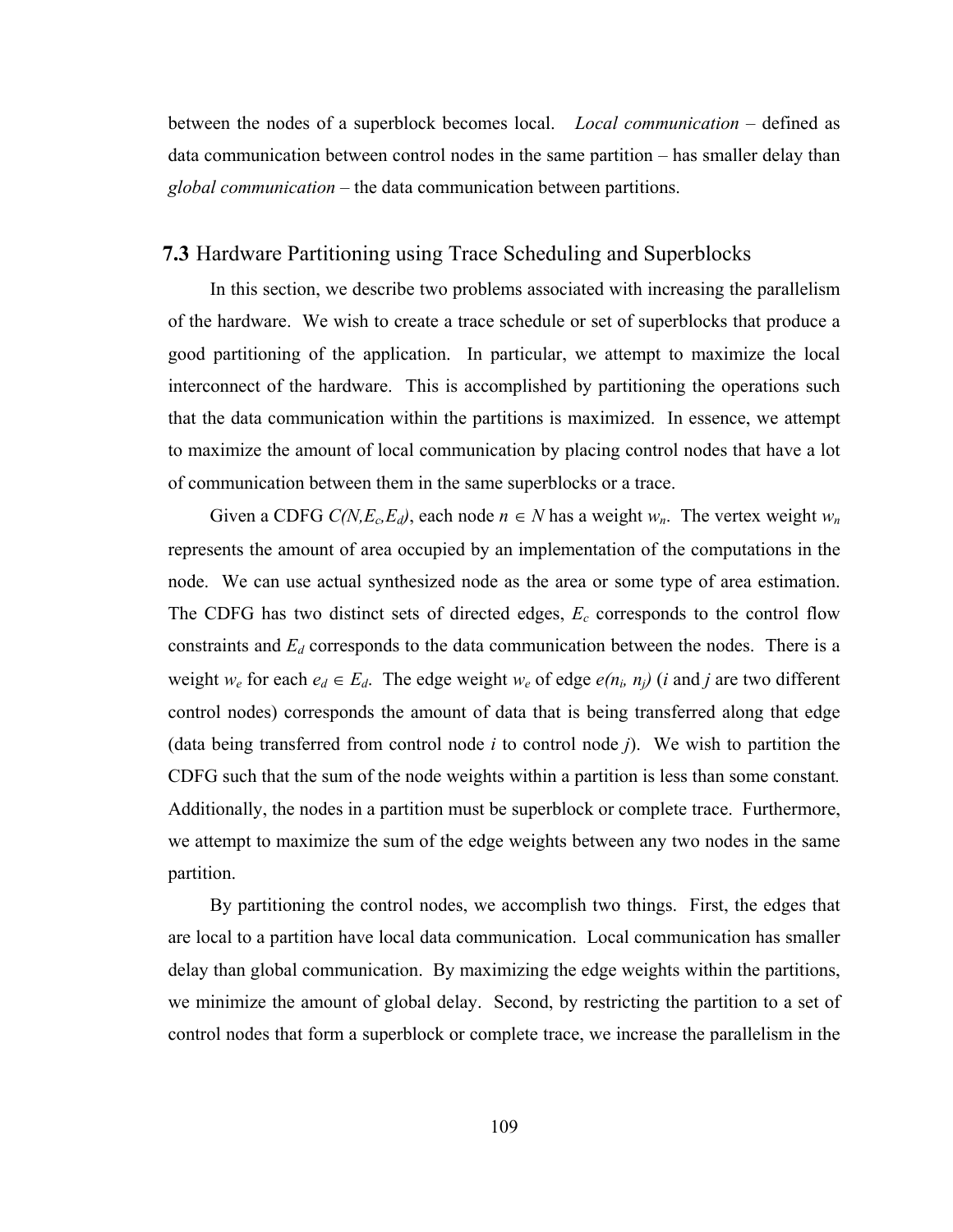CDFG. The area restriction on the partition insures that the CDFG for each partition has approximately the same size. We can use this to limit the amount of operations that can be optimized by data flow synthesis techniques. Also, this allows us to keep the silicon area of the each control node under a specified constraint.

In addition to area restrictions on the partitions, we could have parallelism limits. Ideally, control nodes would have a large amount of parallelism so that the data flow scheduler would have the freedom use take advantage of that parallelism, if it so desires. In order to realize this, we must have a method to determine the amount of parallelism present in a control node. A quick metric could use an ASAP scheduling. Then, we could determine the amount of parallelism at each time step. From that, an "average" parallelism can be determined. This method gives an upper bound on the average amount of parallelism. It also gives a lower bound on the delay. A more complex, yet more accurate metric could use one of the many data flow scheduling algorithms. Since trace scheduling must form a complete trace, it may not always allow an area constraint.

The trace scheduling partitioning and superblock partitioning problems can be formulated as follows:

**Trace Scheduling Partitioning Problem Definition:** Given a CDFG and a minimum parallelism constraint *P*, determine a complete trace that maximizes the data communication between the nodes of the trace such that the parallelism of the trace is greater than *P*.

**Superblock Partitioning Problem Definition:** Given a CDFG, a minimum parallelism constraint *P* and a maximum area constraint *A*, determine a set of superblocks that maximizes the local communication such that the parallelism of each superblock is greater than *P* and the combined node area of superblock is less than *A*.

In the next section, we show the effectiveness of trace scheduling and superblock formation for hardware partitioning.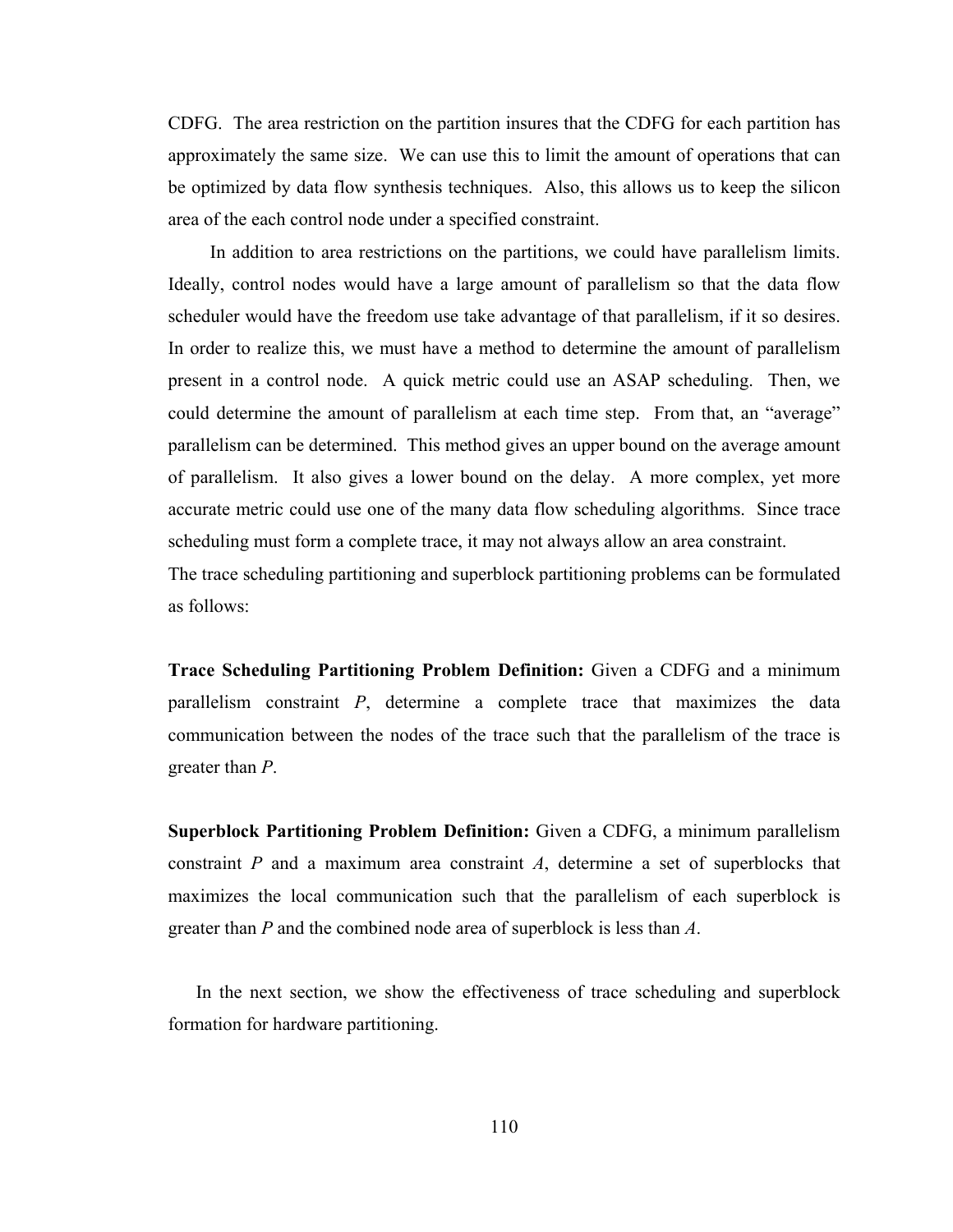### **7.4** Experimental Results

We developed two greedy algorithms for trace scheduling and superblock formation. The algorithms greedily select control nodes based on data communication. The trace scheduling algorithm starts at the entry control node and iteratively chooses the next control node of the trace based on the successor control node that has the greatest amount communication data with the nodes that are already in the trace. The superblock formation algorithm iteratively creates superblocks. An initial node for the superblock is selected by finding the node (which is not already in another superblock) with the greatest amount of data communication to other nodes that are not currently a part of another superblock. Then, the algorithm proceeds like the trace scheduling algorithm until it's successors are all part of another superblock or we reach the area limit. We use a function of additional area added by a node to the superblock and the amount of additional data communication added to the superblock in order to choose the next node to add to the superblock.

We ran the two algorithms on the benchmarks described in Table 3.1 in Section 3.6. We look at the number of operations per partition and the amount of local data communication after partitioning for the two algorithms. As in the previous section, we use the data communication edge weight as a measure of the data communication. First, we look at the number operations in each partition. The number of operations relates to the area of the partition. Since a trace schedule must form a complete trace, it is much harder to control the number of operations. When we use superblocks for partitioning, we can easily add an area constraint to the problem formulation since the superblock does not have the complete trace restriction.

FIGURE 27 displays the number of operations per partition for trace scheduling and superblock formation. For trace scheduling, the percentage is simply the number of operations in the trace compared to the total number of operations. For superblocks, the percentage is the average number of operations per superblock compared to the total number of operations. The number of operations in the trace can be quite large; the trace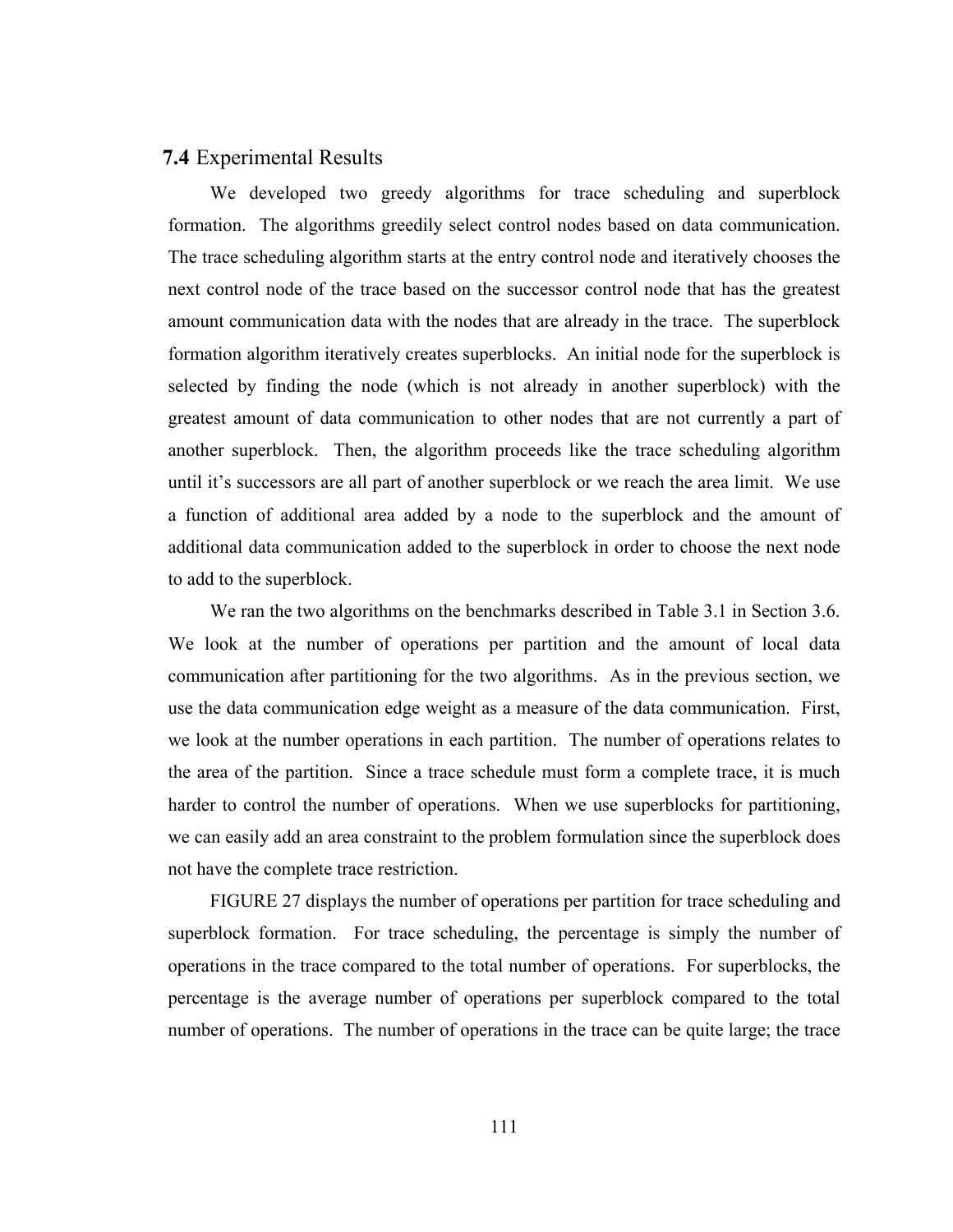consumes approximately 80% in the adpcm1 benchmark. This mainly stems from the fact that there is no effective way of limiting the operations because we must have a complete trace. In our experiments, we choose limit the area of the operations for superblock scheduling. Most of the benchmarks had an average area under 20%. The two exceptions are fft1 and motion. Both of these benchmarks had a few nodes with a large amount of operations in them. The greedy algorithm chose to include these nodes as superblocks because they had a large amount of data communication going to and from them.



**FIGURE 27 The percentage of operations per partition for trace scheduling and superblock formation.** 

The main objective of partitioning is to maximize the amount of local communication. FIGURE 28 shows the amount of local communication for both trace scheduling and superblock formation. Over all the benchmarks, trace scheduling converted an average of 12.7% of the total communication to local communication. On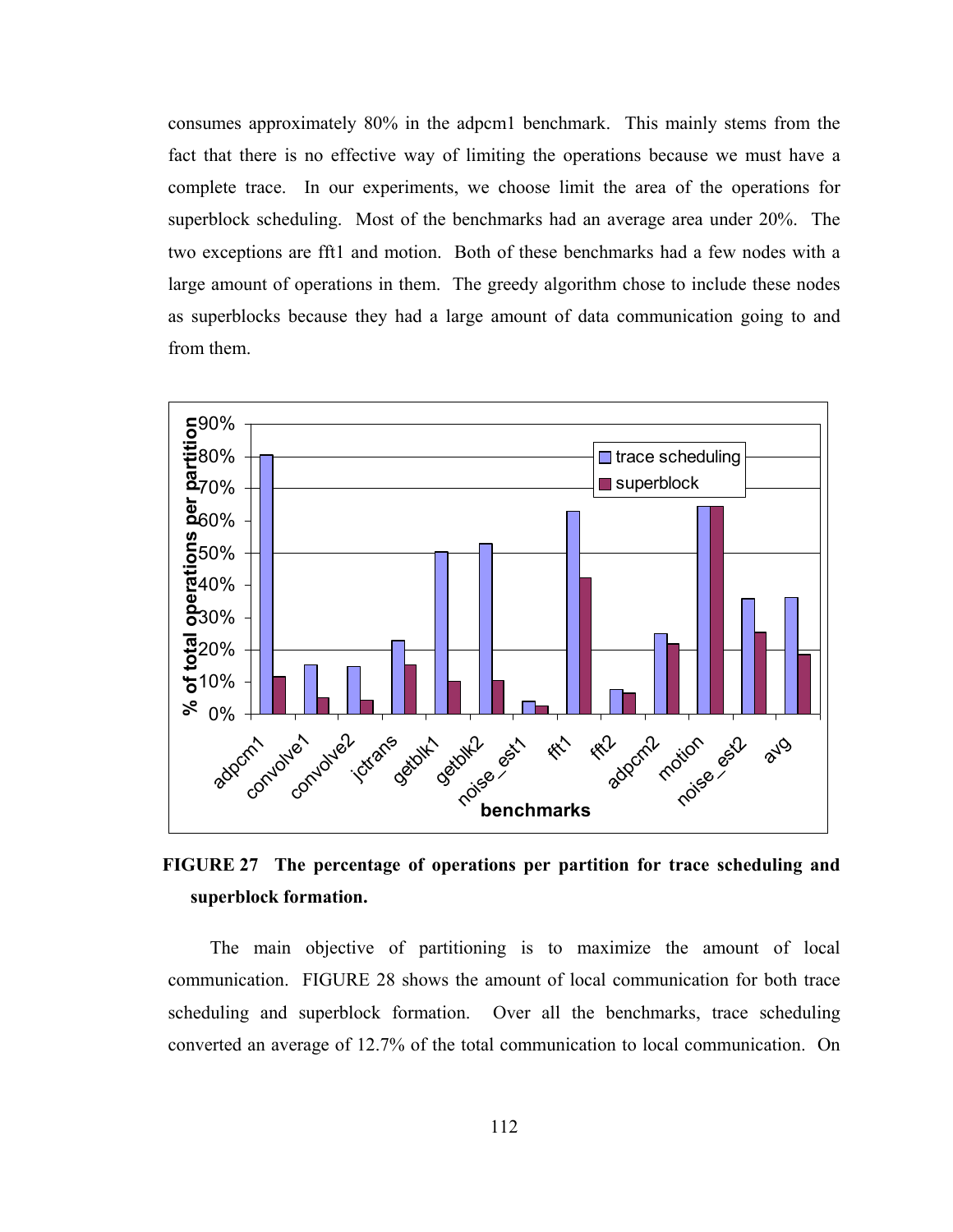average, superblock formation localized 17.5% of the overall data communication. For the benchmarks where trace scheduling has more local communication than superblocks, the number of operations in the trace is inordinately large. For example, the trace scheduling partitioning of adpcm1, getblk1, getblk2, and fft1 outperform the superblock partitioning. This is mainly because the traces have a large amount of the total operations in them. Referring to FIGURE 27 each of these traces has over 50% of the total operations in it. This is unacceptable as a partition. Even though we restrict the number of operations in the superblocks, we can still get a good partitioning in terms of maximizing local data communication.

Our results show that superblock formation is much better technique for increasing parallelism during hardware partitioning. Additionally, the side entrances of trace scheduling constrain the scheduler. Superblocks eliminate side entrances; hence they do not have such a problem. Therefore, we believe that superblocks are a far more effective structure for increasing parallelism during hardware partitioning.

#### **7.5** Related Work

The idea of hardware compilation has been discussed since the 80's. At that time, it was under the guise of silicon compilation and related closely to what is referred to as behavioral synthesis nowadays.

The past 15 years have brought about a number of platforms that take high-level code and generate a hardware configuration for that platform. The PRISM project [119] took functions implemented in a subset of C and compiled them to their FPGA-like architecture. The Garp compiler [83] takes automatically maps C code to their MIPS  $+$ FPGA architecture. The DeepC compiler [120] is the most similar to our work, as it creates synthesizable Verilog from C or Fortran. These are some of the more prevalent academic works in hardware compilation. The SystemC [121] and SpecC [87] languages have created much industrial interest in hardware compilation. Many companies including Synopsys and Cadence are exploring hardware compilation from these two languages.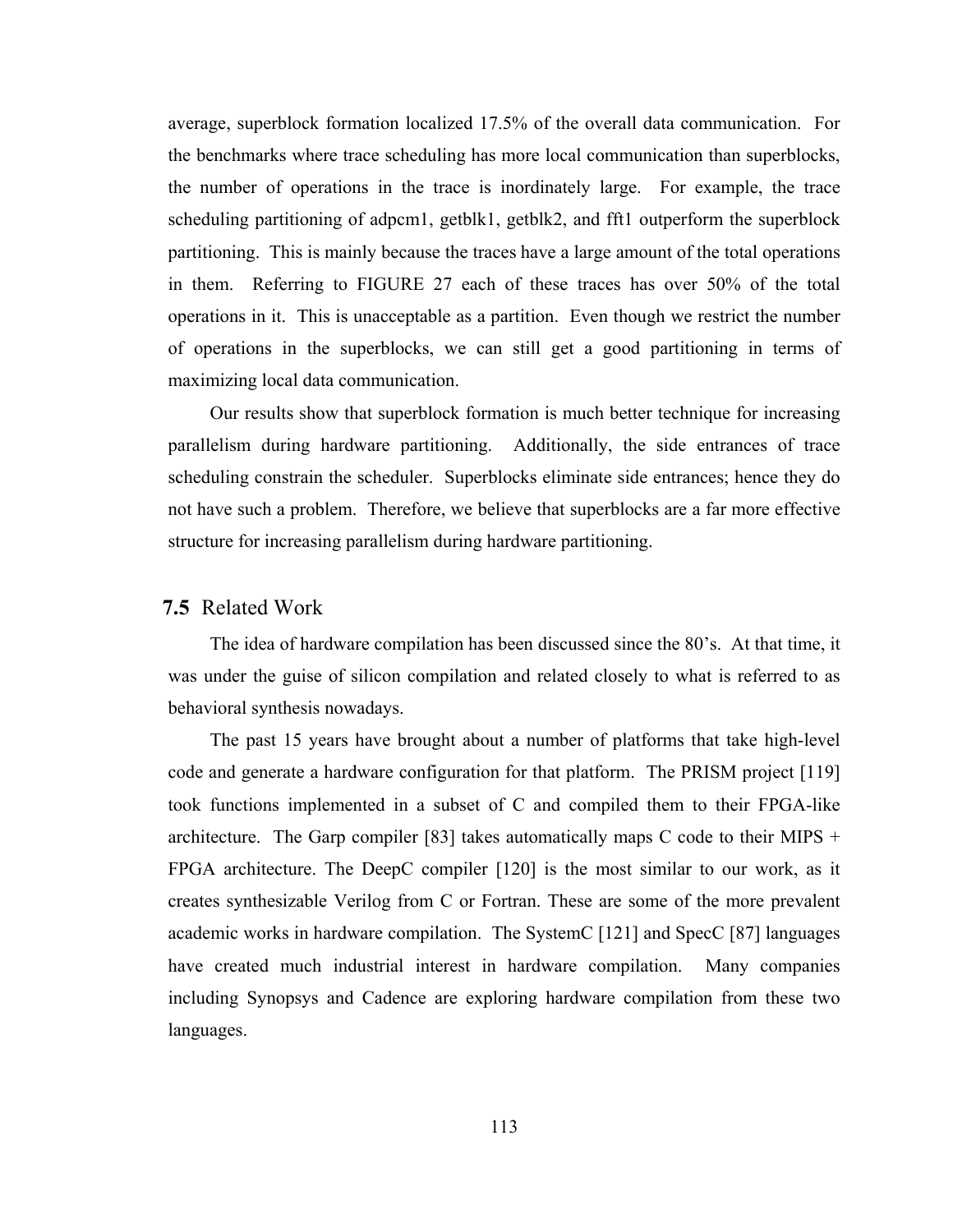

**FIGURE 28 The percentage of local data communication in the partitions created by trace scheduling and superblock formation.** 

## **7.6** Summary

This chapter looked at several optimizations problems that occur during system synthesis. Specifically, we looked at techniques for mapping an application onto a microarchitecture, i.e. converting CDFGs to a synthesizable hardware description language. We described how several compiler techniques could be adapted for system synthesis.

We looked into the problem of increasing the hardware parallelism of an application. Two compiler methods for increasing parallelism – trace scheduling and superblock formation – were studied. We proposed additional constraints onto these two problems that transformed them into the problem of increasing parallelism during hardware partitioning. Our results show that the superblock is much more effective than trace scheduling for this purpose.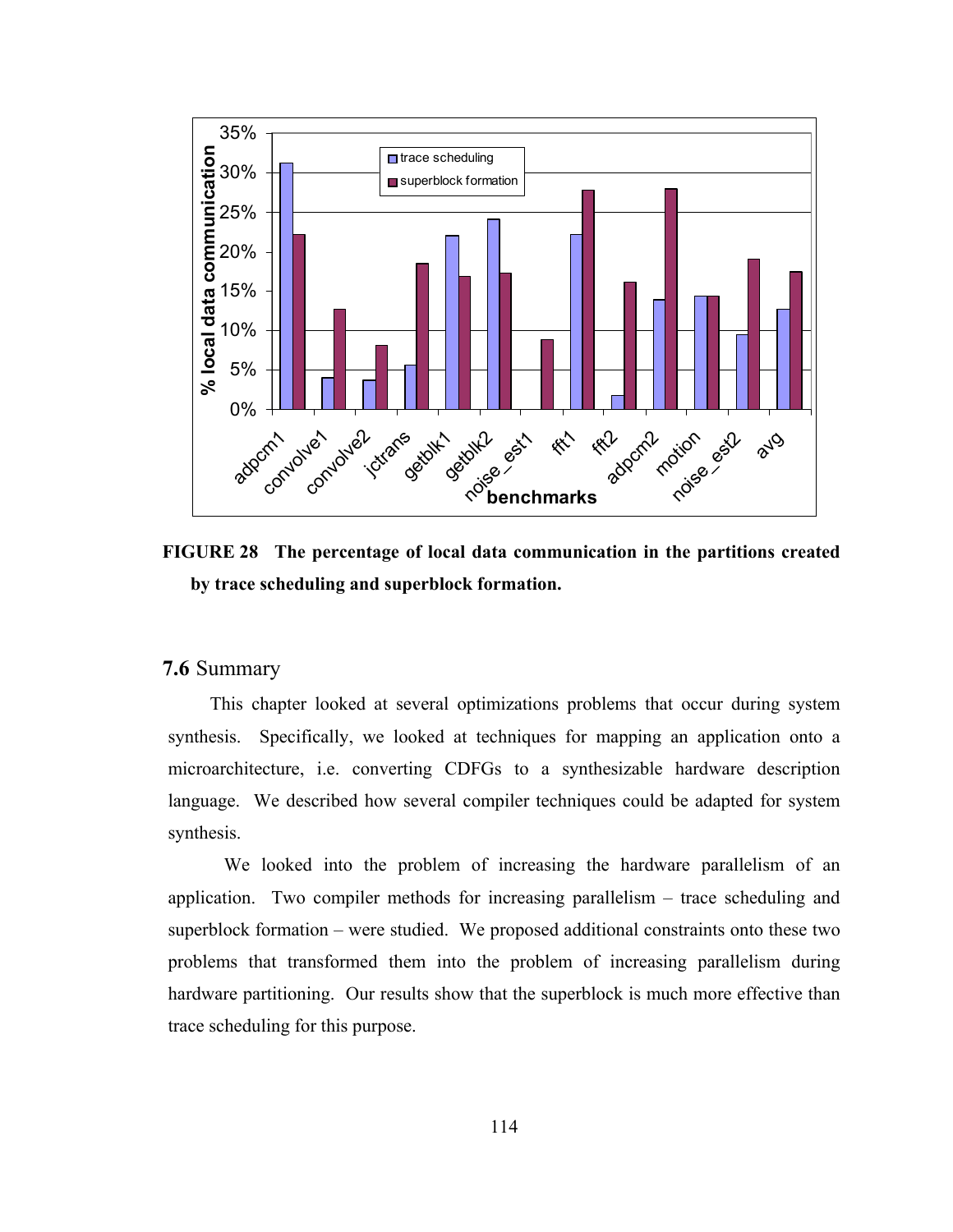In the future, we plan to complete the flow from CDFG to synthesizable HDL. This allows us determine the effects that our optimizations have on an actual hardware implementation of the applications. Furthermore, we intend to develop better algorithms for the hardware partitioning using superblocks. Also, we will look into the benefits and drawbacks of using hyperblocks for hardware partitioning.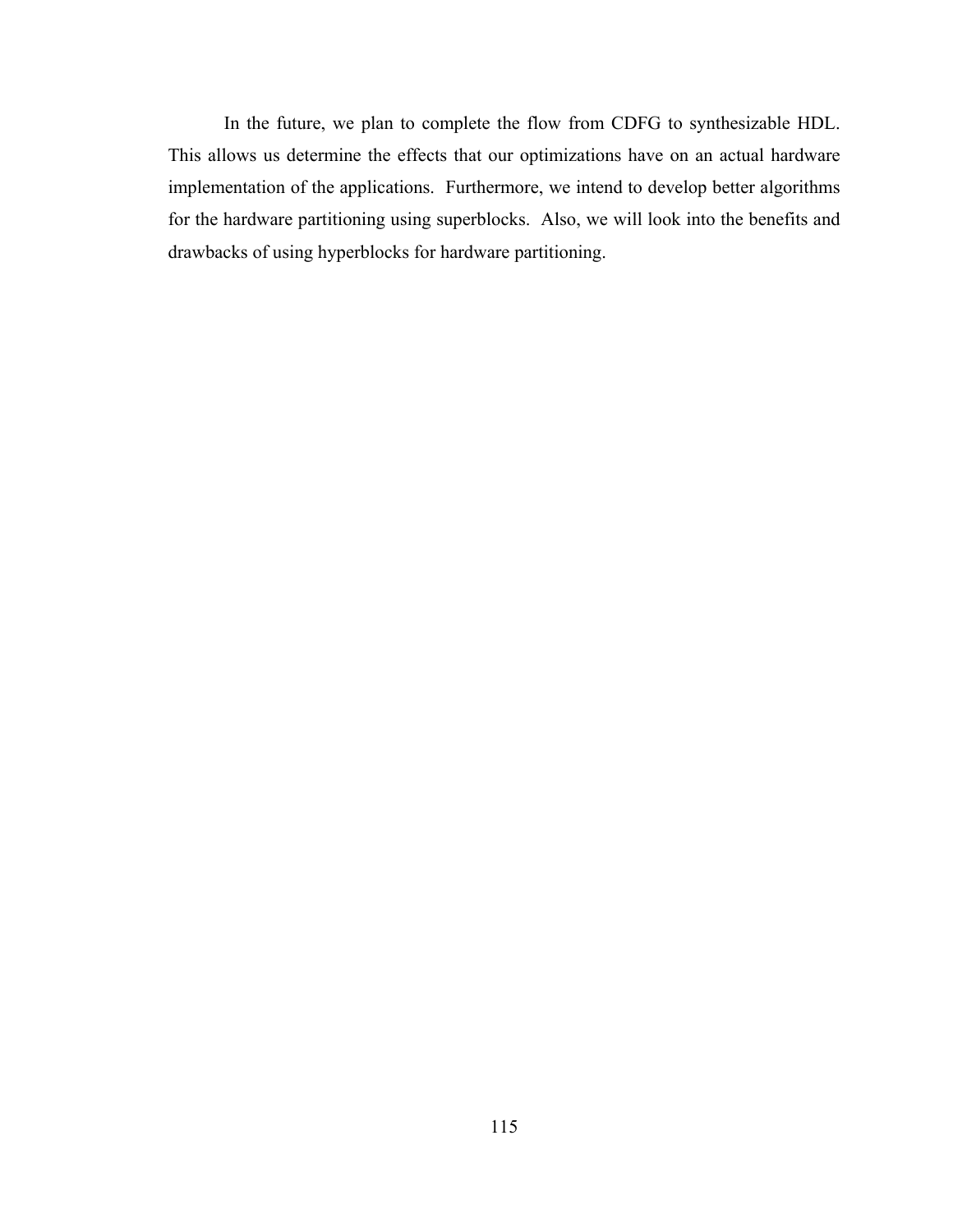## **CHAPTER 8 Future Research Directions**

There are many possible directions for future research. I will touch on a few directions that could be explored using my framework.

.

**Expanding Template Generation and Matching using Predicated Execution:** The first area involves techniques to expand the functionality of the versatile parameterizable blocks. We are restricted by control flow as the VPBs must execute atomically. But, if we could use predicated execution, i.e. speculatively perform part of the operations of the VPB, then we could be able to increase the complexity and occurrences of the VPBs. This would lead to gains in computation speed and power consumption, as we would perform fewer operations on the slow, power hungry fine-grain reconfigurable fabric.

**Region Formation for Hybrid Reconfigurable Architectures:** Another area of future research is the formation of regions – portions of the control data flow graph. The formation of regions has been studied in Very Long Instruction Word (VLIW) architectures. Yet, it has never been looked at in the context of hardware compilation for reconfigurable architectures. There are many fundamental differences between VLIW architectures and reconfigurable architectures. The main difference is that reconfigurable architectures allow different functional units various times during the running of the application and a possibly different set of functional units for different applications. The VLIW architecture is permanently fixed. I believe that this changes the problem in a basic manner and the VLIW region formation algorithms must be revisited for reconfigurable architectures.

**Speculative Scheduling in Control Data Flow Graphs:** Speculative execution executes an operation before control flow dictates that it executes. It is helpful to increase the parallelism, which in turn increases the hardware's efficiency. There are many factors to consider, including the critical path, the average number of operations to each of the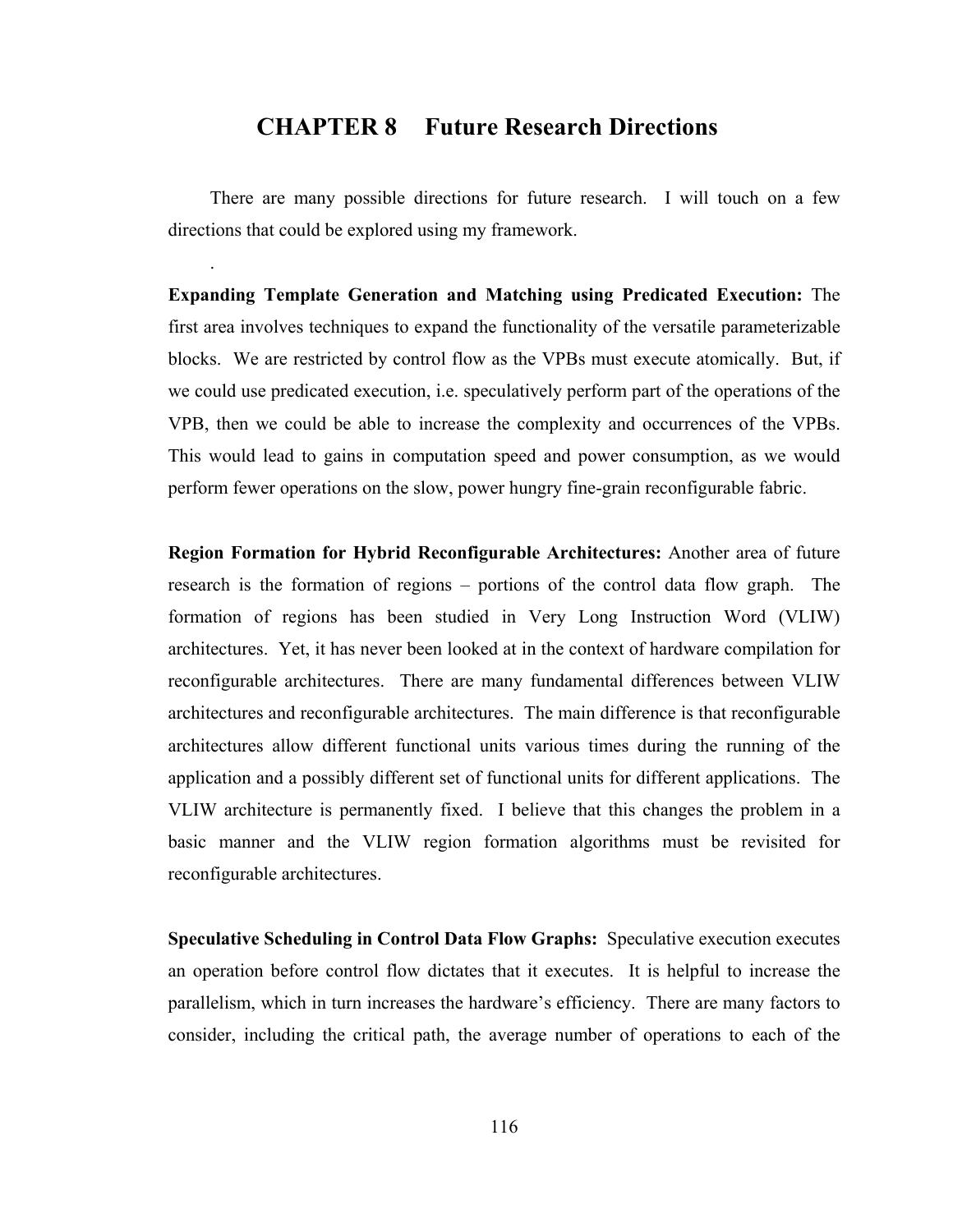exits, and increasing the number of operations in the application code. Once again, reconfigurable architectures present different challenges than other types of architectures making this a novel research area.

**Predicated Execution and Hyperblock Formation for Hardware Synthesis:**  Speculatively executing operations and creating hyperblocks has been studied for for VLIW computers. But, it has not been looked at for hardware synthesis. I plan to identify the differences and between these two areas and develop algorithms for hyperblock formation. Additionally, I plan to look at different methods of predicated execution. Should there be a predicated bit for each register as in done in VLIW processors or is a different scheme better in hardware synthesis?

**Application Partitioning/Estimation for System-on-chip:** The majority of the research on hardware/software partitioning assumes a single processor (software) and an ASIC (hardware) on the same chip. Future computing systems will have many different types of computing elements – ASIC, many different processors, FPGA and other programmable hardware. We need partitioning methods to determine the computing element where each portion of the application should run. In order to quickly and accurately perform this partitioning, we need estimation engine for each of the computing elements. The estimation engine takes a portion of the application and determines different metrics (e.g. power consumption, speed, die area, utilization) for each computing element.

**Memory Synthesis and Management for System-on-chip:** The performance and location of the system's memory components have an enormous role in the throughput, latency, power, area and other performance characteristics of a system. Often, the components of the system have embedded local memory elements, e.g. embedded RAM of an FPGA. Efficient use of these elements is paramount to the performance of the application on the device. Additionally, different memory hierarchies can affect the area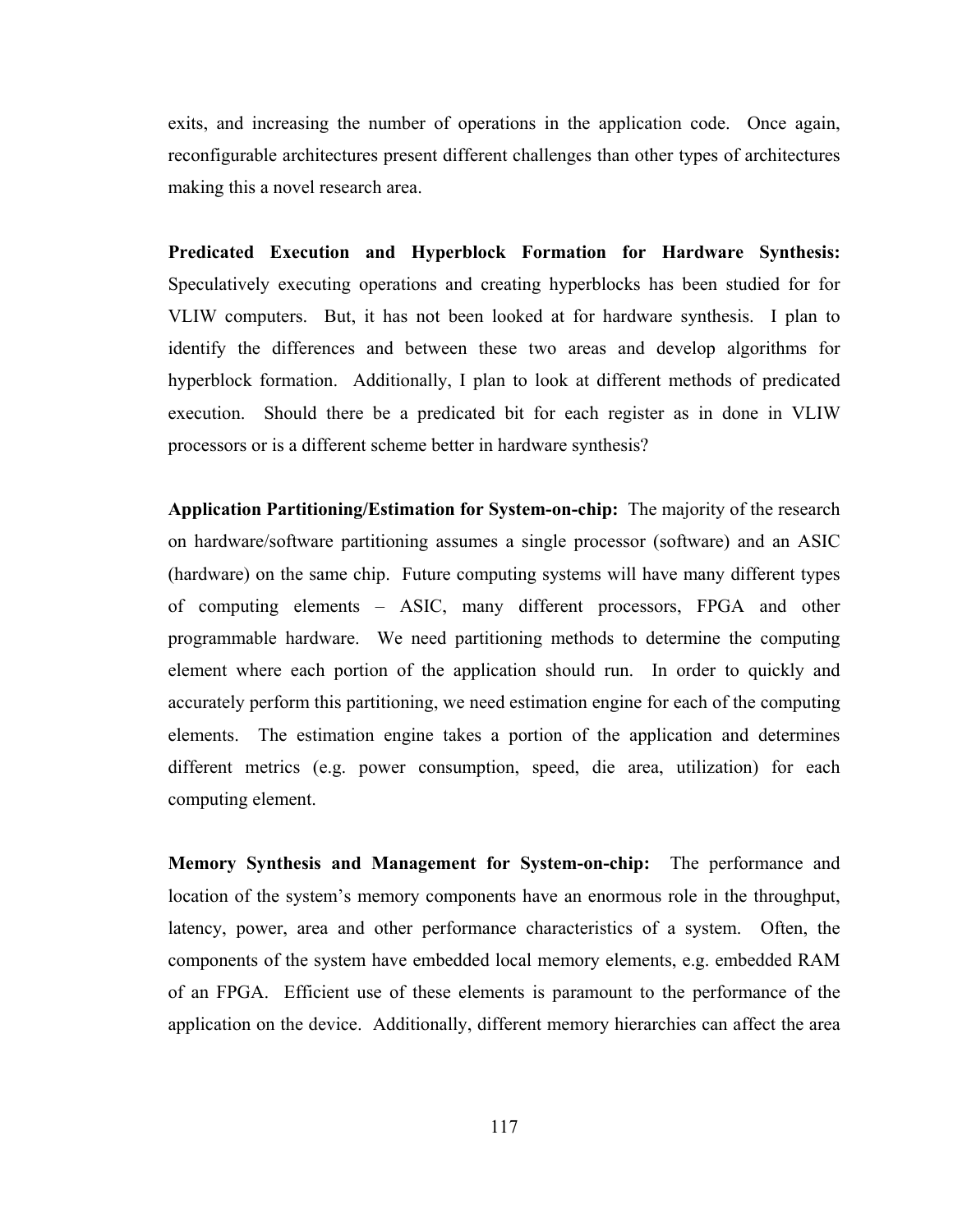and timing characteristics of the system. A memory hierarchy for one application may not be suitable for another. Synthesis techniques that take into account the distinct features of the application are an interesting and powerful technique for optimizing system performance.

**Hybrid Local/Global Controllers:** A global control for determining the execution of the hardware resources is beneficial as the circuit is directed from only one location and one controller. Yet, the centralized nature of a global controller has the drawback of having to connect to every resource of the circuit. This may cause routing and signal delay problems depending on the size of the circuit. A set of local controllers alleviates this problem, yet introduces the problem of synchronization among the controllers. A meet in the middle approach would have a small number of "global" controllers that direct local controllers. This could reduce the routing complexity of routing without the need for a large amount of synchronization. This hierarchy could be extended even further, where there are multiple levels of global and local controllers, where synchronization is done within each level and the control is between two adjacent levels of the hierarchy. An automatic push-button synthesis for hybrid local/global controllers would be interesting and beneficial to the design of digital systems.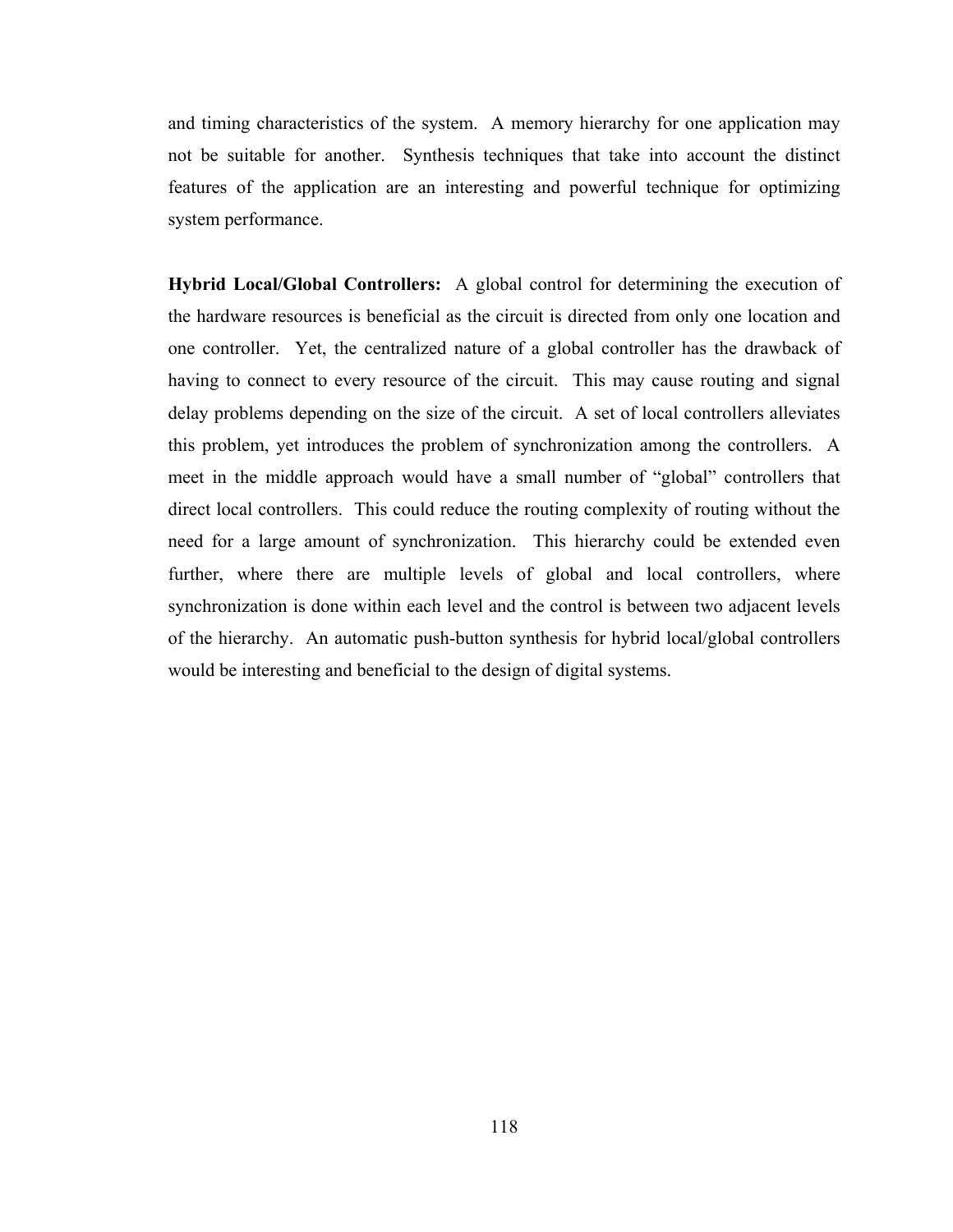## **CHAPTER 9 REFERENCES**

- [1] M. J. Wirthlin and B. L. Hutchings, "A dynamic instruction set computer," Proceedings of the IEEE Symposium on FPGAs for Custom Computing Machines, 1995.
- [2] S. Hauck, "The roles of FPGAs in reprogrammable systems," *Proceedings of the IEEE*, vol. 86, pp. 615-38, 1998.
- [3] D. A. Buell and K. L. Pocek, "Custom computing machines: an introduction," *Journal of Supercomputing*, vol. 9, pp. 219-29, 1995.
- [4] A. DeHon, "Comparing computing machines," Proceedings of the Configurable Computing: Technology and Applications, 1998.
- [5] J. E. Vuillemin, P. Bertin, D. Roncin, M. Shand, H. H. Touati, and P. Boucard, "Programmable active memories: reconfigurable systems come of age," *IEEE Transactions on Very Large Scale Integration (VLSI) Systems*, vol. 4, pp. 56-69, 1996.
- [6] A. DeHon and J. Wawrzynek, "Reconfigurable computing: what, why, and implications for design automation," Proceedings of the Design Automation Conference, 1999.
- [7] E. Mirsky and A. DeHon, "MATRIX: a reconfigurable computing architecture with configurable instruction distribution and deployable resources," Proceedings of the IEEE Symposium on FPGAs for Custom Computing Machines, 1996.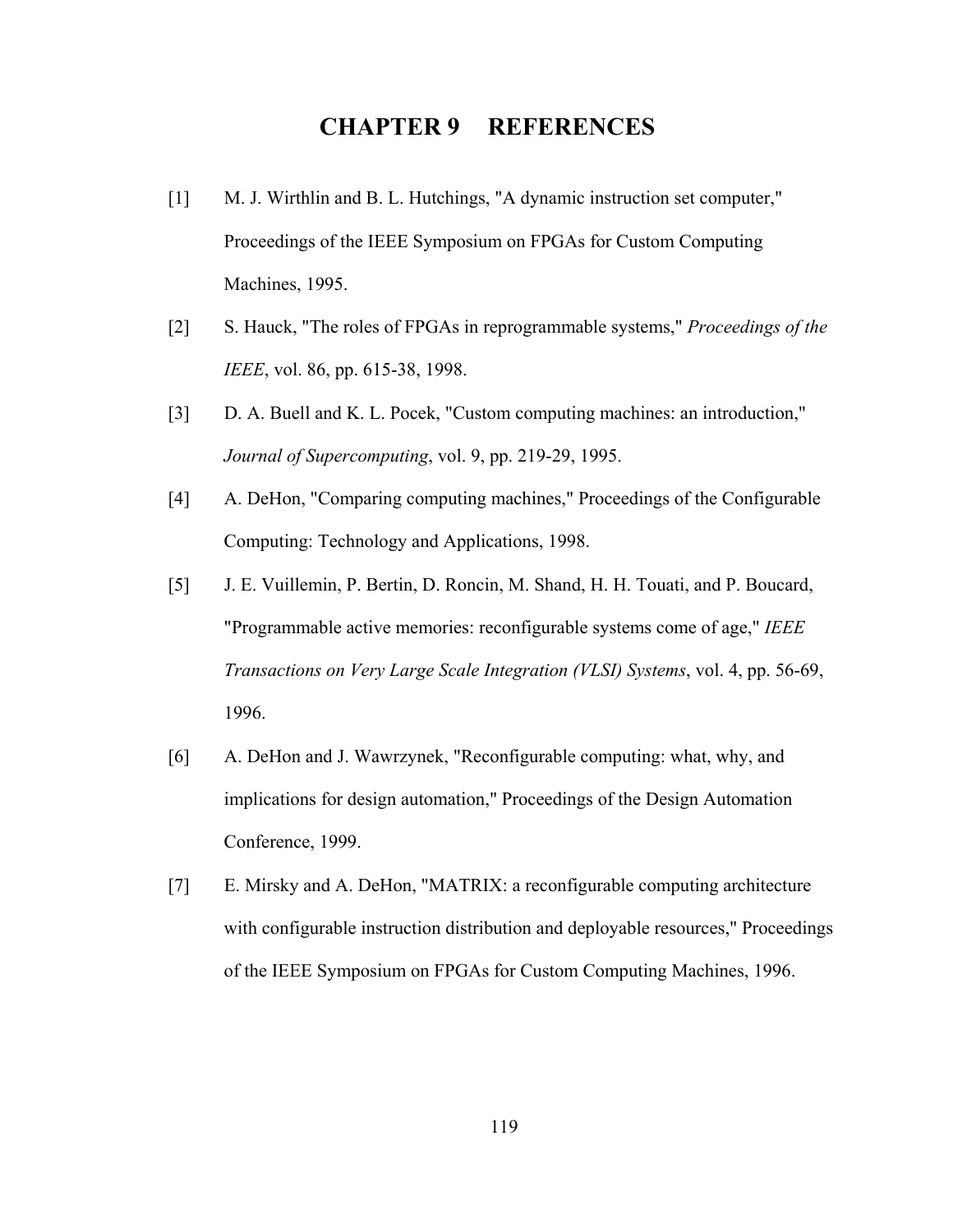- [8] J. R. Hauser and J. Wawrzynek, "Garp: a MIPS processor with a reconfigurable coprocessor," Proceedings of the 5th Annual IEEE Symposium on Field-Programmable Custom Computing Machines, 1997.
- [9] S. Hauck, T. W. Fry, M. M. Hosler, and J. P. Kao, "The Chimaera reconfigurable functional unit," Proceedings of the Symposium on Field-Programmable Custom Computing Machines, 1997.
- [10] D. Gajski and R. Kuhn, "Guest Editors' Introduction: New VLSI Tools," *IEEE Computer*, vol. 16, pp. 11-14, 1983.
- [11] K. Keutzer, A. R. Newton, J. M. Rabaey, and A. Sangiovanni-Vincentelli, "System-level design: orthogonalization of concerns and platform-based design," *IEEE Transactions on Computer-Aided Design of Integrated Circuits and Systems*, vol. 19, pp. 1523-43, 2000.
- [12] H. Trickey, "Flamel: A high level hardware compiler," *IEEE Transactions on Computer-Aided Design of Integrated Circuits and Systems*, vol. CAD-6, pp. 259- 69, 1987.
- [13] S. A. Hayati, A. C. Parker, and J. J. Granacki, "Representation of control and timing behavior with applications to interface synthesis," Proceedings of the IEEE International Conference on Computer Design: VLSI in Computers and Processors, 1988.
- [14] G. De Micheli, *Synthesis and optimization of digital circuits*. New York: McGraw-Hill, 1994.
- [15] Atmel, FPSLIC, http://www.atmel.com/atmel/products/prod39.htm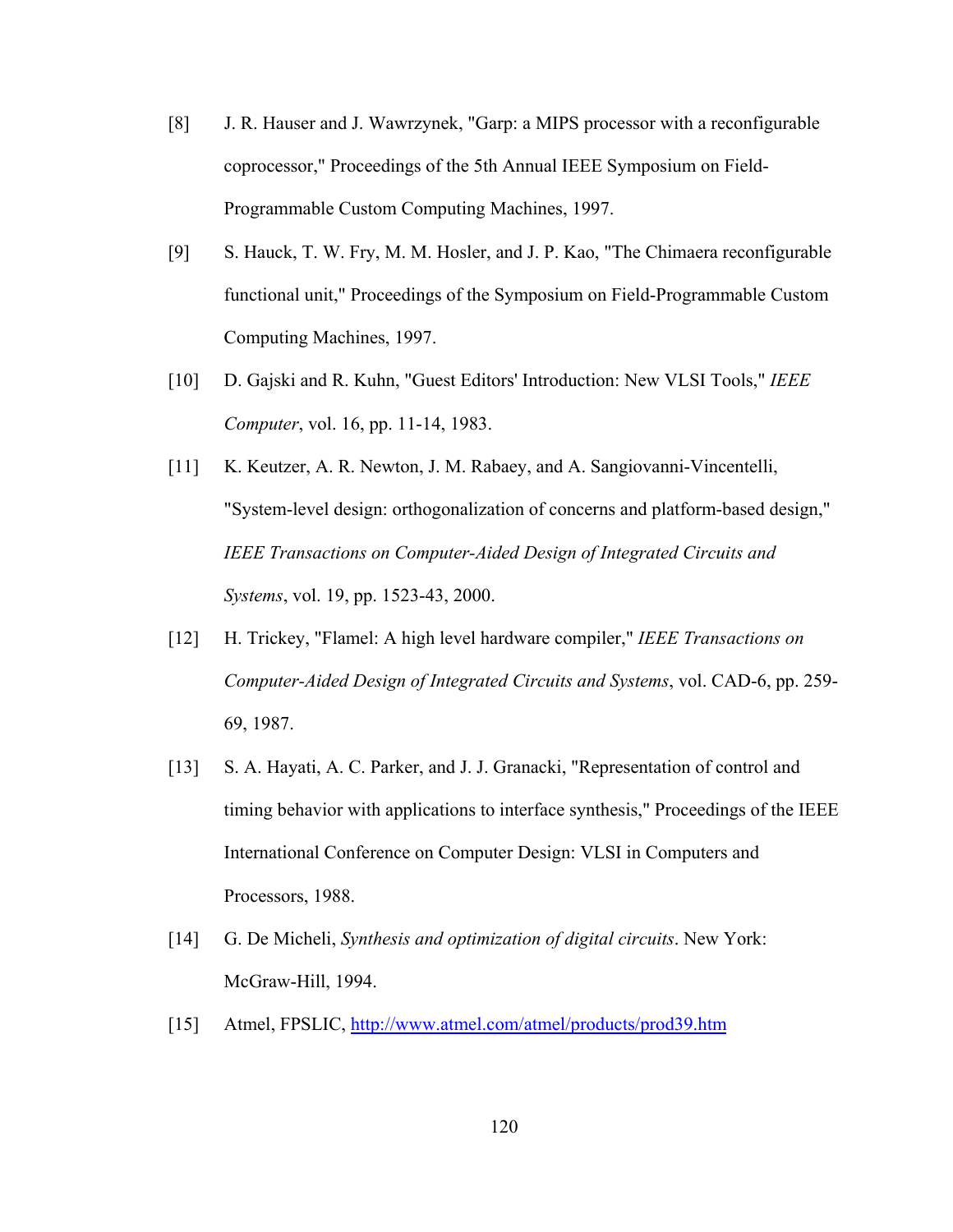- [16] "ARM-Based Embedded Processor PLDs," Altera Corporation 2001.
- [17] Xilinx, "Virtex-II Pro Platorm FPGA Handbook," 2002.
- [18] E. Waingold, M. Taylor, D. Srikrishna, V. Sarkar, W. Lee, V. Lee, J. Kim, M. Frank, P. Finch, R. Barua, J. Babb, S. Amarasinghe, and A. Agarwal, "Baring it all to software: Raw machines," *Computer*, vol. 30, pp. 86-93, 1997.
- [19] P. M. Athanas and H. F. Silverman, "Processor reconfiguration through instruction-set metamorphosis," *Computer*, vol. 26, pp. 11-18, 1993.
- [20] K. Bondalapati, P. Diniz, P. Duncan, J. Granack, M. Hall, R. Jain, and H. Ziegler, "DEFACTO: a design environment for adaptive computing technology," Proceedings of the 11th IPPS/SPDP'99 Workshops Held in Conjunction with the 13th International Parallel Processing Symposium and 10th Symposium on Parallel and Distributed Processing, 1999.
- [21] M. B. Gokhale and J. M. Stone, "NAPA C: compiling for a hybrid RISC/FPGA architecture," Proceedings of, 1998.
- [22] I. Page, "Constructing hardware-software systems from a single description," *Journal of VLSI Signal Processing*, vol. 12, pp. 87-107, 1996.
- [23] T. J. Callahan and J. Wawrzynek, "Instruction-level parallelism for reconfigurable computing," Proceedings of, 1998.
- [24] G. Vanmeerbeeck, P. Schaumont, S. Vernalde, M. Engels, and I. Bolsens, "Hardware/software partitioning of embedded system in OCAPI-xl," Proceedings of, 2001.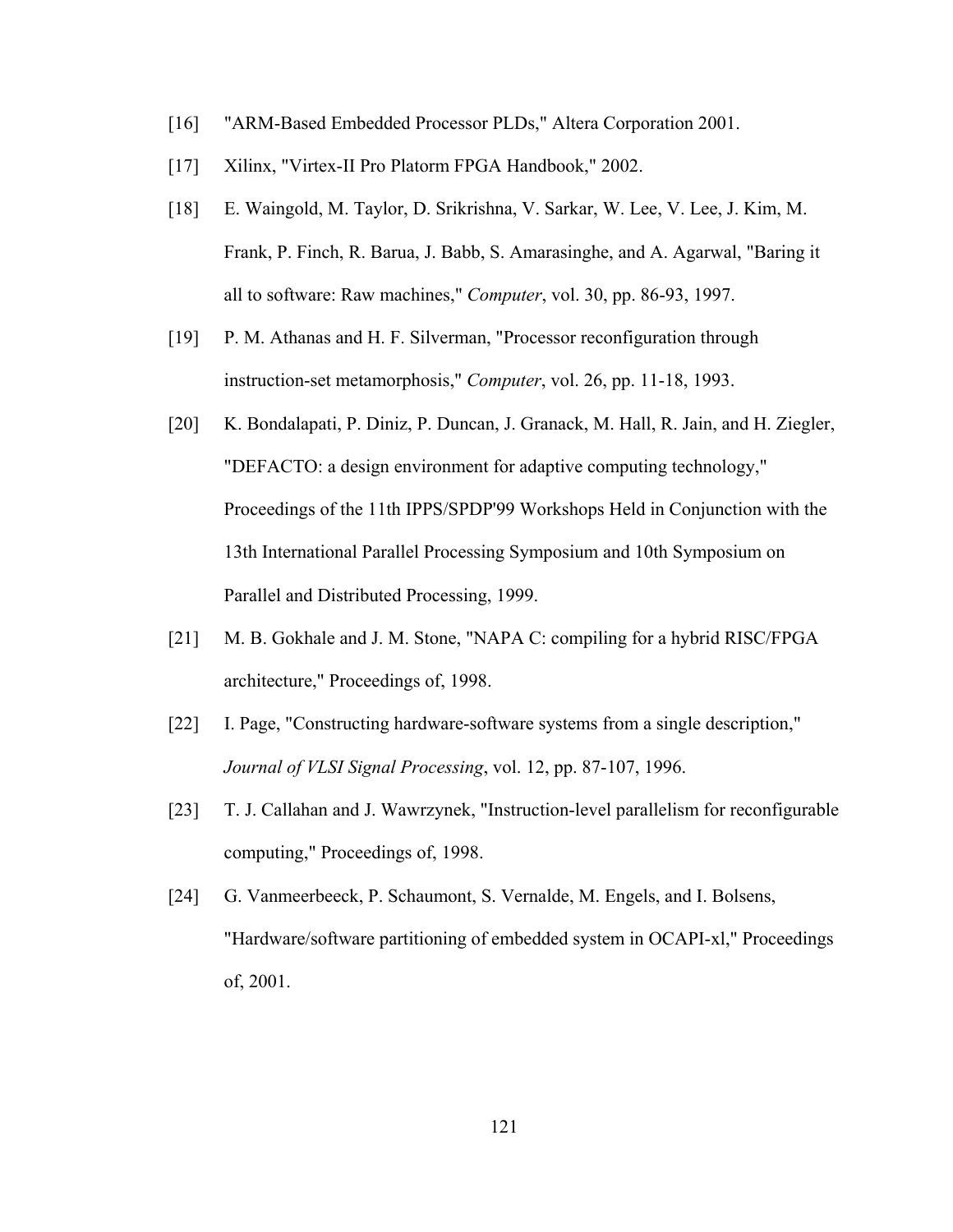- [25] C. J. Alpert and A. B. Kahng, "Recent directions in netlist partitioning: a survey," *Integration, The VLSI Journal*, vol. 19, pp. 1-81, 1995.
- [26] F. Vahid, G. Jie, and D. D. Gajski, "A binary-constraint search algorithm for minimizing hardware during hardware/software partitioning," Proceedings of, 1994.
- [27] J. Henkel, "A low power hardware/software partitioning approach for core-based embedded systems," Proceedings of, 1999.
- [28] M. R. Garey and D. S. Johnson, "Computers and intractability. A guide to the theory of NP-completeness," 1979.
- [29] A. Kalavade, "System Level Codesign of Mixed Hardware-Software Systems," UCB, PhD Dissertation ERL 95/98, September 1995.
- [30] D. E. Thomas, J. K. Adams, and H. Schmit, "A model and methodology for hardware-software codesign," *IEEE Design & Test of Computers*, vol. 10, pp. 6- 15, 1993.
- [31] A. Kalavade and E. A. Lee, "A hardware-software codesign methodology for DSP applications," *IEEE Design & Test of Computers*, vol. 10, pp. 16-28, 1993.
- [32] A. Kalavade and E. A. Lee, "The extended partitioning problem: hardware/software mapping, scheduling, and implementation-bin selection," *Design Automation for Embedded Systems*, vol. 2, pp. 125-63, 1997.
- [33] R. K. Gupta and G. De Micheli, "System-level synthesis using re-programmable components," Proceedings of the European Conference on Design Automation, 1992.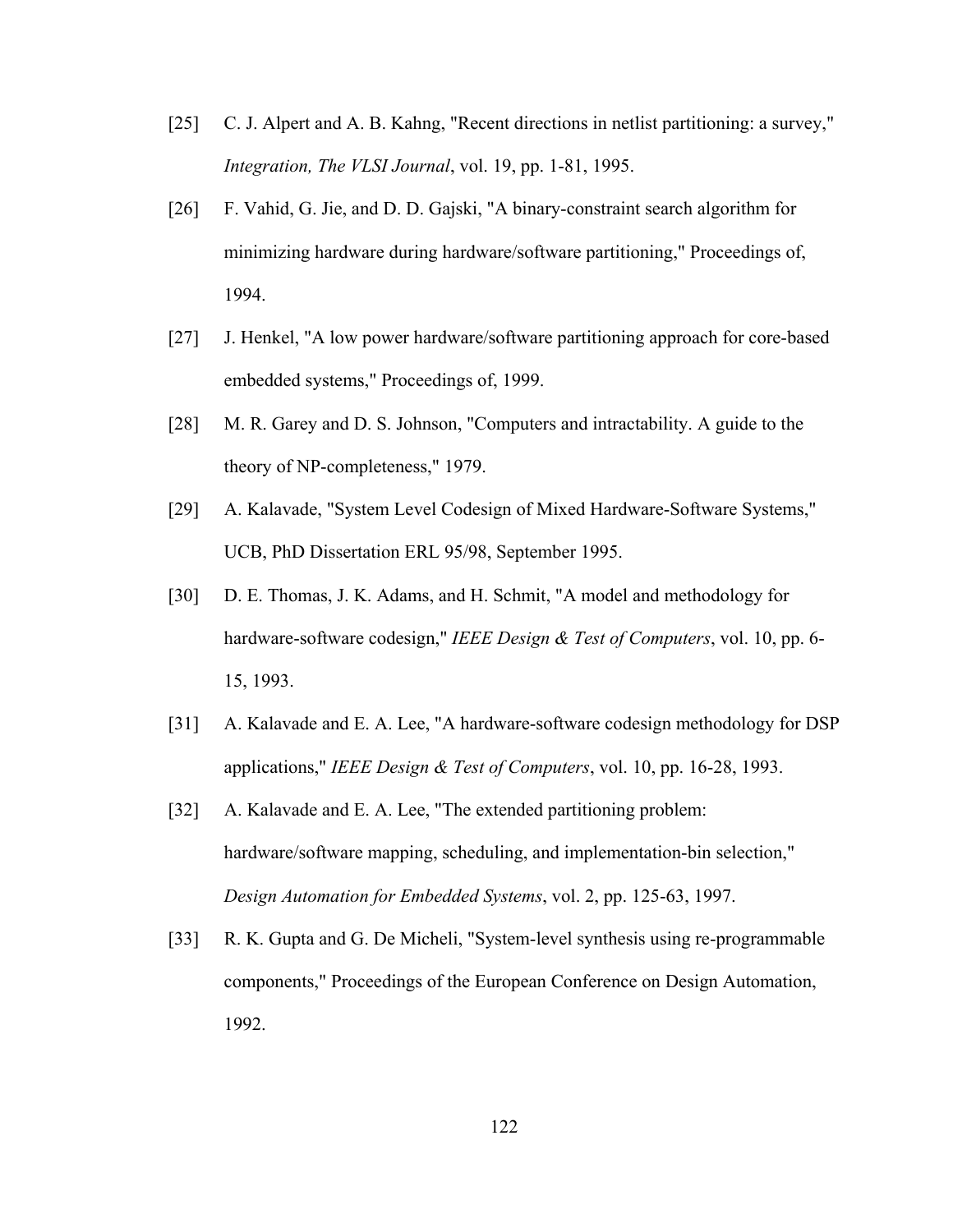- [34] R. Ernst, J. Henkel, and T. Benner, "Hardware-software cosynthesis for microcontrollers," *IEEE Design & Test of Computers*, vol. 10, pp. 64-75, 1993.
- [35] P. Zebo and K. Kuchcinski, "An algorithm for partitioning of application specific systems," Proceedings of the European Conference on Design Automation, 1993.
- [36] R. Niemann and P. Marwedel, "Hardware/software partitioning using integer programming," Proceedings of the European Design and Test Conference, 1996.
- [37] J. Henkel and R. Ernst, "A hardware/software partitioner using a dynamically determined granularity," Proceedings of the Design Automation Conference, 1997.
- [38] F. Vahid and L. Thuy Din, "Extending the Kernighan/Lin heuristic for hardware and software functional partitioning," *Design Automation for Embedded Systems*, vol. 2, pp. 237-61, 1997.
- [39] Celoxica, Frequently Asked Questions: DK1 Design Suite, http://www.celoxica.com/products/technical\_papers/faqs/FAQDK1002\_2.pdf
- [40] A. Balboni, W. Fornaciari, and D. Sciuto, "Co-synthesis and co-simulation of control-dominated embedded systems," *Design Automation for Embedded Systems*, vol. 1, pp. 257-89, 1996.
- [41] R. Camposano and J. Wilberg, "Embedded system design," *Design Automation for Embedded Systems*, vol. 1, pp. 5-50, 1996.
- [42] M. Chiodo, D. Engels, P. Giusto, H. Hsieh, A. Jurecska, L. Lavagno, K. Suzuki, and A. Sangiovanni-Vincentelli, "A case study in computer-aided co-design of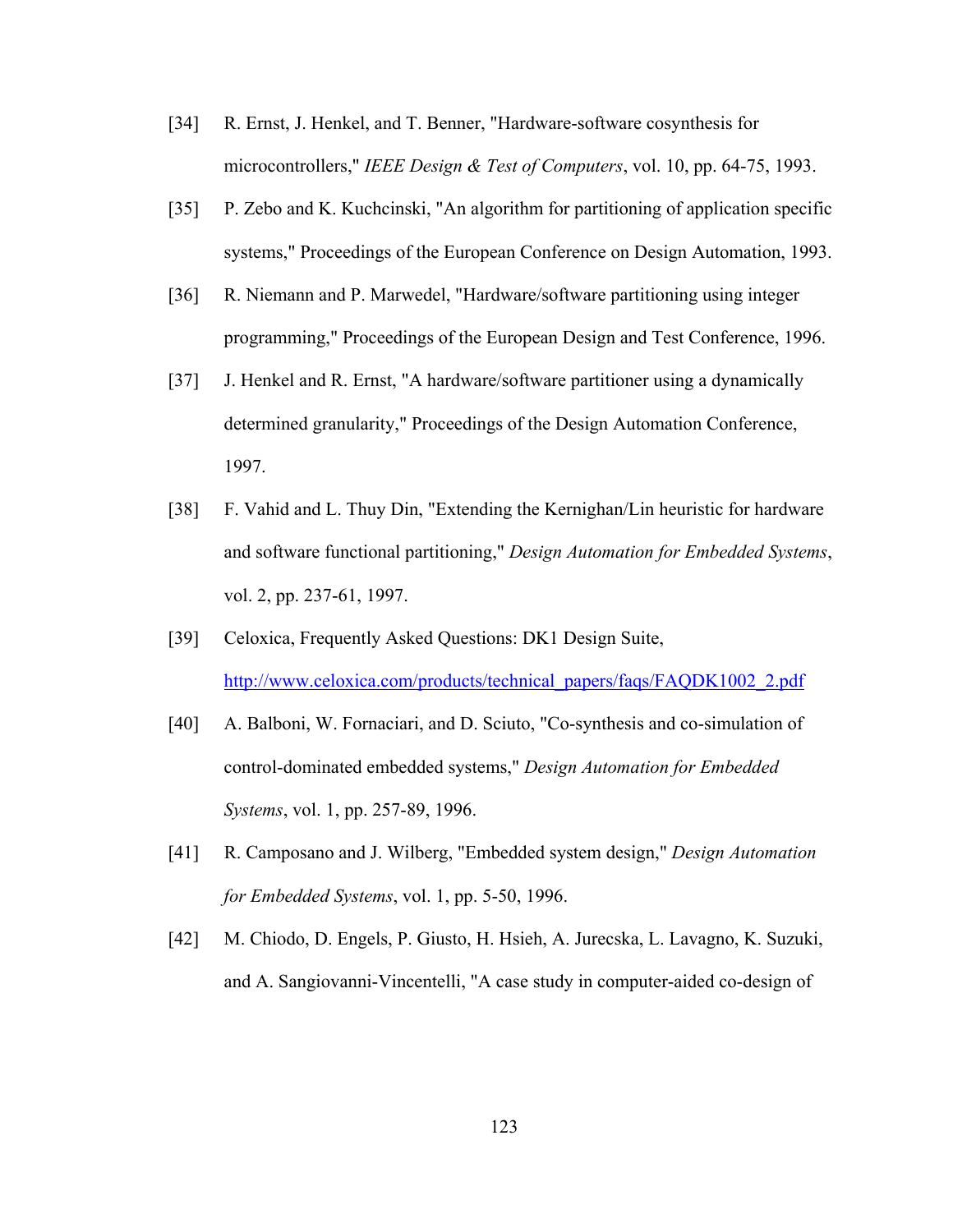embedded controllers," *Design Automation for Embedded Systems*, vol. 1, pp. 51- 67, 1996.

- [43] L. Yanbing, T. Callahan, R. Harr, U. Kurkure, and J. Stockwood, "Hardwaresoftware co-design of embedded reconfigurable architectures," Proceedings of the Design Automation Conference, 2000.
- [44] T. Callahan and J. Wawrzynek, "Adapting Software Pipelining for Reconfigurable Computing," Proceedings of the International Conference on Compilers, Architecture, and Synthesis for Embedded Systems (CASES), 2000.
- [45] M. Weinhardt and W. Luk, "Pipeline vectorization," *IEEE Transactions on Computer-Aided Design of Integrated Circuits and Systems*, vol. 20, pp. 234-48, 2001.
- [46] T. C. Hu, "Parallel Sequencing and Assembly Line Problems," *Operations Research*, pp. 841-848, 1961.
- [47] P. G. Paulin and J. P. Knight, "Force-directed scheduling for the behavioral synthesis of ASICs," *IEEE Transactions on Computer-Aided Design of Integrated Circuits and Systems*, vol. 8, pp. 661-79, 1989.
- [48] J. A. Fisher, "Trace scheduling: a technique for global microcode compaction," *IEEE Transactions on Computers*, vol. C30, pp. 478-90, 1981.
- [49] R. Potasman, J. Lis, A. Nicolau, and D. Gajski, "Percolation based synthesis," Proceedings of the ACM/IEEE Design Automation Conference, 1990.
- [50] F. J. Kurdahi and A. C. Parker, "REAL: a program for REgister ALlocation," Proceedings of the ACM/IEEE Design Automation Conference, 1987.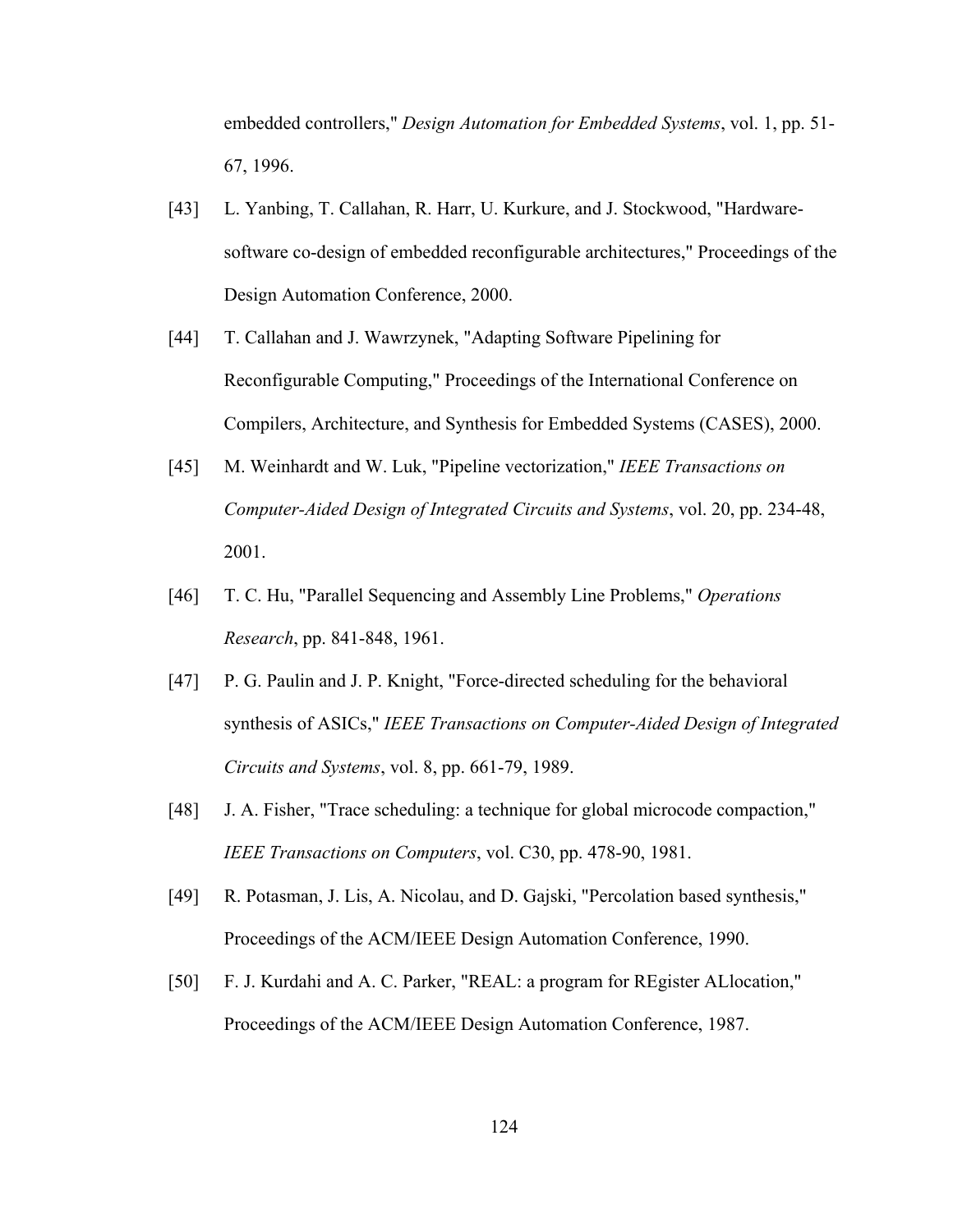- [51] S. S. Muchnick, *Advanced compiler design and implementation*. San Francisco, Calif.: Morgan Kaufmann Publishers, 1997.
- [52] M. W. Hall, J. M. Anderson, S. P. Amarasinghe, B. R. Murphy, L. Shih-Wei, E. Bugnion, and M. S. Lam, "Maximizing multiprocessor performance with the SUIF compiler," *Computer*, vol. 29, pp. 84-9, 1996.
- [53] D. F. Bacon, S. L. Graham, and O. J. Sharp, "Compiler transformations for highperformance computing," *ACM Computing Surveys*, vol. 26, pp. 345-420, 1994.
- [54] J. J. Dongarra and A. R. Hinds, "Unrolling loops in FORTRAN," *Software Practice and Experience*, vol. 9, pp. 219-26, 1979.
- [55] S. Weiss and J. E. Smith, "A study of scalar compilation techniques for pipelined supercomputers," Proceedings of the Second International Conference on Architectural Support for Programming Languages and Operating Systems, 1987.
- [56] M. Lam, "Software pipelining: an effective scheduling technique for VLIW machines," Proceedings of the Conference on Programming Language Design and Implementation, 1988.
- [57] B. R. Rau and C. D. Glaeser, "Some scheduling techniques and an easily schedulable horizontal architecture for high performance scientific computing," Proceedings of the Microprogramming Workshop, 1981.
- [58] J. Ruttenberg, G. R. Gao, A. Stoutchinin, and W. Lichtenstein, "Software pipelining showdown: optimal vs. heuristic methods in a production compiler," Proceedings of the Programming Language Design and Implementation, 1996.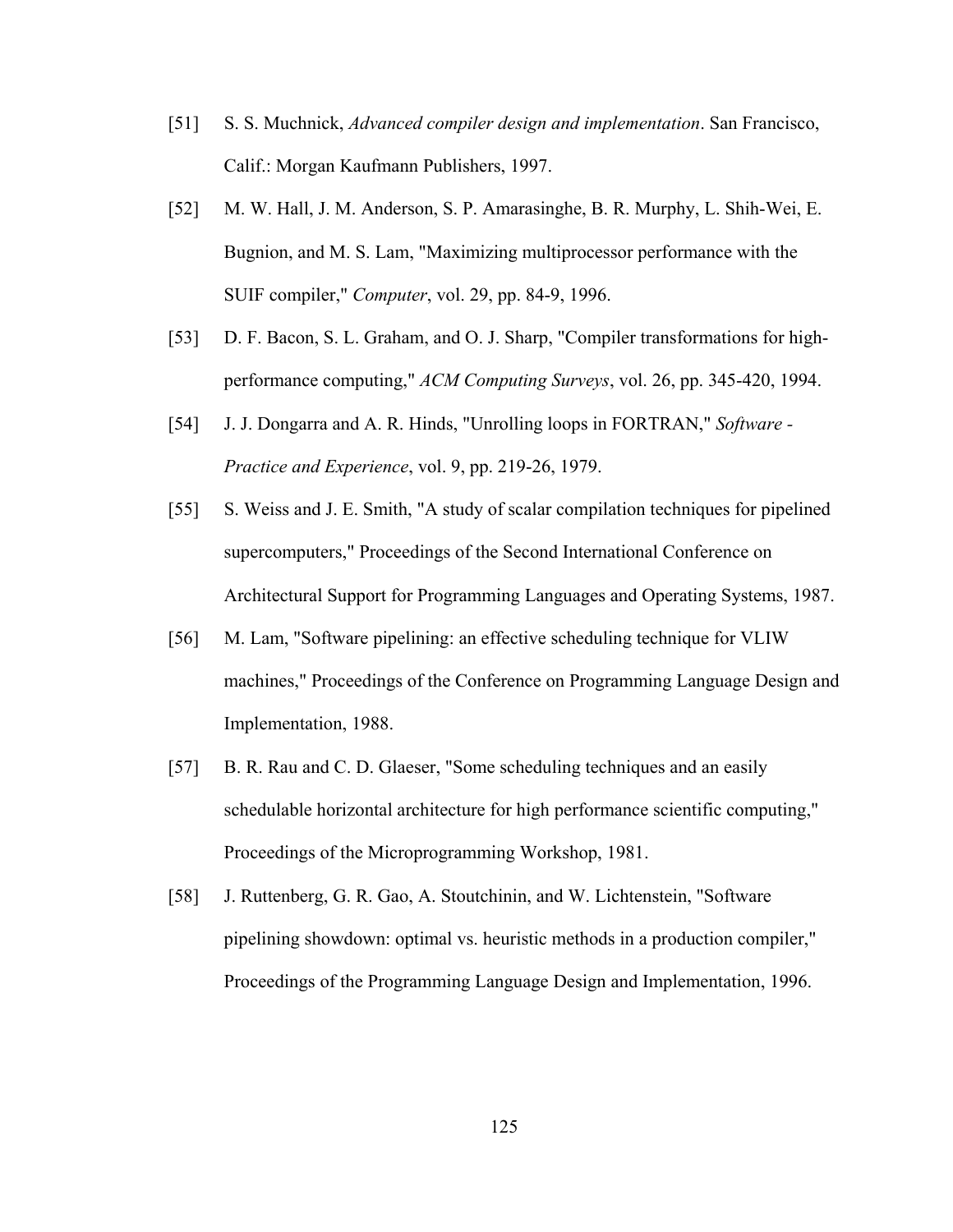- [59] M. D. Smith and G. Holloway, "An introduction to machine SUIF and its portable libraries for analysis and optimization," Division of Engineering and Applied Sciences, Harvard University.
- [60] A. M. Dewey, *Analysis and design of digital systems with VHDL*. Boston: PWS Pub. Co., 1997.
- [61] 1076.3-1997 IEEE Standard VHDL Synthesis Packages,
- [62] G. Holloway and M. D. Smith, "Machine SUIF Control Flow Graph Library," Division of Engineering and Applied Sciences, Harvard University 2002.
- [63] G. Holloway and M. D. Smith, "Machine-SUIF SUIFvm Library," Division of Engineering and Applied Sciences, Harvard University 2002.
- [64] G. Holloway and M. D. Smith, "Machine-SUIF Machine Library," Division of Engineering and Applied Sciences, Harvard University 2002.
- [65] M. C. Rinard and P. C. Diniz, "Commutativity analysis: a new analysis framework for parallelizing compilers," Proceedings of the Programming Language Design and Implementation, 1996.
- [66] M. C. Rinard and P. C. Diniz, "Commutativity analysis: a new analysis technique for parallelizing compilers," *ACM Transactions on Programming Languages and Systems*, vol. 19, pp. 942-91, 1997.
- [67] R. Rugina and M. Rinard, "Pointer analysis for multithreaded programs," Proceedings of the Programming Language Design and Implementation (PLDI), 1999.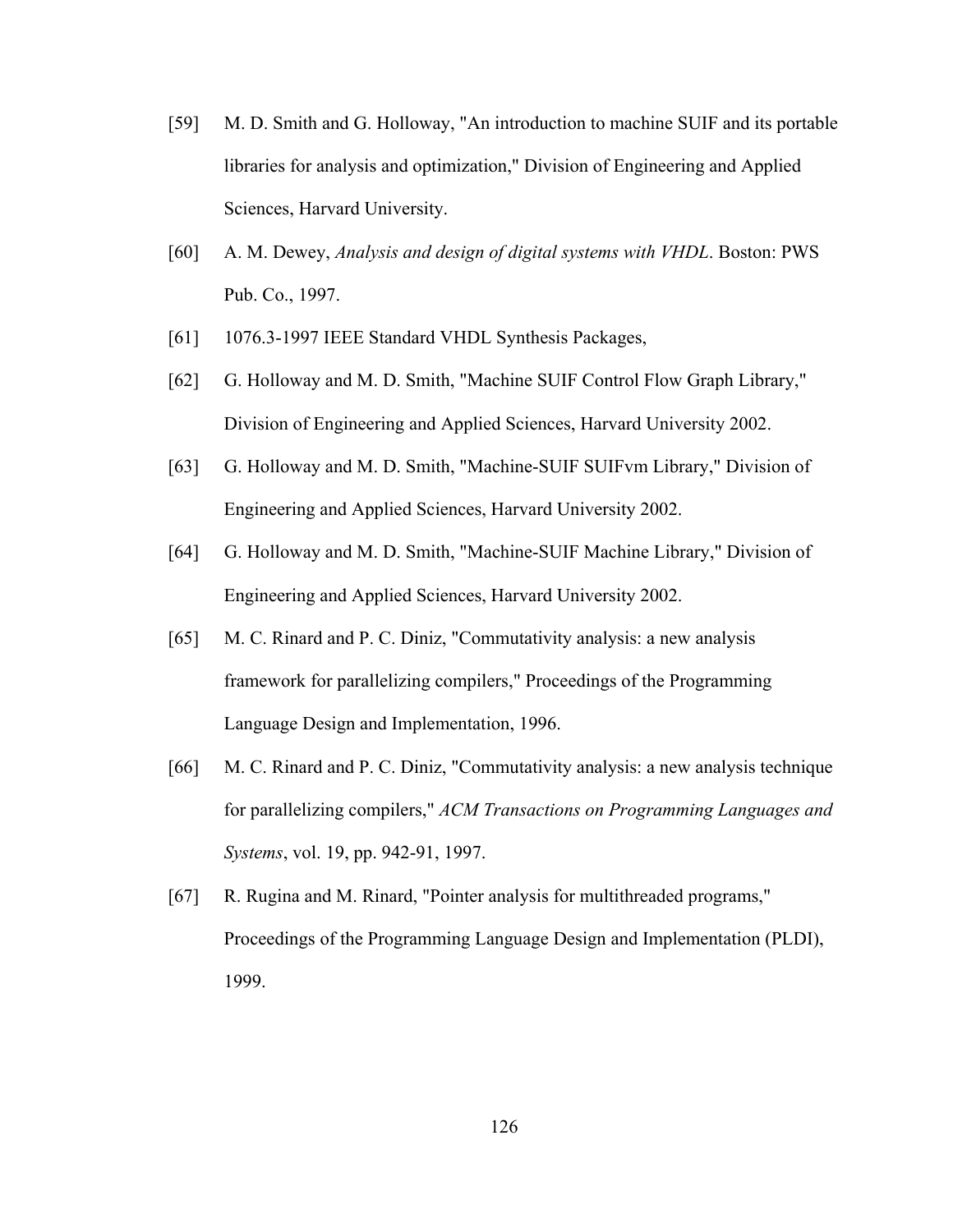- [68] R. Rugina and M. Rinard, "Automatic parallelization of divide and conquer algorithms," Proceedings of the Symposium on Principles and Practice of Parallel Programming, 1999.
- [69] K. Zee and M. Rinard, "Write barrier removal by static analysis," *SIGPLAN Notices*, vol. 37, pp. 32-41, 2002.
- [70] A. Salcianu and M. Rinard, "Pointer and escape analysis for multithreaded programs," Proceedings of the Symposium on Principles and Practice of Parallel Programming, 2001.
- [71] F. Vivien and M. Rinard, "Incrementalized pointer and escape analysis," *SIGPLAN Notices*, vol. 36, pp. 35-46, 2001.
- [72] R. Rugina and M. Rinard, "Symbolic bounds analysis of pointers, array indices, and accessed memory regions," Proceedings of the Programming Language Design and Implementation (PDLI), 2000.
- [73] J. Whaley and M. Rinard, "Compositional pointer and escape analysis for Java programs," Proceedings of the Object-Oriented Programming, Systems, Languages and Applications (OOPSLA'99), 1999.
- [74] R. Schreiber, S. Aditya, B. R. Rau, V. Kathail, S. Mahlke, S. Abraham, and G. Snider, "High-level synthesis of nonprogrammable hardware accelerators," Proceedings of the International Conference on Application-Specific Systems, Architectures, and Processors, 2000.
- [75] R. E. Gonzalez, "Xtensa: a configurable and extensible processor," *IEEE Micro*, vol. 20, pp. 60-70, 2000.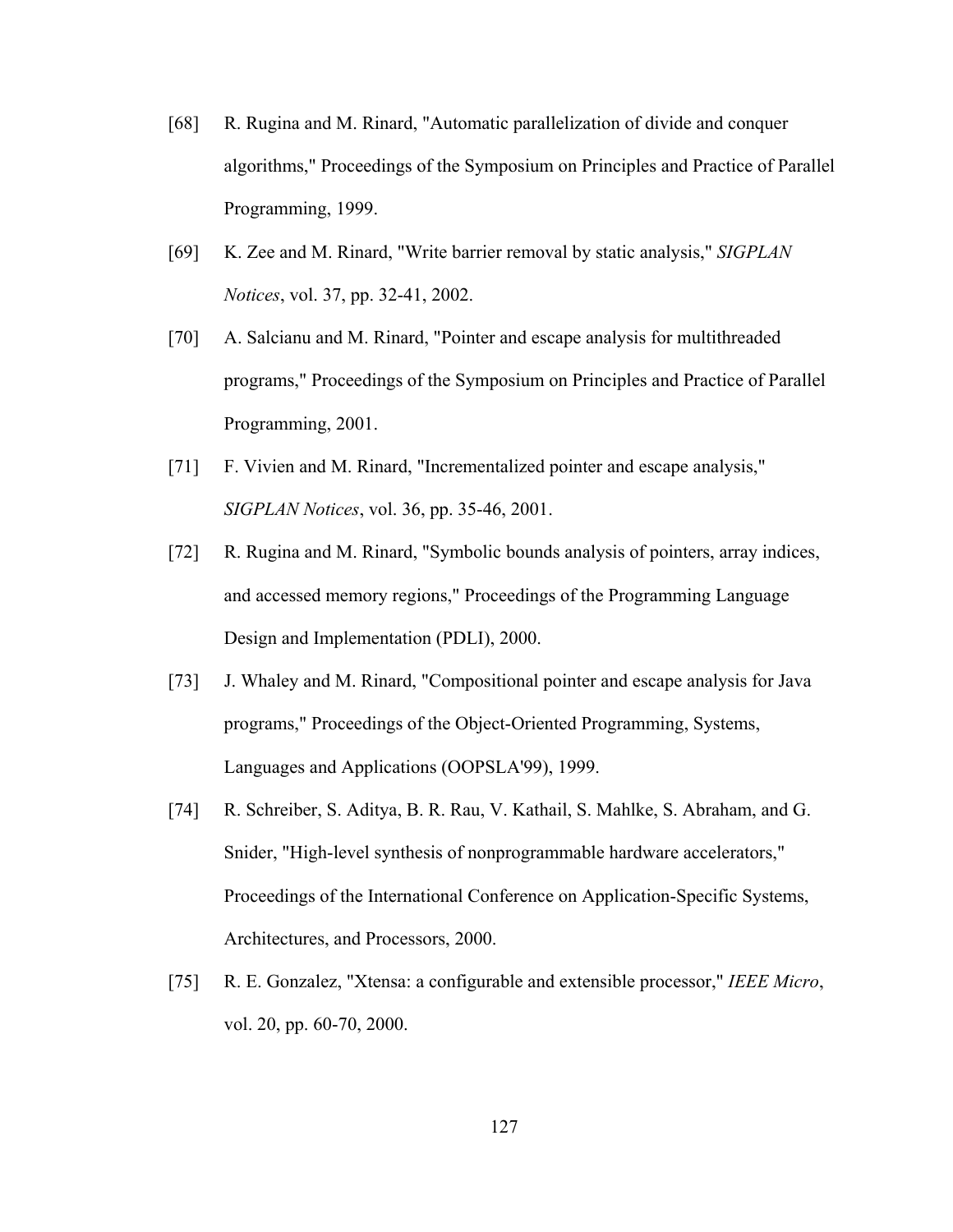- [76] M. Gokhale, W. Holmes, A. Kopser, S. Lucas, R. Minnich, D. Sweely, and D. Lopresti, "Building and using a highly parallel programmable logic array," *Computer*, vol. 24, pp. 81-9, 1991.
- [77] P. M. Athanas and A. L. Abbott, "Real-time image processing on a custom computing platform," *Computer*, vol. 28, pp. 16-25, 1995.
- [78] Z. Peixin, M. Martonosi, P. Ashar, and S. Malik, "Using configurable computing to accelerate Boolean satisfiability," *IEEE Transactions on Computer-Aided Design of Integrated Circuits and Systems*, vol. 18, pp. 861-8, 1999.
- [79] R. P. S. Sidhu, A. Mei, and V. K. Prasanna, "String matching on multicontext FPGAs using self-reconfiguration," Proceedings of the International Symposium on Field Programmable Gate Arrays, 1999.
- [80] S. C. Goldstein, H. Schmit, M. Budiu, S. Cadambi, M. Moe, and R. R. Taylor, "PipeRench: a reconfigurable architecture and compiler," *Computer*, vol. 33, pp. 70-77, 2000.
- [81] C. Ebeling, D. C. Cronquist, and P. Franklin, "RaPiD-reconfigurable pipelined datapath," Proceedings of the Workshop on Field-Programmable Logic and Applications, 1996.
- [82] M. B. Taylor, J. Kim, J. Miller, D. Wentzlaff, F. Ghodrat, B. Greenwald, H. Hoffman, P. Johnson, J.-W. Lee, W. Lee, A. Ma, A. Saraf, M. Seneski, N. Shnidman, V. Strumpen, M. Frank, S. Amarasinghe, and A. Agarwal, "The raw microprocessor: a computational fabric for software circuits and general-purpose programs," *IEEE Micro*, vol. 22, pp. 25-35, 2002.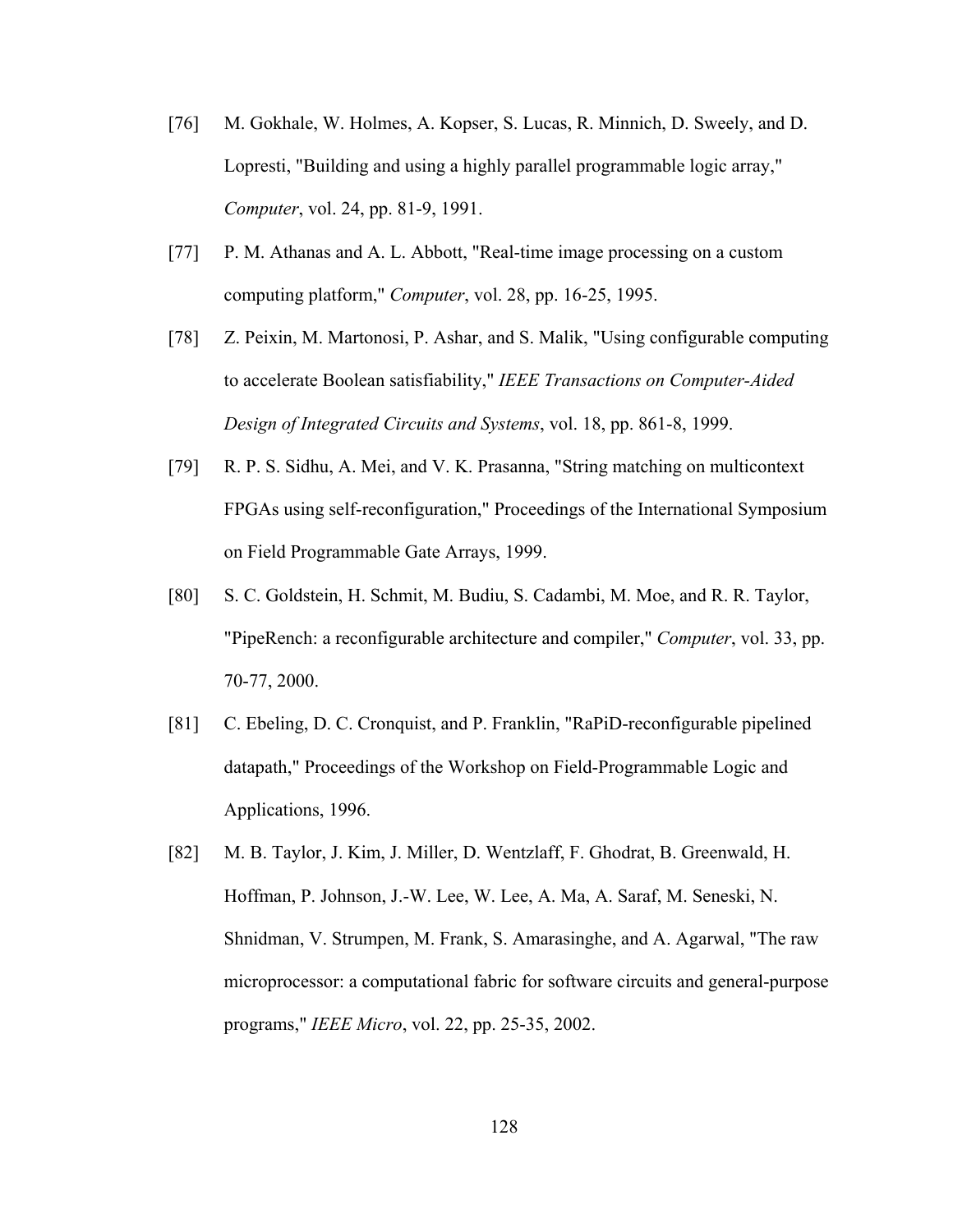- [83] T. J. Callahan, J. R. Hauser, and J. Wawrzynek, "The Garp architecture and C compiler," *Computer*, vol. 33, pp. 62-69, 2000.
- [84] S. Ogrenci Memik, E. Bozorgzadeh, R. Kastner, and M. Sarrafzadeh, "Strategically programmable systems," Proceedings of the Reconfigurable Architecture Workshop, 2001.
- [85] A. DeHon, "DPGA utilization and application," Proceedings of the International Symposium on Field Programmable Gate Arrays, 1996.
- [86] T. Grotker, *System Design with SystemC*. Boston: Kluwer Academic Publishers, 2002.
- [87] D. D. Gajski, J. Zhu, R. Dömer, A. Gerstlauser, and S. Zhoa, *SpecC: Specification Language and Methodology*. Boston: Kluwer Academic Publishers, 2000.
- [88] S. A. Edwards, "An Esterel compiler for large control-dominated systems," *IEEE Transactions on Computer-Aided Design of Integrated Circuits and Systems*, vol. 21, pp. 169-83, 2002.
- [89] A. Girault, L. Bilung, and E. A. Lee, "Hierarchical finite state machines with multiple concurrency models," *IEEE Transactions on Computer-Aided Design of Integrated Circuits and Systems*, vol. 18, pp. 742-60, 1999.
- [90] E. Bozorgzadeh, S. Ogrenci Memik, R. Kastner, and M. Sarrafzadeh, "Pattern selection: customized block allocation for domain-specific programmable systems," Proceedings of the International Conference on Engineering of Reconfigurable Systems and Algorithms, 2002.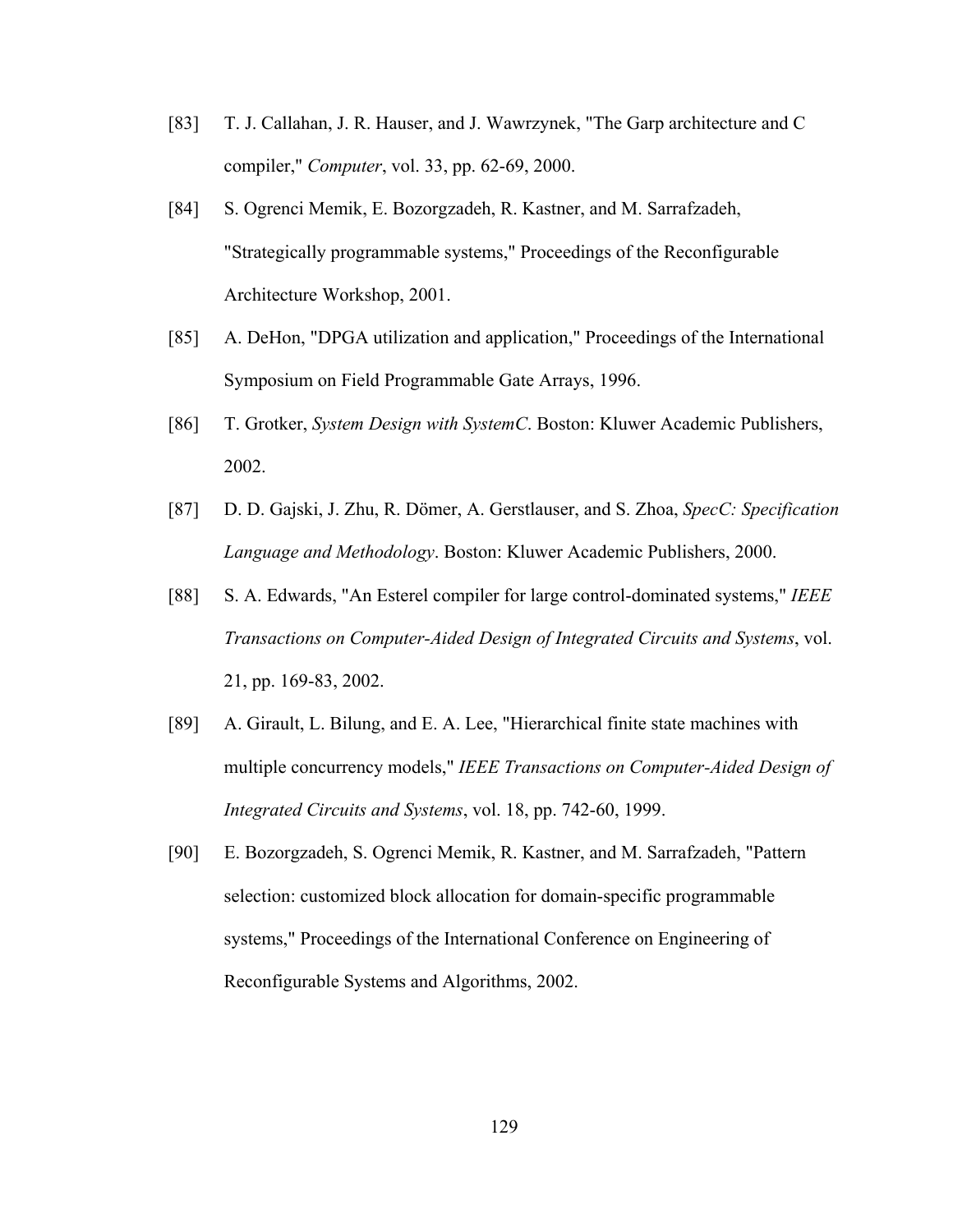- [91] E. Bozorgzadeh, S. Ogrenci Memik, R. Kastner, and M. Sarrafzadeh, "SPS: Strategically programmable system - fully automated architecture generation and application compilation," UCLA, Los Angeles, Technical Report 020004, 2002.
- [92] R. Kastner, S. Ogrenci Memik, E. Bozorgzadeh, and M. Sarrafzadeh, "Instruction generation for hybrid reconfigurable systems," Proceedings of the International Conference on Computer Aided Design, 2001.
- [93] R. Kastner, E. Bozorgzadeh, S. Ogrenci Memik, and M. Sarrafzadeh, "Compiler techniques for system synthesis optimization," UCLA, Los Angeles, Technical Report 020002, 2002.
- [94] S. Ogrenci Memik, E. Bozorgzadeh, R. Kastner, and M. Sarrafzadeh, "A superscheduler for embedded reconfigurable systems," Proceedings of the International Conference on Computer Aided Design, 2001.
- [95] S. Cadambi and S. C. Goldstein, "CPR: a configuration profiling tool," Proceedings of the Symposium on Field-Programmable Custom Computing Machines, 1999.
- [96] D. S. Rao and F. J. Kurdahi, "On clustering for maximal regularity extraction," *IEEE Transactions on Computer-Aided Design of Integrated Circuits and Systems*, vol. 12, pp. 1198-208, 1993.
- [97] C. Ebeling and O. Zajicek, "Validating VLSI circuit layout by wirelist comparison," Proceedings of the International Conference on Computer-Aided Design, 1983.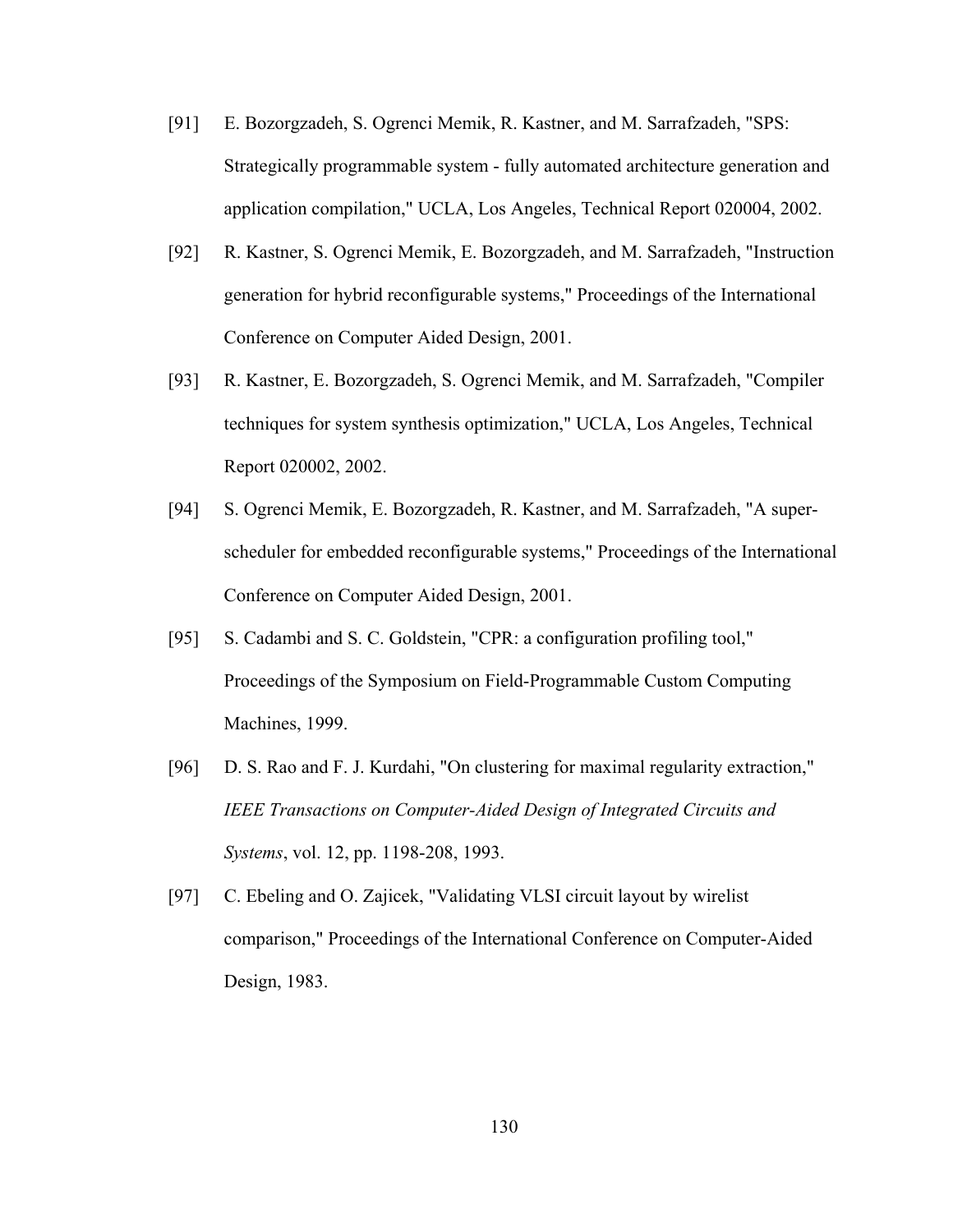- [98] S. Micali and V. V. Vazirani, "An  $O(\sqrt{|V|} |E|)$  algorithm for finding maximum matching in general graphs," Proceedings of the Symposium on Foundations of Computer Science, 1980.
- [99] C. Lee, M. Potkonjak, and W. H. Mangione-Smith, "MediaBench: a tool for evaluating and synthesizing multimedia and communications systems," Proceedings of the International Symposium on Microarchitecture, 1997.
- [100] S. A. Mahlke, R. E. Hank, J. E. McCormick, D. I. August, and W. W. Hwu, "A comparison of full and partial predicated execution support for ILP processors," Proceedings of the International Symposium on Computer Architecture, 1995.
- [101] S. A. Mahlke, D. C. Lin, W. Y. Chen, R. E. Hank, and R. A. Bringmann, "Effective compiler support for predicated execution using the hyperblock," Proceedings of the International Symposium on Microarchitecture, 1992.
- [102] L. Tai, D. Knapp, R. Miller, and D. MacMillen, "Scheduling using behavioral templates," Proceedings of the Design Automation Conference, 1995.
- [103] A. Chowdhary, S. Kale, P. Saripella, N. Sehgal, and R. Gupta, "A general approach for regularity extraction in datapath circuits," Proceedings of the International Conference on Computer-Aided Design, 1998.
- [104] T. J. Callahan, P. Chong, A. DeHon, and J. Wawrzynek, "Fast module mapping and placement for datapaths in FPGAs," Proceedings of the International Symposium on Field Programmable Gate Arrays, 1998.
- [105] R. Mehra and J. Rabaey, "Exploiting regularity for low-power design," Proceedings of the International Conference on Computer-Aided Design, 1996.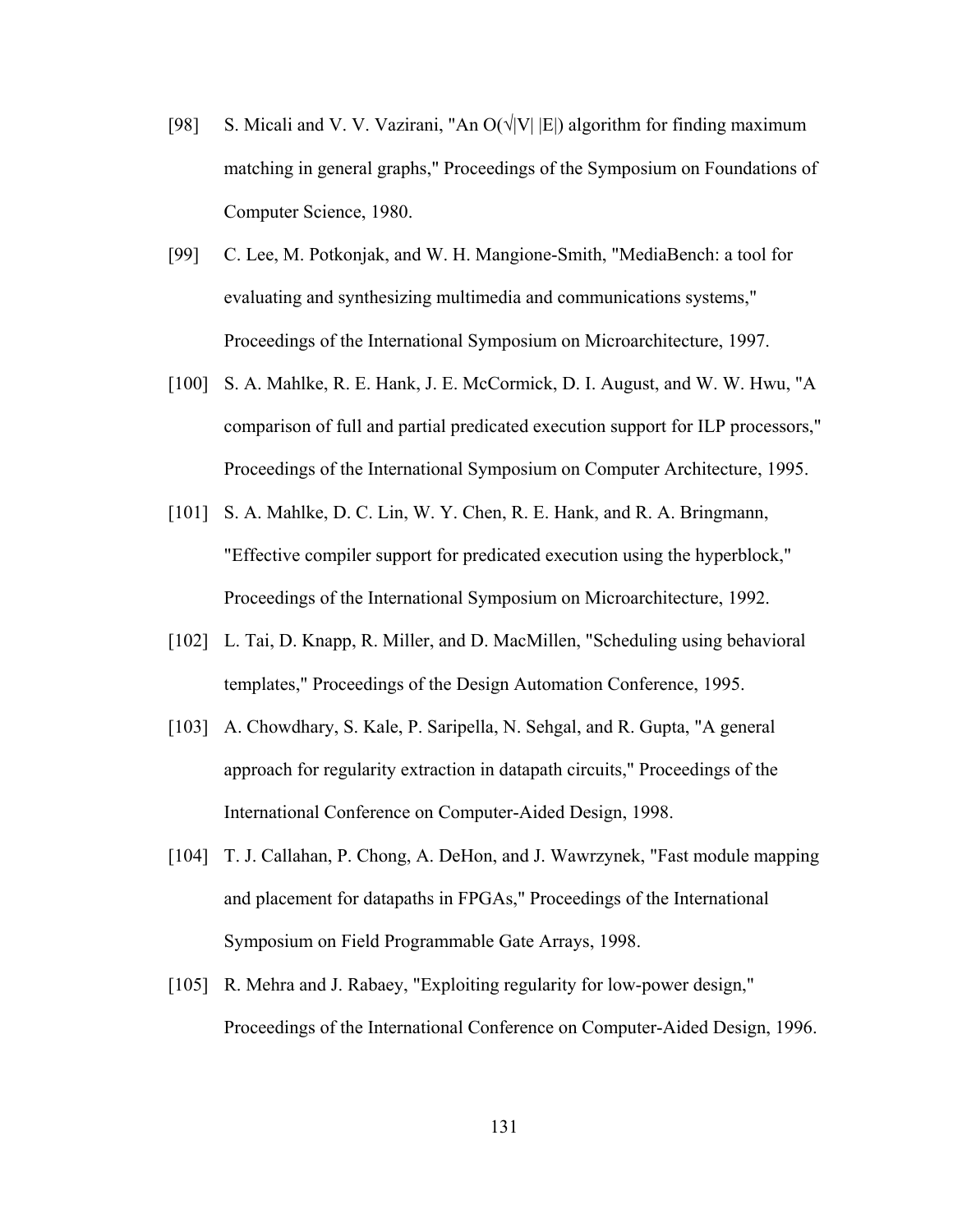- [106] M. Kahrs, "Matching a parts library in a silicon compiler," Proceedings of the International Conference on Computer-Aided Design, 1986.
- [107] K. Keutzer, "DAGON: technology binding and local optimization by DAG matching," Proceedings of the Design Automation Conference, 1987.
- [108] S. Note, W. Geurts, F. Catthoor, and H. De Man, "Cathedral-III: architecturedriven high-level synthesis for high throughput DSP applications," Proceedings of the Design Automation Conference, 1991.
- [109] M. R. Corazao, M. A. Khalaf, L. M. Guerra, M. Potkonjak, and J. M. Rabaey, "Performance optimization using template mapping for datapath-intensive highlevel synthesis," *IEEE Transactions on Computer-Aided Design of Integrated Circuits and Systems*, vol. 15, pp. 877-88, 1996.
- [110] K. Compton, A. Sharma, S. Phillips, and S. Hauck, "Flexible Routing" Architecture Generation for Domain-Specific Reconfigurable Subsystems," Proceedings of the International Symposium on Field Programmable Logic and Applicaions, 2002.
- [111] K. Compton and S. Hauck, "Totem: Custom Reconfigurable Array Generation," Proceedings of the Symposium on FPGAs for Custom Computing Machines Conference, 2001.
- [112] R. Cytron, J. Ferrante, B. K. Rosen, M. N. Wegman, and F. K. Zadeick, "An efficient method of computing static single assignment form," Proceedings of the Sixteenth Annual ACM Symposium on Principles of Programming Languages, 1989.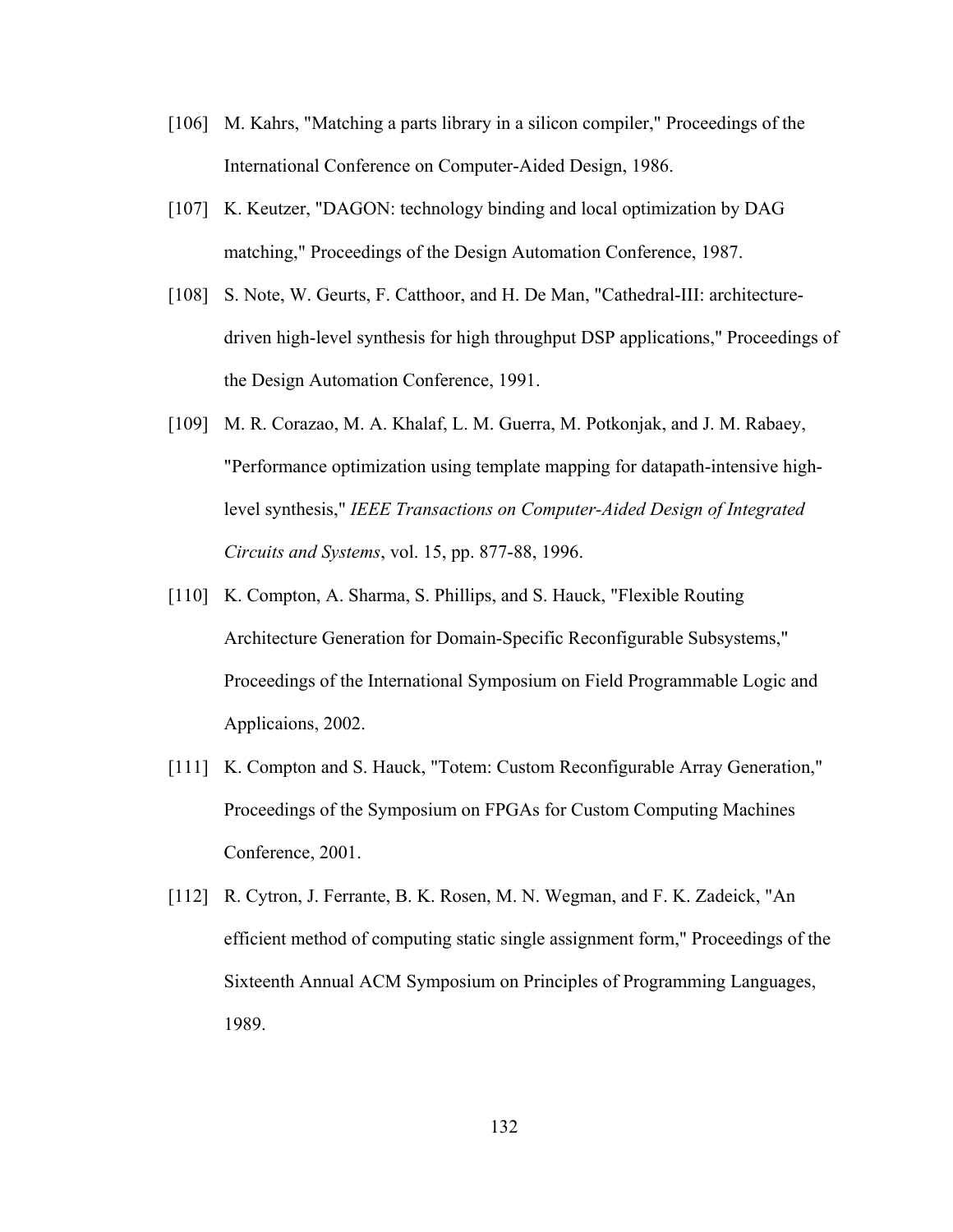- [113] P. Briggs, K. D. Cooper, T. J. Harvey, and L. T. Simpson, "Practical improvements to the construction and destruction of static single assignment form," *Software - Practice and Experience*, vol. 28, pp. 859-81, 1998.
- [114] R. Cytron, J. Ferrante, B. K. Rosen, M. N. Wegman, and F. K. Zadeck, "Efficiently computing static single assignment form and the control dependence graph," *ACM Transactions on Programming Languages and Systems*, vol. 13, pp. 451-90, 1991.
- [115] S. L. Graham and M. Wegman, "A fast and usually linear algorithm for global flow analysis," *Journal of the Association for Computing Machinery*, vol. 23, pp. 172-202, 1976.
- [116] K. Kennedy, "A survey of data flow analysis techniques," in *Program flow analysis. Theory and applications*, N. D. Jones, Ed. Englewood Cliffs, NJ, USA: Prentice-Hall, 1981, pp. 5-54.
- [117] J. B. Kam and J. D. Ullman, "Global data flow analysis and iterative algorithms," *Journal of the Association for Computing Machinery*, vol. 23, pp. 158-71, 1976.
- [118] P. Briggs, T. Harvey, and L. Simpson, "Static Single Assignment Construction," 196.
- [119] M. Wazlowski, L. Agarwal, T. Lee, A. Smith, E. Lam, P. Athanas, H. Silverman, and S. Ghosh, "PRISM-II compiler and architecture," Proceedings of the IEEE Workshop on FPGAs for Custom Computing Machines, 1993.
- [120] J. Babb, M. Rinard, C. A. Moritz, W. Lee, M. Frank, R. Barua, and S. Amarasinghe, "Parallelizing applications into silicon," Proceedings of the Seventh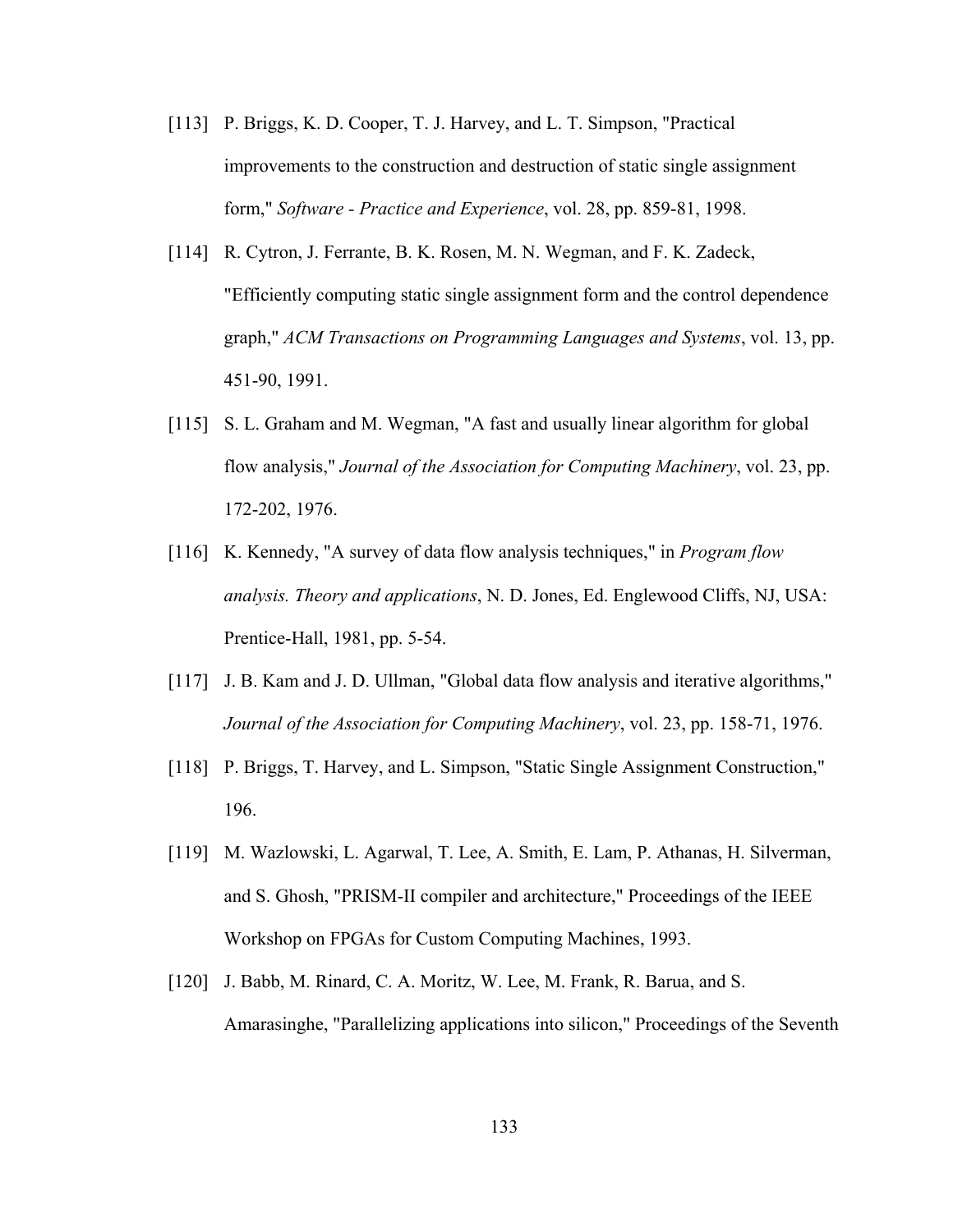Annual IEEE Symposium on Field-Programmable Custom Computing Machines, 1999.

- [121] Open SystemC Initiative, http://www.systemc.org
- [122] P. Briggs and K. D. Cooper, "Effective partial redundancy elimination," Proceedings of the ACM SIGPLAN '94 Conference on Programming Language Design and Implementation, 1994.
- [123] P. Briggs, K. D. Cooper, and L. T. Simpson, "Value numbering," *Software Practice and Experience*, vol. 27, pp. 701-24, 1997.
- [124] B. Alpern, M. N. Wegman, and F. K. Zadeck, "Detecting equality of variables in programs," Proceedings of the Fifteenth Annual ACM Symposium on Principles of Programming Languages, 1988.
- [125] L. Carter, B. Simon, B. Calder, and J. Ferrante, "Predicated static single assignment," Proceedings of the 1999 International Conference on Parallel Architectures and Compilation Techniques, 1999.
- [126] W. Amme, N. Dalton, J. von Ronne, and M. Franz, "SafeTSA: a type safe and referentially secure mobile-code representation based on static single assignment form," *SIGPLAN Notices*, vol. 36, pp. 137-47, 2001.
- [127] H. C. Torng and S. Vassiliadis, *Instruction-level parallel processors*. Los Alamitos, Calif.: IEEE Computer Society Press, 1995.
- [128] W. M. W. Hwu, S. A. Mahlke, W. Y. Chen, P. P. Chang, N. J. Warter, R. A. Bringmann, R. G. Ouellette, R. E. Hank, T. Kiyohara, G. E. Haab, J. G. Holm,